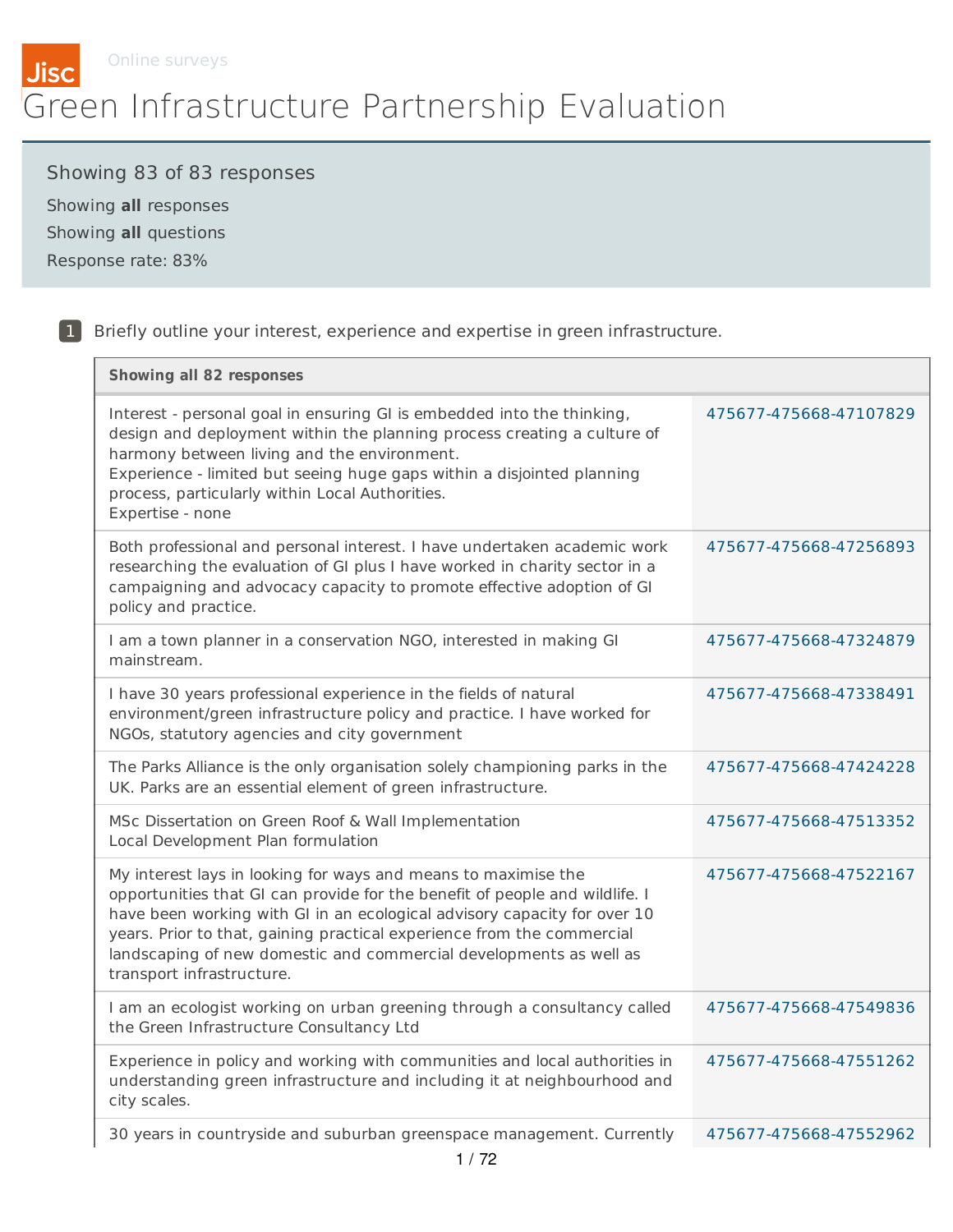writing new biodiversity strategy for Maidstone Borough Council.

| Highways ecologist                                  |                                                                                                                                                                                                                                                                                                                                                                                                                                                                                                                             | 475677-475668-47553154 |
|-----------------------------------------------------|-----------------------------------------------------------------------------------------------------------------------------------------------------------------------------------------------------------------------------------------------------------------------------------------------------------------------------------------------------------------------------------------------------------------------------------------------------------------------------------------------------------------------------|------------------------|
| development                                         | Landscape Architect, originally from landscape design background,<br>progressed through to broad-scale landscape planning, including master<br>planning, landscape assessment and producing associated guidance for<br>others to follow in relation to landscape planning and siting and design of                                                                                                                                                                                                                          | 475677-475668-47555162 |
| planning system.                                    | Member of GIP since inception. Chartered planner delivering GI through the                                                                                                                                                                                                                                                                                                                                                                                                                                                  | 475677-475668-47555381 |
| Parks Development                                   |                                                                                                                                                                                                                                                                                                                                                                                                                                                                                                                             | 475677-475668-47557987 |
|                                                     | The management of GI assets to deliver multiple benefits.                                                                                                                                                                                                                                                                                                                                                                                                                                                                   | 475677-475668-47577082 |
|                                                     | As a design engineer I have designed, supervised construction and<br>reviewed the success of green infrastructure. I am interested to help join<br>up funding and partnership to deliver more green infrastructure.                                                                                                                                                                                                                                                                                                         | 475677-475668-47582602 |
| All aspects, incl. planning, design, and build      |                                                                                                                                                                                                                                                                                                                                                                                                                                                                                                                             | 475677-475668-47658057 |
| economic challenges that we face.                   | I work for a city council in the development Plan Group leading on our work<br>around using the Open Space Strategy as an asset management tool.<br>We're trying to have multi functional space that can be the foundation for<br>nature based solutions to a lot of the climate adaption, health and                                                                                                                                                                                                                       | 475677-475668-47692916 |
| blue, grey & green) Placemaking.                    | I have expertise in planning, sub surface planning for energy, open space (                                                                                                                                                                                                                                                                                                                                                                                                                                                 |                        |
| I am a member of the GIP.<br>Environmental Manager. | I am managing a collaborative project to develop guidance on the use<br>green infrastructure for improvement of linear assets.<br>I am an environmental scientist (post doc) and Chartered Water and                                                                                                                                                                                                                                                                                                                        | 475677-475668-47732551 |
|                                                     | Research in urban green infrastructure, its relationship to grey and blue<br>infrastructure, and the role of biodiversity. Leading research programmes.                                                                                                                                                                                                                                                                                                                                                                     | 475677-475668-47739453 |
|                                                     | Background in biology and ecology, progressing to expertise in green<br>infrastructure and climate change adaptation policy.                                                                                                                                                                                                                                                                                                                                                                                                | 475677-475668-47733053 |
| benefits of GI                                      | Interested active researcher who has looked at assessing the ecosystem                                                                                                                                                                                                                                                                                                                                                                                                                                                      | 475677-475668-47754329 |
|                                                     | As an organisation we interested in the multifunctional role that green<br>infrastructure plays, delivering multiple benefits for the people and places<br>that need them most. These benefits support health and wellbeing; make<br>better places to live, learn and work; and enhance resilience to climate<br>change. Our experience and expertise in GI enables us to provide support<br>to, and work with, a range of delivery partners to deliver GI outcomes,<br>particularly around place-making and place-keeping. | 475677-475668-47755129 |
| paused briefly<br>and implementation                | started engagement in topic 2005 Countryside in and around town,<br>2008 with North East Growth Points advice on GI strategy development<br>became national lead for GI in land use planning context at Natural                                                                                                                                                                                                                                                                                                             | 475677-475668-47792878 |
|                                                     |                                                                                                                                                                                                                                                                                                                                                                                                                                                                                                                             |                        |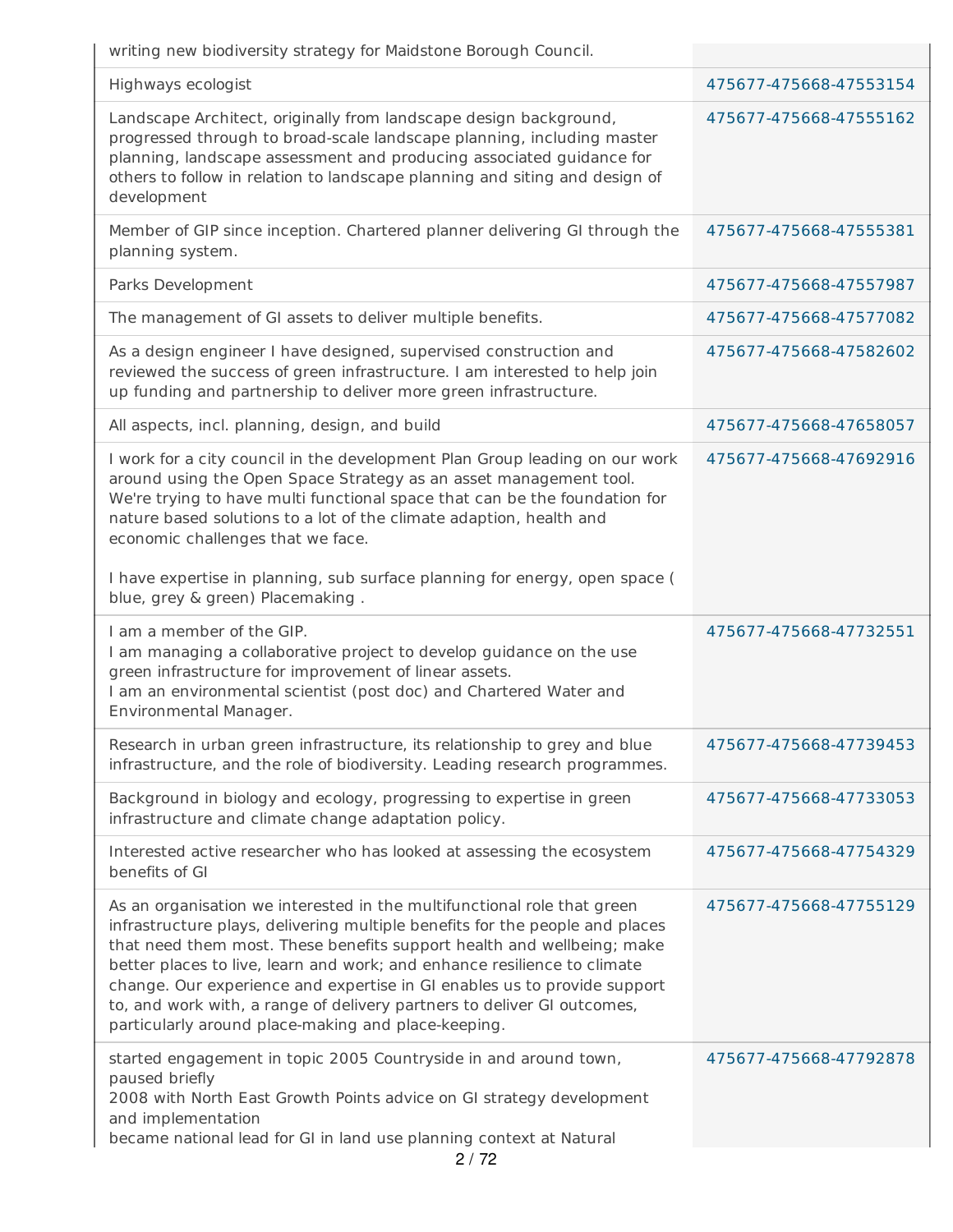| England<br>freeland Gi consultant since 2014                                                                                                                                                                                                                                                                                                                                                                                                            |                        |
|---------------------------------------------------------------------------------------------------------------------------------------------------------------------------------------------------------------------------------------------------------------------------------------------------------------------------------------------------------------------------------------------------------------------------------------------------------|------------------------|
| I have a background in ecology and environmental management. Teaching<br>in the HE sector and also engaging with members of the public in outdoor<br>settings through nature conservation. Also involvement with local authority<br>officers in planning and sustainability issues.                                                                                                                                                                     | 475677-475668-47938579 |
| I am interested in advancing planning policy and practice on green<br>infrastructure, research that helps to make the case for green<br>infrastructure, and opportunities for coordinated lobbying/campainging on<br>the subject. I have experience in research on the role of green<br>infrastructure in achieving climate change mitigation and adaptation. I<br>have presented on planning for green infrastructure and the wider policy<br>context. | 475677-475668-47981805 |
| Transforming deprived urban areas in particular through GI. Working with<br>a range of public and third sector developers to deliver large scale projects.                                                                                                                                                                                                                                                                                              | 475677-475668-48035212 |
| Professional experiences as a town planner in respect of GI policy in local<br>planning and in creating GI through development management. Further<br>professional experience in national government agencies advising on GI<br>and its relevance to environmental strategies. More recent experience as<br>an academic considering GI as part of the tricky, multi- and cross-<br>disciplinary issues affecting urban areas.                           | 475677-475668-48169568 |
| - Long career in public and private sector organisations working on<br>landscape planning, masterplanning, large scale development planning<br>and local plan policy-making;<br>- Was designing and implementing proposals for networks of open spaces,<br>wildlife corridors, connected open spaces and pedestrian/cycle routes as<br>long ago as 1980s (London, East Midlands and NW England).                                                        | 475677-475668-48228736 |
| Heritage Coast Officer, keen interest in blue and green infrastructure,<br>connectivity, delivery and management mechanisms. 40 years experience<br>in environmental regeneration, 20 years coastal environment regeneration<br>and management.                                                                                                                                                                                                         | 475677-475668-48417643 |
| Researcher in environmental planning and governance.<br>Like to see how GI fits within wider place-making strategies.                                                                                                                                                                                                                                                                                                                                   | 475677-475668-48490758 |
| Flooding background professional tasked with coordination role for driving<br>better delivery of sustainable surface water management - ie more BGI and<br>less grey.                                                                                                                                                                                                                                                                                   | 475677-475668-49072031 |
| academic                                                                                                                                                                                                                                                                                                                                                                                                                                                | 475677-475668-49134311 |
| My interest is in the social dimensions of green infrastructure - particularly<br>the equity and fairness dimensions of green infrastructure in a climate<br>change adaptation context.                                                                                                                                                                                                                                                                 | 475677-475668-49135007 |
| Work with local communities and third sector organisations to raise<br>awareness, appreciation, quality and opportunities for shared responsibility<br>for GI. Practical and fundraising expertise                                                                                                                                                                                                                                                      | 475677-475668-49185691 |
| Chartered Landscape Architect with experience in landscape deisgn and<br>landscape planning work. This has included a 'landscape masterplan'<br>(would now be called Green infrastructrue Plan) for 5000 home settlement<br>extension, including landscape assessment to identify suitable areas for<br>3/72                                                                                                                                            | 475677-475668-49186664 |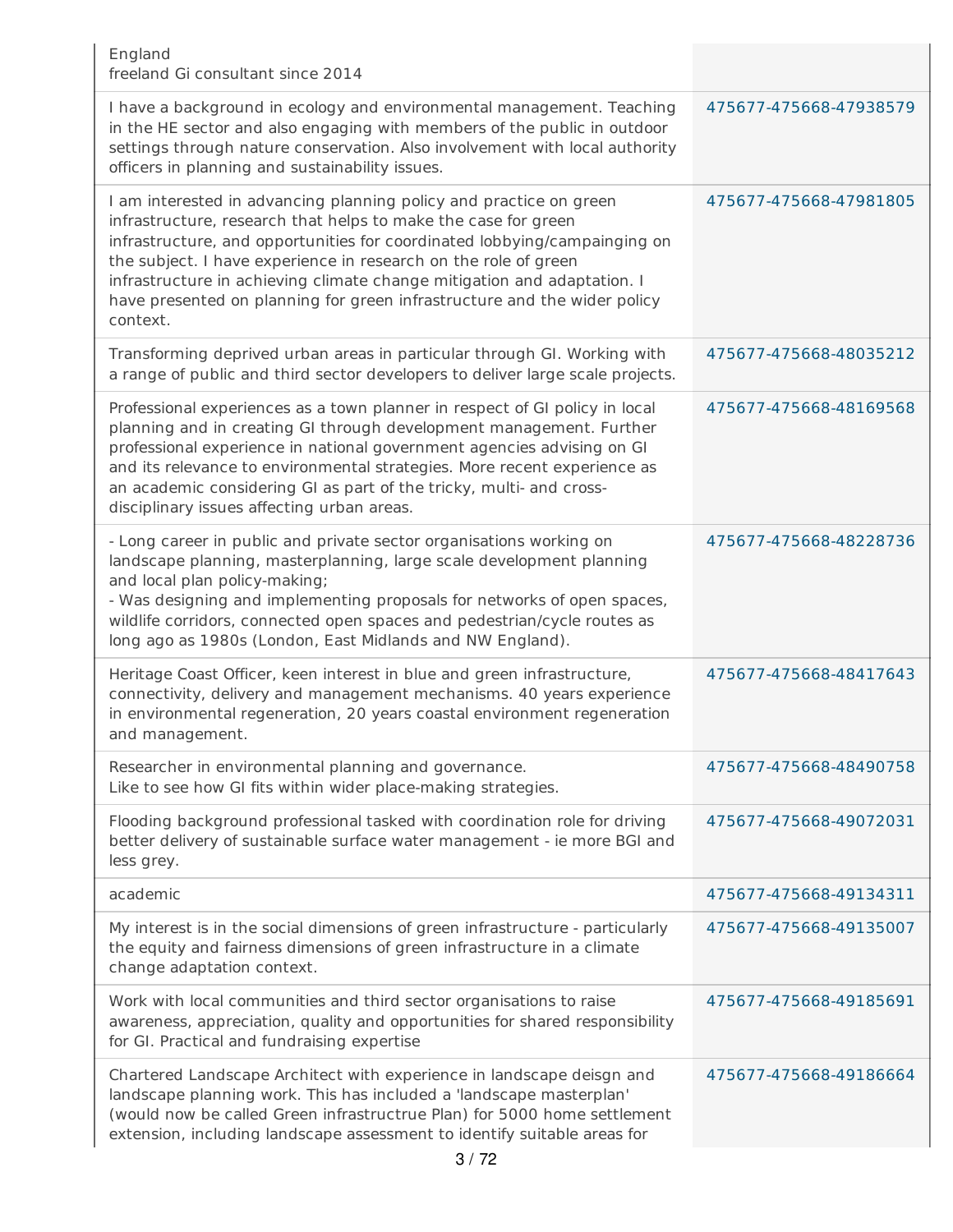| development and suitable areas for open space and woodland structure,<br>and incorporating a large community forest type project with planting in<br>advance of development; and latterly on a national assessment of urban<br>tree canopy cover.                                                                                                                                                                                                                                                                     |                        |
|-----------------------------------------------------------------------------------------------------------------------------------------------------------------------------------------------------------------------------------------------------------------------------------------------------------------------------------------------------------------------------------------------------------------------------------------------------------------------------------------------------------------------|------------------------|
| Working for a nature partnership concerned about urban nature and<br>improved urban planning                                                                                                                                                                                                                                                                                                                                                                                                                          | 475677-475668-49227986 |
| Landscape Architect with experience of implementing and planning green<br>infrastructure through projects and producing a strategy & SPG                                                                                                                                                                                                                                                                                                                                                                              | 475677-475668-49230940 |
| working on the Wesr of England GI Strategy.<br>Writing GI policy for joint strategic plans. Implementing GI as mitigating<br>actions in HRAs.                                                                                                                                                                                                                                                                                                                                                                         | 475677-475668-49241675 |
| Will be involved in creating policy for creating new developments hence<br>interested in how to increase green infrastructure to enable us achieve zero<br>carbon targets. Very little experience or expertise in this at the moment                                                                                                                                                                                                                                                                                  | 475677-475668-49353062 |
| GI practitioner for many years, currently focusing on biodiversity in the<br>housing sector, but previously looking at roles around resilience and health<br>and wellbeing.                                                                                                                                                                                                                                                                                                                                           | 475677-475668-49497915 |
| I am a member of the GIP sounding board.<br>I am a project manager working to develop green infrastructure guidance<br>for linear infrastructure sectors.<br>I am an Environmental Scientist and Chartered Water and Environmental<br>Manager.<br>I am particularly interested in the multiple benefits of green infrastructure.                                                                                                                                                                                      | 475677-475668-49558590 |
| I am a researcher interested in design, planning, and community<br>engagement around sustainable urban transformation and landscape scale<br>bio-cultural conservation. I have been working in this field for over 10<br>years.                                                                                                                                                                                                                                                                                       | 475677-475668-49646046 |
| University researcher into the delivery of green infrastructure                                                                                                                                                                                                                                                                                                                                                                                                                                                       | 475677-475668-50114608 |
| MSc Urban Forestry, 15yrs active in local projects through a small<br>environmental charity. Particular interest in wilder areas                                                                                                                                                                                                                                                                                                                                                                                      | 475677-475668-50114891 |
| Member of a Neighbourhood Plan Steering group. Urban/ Rural area under<br>density pressure. Valuable green corridors, Green Belt, Green open spaces,<br>and AONB. Some groundwater/ storm water issues due old infrastructure<br>and increasing density. M25 nearby and lots of housing pressure as<br>elsewhere. Been active at community level since 2006 with the NP and a<br>predecessor Town Health Check. Have some knowledge and data on<br>groundwater, the economy, transport, services and housing/planning | 475677-475668-50115154 |
| Led GI work for major organisation for 9 years before retirement                                                                                                                                                                                                                                                                                                                                                                                                                                                      | 475677-475668-50114617 |
| Vice Chairman Planning Policy, Tandridge District Council. Board Member<br>Surrey Hills AONB.                                                                                                                                                                                                                                                                                                                                                                                                                         | 475677-475668-50117625 |
| I'm a landscape architect with a phd the contextual reading for which has<br>given me a breadth fo kowledge particulary around people's<br>phenomenological engagement with landsape.                                                                                                                                                                                                                                                                                                                                 | 475677-475668-50119053 |
| I am on the committtee of the Upper Don Walk GI route (Sheffield). Having<br>reseached GI delivery it had been sad to find nil delivery funding.                                                                                                                                                                                                                                                                                                                                                                      |                        |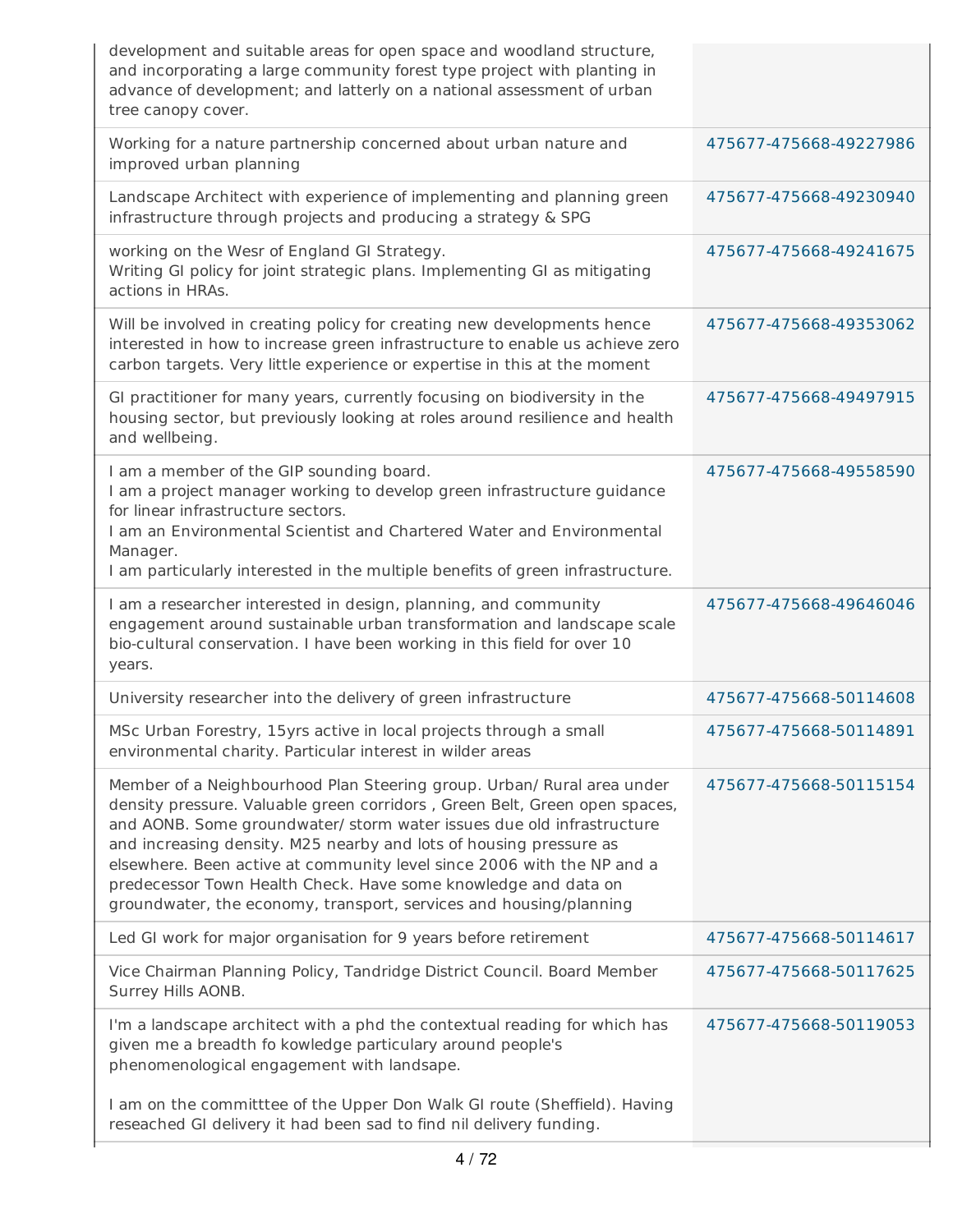| I have worked as an academic teaching planning mainly to masters<br>students. During my teaching I became inerested in the topic with an<br>ecologist colleague. We have written, published and organised conference<br>sessions about ecosystems services, with a focus on fresh water.                                                                                                                   | 475677-475668-50119743 |
|------------------------------------------------------------------------------------------------------------------------------------------------------------------------------------------------------------------------------------------------------------------------------------------------------------------------------------------------------------------------------------------------------------|------------------------|
| Leader of conservation groups for over 12 years and participant in<br>conservation work for about 5 years prior to that.                                                                                                                                                                                                                                                                                   | 475677-475668-50120204 |
| RoW Manager for 20 years<br>Contributor to the Herts GIP<br>Delivery of access projects identified in the GIP                                                                                                                                                                                                                                                                                              | 475677-475668-50120285 |
| working for a landscape charity who promotes enjoyment and wellbeing<br>gained from the landscape, so GI is integral to that                                                                                                                                                                                                                                                                               | 475677-475668-50122392 |
| Ecological consultant with particular knowledge of ecosystem services and<br>natural capital, biodiversity net gain and green infrastructure                                                                                                                                                                                                                                                               | 475677-475668-50122773 |
| Environmental professional in construction industry. Currently on<br>housebuilding. Previously highways infrastructure (local and high speed)                                                                                                                                                                                                                                                              | 475677-475668-50122837 |
| Working as a policy adviser and land agent                                                                                                                                                                                                                                                                                                                                                                 | 475677-475668-50123724 |
| On a personal level I love the outdoors and strongly believe that good<br>access to high quality public open space / public realm is a fundamental<br>right of every citizen.                                                                                                                                                                                                                              | 475677-475668-50123685 |
| My particular interest is in how green infrastructure may assist in<br>mitigating the impacts of air pollution, e.g. the use of green walls and<br>urban planting. Wider interests include biodiversity net gain and landscape<br>planning, particularly in an urban environment, sharing information in<br>these areas with colleagues with these specialist interests.                                   | 475677-475668-50124148 |
| Applications to current and future project work - role in helping manage<br>water, mitigate impacts of climate change. Access for all for health and<br>wellbeing                                                                                                                                                                                                                                          | 475677-475668-50124732 |
| I represent a neoghbourhood community anchor organisation with a keen<br>interest in regeneration. I formerly worked for as local environmentla<br>charity. Apart from drafting afew GI bids I have limited expertise to share.                                                                                                                                                                            | 475677-475668-50125237 |
| landscape architect in L Gov Planning                                                                                                                                                                                                                                                                                                                                                                      | 475677-475668-50125367 |
| have been working in the area for 10 years - policy, guidance and projects.                                                                                                                                                                                                                                                                                                                                | 475677-475668-50126053 |
| Developed a green infrastructure framework, plan and action plan for local<br>authority.                                                                                                                                                                                                                                                                                                                   | 475677-475668-50125945 |
| Application of Research to practice. Tools for informing decisions and<br>community engagement                                                                                                                                                                                                                                                                                                             | 475677-475668-50126473 |
| Environment and sustainability manager for large place-making schemes in<br>a major global city, responsible for developing and maintaining the project<br>management system to deliver the schemes, setting strategy and policy<br>for the company to improve business performance and manage corporate<br>risk to the company and the people it serves. This includes advising and<br>advocating for GI. | 475677-475668-50126960 |
| Interest primarily in relation to the Built Environment, and especially<br>Green/Living Walls<br>.<br>Milita de Marcato de la la la la concentración de la la concentración de la concentración de la la concentració<br>وتحاويت هجان وفاوس والالتحارة الحفيظ الماوين والمتحدث القارب<br>5/72                                                                                                              | 475677-475668-50126774 |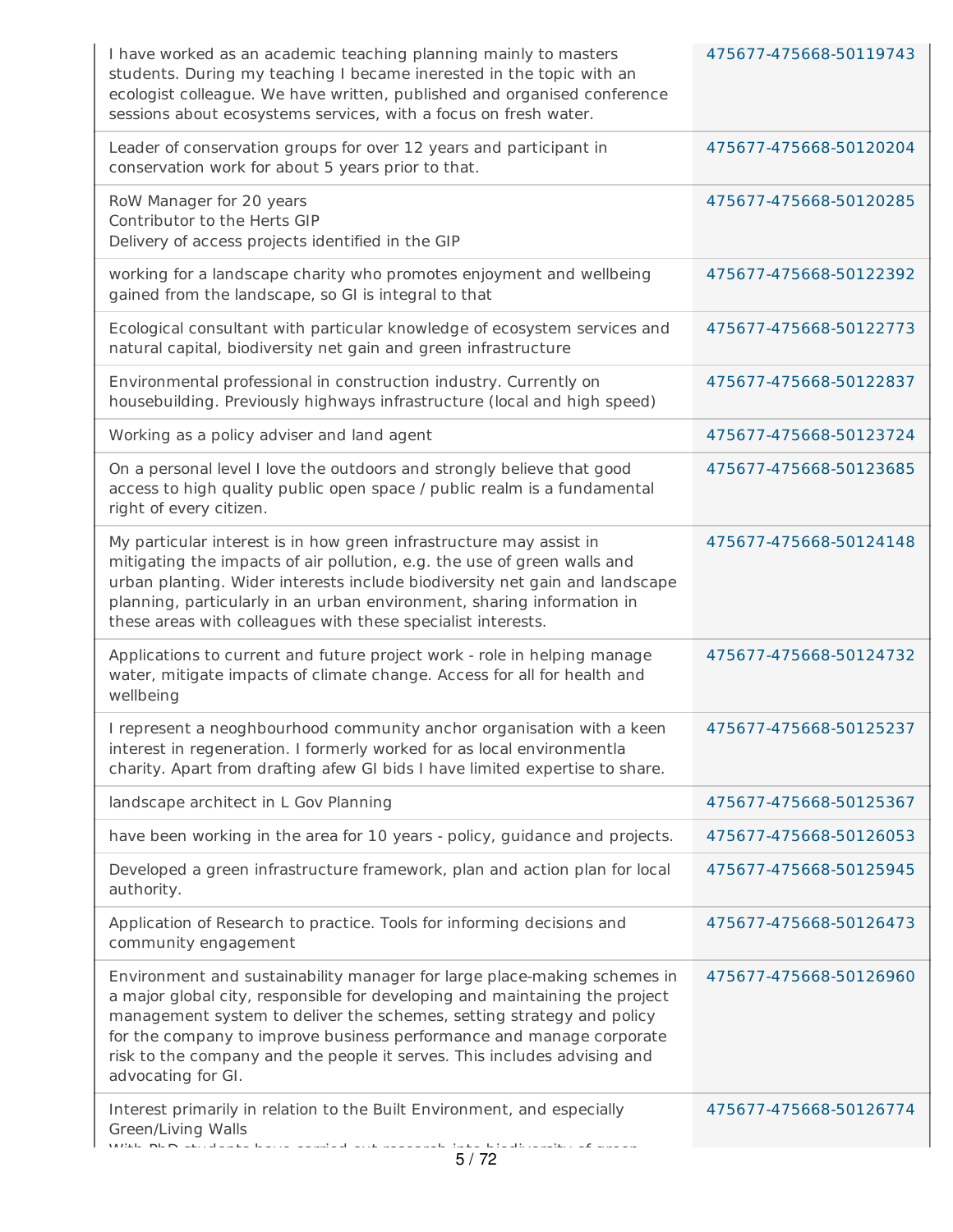| with PhD students have carried out research into biodiversity or green<br>walls (and urban hedges) and particulate capture by plants in living walls<br>Authored a book on Green Infrastructure: Incorporating Plants and<br>Enhancing Biodiversity in Buildings and Urban Environments (Routledge,<br>$2015$ ).                                                                                                                                                                                                                                                                                                                                                                                          |                        |
|-----------------------------------------------------------------------------------------------------------------------------------------------------------------------------------------------------------------------------------------------------------------------------------------------------------------------------------------------------------------------------------------------------------------------------------------------------------------------------------------------------------------------------------------------------------------------------------------------------------------------------------------------------------------------------------------------------------|------------------------|
| Interest in recreational access and the part green infrastructure can play in<br>providing that.                                                                                                                                                                                                                                                                                                                                                                                                                                                                                                                                                                                                          | 475677-475668-50128643 |
| Director of the London Parks & Gardens Trust                                                                                                                                                                                                                                                                                                                                                                                                                                                                                                                                                                                                                                                              | 475677-475668-50129902 |
| 30 years of work in the environmental sector -<br>Recognition of the critical importance of "green infrastructure" on a<br>landscape scale for health and well being as well as sustainable life                                                                                                                                                                                                                                                                                                                                                                                                                                                                                                          | 475677-475668-50128248 |
| Worked in the public sector for over 30 years.<br>Involved in original 'green belt management' programme.<br>Contributed to and led parish to county + GI strategies, including<br>community forests.                                                                                                                                                                                                                                                                                                                                                                                                                                                                                                     | 475677-475668-50138987 |
| Use to be a strategic Green Spaces Officer which included Green<br>Infrastructure being captured for the district and used to help formulate<br>core planning policies and comment on planning applications accordingly<br>in regards to GI onsite or off site provision as well as community facilities<br>provision. Also contributed to the Aylesbury Vale District Council Green<br>Infrastructure Strategy as well as Buckinghamshire Green Infrastructure<br>Strategy and subsequent delivery plan documents. Also responsible for the<br>green infrastructure elements of any leisure audits carried out by the<br>council.<br>Represented council at NEP and partnership collaboration work on GI | 475677-475668-50139244 |
| projects within the district                                                                                                                                                                                                                                                                                                                                                                                                                                                                                                                                                                                                                                                                              |                        |
| Embedding GI policy and good practice in local authority and partner local<br>plans and strategies. Involved in producing GI policy and<br>identifying/developing projects and working. Significant experience in<br>landscape scale management and more recently (3 yrs) GI focused.<br>Developing expertise in understanding of current GI work/tools/delivery                                                                                                                                                                                                                                                                                                                                          | 475677-475668-50138546 |
| I currently work for a strategic highway managing agent with approx.                                                                                                                                                                                                                                                                                                                                                                                                                                                                                                                                                                                                                                      |                        |
| 1,500ha of soft estate strung out on a regional scale. My background is<br>local authority tree and woodland management although presently my role<br>covers landscape, ecology and wider environmental issues.                                                                                                                                                                                                                                                                                                                                                                                                                                                                                           | 475677-475668-50124632 |
| As a social environmental researcher, I am interested in urban forest, street<br>trees and urban parks. I was also involved in the London i-Tree survey as a<br>volunteer tree surveyor                                                                                                                                                                                                                                                                                                                                                                                                                                                                                                                   | 475677-475668-50145896 |
| Town planner with a great interest in the natural environment working at<br>both the strategic and local levels.                                                                                                                                                                                                                                                                                                                                                                                                                                                                                                                                                                                          | 475677-475668-50146543 |
| Have worked in surface water / flood risk management for over 15 years,<br>mainly on the fringes of GI. Have more recently moved into a local council<br>role as a drainage engineer for the mandatory sustainable drainage<br>approvals on new developments in Wales, which puts GI (SuDS) at the<br>heart of delivery.                                                                                                                                                                                                                                                                                                                                                                                  | 475677-475668-50153741 |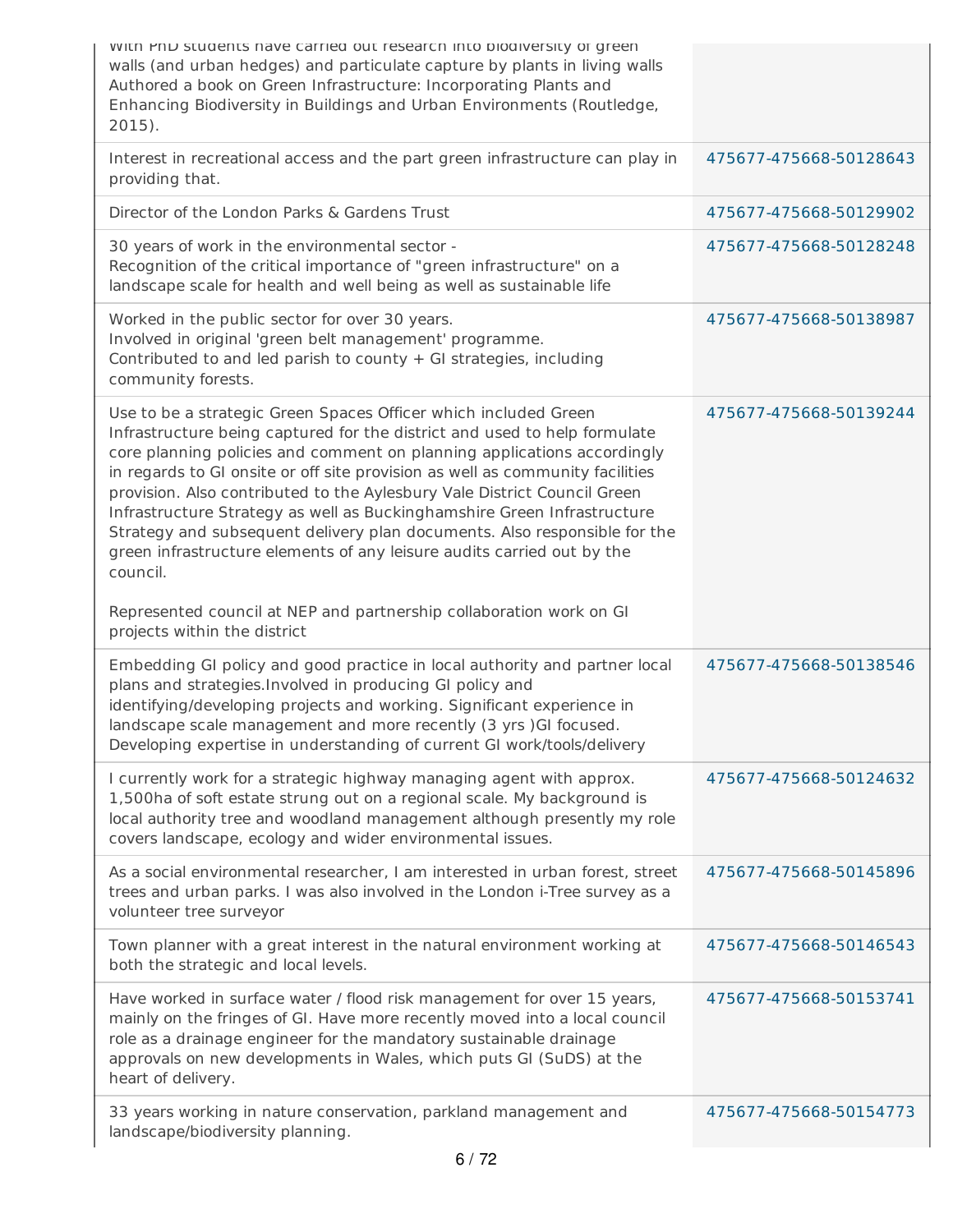| See green infrastructure as an essential tool to deliver sustainable<br>development. Over 15 years involvement on policy and concepts<br>underpinning GI.                                                                                                                                                                                                                          | 475677-475668-50156534 |
|------------------------------------------------------------------------------------------------------------------------------------------------------------------------------------------------------------------------------------------------------------------------------------------------------------------------------------------------------------------------------------|------------------------|
| My interest in GI reflects the multi-functional approach of my role as a<br>ranger. The social and economic benefits of GI are becoming quite obvious<br>and I have been gathering training where ever possible.<br>Whilst GI contributes chiefly to energy and resource efficiency, the<br>provision for habitat management and ecology adds to the professional<br>satisfaction. | 475677-475668-50164518 |
| planning policy officer with responsibility for Green Infrastructure policy,<br>sustainabillity and climate change. Thesis in sustainability in planning.<br>Worked in the field of climate change and green issues for over 25 years                                                                                                                                              | 475677-475668-50174430 |
| Professional interest as development director of an environmental charity                                                                                                                                                                                                                                                                                                          | 475677-475668-50202183 |
| Have worked on green infrastructure policy and delivery in the US and UK<br>for more than a decade.                                                                                                                                                                                                                                                                                | 475677-475668-50197838 |

2 Briefly state the nature of the work you do and your main priorities. You should not name your organisation directly unless you wish to do so.

| <b>Showing all 82 responses</b>                                                                                                                                                                                                                                                                                                                                                                                                                                                                                                                                                                                                                          |                        |
|----------------------------------------------------------------------------------------------------------------------------------------------------------------------------------------------------------------------------------------------------------------------------------------------------------------------------------------------------------------------------------------------------------------------------------------------------------------------------------------------------------------------------------------------------------------------------------------------------------------------------------------------------------|------------------------|
| Innovation and Technology in part working in the field of Smart Garden<br>Cities and Villages.<br>Charles Sellers, CEO Innovation and Technology Group                                                                                                                                                                                                                                                                                                                                                                                                                                                                                                   | 475677-475668-47107829 |
| Currently I am working to promote biodiversity protection and<br>enhancement in the UK planning system and in development. The main<br>priorities are to increase support for local authorities who are increasingly<br>under resourced in this area. In addition to help raise awareness about the<br>importance of biodiversity and tools to protect it in the building and<br>construction development sector.                                                                                                                                                                                                                                        | 475677-475668-47256893 |
| Working to put woods and trees at the heart of planning policy.                                                                                                                                                                                                                                                                                                                                                                                                                                                                                                                                                                                          | 475677-475668-47324879 |
| I lead on green infrastructure policy for city government. This involves:<br>ensuring a sound policy framework in citywide spatial plans and strategies;<br>influencing government and statutory agency policy and programmes;<br>advising and supporting borough councils; convening and co-ordinating a<br>citywide partnership to encourage more joined up working between<br>multiple stakeholders.                                                                                                                                                                                                                                                  | 475677-475668-47338491 |
| The Parks Alliance (TPA) is the voice of UK parks, representing the people<br>and organisations that create, maintain, invest in and use the public<br>green spaces that we are proud to have at the heart of British life. We<br>campaign at local, regional, UK and EU levels to ensure that parks are<br>properly funded, their roles recognized and developed, and that the<br>benefits that they provide are clearly understood and recognized.<br>TPA is a not for profit company working to promote and protect the public<br>parks we are proud to have at the heart of UK life and culture.<br>$\mathbf{r}$<br><b>Contract Contract</b><br>7170 | 475677-475668-47424228 |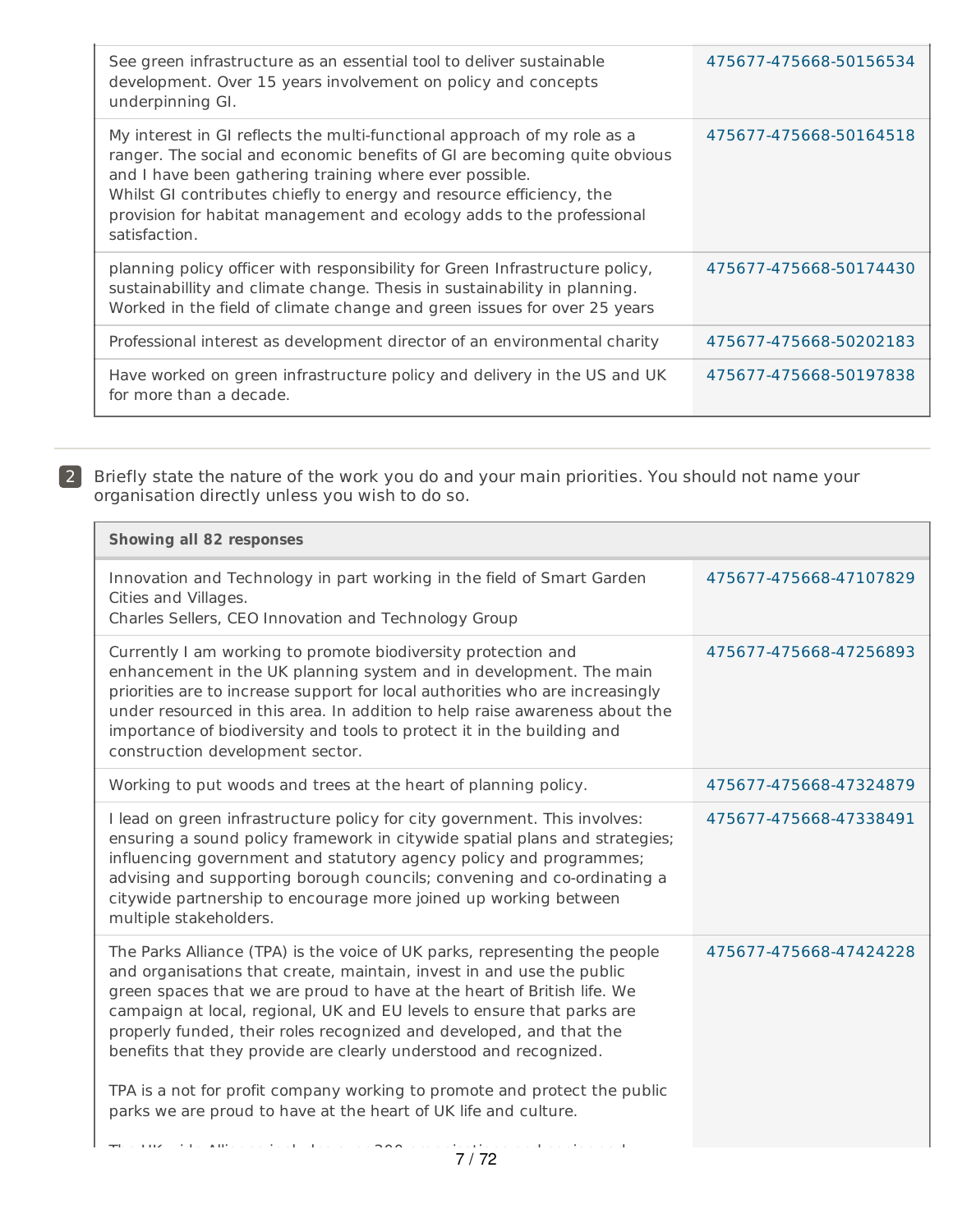| The UK-wide Alliance includes over 300 organisations and senior park<br>industry figures from local government parks services, private contractors,<br>industry bodies, NGOs and volunteer and park friends groups.                                                                                                                          |                        |
|----------------------------------------------------------------------------------------------------------------------------------------------------------------------------------------------------------------------------------------------------------------------------------------------------------------------------------------------|------------------------|
| The Alliance works to:                                                                                                                                                                                                                                                                                                                       |                        |
| Promote the issues and developments to enable parks and open spaces<br>and the people who use them to thrive<br>Understand and share best practice in the management and care of parks<br>and open spaces within the sector and more widely.                                                                                                 |                        |
| Implementation of Natural Resources Policy<br>Monitoring of work carried out by Keep Wales Tidy on Eco Schools and Size<br>of Wales on tree planting in Uganda                                                                                                                                                                               | 475677-475668-47513352 |
| I work with green space mangers, developers and their consultant<br>architects and ecologists looking to add people and wildlife value.                                                                                                                                                                                                      | 475677-475668-47522167 |
| I write policy (eg London living roofs policy), produce green infrastructure<br>strategies (eg Swansea GI strategy), undertaken GI audits, plan, design,<br>specify green roofs, green walls and rain gardens and advise on fixing failed<br>projects.                                                                                       | 475677-475668-47549836 |
| Research, development of guidance, part of European research projects.                                                                                                                                                                                                                                                                       | 475677-475668-47551262 |
| Not for profit conservation organisation, seeking to maintain and enhance<br>biodiversity, provide life long out door learning opportunities, land<br>management advice, volunteering support and more.                                                                                                                                      | 475677-475668-47552962 |
| Management of road verges. Protected species issues. Invasive species<br>issues. Compliance with Environmental laws, regulations and guidelines                                                                                                                                                                                              | 475677-475668-47553154 |
| Government environmental body with national remit - landscape specialist<br>role to support environmental assessment, policy making, guidance and<br>advice.                                                                                                                                                                                 | 475677-475668-47555162 |
| Support the creation of planning policies which require GI creation, engage<br>with planning applications to ensure GI creation is incorporated as per<br>policy.                                                                                                                                                                            | 475677-475668-47555381 |
| Manage and deliver urban tree planting grant.                                                                                                                                                                                                                                                                                                |                        |
| Improving parks. Seeking to create connections between green spaces                                                                                                                                                                                                                                                                          | 475677-475668-47557987 |
| Manage GI assets with a priority of delivering multiple benefits from them.                                                                                                                                                                                                                                                                  | 475677-475668-47577082 |
| As a design engineer my main priorities are having opportunities to design<br>and build more green infrastructure and demonstrate the wider benefits to<br>other stakeholders where it is the most appropriate option. I want to see<br>joint funding and alignment of drivers of different stakeholders to deliver<br>multibenefit schemes. | 475677-475668-47582602 |
| Policy and research                                                                                                                                                                                                                                                                                                                          | 475677-475668-47658057 |
| Lead for embedding nature based solutions via a H2020 Project.<br>Lead for embedding NBS within Development plan policies<br>Lead for strategic implementation of placestandard<br>Open space strategy opportunity mapping and use as asset management<br>tool.                                                                              | 475677-475668-47692916 |
| Lead for WHS (it's kind of underground)                                                                                                                                                                                                                                                                                                      |                        |

8 / 72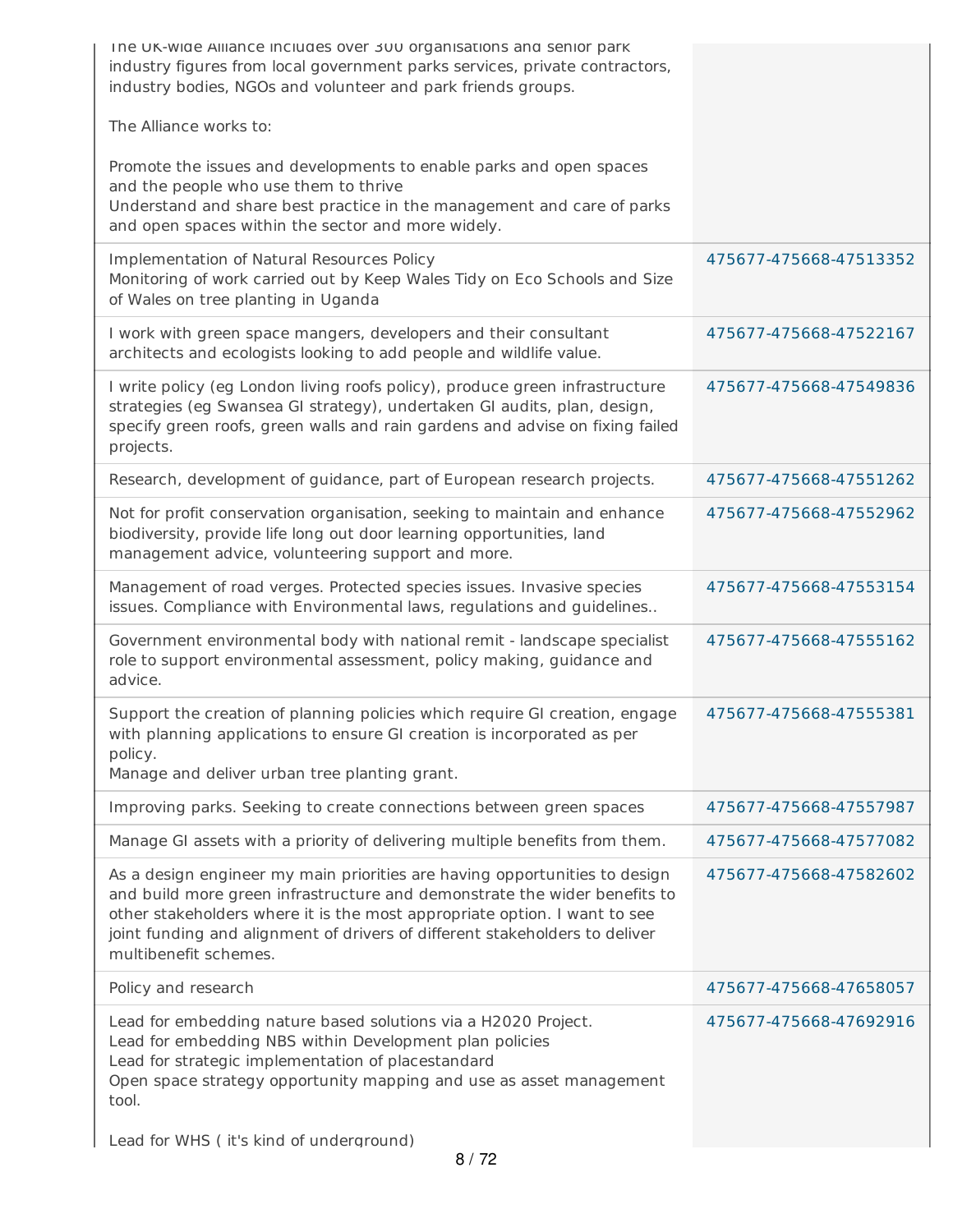| Flood alleviation<br>energy                                                                                                                                                                                                                                                                                                                                                                                                                                                                                                                                          |                        |
|----------------------------------------------------------------------------------------------------------------------------------------------------------------------------------------------------------------------------------------------------------------------------------------------------------------------------------------------------------------------------------------------------------------------------------------------------------------------------------------------------------------------------------------------------------------------|------------------------|
| I am a project manager for collaborative projects involving green and blue<br>infrastructure.<br>Main priorities are to engender appreciation of benefits of blue and green<br>infrastructure across relevant professions and organisations and to<br>encourage implementation of good GI wherever possible                                                                                                                                                                                                                                                          | 475677-475668-47732551 |
| Investigating the role of GI-Biodiversity in Natural Capital and Ecosystem<br>Services.                                                                                                                                                                                                                                                                                                                                                                                                                                                                              | 475677-475668-47739453 |
| I ensure that my organisation's policy commitments with regard to green<br>infrastructure and climate change adaptation are monitorable, monitored<br>and implemented.                                                                                                                                                                                                                                                                                                                                                                                               | 475677-475668-47733053 |
| This is small part of my work now due to funding issues. I would like to<br>prioritise getting out the message about the multiple benefits of GI and<br>how to capture them                                                                                                                                                                                                                                                                                                                                                                                          | 475677-475668-47754329 |
| We are a public sector body. Our priorities are to advise on the natural<br>environment and ensure that the natural environment is conserved,<br>enhanced, and managed for the benefit of present and future generations,<br>thereby contributing to sustainable development.                                                                                                                                                                                                                                                                                        | 475677-475668-47755129 |
| GI consultancy work, -strategy-policy-implementation interface<br>GI knowledge exchange and transfer, e.g. activity on twitter, GI Resource<br>Library<br>making case for investment in GI (e.g. study for Oxon CC)                                                                                                                                                                                                                                                                                                                                                  | 475677-475668-47792878 |
| My work is education but outside of work, I am an activist and volunteer<br>promoting nature sensitive development. Restoration of degraded habitats<br>and preventing further loss has taken quite a lot of my time.                                                                                                                                                                                                                                                                                                                                                | 475677-475668-47938579 |
| As the Policy Manager for the Royal Town Planning Institute I work on policy<br>and research related to infrastructure, strategic planning, climate change<br>and smart cities.                                                                                                                                                                                                                                                                                                                                                                                      | 475677-475668-47981805 |
| Project and Funding Officer for SNH's Green Infrastructure Fund. Five<br>outcomes: biodiversity, climate change, participation, health, socio-<br>economic development (sustainable economic activity).                                                                                                                                                                                                                                                                                                                                                              | 475677-475668-48035212 |
| Currently working as an academic, investigating the opportunities for GI as<br>part of integrated urban solutions, interested in how new digital technology<br>and be combined with nature in urban areas to provide more benefits for<br>people and inform new styles of service delivery.                                                                                                                                                                                                                                                                          | 475677-475668-48169568 |
| As above - landscape planning, masterplanning, design/planning large<br>scale development projects, local plan policy-making;<br>In recent years have worked principally on regeneration of heritage sites<br>and buildings, contributed to design review panels and community<br>planning programmes;<br>Main priorities - strategic landscape planning, policy planning, landscape<br>futures, also engaging with GIP (TCPA), GIP North (Mersey Forest) and City<br>of Trees (Gt. Manchester), and volunteering with Landscape Institute<br>(public policy issues) | 475677-475668-48228736 |
| Heritage Coast Partnership brings together those interested in the<br>protection and enhancement of defined heritage coast.                                                                                                                                                                                                                                                                                                                                                                                                                                          | 475677-475668-48417643 |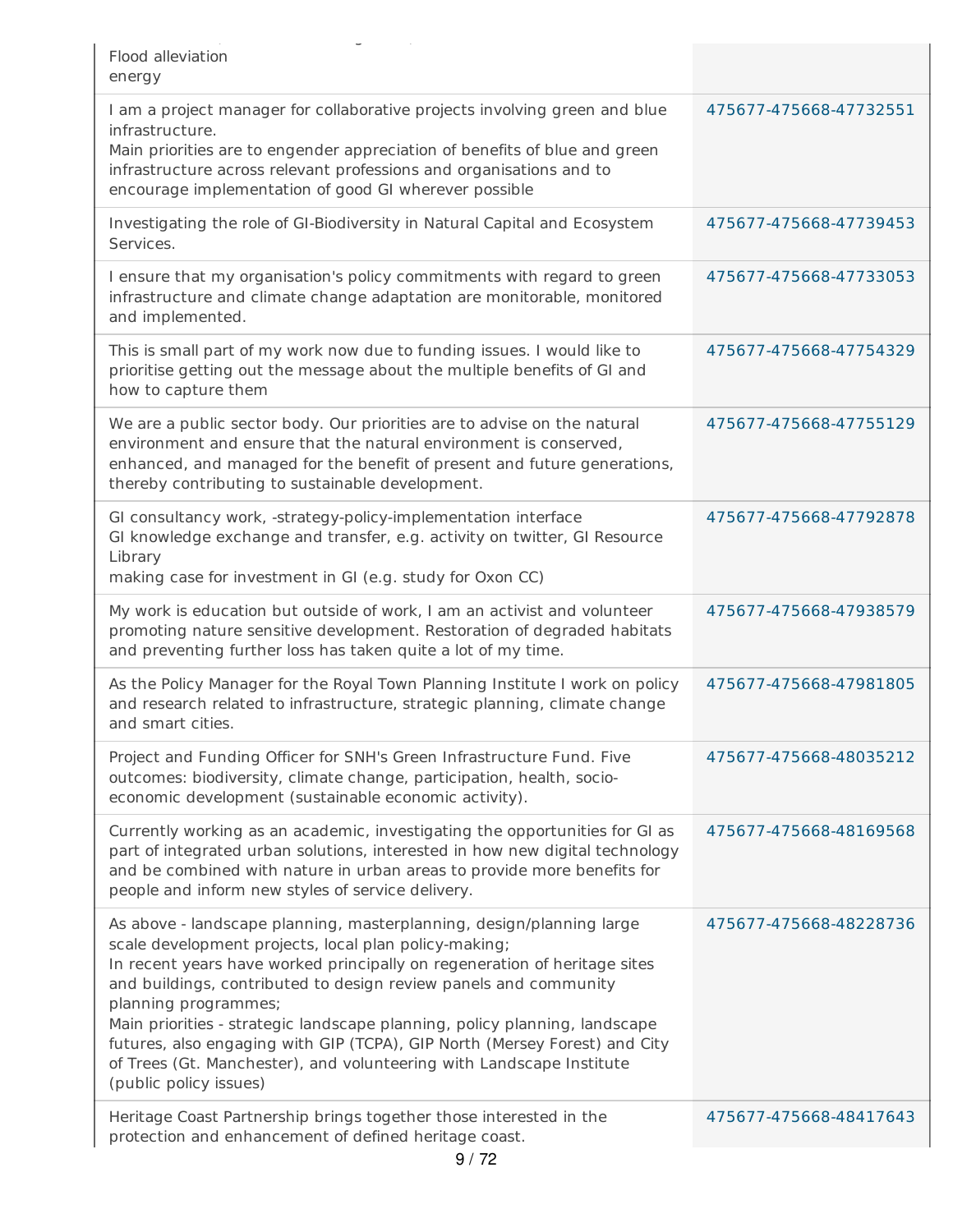| Priorities are landscape scale improvement, removing damaging activity,<br>managing people and habitat connectivity (and improvement).                                                                                                                                                                                                                                                                            |                        |
|-------------------------------------------------------------------------------------------------------------------------------------------------------------------------------------------------------------------------------------------------------------------------------------------------------------------------------------------------------------------------------------------------------------------|------------------------|
| Professor in a university<br>teaching, research and admin<br>key priority is improving mainstreaming nature in policy and decision<br>making.                                                                                                                                                                                                                                                                     | 475677-475668-48490758 |
| Flooding background professional tasked with coordination role for driving<br>better delivery of sustainable surface water management - ie more BGI and<br>less grey.                                                                                                                                                                                                                                             | 475677-475668-49072031 |
| research                                                                                                                                                                                                                                                                                                                                                                                                          | 475677-475668-49134311 |
| I am an environmental social scientist at a UK university, with a focus in my<br>research on complex environmental issues where social<br>desirability/acceptability needs to be balanced with what is scientifically<br>appropriate. My main priorities are climate adaptation governance at the<br>municipal level, and international/comparative research with a focus on<br>east-/south-east Asia.            | 475677-475668-49135007 |
| Trustee within an organisation seeking behavioural and policy change and<br>engagement of local people in their environmental quality. Current<br>priorities are reducing litter and graffiti (to encourage exploration of local<br>GI), enhancing its quality and empowering children and local people to<br>care for it                                                                                         | 475677-475668-49185691 |
| Within a wider national agency public sector landscape evidence and<br>guidance role, to advocate more and better green infrastructure to address<br>climate adaptation, biodiversity loss and helath and wellbeing needs of<br>society. It's a broad role where we set the agenda to influence policy and<br>projects that others develop, and not a limitied specific role like a project<br>officer type post. | 475677-475668-49186664 |
| <b>LNP</b>                                                                                                                                                                                                                                                                                                                                                                                                        | 475677-475668-49227986 |
| Currently work for a consultee organisation so advice to planning<br>applications and LDPs includes advice on GI Assessments/Strategies and<br>planning proposals                                                                                                                                                                                                                                                 | 475677-475668-49230940 |
| Working to deliver strategic plans and policies across multiple UAs.<br>Priorities:<br>Embedding nature into planning policy.<br>Ensuring plans conserve and enhance the natural environment.<br>Ensuring GI data and intelligence is consistent and accurate to inform<br>policy and master planning.                                                                                                            | 475677-475668-49241675 |
| Policy maker in local government. Believe in being green to our core. Have<br>target of Zero carbon by 2050                                                                                                                                                                                                                                                                                                       | 475677-475668-49353062 |
| Empowering people and communities to take collective action for<br>biodiversity - exploring the impact of community-scale action on the<br>effective of domestic wildlife interventions                                                                                                                                                                                                                           | 475677-475668-49497915 |
| I work for CIRIA, the Construction Industry Research and Information<br>Association.<br>I am a project manager; I work with multi-disciplinary groups to develop<br>good practice guidance.                                                                                                                                                                                                                       | 475677-475668-49558590 |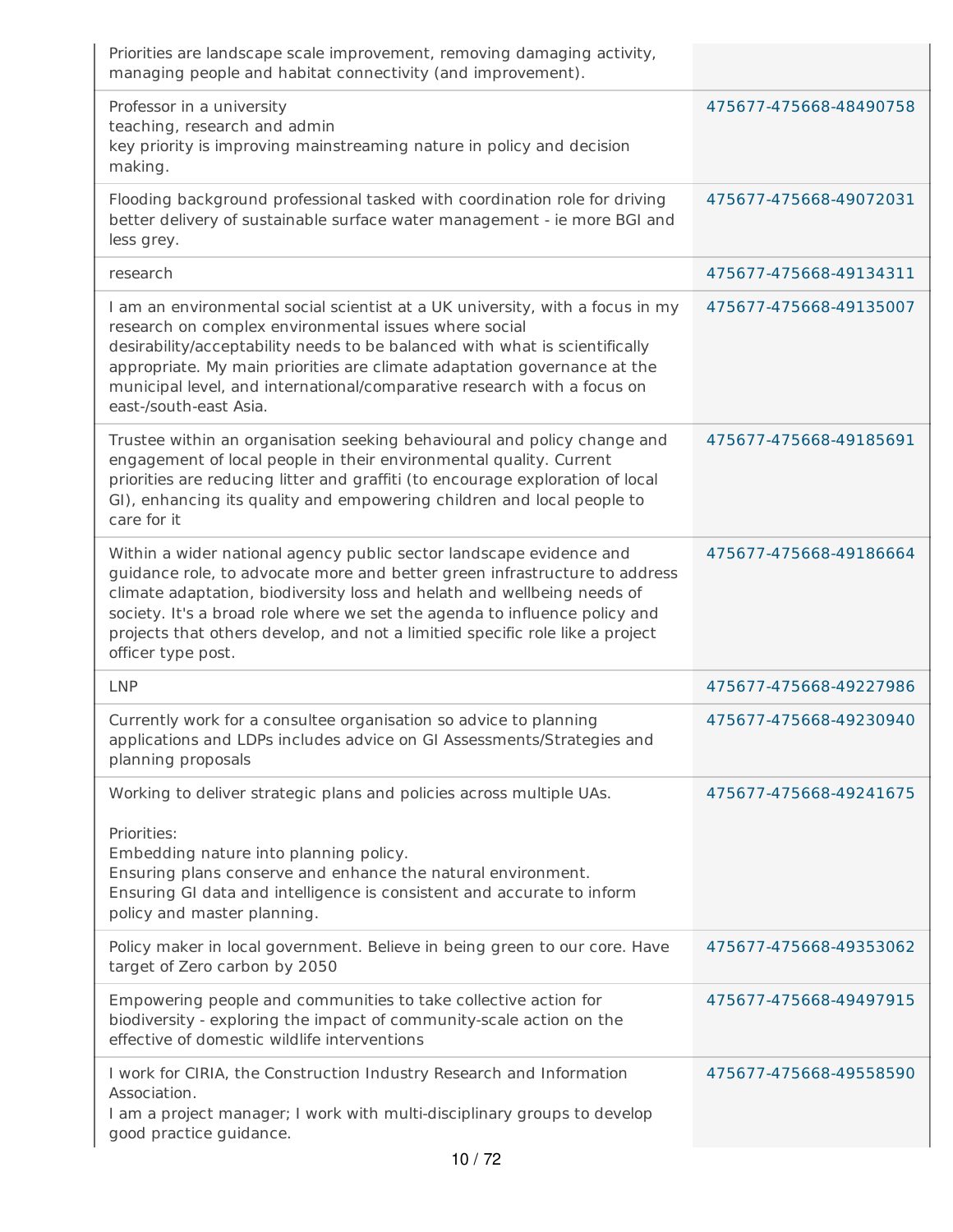| broadly: thinking through the social and political implications of 'thinking of<br>nature as infrastructure.<br>More narrowly: how GI is defined and operationalized in US city planning,<br>how affected communities are engaged in defining, implementing, and<br>evaluating GI projects, if at all.<br>Further interest: international/cultural comparisons of the above issues.<br>Research interest is working with practitioners to review and enhance<br>475677-475668-50114608<br>green infrastructure delivery<br>Initiating and delivering small scale projects, often with edibles<br>475677-475668-50114891<br>Getting a Neighbourhood plan through examination, with a parallel L A<br>475677-475668-50115154<br>examination just ahead of us. Keeping the green infrastructure against a<br>shifting set of climate, carbon, govt policy and finding a way through the<br>puzzle palace, whilst keeping the towns people engaged, healthy and the<br>economy in balance.<br>Now retired but retain interest and pass info onto my son who is involved<br>475677-475668-50114617<br>with natural capital<br>Oversee Local Plan evolution and readiness for examination. Make sure<br>475677-475668-50117625<br>organisations are ready for 2050.<br>My work is largley unrelated to GI - though I am tryign to make sure cycle<br>475677-475668-50119053<br>and pedestrian routes consider present and future links beyond the red<br>boundary.<br>Until recently I worked in a European funded role running climate change<br>475677-475668-50119743<br>related educational activities in several universities. I was made redundant<br>in June. I am currently a self employed reseacher. I am interested in the<br>potential of ecosystems services for future paid work.<br>Restoration of herb rich grasslands on public land as a volunteer<br>475677-475668-50120204<br>Maintenance and improvement of the public RoW & Access networks in<br>475677-475668-50120285<br>Herts,<br>Linking RoWIP aims and desires to link town to town, villages onto towns<br>and people into the countryside,<br>Circular routes, safe routes, routes for blind, partially sighted and disabled<br>users, multi-user routes.<br>landscape and all the public benefits it delivers<br>475677-475668-50122392<br>Major Infrastructure projects<br>475677-475668-50122773<br>House building. Working on all aspects of sustainability. Sorry strategic<br>475677-475668-50122837<br>direction and on the ground operational control.<br>Key focus:<br>Adorable homes -energy and heat<br>Low carbon<br>Biodiversity net gain forthcoming requirements<br>Regeneration areas around developments and NEETS<br>Pollution and surface water protection<br>11/72 | Two things: | 475677-475668-49646046 |
|----------------------------------------------------------------------------------------------------------------------------------------------------------------------------------------------------------------------------------------------------------------------------------------------------------------------------------------------------------------------------------------------------------------------------------------------------------------------------------------------------------------------------------------------------------------------------------------------------------------------------------------------------------------------------------------------------------------------------------------------------------------------------------------------------------------------------------------------------------------------------------------------------------------------------------------------------------------------------------------------------------------------------------------------------------------------------------------------------------------------------------------------------------------------------------------------------------------------------------------------------------------------------------------------------------------------------------------------------------------------------------------------------------------------------------------------------------------------------------------------------------------------------------------------------------------------------------------------------------------------------------------------------------------------------------------------------------------------------------------------------------------------------------------------------------------------------------------------------------------------------------------------------------------------------------------------------------------------------------------------------------------------------------------------------------------------------------------------------------------------------------------------------------------------------------------------------------------------------------------------------------------------------------------------------------------------------------------------------------------------------------------------------------------------------------------------------------------------------------------------------------------------------------------------------------------------------------------------------------------------------------------------------------------------------------------------------------------------------------------------------------------|-------------|------------------------|
|                                                                                                                                                                                                                                                                                                                                                                                                                                                                                                                                                                                                                                                                                                                                                                                                                                                                                                                                                                                                                                                                                                                                                                                                                                                                                                                                                                                                                                                                                                                                                                                                                                                                                                                                                                                                                                                                                                                                                                                                                                                                                                                                                                                                                                                                                                                                                                                                                                                                                                                                                                                                                                                                                                                                                                |             |                        |
|                                                                                                                                                                                                                                                                                                                                                                                                                                                                                                                                                                                                                                                                                                                                                                                                                                                                                                                                                                                                                                                                                                                                                                                                                                                                                                                                                                                                                                                                                                                                                                                                                                                                                                                                                                                                                                                                                                                                                                                                                                                                                                                                                                                                                                                                                                                                                                                                                                                                                                                                                                                                                                                                                                                                                                |             |                        |
|                                                                                                                                                                                                                                                                                                                                                                                                                                                                                                                                                                                                                                                                                                                                                                                                                                                                                                                                                                                                                                                                                                                                                                                                                                                                                                                                                                                                                                                                                                                                                                                                                                                                                                                                                                                                                                                                                                                                                                                                                                                                                                                                                                                                                                                                                                                                                                                                                                                                                                                                                                                                                                                                                                                                                                |             |                        |
|                                                                                                                                                                                                                                                                                                                                                                                                                                                                                                                                                                                                                                                                                                                                                                                                                                                                                                                                                                                                                                                                                                                                                                                                                                                                                                                                                                                                                                                                                                                                                                                                                                                                                                                                                                                                                                                                                                                                                                                                                                                                                                                                                                                                                                                                                                                                                                                                                                                                                                                                                                                                                                                                                                                                                                |             |                        |
|                                                                                                                                                                                                                                                                                                                                                                                                                                                                                                                                                                                                                                                                                                                                                                                                                                                                                                                                                                                                                                                                                                                                                                                                                                                                                                                                                                                                                                                                                                                                                                                                                                                                                                                                                                                                                                                                                                                                                                                                                                                                                                                                                                                                                                                                                                                                                                                                                                                                                                                                                                                                                                                                                                                                                                |             |                        |
|                                                                                                                                                                                                                                                                                                                                                                                                                                                                                                                                                                                                                                                                                                                                                                                                                                                                                                                                                                                                                                                                                                                                                                                                                                                                                                                                                                                                                                                                                                                                                                                                                                                                                                                                                                                                                                                                                                                                                                                                                                                                                                                                                                                                                                                                                                                                                                                                                                                                                                                                                                                                                                                                                                                                                                |             |                        |
|                                                                                                                                                                                                                                                                                                                                                                                                                                                                                                                                                                                                                                                                                                                                                                                                                                                                                                                                                                                                                                                                                                                                                                                                                                                                                                                                                                                                                                                                                                                                                                                                                                                                                                                                                                                                                                                                                                                                                                                                                                                                                                                                                                                                                                                                                                                                                                                                                                                                                                                                                                                                                                                                                                                                                                |             |                        |
|                                                                                                                                                                                                                                                                                                                                                                                                                                                                                                                                                                                                                                                                                                                                                                                                                                                                                                                                                                                                                                                                                                                                                                                                                                                                                                                                                                                                                                                                                                                                                                                                                                                                                                                                                                                                                                                                                                                                                                                                                                                                                                                                                                                                                                                                                                                                                                                                                                                                                                                                                                                                                                                                                                                                                                |             |                        |
|                                                                                                                                                                                                                                                                                                                                                                                                                                                                                                                                                                                                                                                                                                                                                                                                                                                                                                                                                                                                                                                                                                                                                                                                                                                                                                                                                                                                                                                                                                                                                                                                                                                                                                                                                                                                                                                                                                                                                                                                                                                                                                                                                                                                                                                                                                                                                                                                                                                                                                                                                                                                                                                                                                                                                                |             |                        |
|                                                                                                                                                                                                                                                                                                                                                                                                                                                                                                                                                                                                                                                                                                                                                                                                                                                                                                                                                                                                                                                                                                                                                                                                                                                                                                                                                                                                                                                                                                                                                                                                                                                                                                                                                                                                                                                                                                                                                                                                                                                                                                                                                                                                                                                                                                                                                                                                                                                                                                                                                                                                                                                                                                                                                                |             |                        |
|                                                                                                                                                                                                                                                                                                                                                                                                                                                                                                                                                                                                                                                                                                                                                                                                                                                                                                                                                                                                                                                                                                                                                                                                                                                                                                                                                                                                                                                                                                                                                                                                                                                                                                                                                                                                                                                                                                                                                                                                                                                                                                                                                                                                                                                                                                                                                                                                                                                                                                                                                                                                                                                                                                                                                                |             |                        |
|                                                                                                                                                                                                                                                                                                                                                                                                                                                                                                                                                                                                                                                                                                                                                                                                                                                                                                                                                                                                                                                                                                                                                                                                                                                                                                                                                                                                                                                                                                                                                                                                                                                                                                                                                                                                                                                                                                                                                                                                                                                                                                                                                                                                                                                                                                                                                                                                                                                                                                                                                                                                                                                                                                                                                                |             |                        |
|                                                                                                                                                                                                                                                                                                                                                                                                                                                                                                                                                                                                                                                                                                                                                                                                                                                                                                                                                                                                                                                                                                                                                                                                                                                                                                                                                                                                                                                                                                                                                                                                                                                                                                                                                                                                                                                                                                                                                                                                                                                                                                                                                                                                                                                                                                                                                                                                                                                                                                                                                                                                                                                                                                                                                                |             |                        |
|                                                                                                                                                                                                                                                                                                                                                                                                                                                                                                                                                                                                                                                                                                                                                                                                                                                                                                                                                                                                                                                                                                                                                                                                                                                                                                                                                                                                                                                                                                                                                                                                                                                                                                                                                                                                                                                                                                                                                                                                                                                                                                                                                                                                                                                                                                                                                                                                                                                                                                                                                                                                                                                                                                                                                                |             |                        |
|                                                                                                                                                                                                                                                                                                                                                                                                                                                                                                                                                                                                                                                                                                                                                                                                                                                                                                                                                                                                                                                                                                                                                                                                                                                                                                                                                                                                                                                                                                                                                                                                                                                                                                                                                                                                                                                                                                                                                                                                                                                                                                                                                                                                                                                                                                                                                                                                                                                                                                                                                                                                                                                                                                                                                                |             |                        |
|                                                                                                                                                                                                                                                                                                                                                                                                                                                                                                                                                                                                                                                                                                                                                                                                                                                                                                                                                                                                                                                                                                                                                                                                                                                                                                                                                                                                                                                                                                                                                                                                                                                                                                                                                                                                                                                                                                                                                                                                                                                                                                                                                                                                                                                                                                                                                                                                                                                                                                                                                                                                                                                                                                                                                                |             |                        |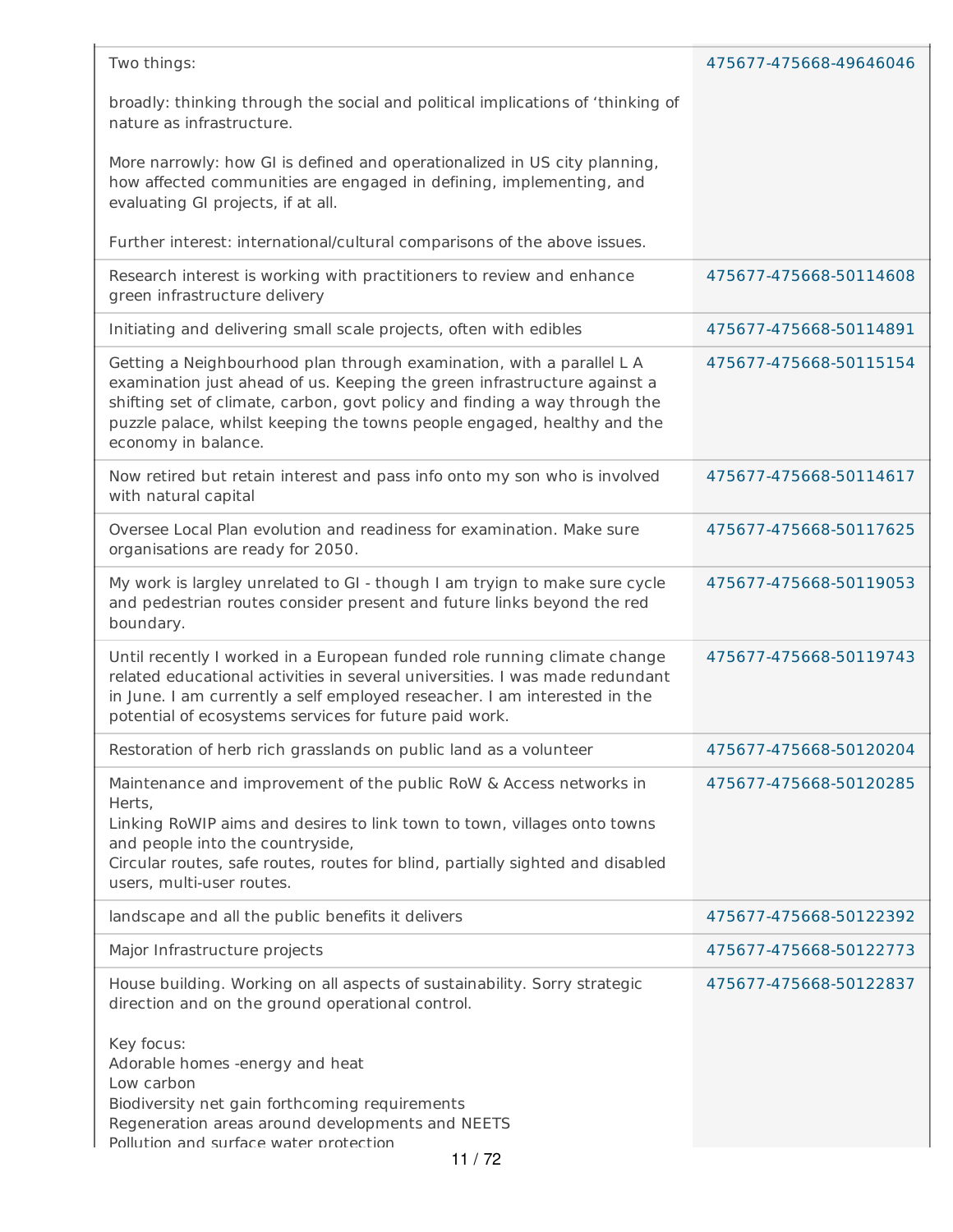| , unación ana uanado macor prococión<br>Waste and resource efficiency                                                                                                                                                                                                                                                                                                                                      |                        |
|------------------------------------------------------------------------------------------------------------------------------------------------------------------------------------------------------------------------------------------------------------------------------------------------------------------------------------------------------------------------------------------------------------|------------------------|
| Conservation acquisition projects and conservation site development                                                                                                                                                                                                                                                                                                                                        | 475677-475668-50123724 |
| Landscape Architect - interested in multi-functional benefits of GI and<br>complete integration of SUDS in particular. Also interested in the climate<br>change mitigation potential of GI.                                                                                                                                                                                                                | 475677-475668-50123685 |
| Air quality consultant offering services to a range of clients including<br>private developers and local authorities.                                                                                                                                                                                                                                                                                      | 475677-475668-50124148 |
| Support communities and VCS to understand the natural environment, its<br>governance and how they can manage and improve their 'place' through<br>volunteering, working proactively with statutory partners and building<br>policies in to local planning i.e. District and Neighbourhood Planning.                                                                                                        | 475677-475668-50124732 |
| Neighbourhood regeneration.<br>We are keen to increase the grrnery of our area, the ecosystems capacity<br>and maximise climate change mitigation gains.<br>We also love parks and think urban populations should enjoy the natural<br>world more.                                                                                                                                                         | 475677-475668-50125237 |
| contribute to Planning Policy and act on front line commenting/ influencing<br>Planning Applications of all scales                                                                                                                                                                                                                                                                                         | 475677-475668-50125367 |
| trying to get GI built in as standard with emphasis on connectivity, people<br>and nature, sustainable routes and climate change adaptation. Putting<br>landscape at all scales into early stage planning.                                                                                                                                                                                                 | 475677-475668-50126053 |
| linked to community plan, local development plan, planning applications &<br>environmental projects                                                                                                                                                                                                                                                                                                        | 475677-475668-50125945 |
| Improving planning and development outcomes                                                                                                                                                                                                                                                                                                                                                                | 475677-475668-50126473 |
| Environment and sustainability manager for large place-making schemes in<br>a major global city, responsible for developing and maintaining the project<br>management system to deliver the schemes, setting strategy and policy<br>for the company to improve business performance and manage corporate<br>risk to the company and the people it serves. This includes advising and<br>advocating for GI. | 475677-475668-50126960 |
| Have recently retired, but maintain an interest - may write on the subject.<br>Not active in research now.                                                                                                                                                                                                                                                                                                 | 475677-475668-50126774 |
| Statutory local access forum. Priority remit is to provide advice on the<br>improvement of public access to land and the enjoyment thereof. Work<br>with a group of members, appointed by the local highway authority, who<br>represent the interests of access users, land managers and other relevant<br>interests.                                                                                      | 475677-475668-50128643 |
| Part of the Gardens Trust movement - have responsibility as a Statutory<br>Consultee in the Planning process to endeavour to secure the integrity of<br>historic green landscapes.                                                                                                                                                                                                                         | 475677-475668-50129902 |
| Chair of an environmental charity for 16 years trying to deliver green<br>infrastructure benefits in west London                                                                                                                                                                                                                                                                                           | 475677-475668-50128248 |
| Currently supporting delivery of Water Framework Directive obligations<br>across two catchments.<br>Working directly with partners to devise, programme and deliver GI<br>10/70                                                                                                                                                                                                                            | 475677-475668-50138987 |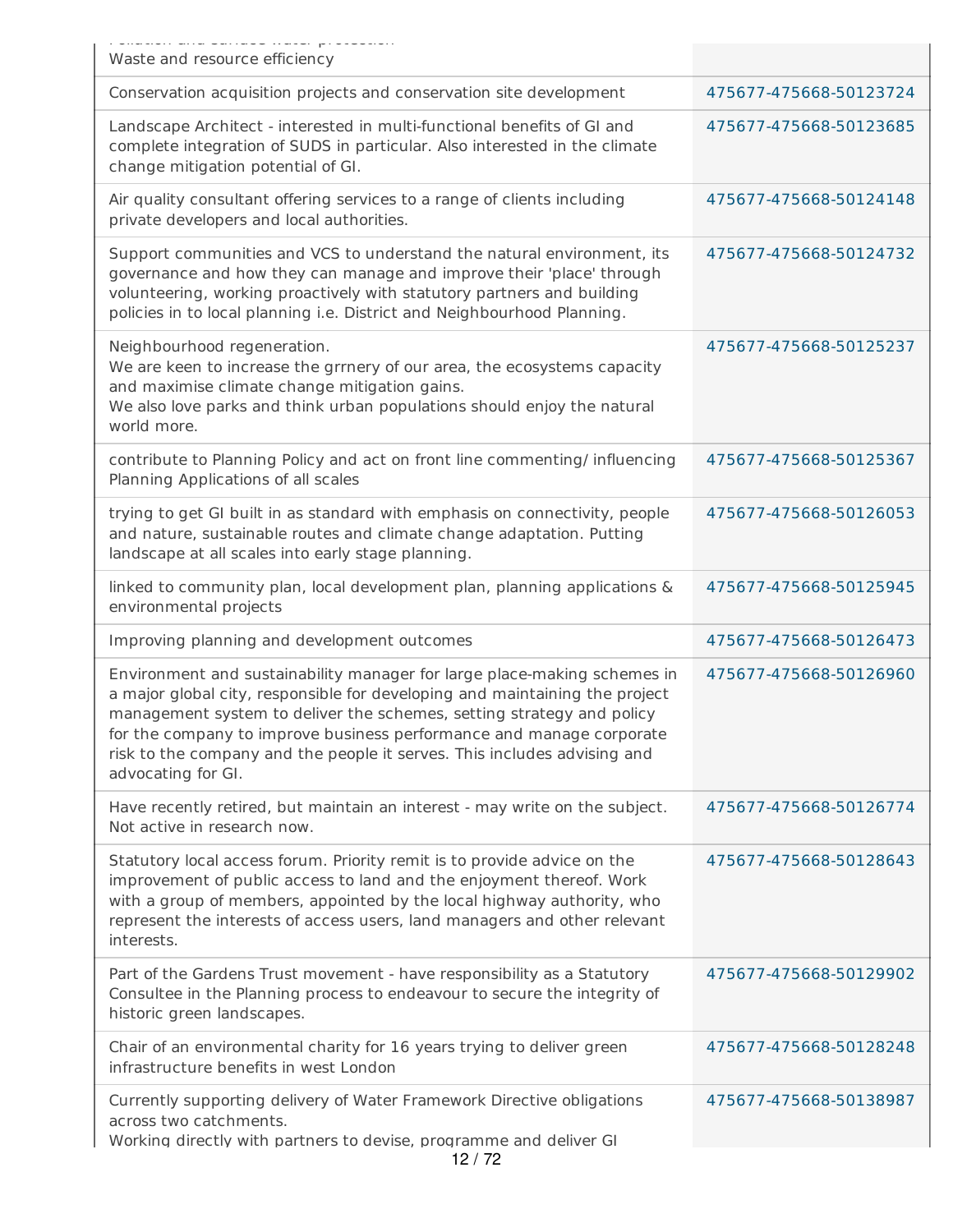| ت ال<br>$\sim$ 10 $\pm$                                                                                                                                                                                                                                                                                                                                                                                                                                                         |                        |
|---------------------------------------------------------------------------------------------------------------------------------------------------------------------------------------------------------------------------------------------------------------------------------------------------------------------------------------------------------------------------------------------------------------------------------------------------------------------------------|------------------------|
| improvements.<br>Some involvement in environmental offsetting/net gain/natural capital<br>valuation                                                                                                                                                                                                                                                                                                                                                                             |                        |
| Currently working as a tree officer at South Bucks District Council and main<br>responsibilities is to consider trees as part of the planning process when<br>applications are submitted as well as considering work to legally protected<br>trees.                                                                                                                                                                                                                             | 475677-475668-50139244 |
| GI Coordinator involved in GI policy and projects and working with other<br>services in the Council including public health. Also lead on developing<br>regional GI Strategy working with 4 unitary authorities and combined<br>authority.                                                                                                                                                                                                                                      | 475677-475668-50138546 |
| As above. Our primary role is to minimise the impact of our activities on the<br>environment, maximise the benefits of our soft estate, and manage the soft<br>estate to allow the safe and unhindered function of the highway.                                                                                                                                                                                                                                                 | 475677-475668-50124632 |
| I am a Research Associate working on forestry policy, biodiversity<br>conservation, natural resource management and, increasingly, on urban<br>infrastructure.                                                                                                                                                                                                                                                                                                                  | 475677-475668-50145896 |
| I facilitate a Local Nature Partnership and am Joint Secretary of Marches<br>Nature Partnership (an alliance between Herefordshire LNP and Shropshire<br>and Telford and Wrekin LNP primarily to liaise with Marches Local<br>Enterprise Partnership.<br>I am also involved in preparing a number of Neighbourhood Plans. My<br>interest is in supporting communities to take forward strategic policies and<br>measures into the local context.                                | 475677-475668-50146543 |
| Approval, inspection, adoption and maintenance of surface water drainage<br>systems. We have a solid framework of national standards that emphasise<br>the important role that GI can play, but are currently faced with challenges<br>in convincing developers to invest time and money in working to a new<br>approach. We have legislative timelines and require substantial technical<br>information early in the process, which is also a new challenge for<br>developers. | 475677-475668-50153741 |
| Head of environment for a charitable trust that owns and maintains 2,500<br>or public parks, nature reserves and other types of GI. Also work with<br>developers over the design and adoption of new parks and GI.                                                                                                                                                                                                                                                              | 475677-475668-50154773 |
| Working with local authorities and others to help shape policy and<br>governance to help deliver green infrastructure on the ground                                                                                                                                                                                                                                                                                                                                             | 475677-475668-50156534 |
| I manage a countryside site in an urban environment and can see the<br>benefits of sustainable natural resources and access to 'green space'.<br>My main priorities are practical habitat and ecological management, client<br>and stake holder engagement, H&S, site maintenance.                                                                                                                                                                                              | 475677-475668-50164518 |
| Local Authority planning policy officer with responsibility for Green<br>Infrastructure policy, among other topics.                                                                                                                                                                                                                                                                                                                                                             | 475677-475668-50174430 |
| Urban tree planting and establishment. We engage local communities and<br>volunteers to plant and care for their trees.                                                                                                                                                                                                                                                                                                                                                         | 475677-475668-50202183 |
| Develop and implement the Mayor's London Environment Strategy and<br>London Plan policies related to GI and climate adaptation.                                                                                                                                                                                                                                                                                                                                                 | 475677-475668-50197838 |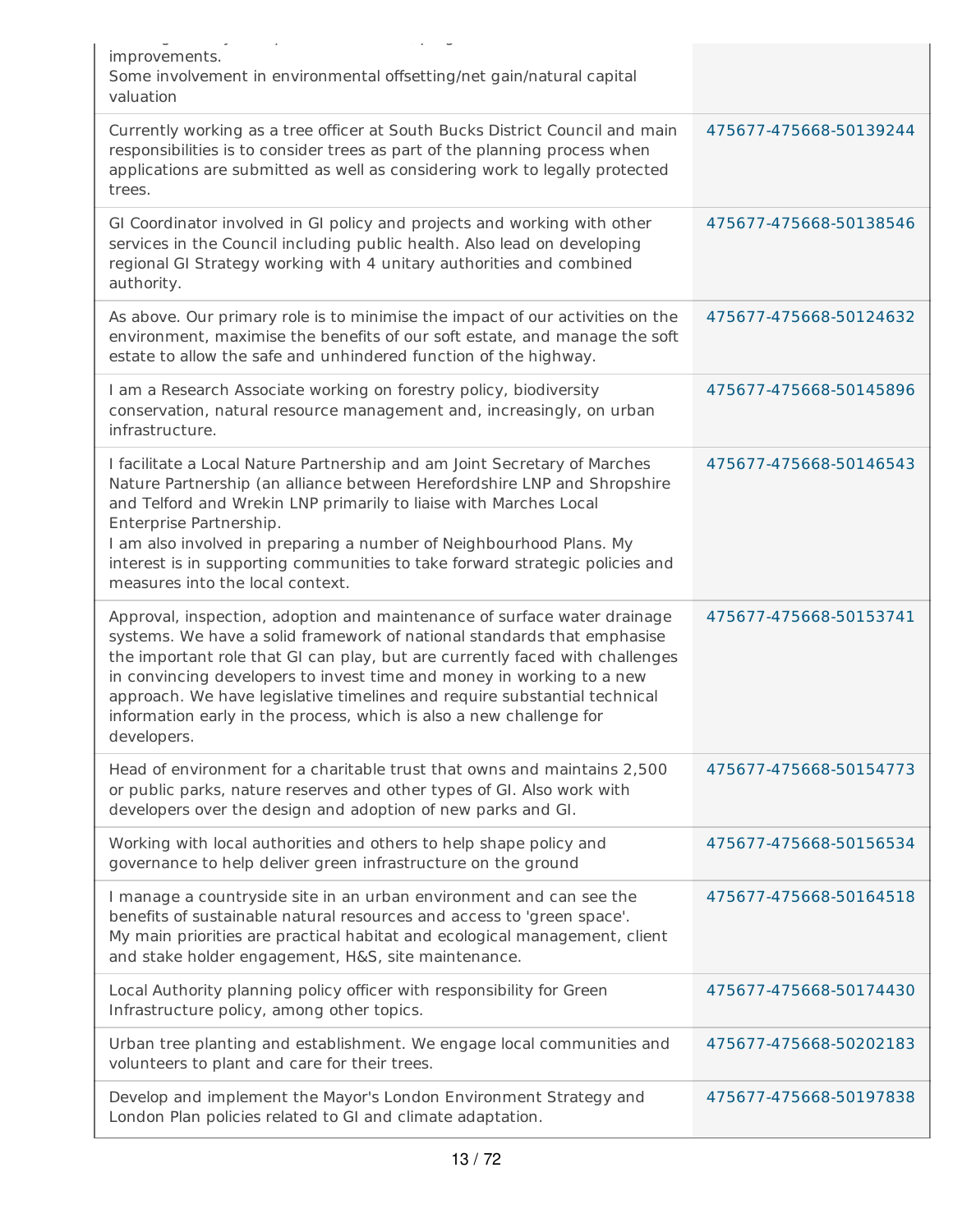## 2.a What kind of organisaton do you work for?



## 2.b Which part of the UK or elsewhere does your work mainly cover?



#### 3 What do you see as the main challenges facing green infrastructure policy, practice and/or research?

| <b>Showing all 82 responses</b>                                                                                                                                                                                                                                                                                                                                                                                  |                        |
|------------------------------------------------------------------------------------------------------------------------------------------------------------------------------------------------------------------------------------------------------------------------------------------------------------------------------------------------------------------------------------------------------------------|------------------------|
| 1. Ignorance amongst those that develop/promote the policy and those<br>wider parties (individuals and organisations) that need to comply. Both act<br>as silos with very little apparent communication or awareness seen.<br>2. Perceived value based on below standard communication.<br>3. Probably too much research where results are not disseminated to all<br>parties in plain and understandable terms. | 475677-475668-47107829 |
| 1. Lack of shared understanding about GI - particularly in construction<br>sector and particularly in relation to multi-functional multi-scalar ecosystem<br>services.<br>2. Reducing resources in local authorities to regulate and promote strategic<br>management and delivery of GI<br>3. Lack of formal evaluative tools that support a more multi-functional<br>multi-scalar perception of GI.             | 475677-475668-47256893 |
| The challenge of viability and low standards are the primary issues<br>preventing high quality development I PAs need to be empowered to make<br>1 <i>1 1 7</i> 0                                                                                                                                                                                                                                                | 475677-475668-47324879 |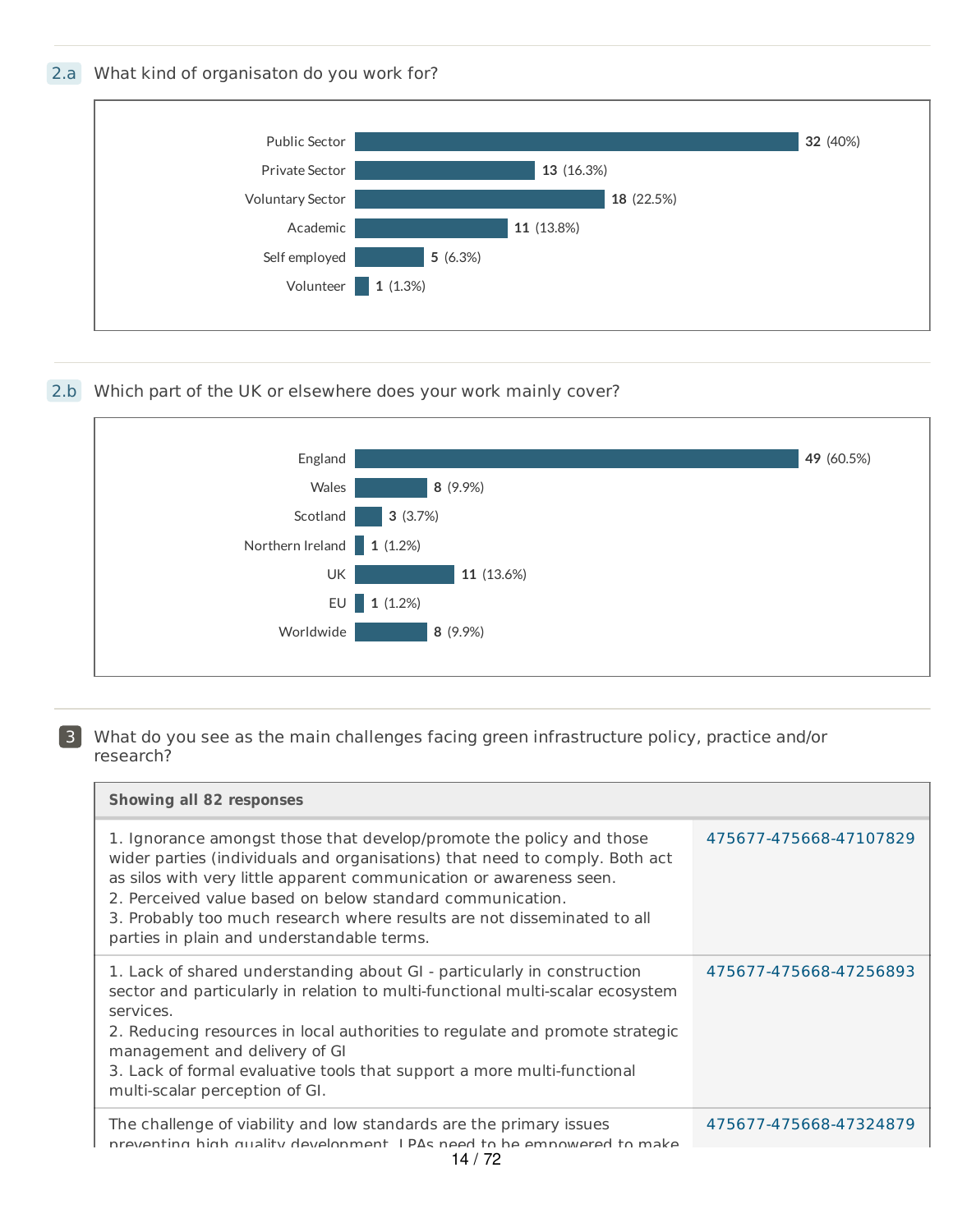| proventing mgn quality advertispment. Enter noted to be empowered to make<br>better decsions.                                                                                                                                                                                                                                                                                                                                                                                                                                                                                                                                                                                                                              |                        |
|----------------------------------------------------------------------------------------------------------------------------------------------------------------------------------------------------------------------------------------------------------------------------------------------------------------------------------------------------------------------------------------------------------------------------------------------------------------------------------------------------------------------------------------------------------------------------------------------------------------------------------------------------------------------------------------------------------------------------|------------------------|
| From a policy perspective it is the lack of leadership and clarity or purpose<br>from Government and statutory agencies.<br>From a practice perspective it has been the hollowing out of specialist staff<br>and dedicated budgets in the public sector. Although private sector<br>resources can play an important role it's necessary for the public sector to<br>shape, steer and monitor green infrastructure delivery to ensure public<br>goods and benefits are being optimised.                                                                                                                                                                                                                                     | 475677-475668-47338491 |
| Making the case for investment into green infrastructure alongside<br>"traditional" investment into urban infrastructure. Well being economics<br>versus growth economics.                                                                                                                                                                                                                                                                                                                                                                                                                                                                                                                                                 | 475677-475668-47424228 |
| Having enough data that allows local authorities to write strong policies<br>requiring quality GI as part of development.                                                                                                                                                                                                                                                                                                                                                                                                                                                                                                                                                                                                  | 475677-475668-47513352 |
| Lack of understanding about what the problems are with GI delivery.                                                                                                                                                                                                                                                                                                                                                                                                                                                                                                                                                                                                                                                        |                        |
| Silo approach at pre-master planning - ecologists and landscape architects<br>should work closely to deliver a more holistic GI to benefit people and<br>wildlife. There's a lack of funding and resource in local government for<br>anyone to oversee the quality of work carried out. This applies to the<br>design and delivery process of new GI and the long term maintenance of<br>new or existing GI. Contractors lack interest and ability to follow even the<br>simplest of instruction provided in any form of media. There are no budgets<br>available either for training of staff at the various levels of required to<br>deliver GI across the disciplines from local government to green space<br>managers. | 475677-475668-47522167 |
| People stuck in their ways. Obsession with money.                                                                                                                                                                                                                                                                                                                                                                                                                                                                                                                                                                                                                                                                          | 475677-475668-47549836 |
| Scaling and embedding. Understanding of and realising multifunctional<br>benefits.                                                                                                                                                                                                                                                                                                                                                                                                                                                                                                                                                                                                                                         | 475677-475668-47551262 |
| Government policy. Could do more to embed good practice in planning<br>process.                                                                                                                                                                                                                                                                                                                                                                                                                                                                                                                                                                                                                                            | 475677-475668-47552962 |
| Shifting emphasis on criteria for funding awards. Repercussions and<br>aftermath following exit from European Union. Potential for inertia following<br>a growth in interest from policy makers without substantial back up for<br>successful delivery.                                                                                                                                                                                                                                                                                                                                                                                                                                                                    | 475677-475668-47553154 |
| The GI concept is now widely accepted, the policy revolution is following on<br>quite well, but there remains a huge gap at the local authority and<br>developer implimentation levels. Perhaps that lag is inevitable and will pass,<br>but (1) lack of specialist Landscape Architecture skillsets in the public<br>sector at local authority level, is compounded by (2) public sector<br>austerity. (3) Lack of ambition in the design of proposals is matched by the<br>(4) lack of ambition by planning authorities of 'master planning' green<br>infrastructure at a Forward Planning stage, in the way they do for future<br>roads or other 'grey' infrastructure.                                                 | 475677-475668-47555162 |
| Capacity at Local Authorities. Staff levels and experience of staff members                                                                                                                                                                                                                                                                                                                                                                                                                                                                                                                                                                                                                                                | 475677-475668-47555381 |
| limiting ability to deliver GI projects.<br>Pressure on the planning system to deliver more, GI being squeezed out as<br>quantity of homes takes priority.                                                                                                                                                                                                                                                                                                                                                                                                                                                                                                                                                                 |                        |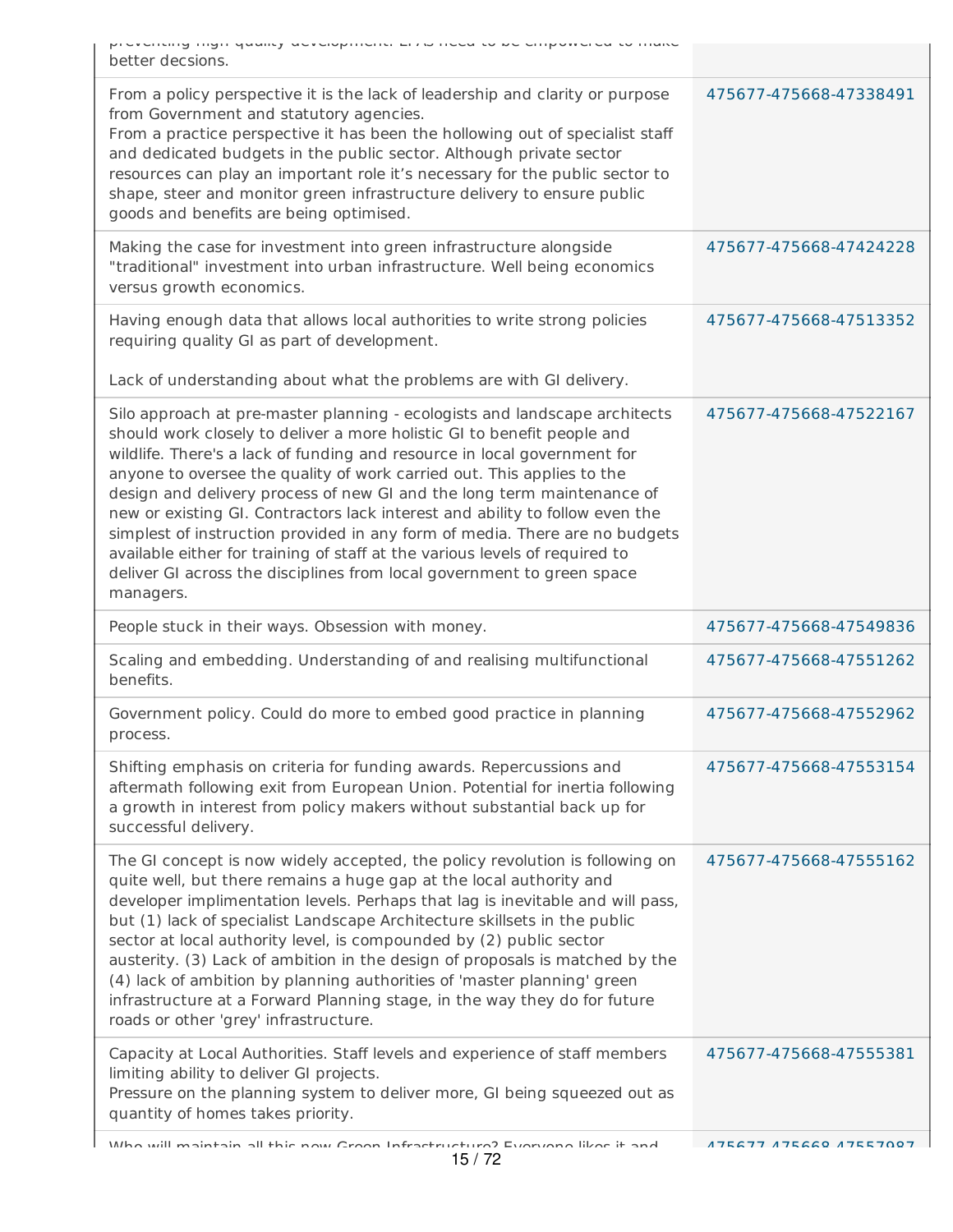| WITO WIII ITIGIITCHII GII CHIS HEW QIEEH IHIIGSCIUCCUTE: EVERYONE IIKES IC GITU<br>wants it, but there is very little discussion about who will maintain it.                                                                                                                                                                                                                                                    | 41 JUL 1 -41 JUUD -41 JUL 1 DU |
|-----------------------------------------------------------------------------------------------------------------------------------------------------------------------------------------------------------------------------------------------------------------------------------------------------------------------------------------------------------------------------------------------------------------|--------------------------------|
| Mainstreaming in policy and following this through to delivery when set<br>against other competing demands.                                                                                                                                                                                                                                                                                                     | 475677-475668-47577082         |
| Challenges of lessons learnt not being shared.                                                                                                                                                                                                                                                                                                                                                                  | 475677-475668-47582602         |
| Lack of clarity/specificity, skills deficits, low investment, maintenance<br>unaccounted for                                                                                                                                                                                                                                                                                                                    | 475677-475668-47658057         |
| Still seen as a silo activity. People deal with flooding or energy or housing or<br>suds or open space or green stuff. Forget all the different spaces. Get<br>confused by the language - do the general public actually understand (do<br>professionals understand) ecosystem management; biodiversity,<br>greenspace v openspace.                                                                             | 475677-475668-47692916         |
| Will NERC start to fund projects that Local authorities want and need<br>working in coproduction. Fed up with academics getting funding for "old<br>news" and then not understanding why it is not being implemented.<br>"nothing about us, is for us, with out us".<br>Local authorities as well as research bodies and big business.                                                                          |                                |
| Economic challenges forcing environmental considerations to be reduced<br>in priority in decision making, lack of understanding of multiple benefits of<br>use of green infrastructure, political pressure to deliver economic growth as<br>priority.                                                                                                                                                           | 475677-475668-47732551         |
| Lack of capacity, capability and understanding in Local Authorities,<br>coupled with resistance to change.                                                                                                                                                                                                                                                                                                      | 475677-475668-47739453         |
| Poor levels of understanding of the economic benefits of green<br>infrastructure amongst senior leadership, likely based on their backgrounds<br>as engineers. There is extremely limited funding available for in-house GI<br>experts and major GI programmes and so intervention is limited to minor<br>changes to existing practice.                                                                         | 475677-475668-47733053         |
| Defra has not helped with its biodiversity net gain proposals that are<br>unhelpful (if not counterproductive) in urban areas, and the Environment<br>Agency's draft FCERM strategy requiring all risk management authority<br>projects and programmes to deliver biodiversity net gain. This is overreach<br>and far too precipitate. Government needs to think far more carefully about<br>BNG and GI.        |                                |
| realistic quantification fo the multiple benefits especially when some want<br>everything in GBP terms. Also how to realise this multifunctionality of land<br>can be used/managed to deliver different policy objectives                                                                                                                                                                                       | 475677-475668-47754329         |
| Strengthening of policy and legislation for green infrastructure<br>Loss of resources for GI planning at local authority level<br>Long term funding and governance of green infrastructure<br>Inequality in access to green infrastructure and the services it provides<br>Climate change and the impacts on GI<br><b>Biodiversity loss</b><br>Growth agenda placing increasing pressure GI and natural capital | 475677-475668-47755129         |
| austerity, government doing some talking, but not enough walking on the<br>natural environment<br>too much knowledge, too much duplication of effort (how many guides on<br>16/72                                                                                                                                                                                                                               | 475677-475668-47792878         |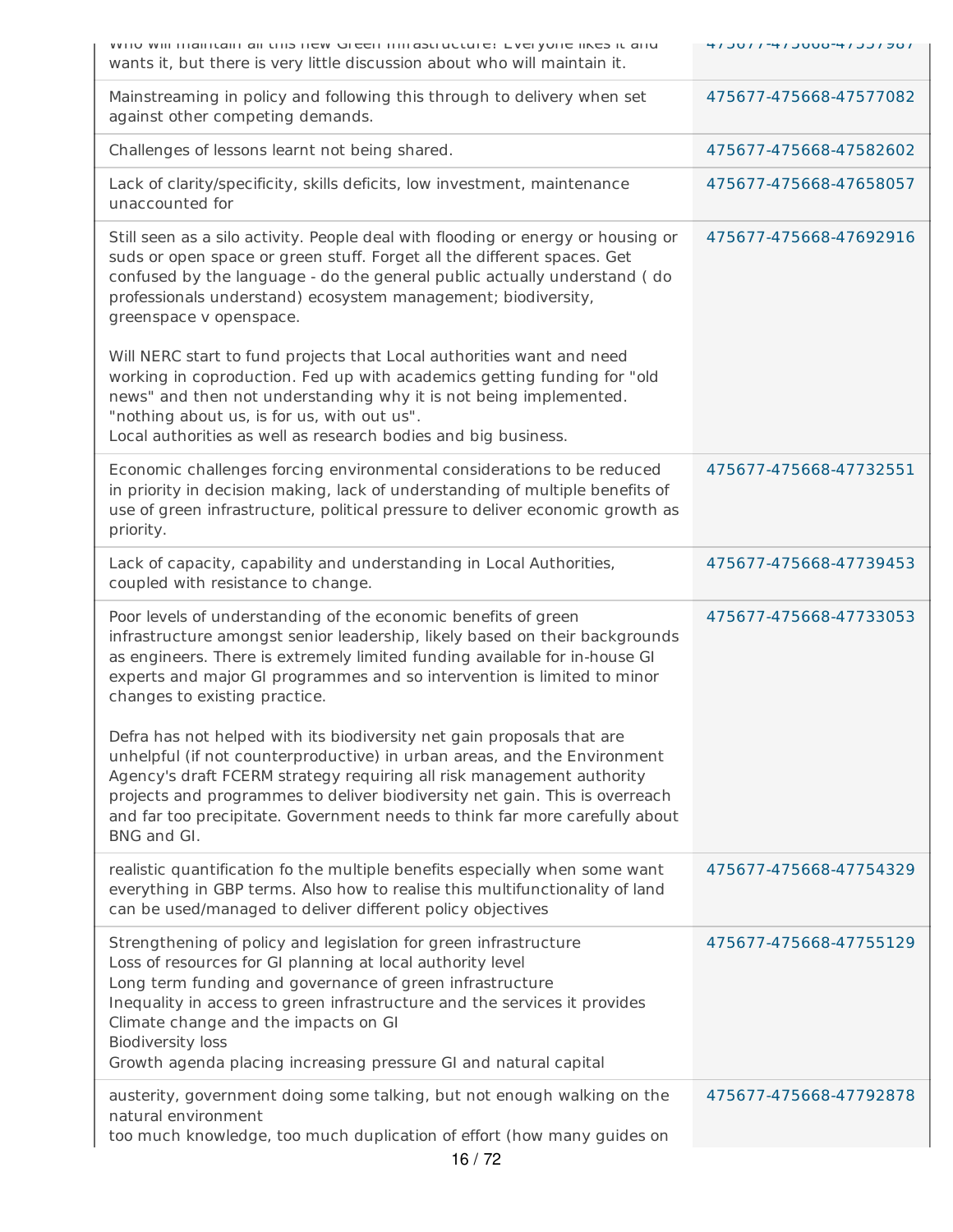| SUDS of GI & health can you possibly produce)<br>not looking at best practice and available guidance etc outside UK<br>(especially if not written in English)<br>i've been to too many workshops where we talked about somehting I had<br>already talked baout before, going round in circles (do we really want to<br>atlk about definition of Gi again)<br>academics don't help by asking too adademic (not helpful for<br>implementation) questions<br>academics don't do the right research that would help (making the case<br>for) implementation<br>academics don't communicate their research in a way that is helpful for<br>practitioners & policy makers |                        |
|---------------------------------------------------------------------------------------------------------------------------------------------------------------------------------------------------------------------------------------------------------------------------------------------------------------------------------------------------------------------------------------------------------------------------------------------------------------------------------------------------------------------------------------------------------------------------------------------------------------------------------------------------------------------|------------------------|
| Fear of trying new and innovative approaches. Developers and engineers<br>rely on techniques that they are comfortable with and can be unwilling to<br>consider new methods. Similarly, planners (massively hindered by local<br>authority cuts) lack the capacity to really promote new solutions and seem<br>to be cowed by the demands of developments. Not true in all cases, but<br>there is an unwillingness for LA's to challenge poor schemes for fear of<br>having to foot costs if developers wish to appeal.                                                                                                                                             | 475677-475668-47938579 |
| Consistent good practice is held back by a fragmented and complex<br>landscape of green infrastructure governance and funding when compared<br>to other 'traditional' infrastructure sectors where - despite their own<br>complexity - organisational structures and funding regimes have built up<br>over a longer period of time.                                                                                                                                                                                                                                                                                                                                 | 475677-475668-47981805 |
| Translating national planning policy into local policy and then<br>implementing policy. Convincing developers that GI makes sound financial<br>sense.                                                                                                                                                                                                                                                                                                                                                                                                                                                                                                               | 475677-475668-48035212 |
| Major gap between policy and the acceptance of the importance of GI for<br>urban futures and its actual delivery on the ground. Even if delivery of GI<br>occurs, integration with other local government and other agendas is<br>weak.                                                                                                                                                                                                                                                                                                                                                                                                                             | 475677-475668-48169568 |
| Lack of awareness within government and public agencies (esp Treasury),<br>unhelpful focus on house-building numbers rather than on liveability of<br>places, general lack of funding, widespread lack of expertise;                                                                                                                                                                                                                                                                                                                                                                                                                                                | 475677-475668-48228736 |
| Delivering connectivity at scale; policy and finance support for<br>implementation; long term commitment to management and<br>maintenance.<br>Contrast the Catchment Based Approach for water environment, its<br>successes and failures with existing complex natural environment<br>protection, access, planning policy mechanics.                                                                                                                                                                                                                                                                                                                                | 475677-475668-48417643 |
| Its secondary nature in policy and decisions. Struggling to complete with<br>economic interests.<br>he silos that exist hinder GI uptake and that includes the GI sector itself.                                                                                                                                                                                                                                                                                                                                                                                                                                                                                    | 475677-475668-48490758 |
| Weakness of local authority BGI policy and requirements for new<br>development.<br>ScW failure to require 'treatment' SuDS for new development that<br>connects to combined sewer network (they only require attenuation),<br>which makes it harder to disconnect at a later date.<br>Lack of funding for retrofit BGI, which often has low BCR due to high cost<br>to install in urban environments.                                                                                                                                                                                                                                                               | 475677-475668-49072031 |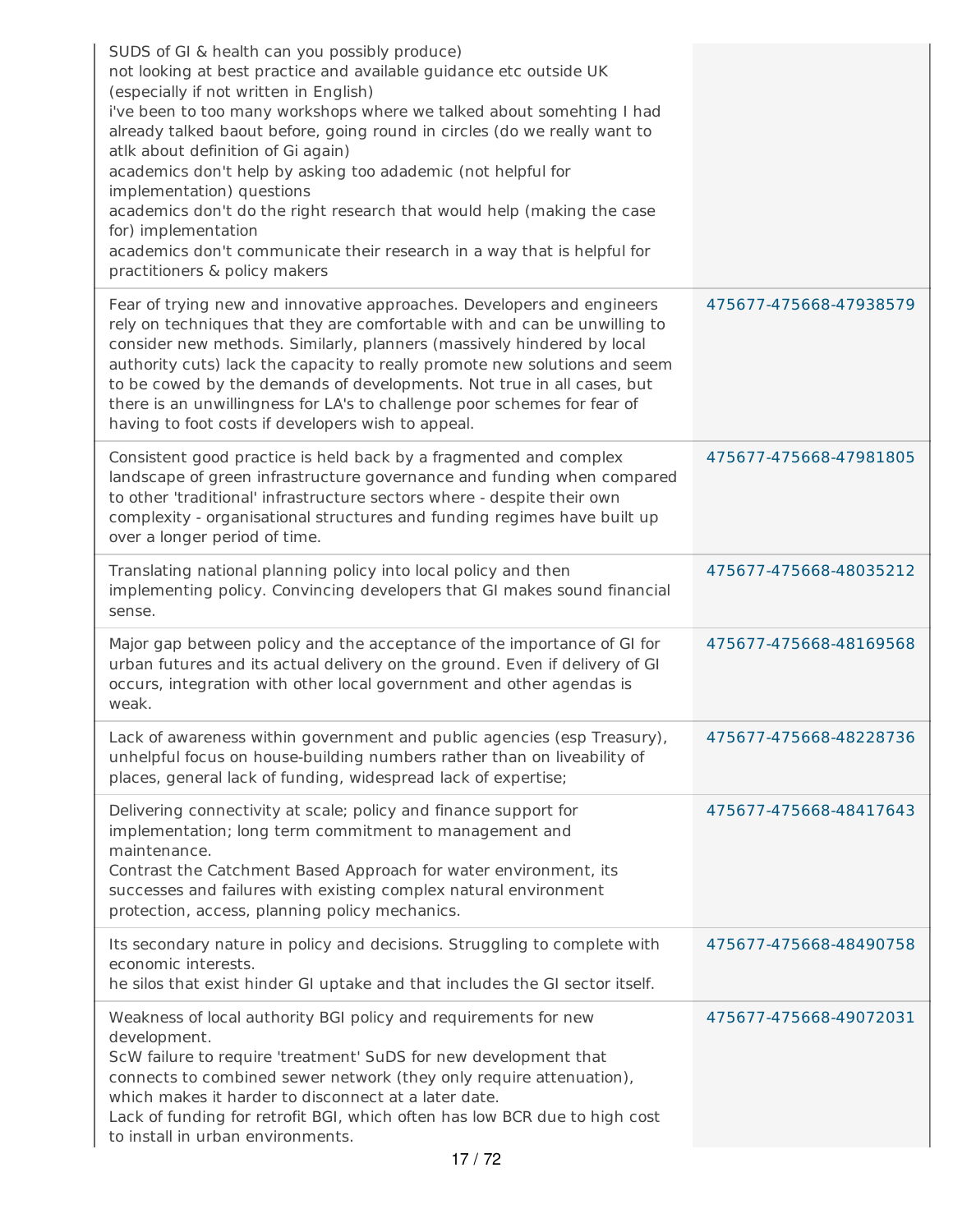| Weak planning controls with regard to urban creep.<br>Lack of detailed knowledge of scale / rate of urban creep.                                                                                                                                                                                                                                                                                                                                                                                                                                                                                                                                                                                                                                                |                        |
|-----------------------------------------------------------------------------------------------------------------------------------------------------------------------------------------------------------------------------------------------------------------------------------------------------------------------------------------------------------------------------------------------------------------------------------------------------------------------------------------------------------------------------------------------------------------------------------------------------------------------------------------------------------------------------------------------------------------------------------------------------------------|------------------------|
| lack of mainstreaming<br>research focused on new tools rather than building on existing systems.                                                                                                                                                                                                                                                                                                                                                                                                                                                                                                                                                                                                                                                                | 475677-475668-49134311 |
| Keeping up with a very fast-moving policy landscape and international<br>discourse. Indeed if we look to key opinion-shapers e.g. ICLEI, the EU and<br>others, the focus seems to have shifted towards 'nature-based solutions.'<br>The challenge is to keep green infrastructure - which comes from a very<br>specific technical background - relevant within this fast-moving landscape.<br>Also, the quite wordy and technical nature of green infrastructure<br>definitions (and the very picky nature of some of its proponents in policing<br>who is/is not allowed to call something 'green infrastructure' and deciding                                                                                                                                 | 475677-475668-49135007 |
| what is/is not 'green infrastructure') can be intimidating and offputting to<br>outsiders seeking to engage with and learn from the community.                                                                                                                                                                                                                                                                                                                                                                                                                                                                                                                                                                                                                  |                        |
| Embedding the importance of GI in 'mainstream' policy sectors,<br>particularly in their prevention role. For example switching funds from<br>curing to preventing then to enhancing. Applies to health and economic<br>areas in particular. Also behaviour change in policy influencers and makers<br>around climate change and health and from economic growth to well being<br>of future generations                                                                                                                                                                                                                                                                                                                                                          | 475677-475668-49185691 |
| 1. lack of skill and vision at local authority level - made worse by brain drain<br>of austerity 9eg lack of landscape officers, ecologists, tree officers;<br>2. until recently, lack of sufficient national policy support to make the step<br>change to mainstream GI<br>3. resistance from volume house builders and other developers who seem<br>to want to persist with their known successful economic model of building<br>high density legoland.<br>4. the need to site and design development to see how few hard surfaces<br>we really need: eg how much of a car park can we lay as reinforced grass<br>instead of tarmac, how much of a street can we have tree canopy over,<br>and how may houses can we have direct access into greenspace from? | 475677-475668-49186664 |
| Lack of statutory protection; needs to be on a par with other interests.<br>always optional therefore rarely done.                                                                                                                                                                                                                                                                                                                                                                                                                                                                                                                                                                                                                                              | 475677-475668-49227986 |
| Embedding GI in planning projects in the early stages & implementation on<br>the ground in the face of pressure for housing numbers & density, lack of<br>space in schemes.<br>Lack of funding for strategic/non-planning related projects/short term<br>funding and loss of in-house staff expertise to take forward in local<br>authorities.                                                                                                                                                                                                                                                                                                                                                                                                                  | 475677-475668-49230940 |
| Funding<br>Steer from government on agreed standards, metrics, goals.<br>Research into natural capital.<br>Detailed and consistent mapping intelligence.                                                                                                                                                                                                                                                                                                                                                                                                                                                                                                                                                                                                        | 475677-475668-49241675 |
| Not enough emphasis by government. Not in mainstream yet. Disparate<br>parties involved and creating proprietary "templates/how to" achieve green<br>infrastructure in mainstream development market. Resistance by<br>developers.                                                                                                                                                                                                                                                                                                                                                                                                                                                                                                                              | 475677-475668-49353062 |
| Lack of (or unwillingness to accept existing) robust whole life cost/benefit<br>18/72                                                                                                                                                                                                                                                                                                                                                                                                                                                                                                                                                                                                                                                                           | 475677-475668-49497915 |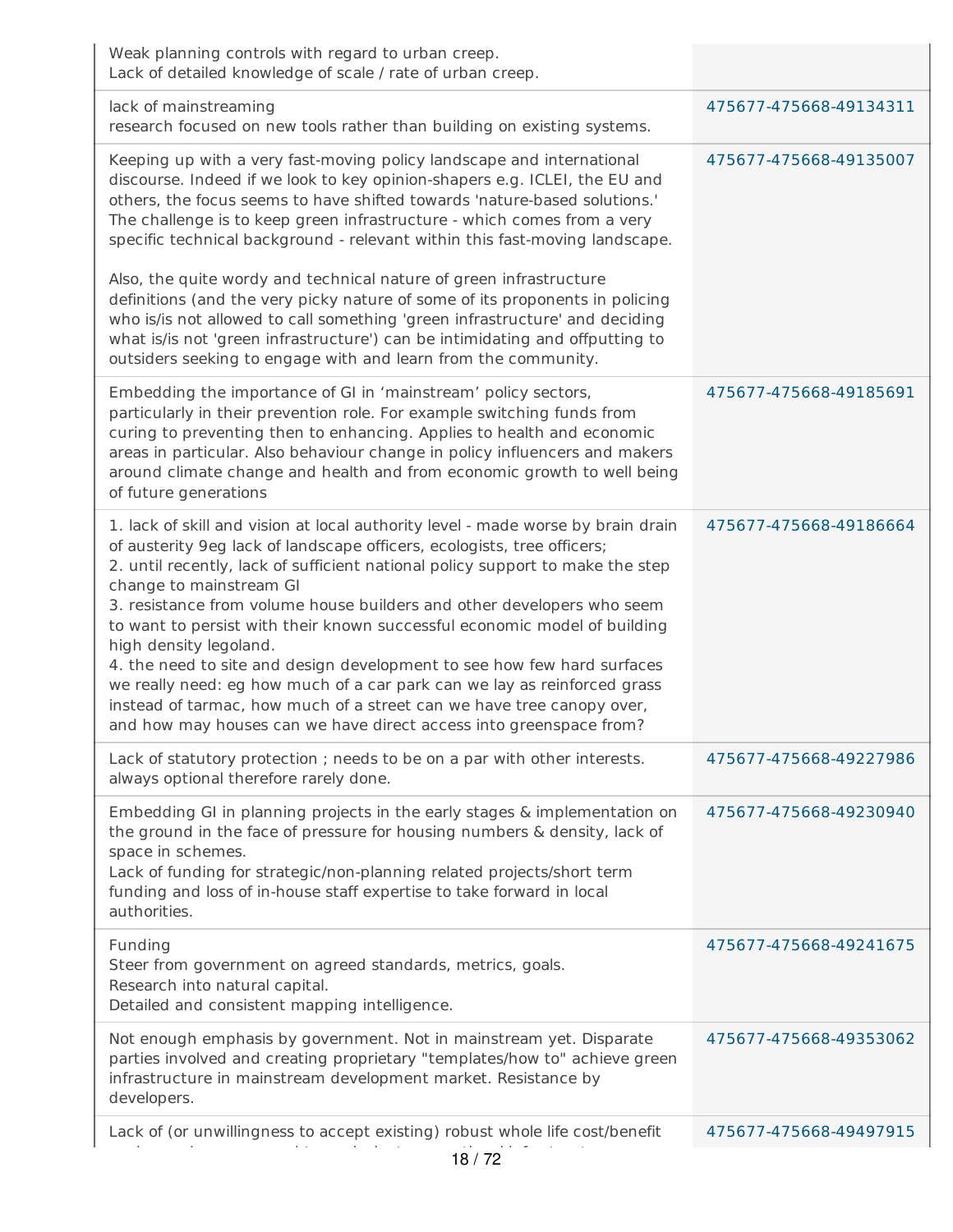| analyses when compared to equivalent conventional infrastructure<br>solutions                                                                                                                                                                                                                                                                                          |                        |
|------------------------------------------------------------------------------------------------------------------------------------------------------------------------------------------------------------------------------------------------------------------------------------------------------------------------------------------------------------------------|------------------------|
| Policy - expertise and resources required to effectively translate high level<br>policy into local policy<br>Practice - lack of funding, silo working, reliance on traditional ways of<br>working, lack of awareness of multiple benefits of gi, lack of joined up<br>approach, difficulties of retrofit<br>Research - differing priorities for funding                | 475677-475668-49558590 |
| In the US urban context: green gentrification and magnification of existing<br>inequalities in access to high quality urban spaces and exposure to both<br>human created and 'natural' hazards.<br>More generally; the idea that nature can be made to compensate for<br>technologically produced harms without evolving the technologies<br>producing those harms.    | 475677-475668-49646046 |
| Lack of funding (stemming from a lack of government interest) to translate<br>policy into practice                                                                                                                                                                                                                                                                     | 475677-475668-50114608 |
| Its got to be urban land use - creating new green spaces along with new<br>development, as well as protecting existing ones                                                                                                                                                                                                                                            | 475677-475668-50114891 |
| Keeping the flow of credible ideas, best practice, regulation and networking<br>across town groups and wider South East and UK going. Understanding<br>the real risks rather than the scaremongering ones and realising that<br>change now is essential but will not come free.                                                                                        | 475677-475668-50115154 |
| Mainstreaming into other work plus resources. GI has come a long way in<br>the last 18 years but still need to push the economic and social benefits<br>with partners                                                                                                                                                                                                  | 475677-475668-50114617 |
| Too many people in positions of influence are dragging their feet on the<br>matter of net zero carbon. Change in attitude needs to speed up<br>dramatically. This may have to be done by recruiting the people who have<br>the right approach. There's lots of good policy, just needs bringing forward.                                                               | 475677-475668-50117625 |
| Lack of funding at delivery level.<br>Lack of communication to other groups/ initiatives eg. Active Travel (I was<br>at a half day confernece on AT in London in which GI was never mentioned<br>until I raised it.)                                                                                                                                                   | 475677-475668-50119053 |
| The policy focus on Brexit to the exclusion of everything else. Lack of<br>funding for local government, the Environment Agency and Natural<br>England. Aside from the amount of funding the short term nature of<br>funding settlements makes longer term projects that include monitoring<br>and evaluation very difficut.                                           | 475677-475668-50119743 |
| Public interest, awareness, engagement and rate of accepting that we face<br>a catastrophe; Government willingness to bring in meaningful policy<br>changes; Council willingness to deliver habitat improvement; a slow catch<br>up process in terms of mapping opportunities for mapping including<br>putting LA assets on to GIS and making data publicly available. | 475677-475668-50120204 |
| Funding and lack of status in planners' very long-lists of considerations for<br>PP<br>Need to drive home the new net gain planning framework as more than<br>mitigation for all new developments and as a material consideration of                                                                                                                                   | 475677-475668-50120285 |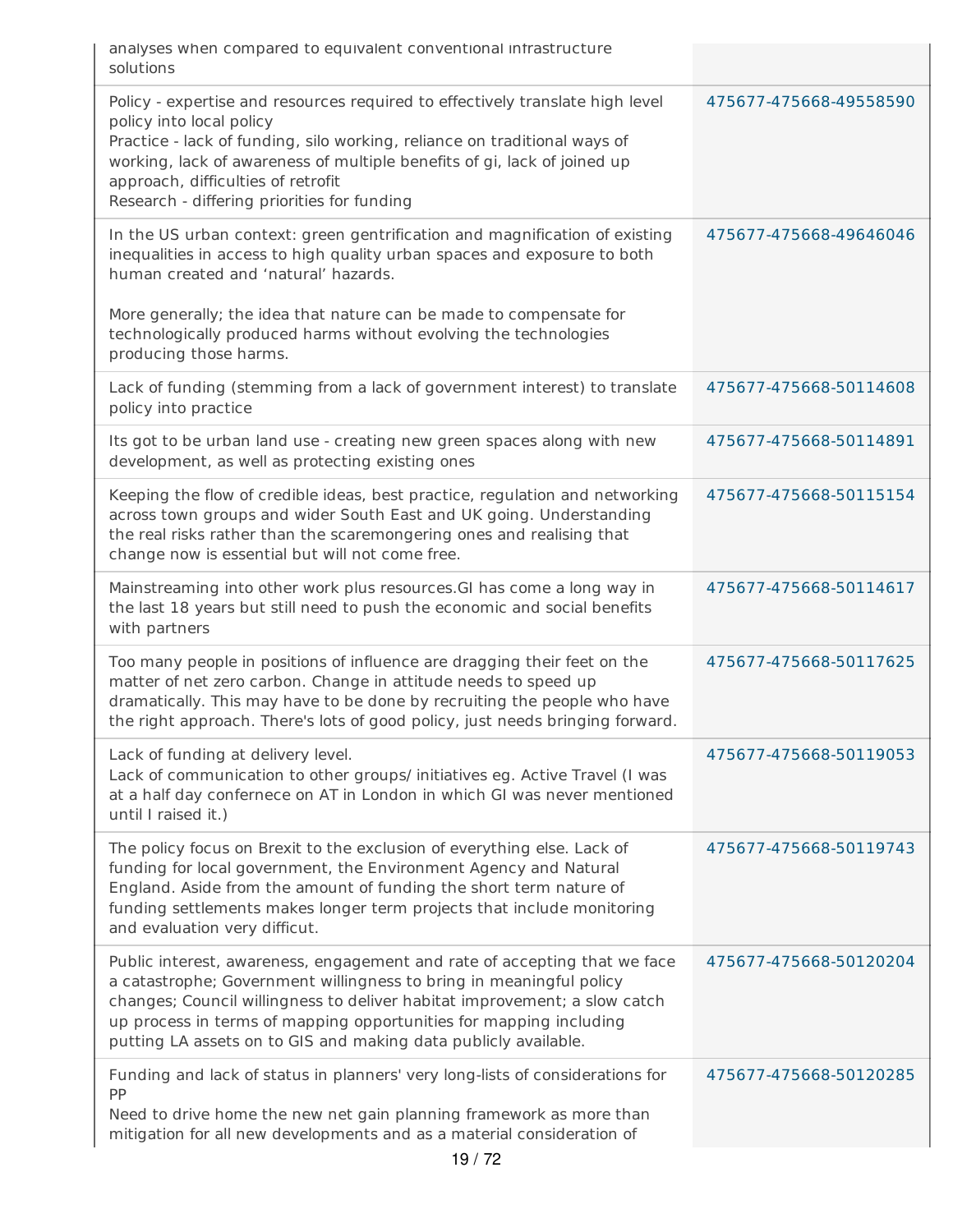| weight (not bottom of the list)                                                                                                                                                                                                                                                                                                                                                                                                                                                                                                                                                                                                                                                                            |                        |
|------------------------------------------------------------------------------------------------------------------------------------------------------------------------------------------------------------------------------------------------------------------------------------------------------------------------------------------------------------------------------------------------------------------------------------------------------------------------------------------------------------------------------------------------------------------------------------------------------------------------------------------------------------------------------------------------------------|------------------------|
| integrating the concept with all the others that are up and coming, eg<br>natural capital, biodiversity offsetting, etc<br>Having to prove that GI has economic benefits too and compete with the<br>usual but x development provides x jobs so is always more important than<br>the environment. the GI research is invaluable in this context                                                                                                                                                                                                                                                                                                                                                            | 475677-475668-50122392 |
| Funding                                                                                                                                                                                                                                                                                                                                                                                                                                                                                                                                                                                                                                                                                                    | 475677-475668-50122773 |
| Exclusion of public projects from net gain requirements.                                                                                                                                                                                                                                                                                                                                                                                                                                                                                                                                                                                                                                                   | 475677-475668-50122837 |
| Climate change adaptation                                                                                                                                                                                                                                                                                                                                                                                                                                                                                                                                                                                                                                                                                  |                        |
| Competing priorities in a low funding environment - social initiatives, net<br>zero carbon etc Green infrastructure needs to push contribution to the<br>aims                                                                                                                                                                                                                                                                                                                                                                                                                                                                                                                                              |                        |
| Delivering green infrastructure in commercial development                                                                                                                                                                                                                                                                                                                                                                                                                                                                                                                                                                                                                                                  | 475677-475668-50123724 |
| Lack of relevant legislation (eg. in relation to SUDS), lack of confidence (in<br>relation to ongoing maintenance) for local authorities adopting SUDS - this<br>could be addressed by further research, inadequate public sector capital<br>priming of strategic projects.                                                                                                                                                                                                                                                                                                                                                                                                                                | 475677-475668-50123685 |
| Green infrastructure needs to become integral to design rather than<br>considered as an add on when considering post design mitigation.<br>Developers and investors need to better understand the long term value in<br>designing in GI in order that they 'buy into' the concept. Funding can be a<br>challenge, especially as public spending / council budgets are squeezed.                                                                                                                                                                                                                                                                                                                            | 475677-475668-50124148 |
| Policy isn't strong enough.                                                                                                                                                                                                                                                                                                                                                                                                                                                                                                                                                                                                                                                                                | 475677-475668-50124732 |
| Lack of funsding to wards Green and blue infrastructure creation.<br>Limited focus on urban Gl.<br>Resistance from Local Authorioties with cost of maintainance concerns.                                                                                                                                                                                                                                                                                                                                                                                                                                                                                                                                  | 475677-475668-50125237 |
| Lack of resources in L Gov to dedicate the time and money                                                                                                                                                                                                                                                                                                                                                                                                                                                                                                                                                                                                                                                  | 475677-475668-50125367 |
| Making it mainstream; adopting standards across the UK that make it easy<br>for developers and others to use.                                                                                                                                                                                                                                                                                                                                                                                                                                                                                                                                                                                              | 475677-475668-50126053 |
| not widespread promotion, adoption or awareness in NI                                                                                                                                                                                                                                                                                                                                                                                                                                                                                                                                                                                                                                                      | 475677-475668-50125945 |
| Accessibility and transparency in decision making.                                                                                                                                                                                                                                                                                                                                                                                                                                                                                                                                                                                                                                                         | 475677-475668-50126473 |
| Engineering perceive GI as expensive and untrustworthy compared with<br>standard grey solutions. They and our finance teams do not see longer-<br>term risks, only the immediate years.                                                                                                                                                                                                                                                                                                                                                                                                                                                                                                                    | 475677-475668-50126960 |
| The elements that make up GI are many and varied (doorstep plantings,<br>urban commons, green spaces, small woods, green roofs, green walls,<br>street trees, etc) quantifying the contributions of each of these elements<br>to each of the many benefits of GI is a daunting task and consequently<br>there is a data lack. Data lack means politicians and policy makers can<br>brush claims off and fail to include GI in policy/implementation plans.<br>Budgetary - GI has multi-functional benefits, collectively benefit to society<br>is very high. BUT - budgets are typically divided into discrete areas, getting<br>budget holders to agree to pool resources to pay for GI implementation is | 475677-475668-50126774 |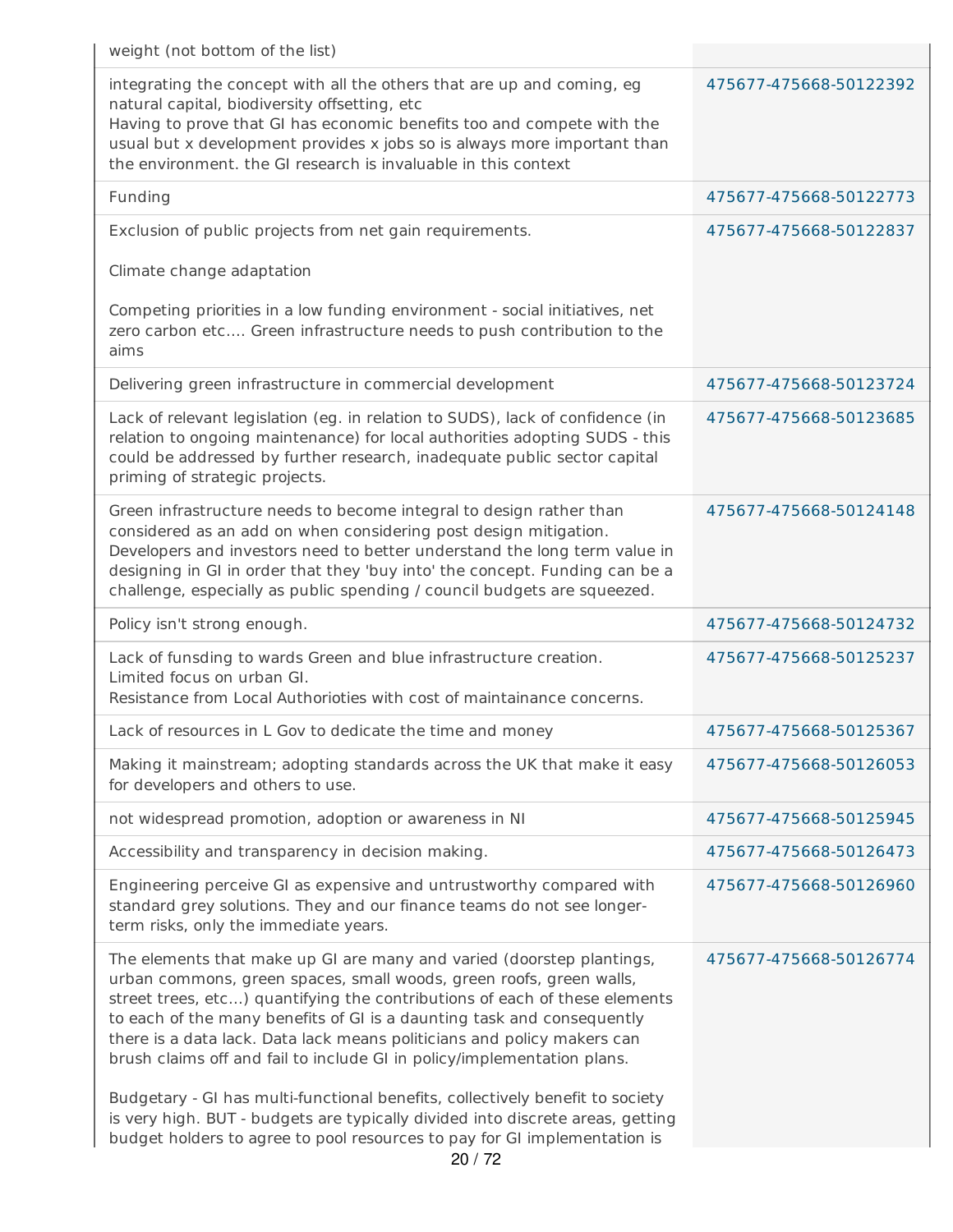| difficult. Some kind of tool to indicate the large potential outcome value<br>from pooling cash from several budgets is necessary. Such a tool needs to<br>be able to work at a range of scales from the lowest level of public body up<br>to Governmental.<br>Embedding GI into Commercial Development: many GI values give public<br>benefit, but funding is private. So why should developers do it. There is                                                                                                                                                                                                                                                                           |                        |
|--------------------------------------------------------------------------------------------------------------------------------------------------------------------------------------------------------------------------------------------------------------------------------------------------------------------------------------------------------------------------------------------------------------------------------------------------------------------------------------------------------------------------------------------------------------------------------------------------------------------------------------------------------------------------------------------|------------------------|
| reputational value, but in reality the large-scale deployment that is<br>required to help counter the climate crisis, reduce pollution, improve<br>human well-being, etc. really requires strong regulation AND changes to<br>Building Regulations.                                                                                                                                                                                                                                                                                                                                                                                                                                        |                        |
| Ensuring sufficient green infrastructure is included in new developments<br>and having a financial system in place for future maintenance.                                                                                                                                                                                                                                                                                                                                                                                                                                                                                                                                                 | 475677-475668-50128643 |
| Identifying the complex of priorities for green infrastructure and how these<br>can be met. For example, areas that provide accessible recreational access<br>opportunities and, at the same time, meet biodiversity targets.                                                                                                                                                                                                                                                                                                                                                                                                                                                              |                        |
| Funding is always a challenge.                                                                                                                                                                                                                                                                                                                                                                                                                                                                                                                                                                                                                                                             |                        |
| Public Parks are not a statutory service and are suffering hugely under the<br>pressure of Local Authority cuts. All greenspace in London is under<br>increased pressure from population growth. There as an imbalance<br>between the resources of the developer and the resources of other<br>stakeholders in protecting and maintaining green space across London.                                                                                                                                                                                                                                                                                                                       | 475677-475668-50129902 |
| Lack of ownership for green infrastructure - especially (but not only) at a<br>landscape scale. The best means of delivering GI at a smaller scale is<br>through LA's and in response to planning proposals. However, there is<br>often no place where GI sits within the LA - or at least no-one with major<br>influence over the process.<br>At a landscape scale the only opportunity is through Catchment<br>Partnerships. Again they have little or no funding and few levers to pull.<br>LA's distrust them because they don't own them.<br>In short, everyone says they know GI is important but when push comes to<br>shove financial considerations and development often win out | 475677-475668-50128248 |
| funding silos and genuine payment for ecosystem services                                                                                                                                                                                                                                                                                                                                                                                                                                                                                                                                                                                                                                   | 475677-475668-50138987 |
| In my opinion it is still considered by Government (improving but very<br>slowly) and subsequently planning departments as not principle<br>infrastructure like roads/transport, health, schools so is not given its full<br>consideration when dealing with generic applications or major development<br>applications.                                                                                                                                                                                                                                                                                                                                                                    | 475677-475668-50139244 |
| Locally, key challenge is lack of leadership - although opportunities (see<br>below) may change this. This links with lack of local authority<br>governance/structure that recognises GI as essential<br>GI not being integrated at outset of major infrastructure/development<br>schemes or large scale bids for funding or is missing from criteria for<br>funding bids.<br>Lack of strongly worded national policy and joined up approach across Govt<br>and delivery bodies eg EA/NE/Defra.                                                                                                                                                                                            | 475677-475668-50138546 |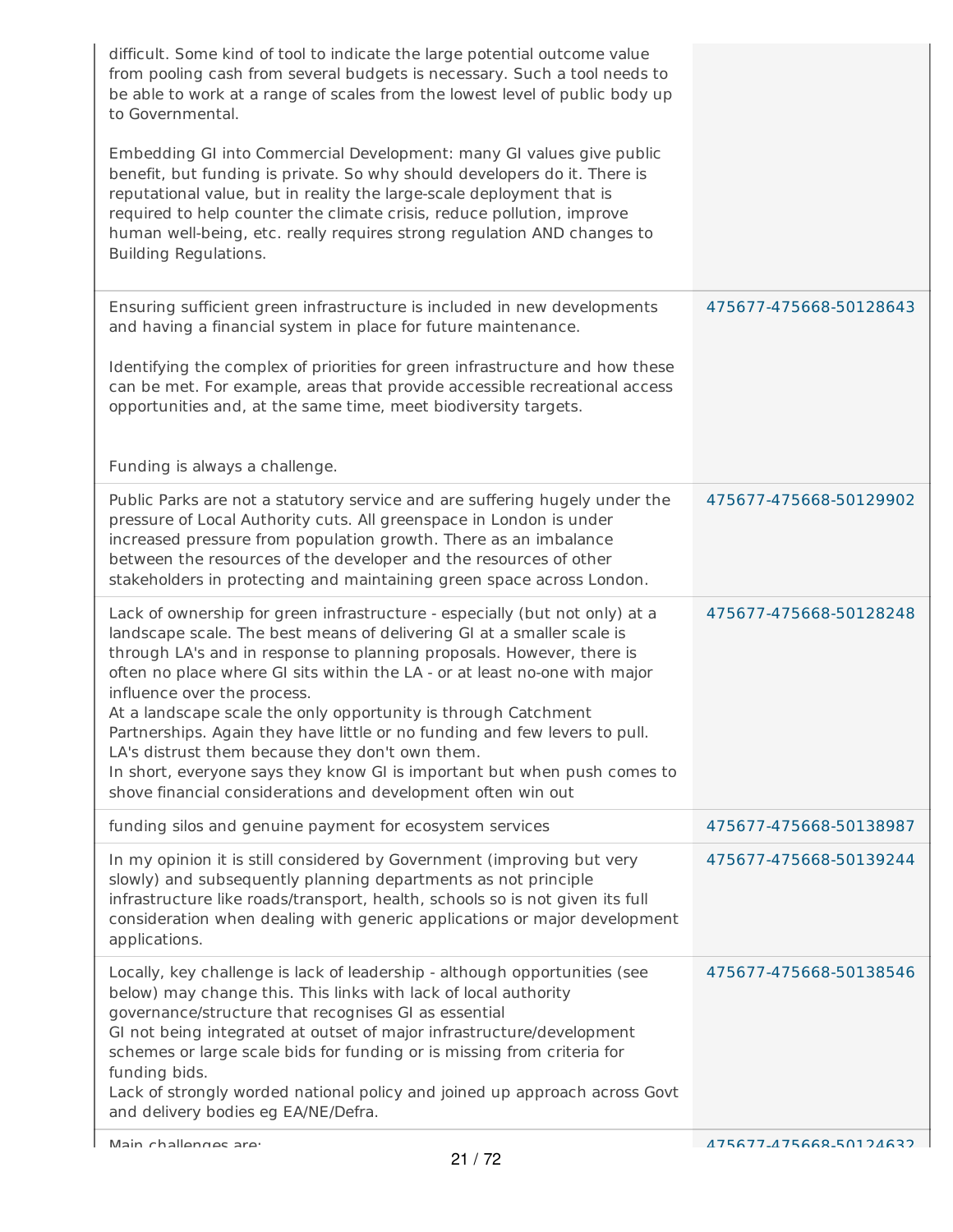| main chancityes are,<br>Decades of under management, resource limitations, limitations on<br>management posed by protected species (e.g. dormice), poor structural<br>and species diversity.                                                                                                                                                                                                                                                                                                                                                                                                                                                                                                                                                                                                                                                                                                                  | <b>NUMBER OUNCILE TIULE</b> |
|---------------------------------------------------------------------------------------------------------------------------------------------------------------------------------------------------------------------------------------------------------------------------------------------------------------------------------------------------------------------------------------------------------------------------------------------------------------------------------------------------------------------------------------------------------------------------------------------------------------------------------------------------------------------------------------------------------------------------------------------------------------------------------------------------------------------------------------------------------------------------------------------------------------|-----------------------------|
| Lack of funding for its establishment, maintenance and protection<br>Lack of awareness amongst the public, local authority staff, including<br>planners, architects and developers                                                                                                                                                                                                                                                                                                                                                                                                                                                                                                                                                                                                                                                                                                                            | 475677-475668-50145896      |
| Development pressures that need to achieve biodiversity net gains and<br>provide for health and well being of communities now that the older<br>structures whereby LAs took on responsibility for maintenance is<br>disappearing. New ways of addressing maintenance that does not result in<br>either manicured areas or wastelands will be required if green space is to<br>be valued and purposeful such that it is seen as an essential component of<br>development. there is also the issue of how do you retrofit GI into existing<br>areas (especially those most recently provided with low levels of provision.<br>This is especially difficult for small communities such as small market towns<br>and villages which seemingly are surrounded by greater open areas but to<br>which access and utility is restricted. Standards appear to be no longer<br>utilised in relation to GI/OS provision. | 475677-475668-50146543      |
| Whilst there is a lot of evidence around the benefits of GI, which most<br>practitioners seem generally accepting of, delivery of GI is still seen as a<br>financial penalty as opposed to a financial benefit. I.e. developers still look<br>to increase housing density as they see that they can get a defined return<br>for each plot developed. Whilst they (claim to) appreciate that provision of<br>GI can help to increase plot value, they don't feel that this increase is offset<br>by the loss of plots and then are also often faced by commuted sums or<br>ongoing maintenance commitments that further emphasis the cost over<br>the benefit.<br>Some high profile failures of public investment (e.g. Boris' garden bridge in<br>London) don't help as they exaggerate the challenges and not the benefits.                                                                                  | 475677-475668-50153741      |
| Ensuring long term management and maintenance by suitable and<br>adequately resourced stewardship bodies. Local authority-managed green<br>spaces have been cut back continuously and are now at crisis point. For<br>new green infrastructure in development areas, developers are defaulting<br>to private management companies (where local authorities do not want yo<br>take the burden) - this will not deliver value for money for residents or<br>ensure joined-up management of ecological networks.                                                                                                                                                                                                                                                                                                                                                                                                 | 475677-475668-50154773      |
| Take up, understanding the concept amongst economic sector. Challenge<br>from nature conservation sector that GI doesn't deliver nature<br>conservation. Lack of resource in the public sector.                                                                                                                                                                                                                                                                                                                                                                                                                                                                                                                                                                                                                                                                                                               | 475677-475668-50156534      |
| The general acceptance by policy makers and economists to fund and<br>engage with GI principles and benefits.<br>The need for LPA's and Developers to grasp the opportunities of GI and not<br>see it as an obstacle to be manoeuvred around.<br>Hopefully the mandating of BNG to 10% of developments will help.                                                                                                                                                                                                                                                                                                                                                                                                                                                                                                                                                                                             | 475677-475668-50164518      |
| The challenge of housing growth especially in the south east.                                                                                                                                                                                                                                                                                                                                                                                                                                                                                                                                                                                                                                                                                                                                                                                                                                                 | 475677-475668-50174430      |
| Funding for management and maintenance<br>Council budgets and resources                                                                                                                                                                                                                                                                                                                                                                                                                                                                                                                                                                                                                                                                                                                                                                                                                                       | 475677-475668-50202183      |
| Translation of research and evidence into mainstream practice. This<br>includes making research/evidence easier for policy makers to understand                                                                                                                                                                                                                                                                                                                                                                                                                                                                                                                                                                                                                                                                                                                                                               | 475677-475668-50197838      |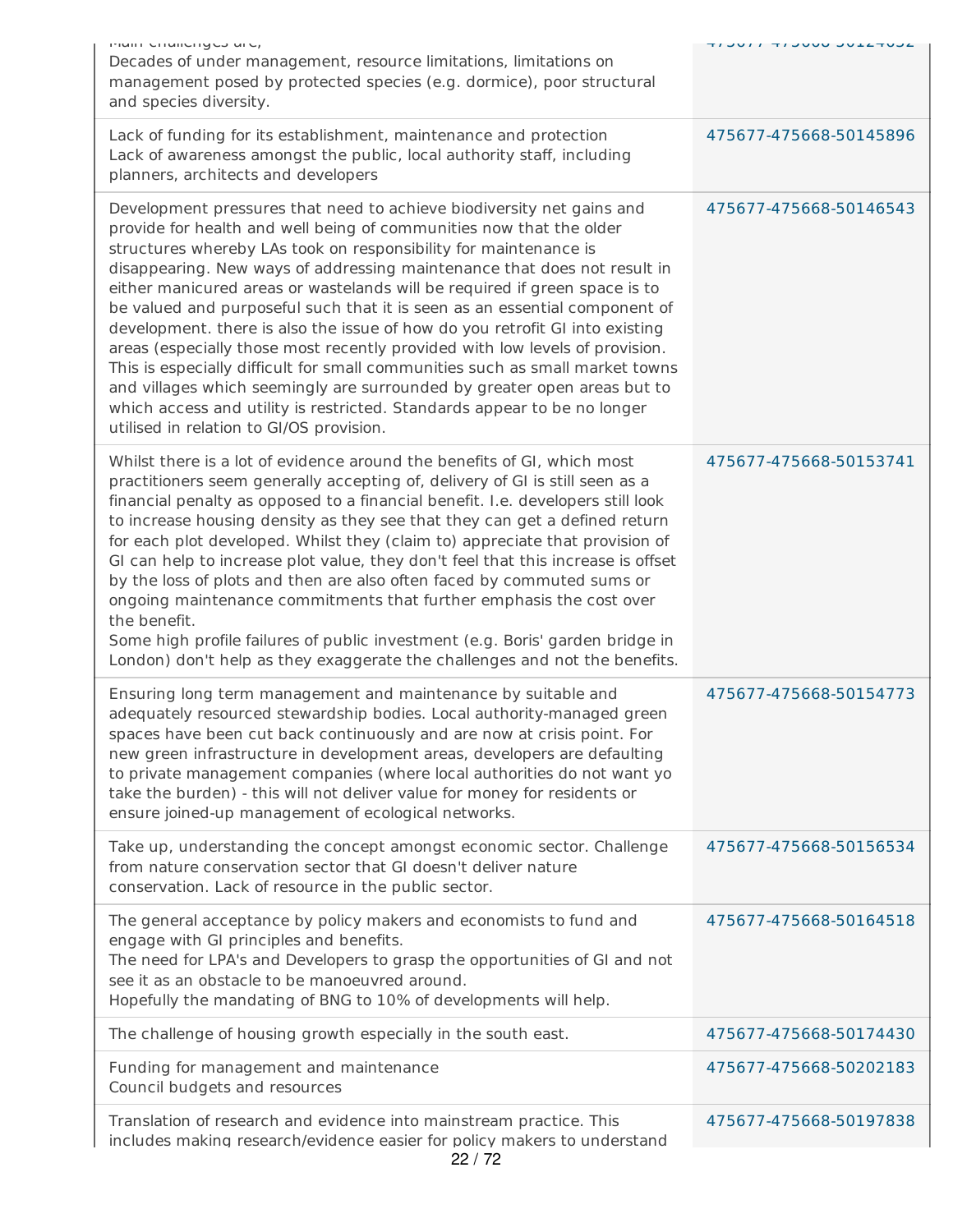and translate into policy; making stronger policies; enforcing policies; funding government departments, local authorities, community trusts and NGOs/charities appropriately to act as enforcers or stewards of GI and related policies.

includes making research/evidence easier for policy makers to understand

4 What do you see as the main opportunities facing green infrastructure policy, practice and/or research?

| <b>Showing all 82 responses</b>                                                                                                                                                                                                                                                                                                                                                                                                                                                                                                                                                                                                                                                                                                                                                                 |                        |
|-------------------------------------------------------------------------------------------------------------------------------------------------------------------------------------------------------------------------------------------------------------------------------------------------------------------------------------------------------------------------------------------------------------------------------------------------------------------------------------------------------------------------------------------------------------------------------------------------------------------------------------------------------------------------------------------------------------------------------------------------------------------------------------------------|------------------------|
| Bring all parties together in a collaborative manner ensuring that the<br>deployment of GI is affordable, effect and sustainable.                                                                                                                                                                                                                                                                                                                                                                                                                                                                                                                                                                                                                                                               | 475677-475668-47107829 |
| 1. Increasing awareness about biodiversity crisis in general public which<br>will help to build political will to do something about it<br>2. Growing collaborative projects and initiatives relating to GI                                                                                                                                                                                                                                                                                                                                                                                                                                                                                                                                                                                     | 475677-475668-47256893 |
| The threat of climate change may (hopefully) galvanize the government<br>into action.                                                                                                                                                                                                                                                                                                                                                                                                                                                                                                                                                                                                                                                                                                           | 475677-475668-47324879 |
| The 25 Year Environment Plan and policy frameworks if leading local<br>authorities provide a good platform. The recent declaration of climate<br>change and biodiversity loss emergencies (plus ongoing concerns about<br>public health) have pushed green infrastructure back up the agenda.<br>Breaking down if silos in many institutions plus an increasing uptake of a<br>systems thinking approach is helpful. A younger generation of local and<br>national politicians are more environmentally literate (?)                                                                                                                                                                                                                                                                            | 475677-475668-47338491 |
| Environmental policy now centre stage.                                                                                                                                                                                                                                                                                                                                                                                                                                                                                                                                                                                                                                                                                                                                                          | 475677-475668-47424228 |
| GI to be included in Building Regulations                                                                                                                                                                                                                                                                                                                                                                                                                                                                                                                                                                                                                                                                                                                                                       | 475677-475668-47513352 |
| In the current climate I cannot see any immediate opportunities, unless at<br>a policy level brought about by the continued lobbying of the GIP and their<br>various partner organisations independently lobbying for change.                                                                                                                                                                                                                                                                                                                                                                                                                                                                                                                                                                   | 475677-475668-47522167 |
| realisation that a wide range of organisations and professions can deliver GI                                                                                                                                                                                                                                                                                                                                                                                                                                                                                                                                                                                                                                                                                                                   | 475677-475668-47549836 |
| Creating knowledge about the opportunities for building climate resilience<br>and improving health and wellbeing                                                                                                                                                                                                                                                                                                                                                                                                                                                                                                                                                                                                                                                                                | 475677-475668-47551262 |
| Whatever comes after CAP.                                                                                                                                                                                                                                                                                                                                                                                                                                                                                                                                                                                                                                                                                                                                                                       | 475677-475668-47552962 |
| Sharing good practice and outcomes. A growing body of evidence based<br>research, feeds into more efficient and effective practice methods (e.g.<br>Japanese knotweed treatment).                                                                                                                                                                                                                                                                                                                                                                                                                                                                                                                                                                                                               | 475677-475668-47553154 |
| The UK needs a step change in practice, and now with the right national<br>policy context, the opportunity has never been greater for more boldness<br>at a local level. I advocate town planning of the kind done for the new<br>towns in the UK, such as Milton Keynes, Telford or the Birchwood area of<br>Warrington. New Town Development Corporations had money, land, access<br>the the right skillsets, planning control, and a spatial vision. All towns really<br>need that resource, yet for most other town planning it seems to be a timid<br>process of working out which is the next field on the edge of town to<br>sacrifice to development. GI planning for towns needs to be done at the<br>whole town ceale with a hierarchy of etructure of different tynes of CI<br>23/72 | 475677-475668-47555162 |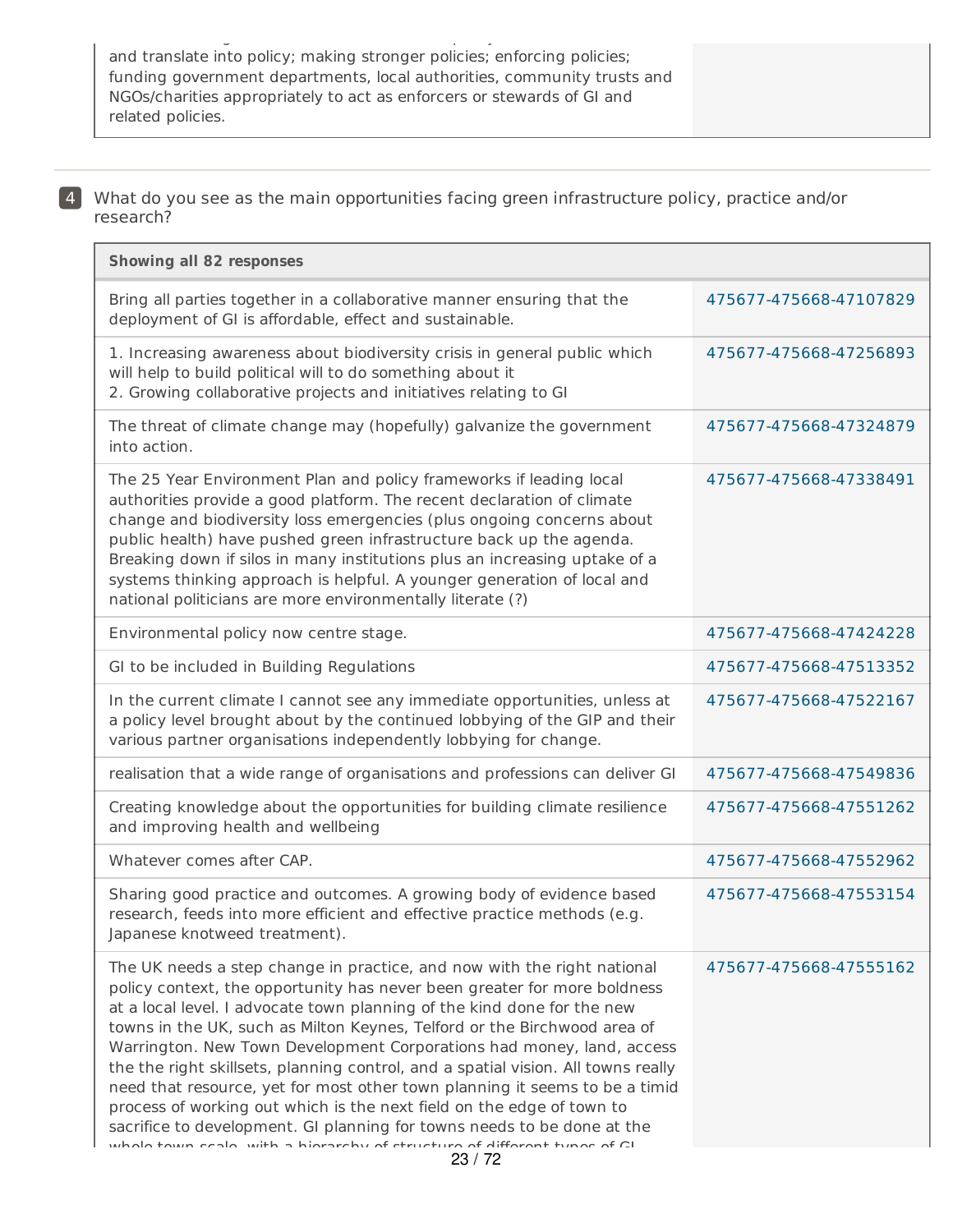| writter cown stare, with a merarchy or structure or unierent types or or,                                                                                                                                                                                                                                                                                                                                                                                                                                                                                                                                                                                                                                                                                                                                                                                                                                                                                                                                                                                                                                                                                                                                                                                                                                                                                                                                                                                                                                                                                                                                                                             |                        |
|-------------------------------------------------------------------------------------------------------------------------------------------------------------------------------------------------------------------------------------------------------------------------------------------------------------------------------------------------------------------------------------------------------------------------------------------------------------------------------------------------------------------------------------------------------------------------------------------------------------------------------------------------------------------------------------------------------------------------------------------------------------------------------------------------------------------------------------------------------------------------------------------------------------------------------------------------------------------------------------------------------------------------------------------------------------------------------------------------------------------------------------------------------------------------------------------------------------------------------------------------------------------------------------------------------------------------------------------------------------------------------------------------------------------------------------------------------------------------------------------------------------------------------------------------------------------------------------------------------------------------------------------------------|------------------------|
| attending to both retrofitting existing town as well as master planning the<br>GI structure of new development. Parks Depts need to be less about<br>managing the land the Council own and more about planning as well as<br>managing at the whole town scale, integrated with the Planning Dept.<br>(That combination of skillsets is essential). Plans need to be long term,<br>mapping out the main GI spatial structure across surrounding countryside<br>long before development actually takes place - to safeguard green corridors<br>etc. Advance woodland planting, wetland creation and core walkway<br>cycleway networks shoudl be established BEFORE land is deemed<br>developable - so that when development happens, it does so into a robust,<br>maturing, GI structure, and the individual development areas within the<br>red line of a planning application should have a strong connection (and a<br>strong design brief) to connect into the wider maturing GI structure that<br>ahs been established. This means lots more advance planting - to get<br>ahead of ourselves - which also ticks other climate change and biodiveristy<br>boxes, in which the UK needs more woodland. Within towns, the small<br>scale of green spaces and existing development in the wrong place<br>complicate matters - but an ideal structure for GI should nevertheless be<br>mapped so that 'opportunities' for improvement, as they arise over time -<br>eg from an existing development being demolished, or a community led<br>environmental project starting - can link into and help to achieve the<br>master plan vision for that area. |                        |
| More support through Defra and 25 year plan.<br>Growing consensus on the need to address climate change.<br>Health and wellbeing benefits being more widely understood.                                                                                                                                                                                                                                                                                                                                                                                                                                                                                                                                                                                                                                                                                                                                                                                                                                                                                                                                                                                                                                                                                                                                                                                                                                                                                                                                                                                                                                                                               | 475677-475668-47555381 |
| The link between improved GI and improved health                                                                                                                                                                                                                                                                                                                                                                                                                                                                                                                                                                                                                                                                                                                                                                                                                                                                                                                                                                                                                                                                                                                                                                                                                                                                                                                                                                                                                                                                                                                                                                                                      | 475677-475668-47557987 |
| Mainstreaming in policy and following this through to delivery when set<br>against other competing demands. Evidence to support and showcase the<br>delivery of multiple benefits would be helpful to increase understanding<br>and also to understand what is working and what is not.                                                                                                                                                                                                                                                                                                                                                                                                                                                                                                                                                                                                                                                                                                                                                                                                                                                                                                                                                                                                                                                                                                                                                                                                                                                                                                                                                               | 475677-475668-47577082 |
| Partnership opportunities between public and private stakeholders.                                                                                                                                                                                                                                                                                                                                                                                                                                                                                                                                                                                                                                                                                                                                                                                                                                                                                                                                                                                                                                                                                                                                                                                                                                                                                                                                                                                                                                                                                                                                                                                    | 475677-475668-47582602 |
| Supportive policy regime, improved evidence base, public support                                                                                                                                                                                                                                                                                                                                                                                                                                                                                                                                                                                                                                                                                                                                                                                                                                                                                                                                                                                                                                                                                                                                                                                                                                                                                                                                                                                                                                                                                                                                                                                      | 475677-475668-47658057 |
| We're at a tipping point for implementation on the ground. Need to co-<br>produce and colloboratee with communities to make them more resilient<br>and risk aware. Need to help them understand why things are proposed<br>and how they work. Embrace change.<br>Research achievement needs to not be based onthe number of unread<br>papers that are produced and the number of PHD students you have<br>attached to funding. Funding bids should be co=produced with<br>practioners (stop asking us to sign bits of paper).<br>Understand that "grey research" is a derogatory term and devalues the<br>real world research that practioners do on a daily basis - just because it's<br>not been signed off by three academics and published in a journal with<br>references doesn't mean that it has no value.<br>The innovation in Nature based solutions is coming from practitioners and                                                                                                                                                                                                                                                                                                                                                                                                                                                                                                                                                                                                                                                                                                                                                        | 475677-475668-47692916 |
| communities. Capture and embrace i and work with us.                                                                                                                                                                                                                                                                                                                                                                                                                                                                                                                                                                                                                                                                                                                                                                                                                                                                                                                                                                                                                                                                                                                                                                                                                                                                                                                                                                                                                                                                                                                                                                                                  | 475677-475668-47732551 |
| Increased awareness of the multiple benefits of blue and green<br>24/72                                                                                                                                                                                                                                                                                                                                                                                                                                                                                                                                                                                                                                                                                                                                                                                                                                                                                                                                                                                                                                                                                                                                                                                                                                                                                                                                                                                                                                                                                                                                                                               |                        |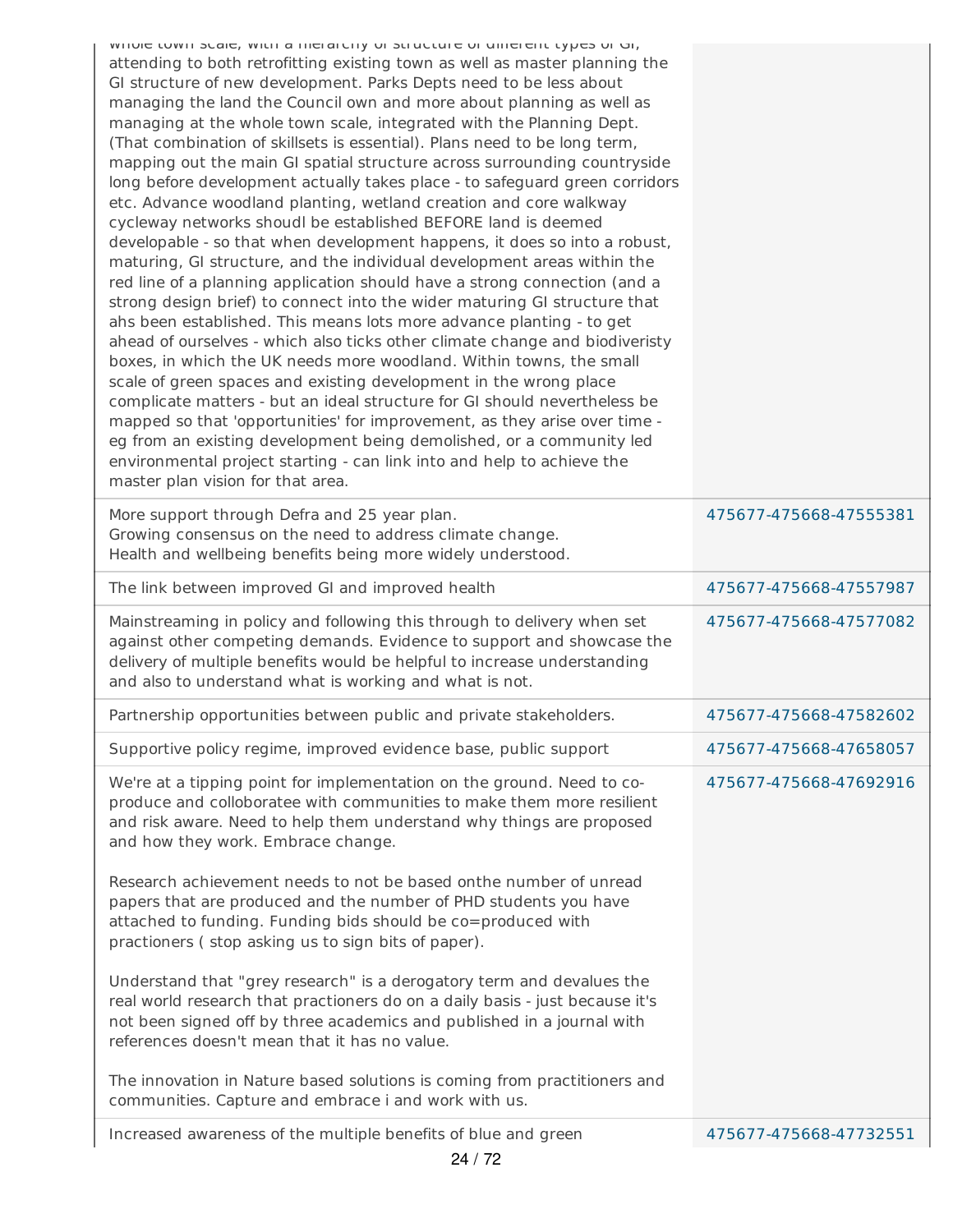| infrastructure, in particular health and wellbeing.<br>The pressing need to address climate change in terms of mitigation and<br>adaptation.<br>Increasing sophistication in decision support for BGI such as the ability to<br>monetise or otherwise evaluate aspects of it for incorporation in forward<br>planning                                                                                                                                                                                                                                                                                                                                               |                        |
|---------------------------------------------------------------------------------------------------------------------------------------------------------------------------------------------------------------------------------------------------------------------------------------------------------------------------------------------------------------------------------------------------------------------------------------------------------------------------------------------------------------------------------------------------------------------------------------------------------------------------------------------------------------------|------------------------|
| Direct investment in GI resulting in enhancement of human and social<br>capital, and sustaining biodiversity.                                                                                                                                                                                                                                                                                                                                                                                                                                                                                                                                                       | 475677-475668-47739453 |
| Net gain and offsetting require my organisation to think more strategically<br>about its activities, and could potentially result in income generation<br>through selling biodiversity units to developers.                                                                                                                                                                                                                                                                                                                                                                                                                                                         | 475677-475668-47733053 |
| It is often a more (cost) effective way of addressing various societal<br>challenges, esp. when its multifunctionality is take in to account properly.                                                                                                                                                                                                                                                                                                                                                                                                                                                                                                              | 475677-475668-47754329 |
| Mandatory biodiversity net gain under Environment Bill and the<br>opportunities for enhanced green infrastructure within development as a<br>result, with opportunities to expand this approach to major infrastructure<br>projects.<br>Opportunity to strengthen national policy and planning guidance for GI<br>Increasing recognition/evidence supporting the role of GI for health and<br>wellbeing for across a range of demographics and social groups<br>The potential to transform our towns and cities through GI to make them<br>healthier, more resilient, more nature connected places to liver learn work<br>and play.                                 | 475677-475668-47755129 |
| throw all the academic arguments on how it is different from NBS, NC, ESS<br>out of the window! We all want the same thing!<br>align with NC thinking, use NC policy hooks e.g. in 25YEP,<br>present as CC adaptation & mitigation solution to the problem (biggest<br>show in town, Stern 1% of GDP is massive!, get a slice of the cake!)<br>align with NC investment plans<br>align with health & air pollution agenda (solution to problem)<br>need a culture shift in NHS from treating to prevention, but how - we need<br>somebody who really understands NHS & GI to tackle this once and for all<br>(10% of NHS budget for Gi would be absolutely massive! | 475677-475668-47792878 |
| Necessity! Repeated flooding and the massive costs, may make GI<br>interventions increasingly attractive. More discussion of GI amongst the<br>wider public, as successful schemes are publicised, really help.                                                                                                                                                                                                                                                                                                                                                                                                                                                     | 475677-475668-47938579 |
| A growing recognition in policy that multi-functional green infrastructure is<br>essential to delivering a wide range of economic, social and environmental<br>objectives, especially preventative public health (physical and mental) and<br>climate resilience, and that natural solutions should be considered in<br>advance of proposals for hard-engineered solutions. Also, an increasing and<br>accessible body of good practice examples from the UK and abroad.                                                                                                                                                                                            | 475677-475668-47981805 |
| UK context for social return on investment.                                                                                                                                                                                                                                                                                                                                                                                                                                                                                                                                                                                                                         | 475677-475668-48035212 |
| Recent major shift in national government policy and increased concerns<br>about air quality, climate change etc may provide the opportunity to press<br>GI solutions.                                                                                                                                                                                                                                                                                                                                                                                                                                                                                              | 475677-475668-48169568 |
| Some glimmers of hope within NHS England - healthy communities, social<br>prescribing: within MHCLG - high quality design for new housing: within                                                                                                                                                                                                                                                                                                                                                                                                                                                                                                                   | 475677-475668-48228736 |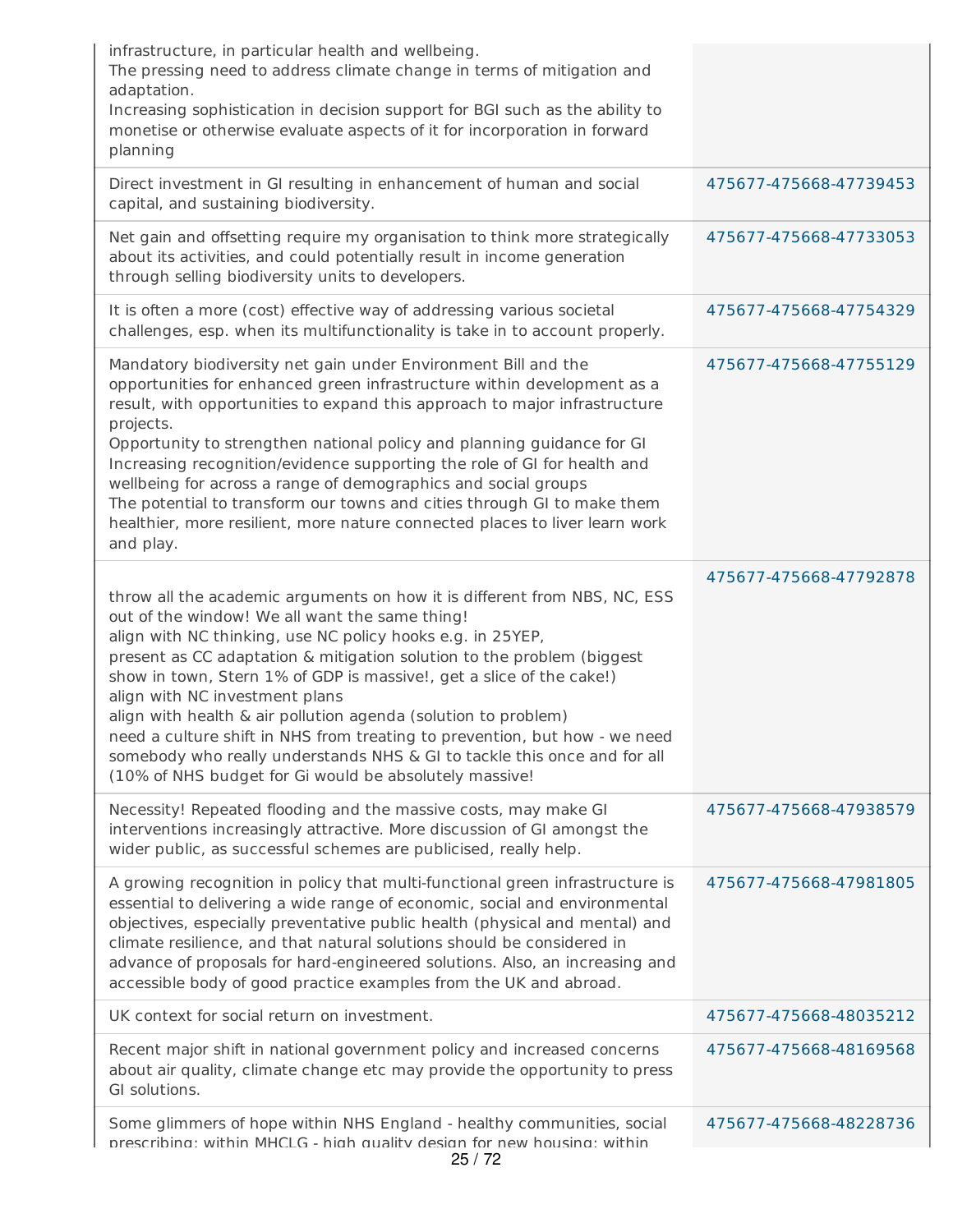| processing, mainternood angle quality acciging non-nousling, maine<br>Defra - biodiversity net gain<br>Need to take advantage of the current public concerns around climate<br>change and biodiversity loss, promoting GI as part of the solution;                                                                                                                                                                                                                                                                                                                                                                                                                                                                                                                                                                                                                                                                                                                                                                                                                                                                                                                                                                                                                                                                                                                                                                                                                                                                                     |                        |
|----------------------------------------------------------------------------------------------------------------------------------------------------------------------------------------------------------------------------------------------------------------------------------------------------------------------------------------------------------------------------------------------------------------------------------------------------------------------------------------------------------------------------------------------------------------------------------------------------------------------------------------------------------------------------------------------------------------------------------------------------------------------------------------------------------------------------------------------------------------------------------------------------------------------------------------------------------------------------------------------------------------------------------------------------------------------------------------------------------------------------------------------------------------------------------------------------------------------------------------------------------------------------------------------------------------------------------------------------------------------------------------------------------------------------------------------------------------------------------------------------------------------------------------|------------------------|
| Public sector austerity driving management regime change across the<br>public realm, clarity of message on multiple benefits, not just<br>environmental.                                                                                                                                                                                                                                                                                                                                                                                                                                                                                                                                                                                                                                                                                                                                                                                                                                                                                                                                                                                                                                                                                                                                                                                                                                                                                                                                                                               | 475677-475668-48417643 |
| to leap on to existing hooks to show the value of GI was part of wider<br>nature based solutions' Here climate change emergency and air pollution<br>stand out as single hooks. Need also to identify NPPF opportunities as that<br>is a key hook for the built environment sector                                                                                                                                                                                                                                                                                                                                                                                                                                                                                                                                                                                                                                                                                                                                                                                                                                                                                                                                                                                                                                                                                                                                                                                                                                                     | 475677-475668-48490758 |
| Climate Emergency should, hopefully, see local authority planning policy<br>mandate for more BGI - expecially green roofs.                                                                                                                                                                                                                                                                                                                                                                                                                                                                                                                                                                                                                                                                                                                                                                                                                                                                                                                                                                                                                                                                                                                                                                                                                                                                                                                                                                                                             | 475677-475668-49072031 |
| addressing the previous                                                                                                                                                                                                                                                                                                                                                                                                                                                                                                                                                                                                                                                                                                                                                                                                                                                                                                                                                                                                                                                                                                                                                                                                                                                                                                                                                                                                                                                                                                                | 475677-475668-49134311 |
| The flip-side of the above is that if there is a way to meaningfully connect<br>green infrastructure with the wider nature-based solutions and urban<br>resilience initiatives, there is potential for significant funding and political<br>traction. This is especially so at this time of year, as temperatures rise and<br>the cooling effects of green infrastructure gain societal prominence.                                                                                                                                                                                                                                                                                                                                                                                                                                                                                                                                                                                                                                                                                                                                                                                                                                                                                                                                                                                                                                                                                                                                    | 475677-475668-49135007 |
| Overwhelming evidence that GI reduces downstream effects. In particular<br>rising poor mental and physical health, reducing flooding, loss of<br>biodiversity etc. Rising recognition of 'green new deal' policies in the face<br>of climate change. Messages need to be positive 'we can do this, benefit<br>from this, hold this up to future generations'. Moon shot politics                                                                                                                                                                                                                                                                                                                                                                                                                                                                                                                                                                                                                                                                                                                                                                                                                                                                                                                                                                                                                                                                                                                                                       | 475677-475668-49185691 |
|                                                                                                                                                                                                                                                                                                                                                                                                                                                                                                                                                                                                                                                                                                                                                                                                                                                                                                                                                                                                                                                                                                                                                                                                                                                                                                                                                                                                                                                                                                                                        |                        |
| 1. Climate emergency tag - GI being an important part of our climate<br>adaptation response<br>2. changing public opinion and demand to support the above - I hope -<br>translated into all main political parties supporting the need to do more<br>and better GI<br>3. look to good past practice to show what can be done and what is<br>sustainable: eg look at some elements of historic towns, look at parts of our<br>post war new towns (eg Birchwood Warrington 40% urban tree canopy<br>cover today)<br>4. Find ways to get intelligent advocates for GI into local govt - including<br>into senior manager/decision-maker posts (the ones who set the agenda<br>and allocate resources)<br>5. overhaul our approach to house building to allow far more greenery than<br>volume built legoland allows (these are going to be the 'slums of the future'<br>(Welsh Gov Housing Minister, July 2019)<br>6. Relearn the value of landscape/GI master planning in a generous way<br>and outwith the constraints of individual site allocations and developer's<br>labnd ownership i.e. at a forward planning stage - and running projects<br>such as advance forestry planting years in advance so new development<br>takes place within a carefully designed, generously sized, maturing wooded<br>setting.<br>7. Rule of thumb that the higher the density of built edevelopment, the<br>more greenspace is needed. This should work against garden infills or<br>mean greenspace areas thata re relegated to peripheral land. | 475677-475668-49186664 |
| the climate emergency offers a political hook.                                                                                                                                                                                                                                                                                                                                                                                                                                                                                                                                                                                                                                                                                                                                                                                                                                                                                                                                                                                                                                                                                                                                                                                                                                                                                                                                                                                                                                                                                         | 475677-475668-49227986 |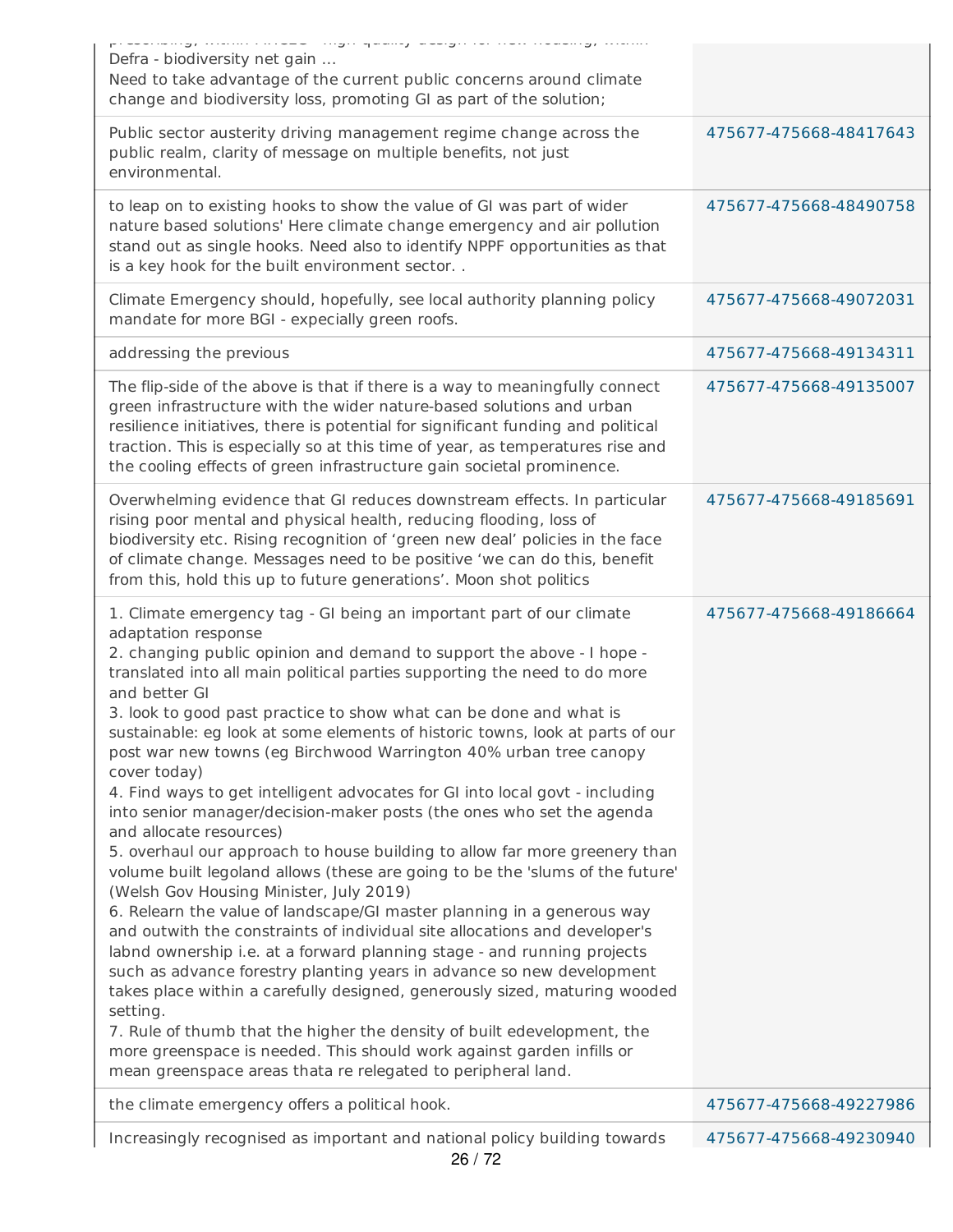| greater support e.g. through Environment Act Wales, Well-being of Future<br>Generations Act (Wales), increasing public concern about climate change<br>and pressure on governments to support green initiatives                                                                                                                                                                                                                                                                                                                                                                                                                                                |                        |
|----------------------------------------------------------------------------------------------------------------------------------------------------------------------------------------------------------------------------------------------------------------------------------------------------------------------------------------------------------------------------------------------------------------------------------------------------------------------------------------------------------------------------------------------------------------------------------------------------------------------------------------------------------------|------------------------|
| Integration into wider disciplines ie transport investment and NIC.<br>Links to environment bill, 25YEP, HRAs and SEAs, climate change risk<br>assessment.                                                                                                                                                                                                                                                                                                                                                                                                                                                                                                     | 475677-475668-49241675 |
| Early days - opportunity to come together pull the ideas to create national<br>policy - like the national planning policy framework - for green<br>infrastructure. That would be fantastic                                                                                                                                                                                                                                                                                                                                                                                                                                                                     | 475677-475668-49353062 |
| Changing tide of public perceptions of green space in towns and cities                                                                                                                                                                                                                                                                                                                                                                                                                                                                                                                                                                                         | 475677-475668-49497915 |
| Policy - Increasing number of policy hooks for gi (eg climate emergency,<br>health and wellbeing, flood risk management)<br>Practice - Increased awareness of benefits of gi and the need for its<br>inclusion in new development<br>Research - increased awareness of applicability of gi across the board (no<br>longer just an environmental concern)                                                                                                                                                                                                                                                                                                       | 475677-475668-49558590 |
| More democratic planning and community control of land.                                                                                                                                                                                                                                                                                                                                                                                                                                                                                                                                                                                                        | 475677-475668-49646046 |
| More ecologically sound design and evaluation. 'Greening' of technologies<br>that interact with ecological.                                                                                                                                                                                                                                                                                                                                                                                                                                                                                                                                                    |                        |
| Researching ways of communicating need for that transition, identifying<br>best practices, investigations novel eco-technological systems with a<br>understanding of their social dimensions.                                                                                                                                                                                                                                                                                                                                                                                                                                                                  |                        |
| Enthusiastic practitioners. The fact that green infrastructure is of interest<br>to a large number of sectors for many different reasons                                                                                                                                                                                                                                                                                                                                                                                                                                                                                                                       | 475677-475668-50114608 |
| People like trees and want more of them. Opportunities to create new parks<br>alongside housing developments                                                                                                                                                                                                                                                                                                                                                                                                                                                                                                                                                   | 475677-475668-50114891 |
| Collaboration. Vision. Leadership                                                                                                                                                                                                                                                                                                                                                                                                                                                                                                                                                                                                                              | 475677-475668-50115154 |
| Not sure as not actively working in this field any longer                                                                                                                                                                                                                                                                                                                                                                                                                                                                                                                                                                                                      | 475677-475668-50114617 |
| The opportunity to rapidly become one of the most important resources of<br>the economy.                                                                                                                                                                                                                                                                                                                                                                                                                                                                                                                                                                       | 475677-475668-50117625 |
| Huge - everything aligns health wise, social interaction etc. Also<br>opportnities along post industrial valleys in the north.                                                                                                                                                                                                                                                                                                                                                                                                                                                                                                                                 | 475677-475668-50119053 |
| There does seem to be a real change in public attitudes to climate change<br>and I am hopeful that this will make people more receptive to how green<br>infrastructure can help with adaptation.                                                                                                                                                                                                                                                                                                                                                                                                                                                               | 475677-475668-50119743 |
| Persuading LA's to reward community efforts to restore biodiversity in<br>green spaces. We need Gov't and LA's to be willing to pay communities i.e.<br>for mowing as part of biodiversity uptick so that communities have money<br>coming in to make more improvements. Rewards should fund paid help in<br>the form of contractors or better but communities should be able to see<br>realise that the more they pay professionals the less there is for<br>community. On policy we desperately need to change upland farming and<br>the hunting, shooting game bird lobby by incentivising conservation and<br>halting the negative impacts of what they do | 475677-475668-50120204 |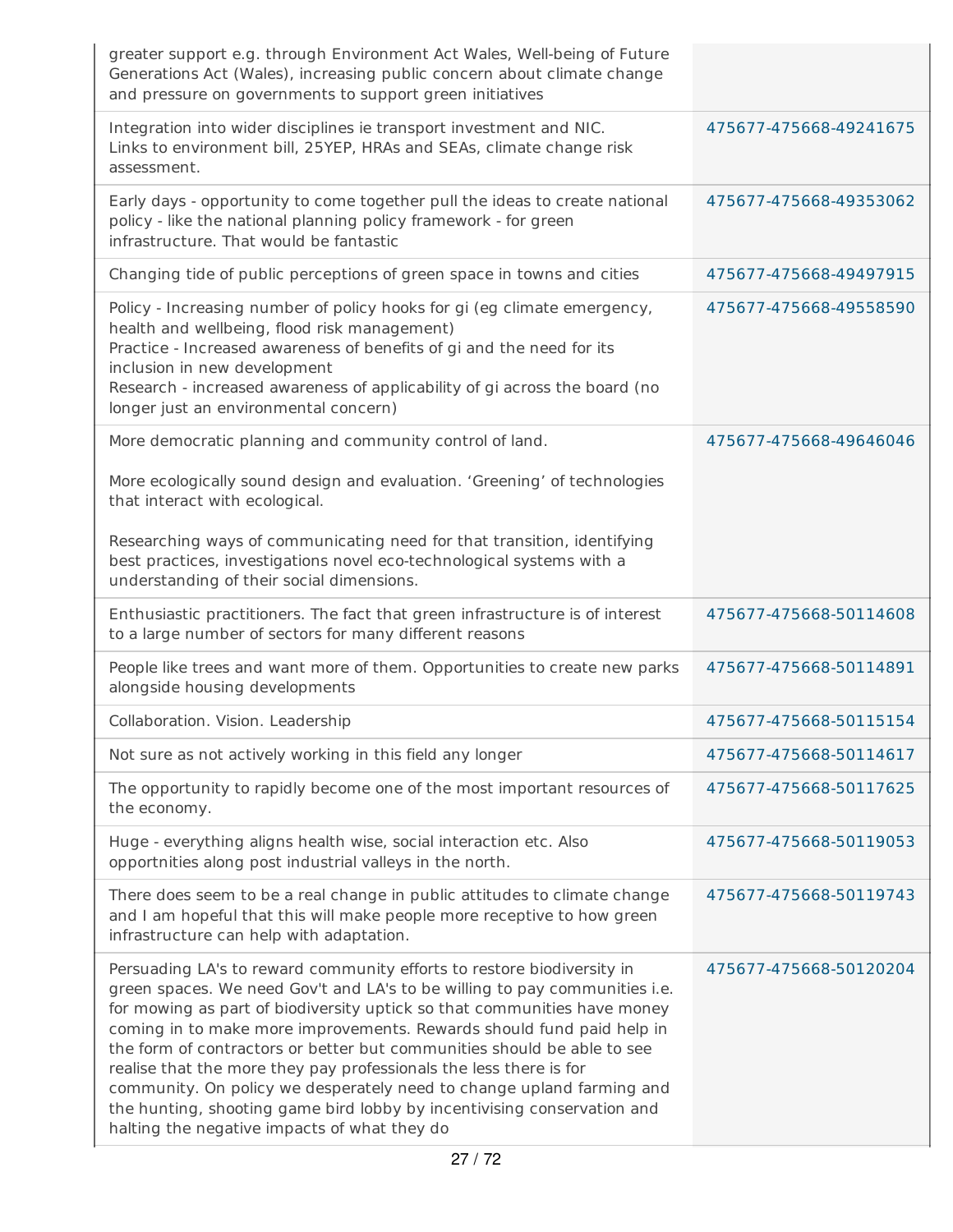| Net gain development should be a major opportunity.<br>A new government with some green credentials might help.                                                                                                                                                                                                                                                                                                                                                                                                                                              | 475677-475668-50120285 |
|--------------------------------------------------------------------------------------------------------------------------------------------------------------------------------------------------------------------------------------------------------------------------------------------------------------------------------------------------------------------------------------------------------------------------------------------------------------------------------------------------------------------------------------------------------------|------------------------|
| The chance to integrate with other environmental benefit assessments etc,<br>eg natural capital, biodiversity offsetting, climate change mitigation options<br>etc                                                                                                                                                                                                                                                                                                                                                                                           | 475677-475668-50122392 |
| Biodiversity and environmental net gain                                                                                                                                                                                                                                                                                                                                                                                                                                                                                                                      | 475677-475668-50122773 |
| See question 3  Alignment to other environment priorities to ensure<br>remain relevant                                                                                                                                                                                                                                                                                                                                                                                                                                                                       | 475677-475668-50122837 |
| The current interest in climate change solutions                                                                                                                                                                                                                                                                                                                                                                                                                                                                                                             | 475677-475668-50123724 |
| Promotion of SUDS as this has potential to reduce costs for developer;<br>further strengthening of links between public sector organisation,<br>developers and professional bodies involved in the built environment.                                                                                                                                                                                                                                                                                                                                        | 475677-475668-50123685 |
| Opportunities to demonstrate where GI can have multiple and longer term<br>benefits for end users and a wider community would encourage integration<br>of GI into design.                                                                                                                                                                                                                                                                                                                                                                                    | 475677-475668-50124148 |
| Strengthen link with health & well being benefits, mental and physical, in<br>to spacial planning.                                                                                                                                                                                                                                                                                                                                                                                                                                                           | 475677-475668-50124732 |
| Whilst there are clear beenfits with regards to peoples health, mental well<br>being, climate change mitigation, carbon sequestaration; I'm not<br>convinced these are greatly held/understood/valued by Joe Public. If our<br>ambitions is to secure resources to enahnce GI then we need a stronger<br>public voice on our side.                                                                                                                                                                                                                           | 475677-475668-50125237 |
| the Government and L Authorities want development and are reluctant to<br>put even further "burdens" on developers on top of what they already<br>have. there is a fear of unviability of sites. Outcome is a reluctance to make<br>GI mandatory                                                                                                                                                                                                                                                                                                             | 475677-475668-50125367 |
| Massive housing numbers demand properly thought out places.<br>GI provides multiple cost effective benefits especially for health and well-<br>being - financially beneficial to NHS and society.                                                                                                                                                                                                                                                                                                                                                            | 475677-475668-50126053 |
| In Northern Ireland, adoption by local & central government                                                                                                                                                                                                                                                                                                                                                                                                                                                                                                  | 475677-475668-50125945 |
| Application of research and tools to planning practice                                                                                                                                                                                                                                                                                                                                                                                                                                                                                                       | 475677-475668-50126473 |
| To show that GI is a simple and cheap whole life solution (value and cost).<br>That is helps mitigate short and long-term risks, and reduces spend.                                                                                                                                                                                                                                                                                                                                                                                                          | 475677-475668-50126960 |
| This is wide open - almost any aspect of GI requires research. However, the<br>most obvious is that relating to the climate crisis (everything from SUDS<br>through to urban heat islands/archipelagos), pollution removal, and human<br>health (physical and mental). There are many papers coming out showing<br>the links between urban conditions and poor human health/wellbeing -<br>research needs to demonstrate how GI delivers solutions to these<br>problems.<br>Other issues include Regulation/Implementation/Pooling of budgetary<br>resources | 475677-475668-50126774 |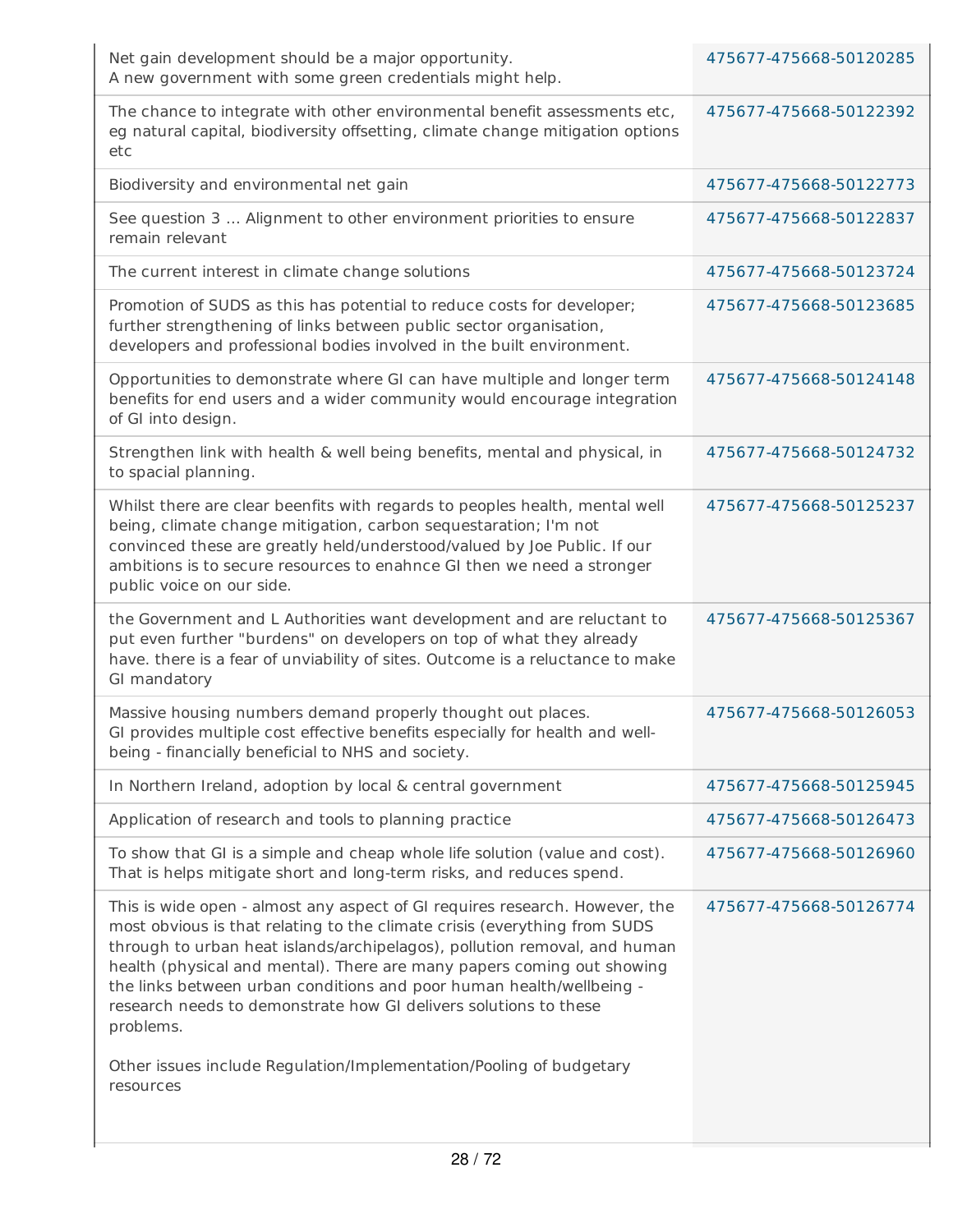| Recent MENE data demonstrates an increasing awareness of the<br>environment. There is a public appetite and interest which could be an<br>opportunity for GI practice.<br>More research is needed on the benefits of GI.                                                                                                                                                                                                                                                                                                                                                                                                                   | 475677-475668-50128643 |
|--------------------------------------------------------------------------------------------------------------------------------------------------------------------------------------------------------------------------------------------------------------------------------------------------------------------------------------------------------------------------------------------------------------------------------------------------------------------------------------------------------------------------------------------------------------------------------------------------------------------------------------------|------------------------|
| Proper mapping and definitions need to emerge of Public Green Space and<br>Amenity value.                                                                                                                                                                                                                                                                                                                                                                                                                                                                                                                                                  | 475677-475668-50129902 |
| The realities of the human need for open space and connection to nature<br>will hopefully win out in the end.<br>In my view change on the ground is often achieved by community actions                                                                                                                                                                                                                                                                                                                                                                                                                                                    | 475677-475668-50128248 |
| over the medium to long term. How can these groups best be supported<br>Initiatives like London National park City can hopefully change hearts and<br>minds at the policy level and community level towards the value of open<br>spaces                                                                                                                                                                                                                                                                                                                                                                                                    |                        |
| freeing up funding and real long term testing and piloting                                                                                                                                                                                                                                                                                                                                                                                                                                                                                                                                                                                 | 475677-475668-50138987 |
| Regional policies based on GI as well as professional qualification or posts to<br>ensure provision is fully considered as part of the planning process and<br>given the same weight as roads/transport by government.                                                                                                                                                                                                                                                                                                                                                                                                                     | 475677-475668-50139244 |
| Climate emergency and new elected members desire to see change- action<br>of the ground particularly tree planting, net gain and reducing carbon.<br>Increasing and wider understanding/recognition of natural capital,<br>ecosystem services and GI - through research, valuation work, shared<br>evidence.<br>GI being recognised as solution for multiple issues - reducing carbon<br>emissions, healthy lifestyles<br>Public Health - increased use of facts/evidence relating to GI<br>Businesses wanting to invest to win favour with younger generation who<br>influence others and spend with companies with social responsibility | 475677-475668-50138546 |
| Ever greater realisation of the benefits of GI but only if it attracts<br>commensurate funding. The value of green capital is becoming<br>increasingly well known but against the current backdrop of austerity and<br>political uncertainty, together with competing priorities, it remains the<br>'poor cousin'.                                                                                                                                                                                                                                                                                                                         | 475677-475668-50124632 |
| The recent hightened publicity regarding Climate Change                                                                                                                                                                                                                                                                                                                                                                                                                                                                                                                                                                                    | 475677-475668-50145896 |
| recent Government pronouncements about net gains and support for<br>health and well being. However, will they walk the walk.                                                                                                                                                                                                                                                                                                                                                                                                                                                                                                               | 475677-475668-50146543 |
| There seems to be an increasing public appreciation of the health &<br>wellbeing benefits that GI can deliver.<br>Further innovative ways to help monetise benefits and provide incentives<br>as opposed to penalties for delivery by the private sector could be helpful.<br>Ways to streamline delivery or processes for public sector or community led<br>projects could also help.                                                                                                                                                                                                                                                     | 475677-475668-50153741 |
| Increasing recognition of the value of the ecosystem services provided by<br>GI. Increased understanding of the way ecological networks function, i.e. it<br>no longer just about protected, isolated sites but about joined up networks<br>at landeenna eesla                                                                                                                                                                                                                                                                                                                                                                             | 475677-475668-50154773 |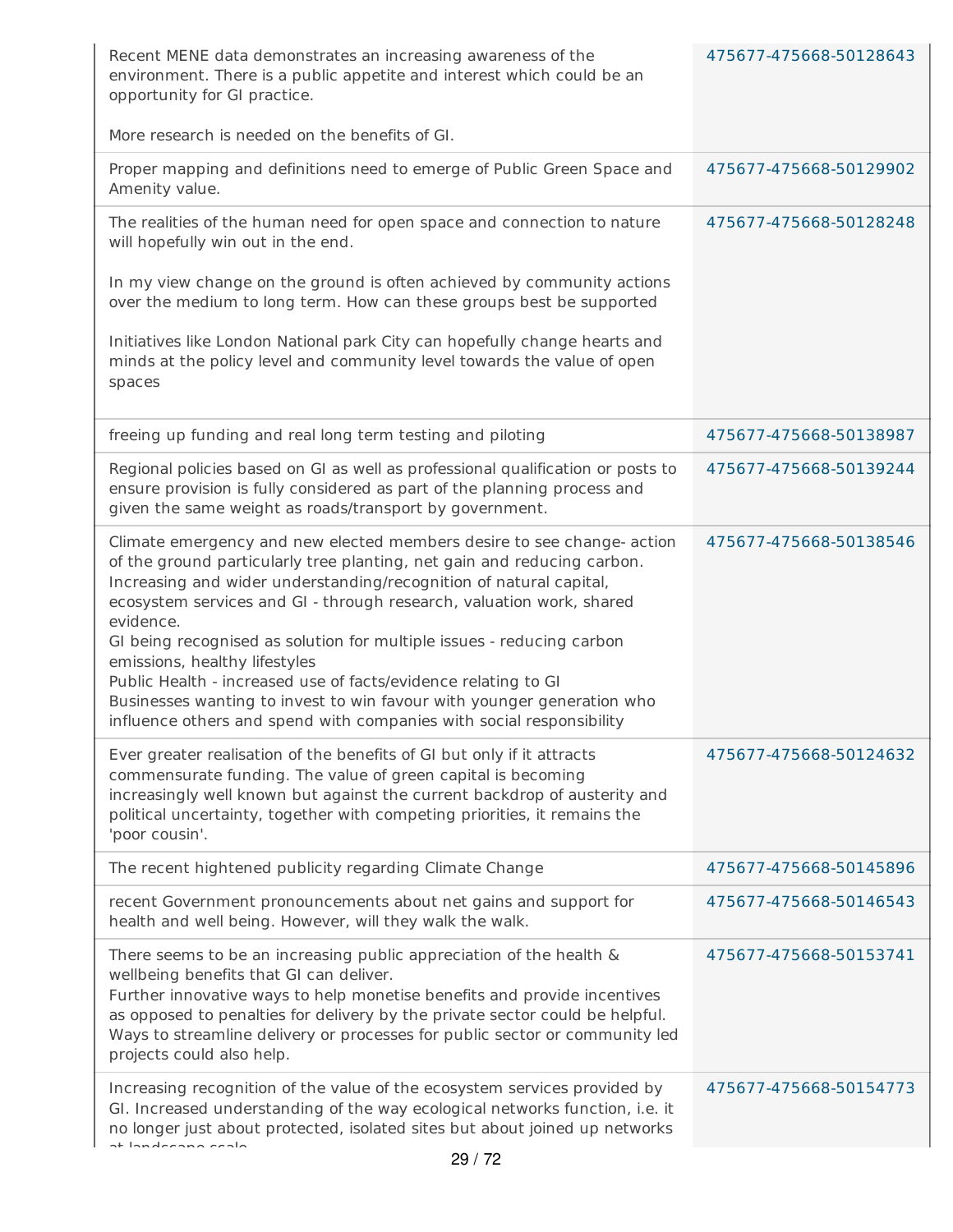| at idituscape scale. |  |
|----------------------|--|
|----------------------|--|

| dl idituscape scale.                                                                                                                                                                                                                                                                                                    |                        |
|-------------------------------------------------------------------------------------------------------------------------------------------------------------------------------------------------------------------------------------------------------------------------------------------------------------------------|------------------------|
| Good understanding amongst planners, developers, but threats from new<br>concepts 'natural capital', 'nature recovery networks' however these are<br>either complimentary or part of GI                                                                                                                                 | 475677-475668-50156534 |
| That GI can be seen to be less a "general metaphor" that "marginally<br>contributes to solving societal challenges" to becoming an "integral<br>solution to overcoming them"<br>(IUCN).<br>A general sea change in public attitudes can also be seen as an<br>opportunity for GI, which could drive political thinking. | 475677-475668-50164518 |
| The re-invigoration of climate change issues and the benefits of GI /nature<br>for well-being and biodiversity                                                                                                                                                                                                          | 475677-475668-50174430 |
| Climate change interest by the general public, at last. As a sector we need<br>to strongly link this to biodiversity and GI.                                                                                                                                                                                            | 475677-475668-50202183 |
| Embedding GI as a solution into the 'problems' within other disciplines,<br>such as health, climate adaptation, air quality, placemaking, regeneration,<br>community engagement, etc.                                                                                                                                   | 475677-475668-50197838 |

# 5 Are you a member of the Green Infrastructure Partnership ?



#### 5.a How long have you been a member of the Green Infrastructure Partnership?



## 5.b Do you receive the Green Infrastructure Partnership Newsletter?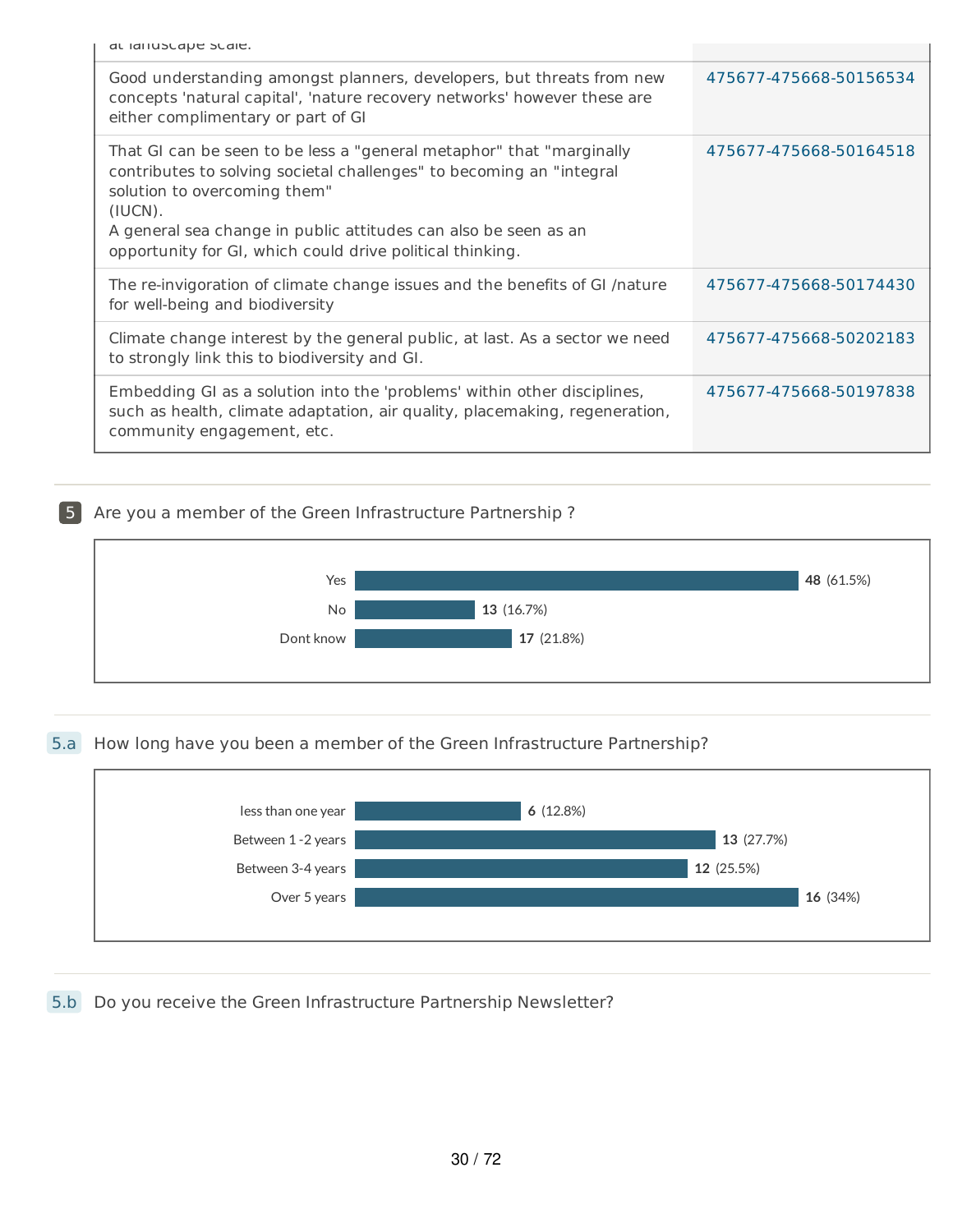

5.c Do you follow the Green Infrastructure Partnership on twitter (@GIPartnership)? (Tick one box only)



#### 5.d How could the Green Infrastructure Partnership make the Twitter platform more useful to you and your work?

| <b>Showing all 33 responses</b>                                                                                                                                                                                                                                                                                                                                                                                                                                                              |                        |
|----------------------------------------------------------------------------------------------------------------------------------------------------------------------------------------------------------------------------------------------------------------------------------------------------------------------------------------------------------------------------------------------------------------------------------------------------------------------------------------------|------------------------|
| Don't know. Twitter is useful but primarily for flagging issues, ideas etc                                                                                                                                                                                                                                                                                                                                                                                                                   | 475677-475668-47338491 |
| It's fine.                                                                                                                                                                                                                                                                                                                                                                                                                                                                                   | 475677-475668-47424228 |
| I don't think it can - it already posts on a regularly basis about activities<br>and events                                                                                                                                                                                                                                                                                                                                                                                                  | 475677-475668-47522167 |
| Don't use twitter                                                                                                                                                                                                                                                                                                                                                                                                                                                                            | 475677-475668-47551262 |
| Don't know                                                                                                                                                                                                                                                                                                                                                                                                                                                                                   | 475677-475668-47552962 |
| n/a                                                                                                                                                                                                                                                                                                                                                                                                                                                                                          | 475677-475668-47658057 |
| To be honest, I don't use Twitter to help me directly for my work. I use it to<br>help me keep up to date with what's going on in the wider world (e.g.<br>politics) that might impact on my work. I'm on Twitter too infrequently to<br>use it to keep up to date with e.g. the latest conferences, publications, etc.<br>- I find the newsletter summary more helpful for that.                                                                                                            | 475677-475668-47733053 |
| Would need a view from our comms team on this                                                                                                                                                                                                                                                                                                                                                                                                                                                | 475677-475668-47755129 |
| I think it is the other way round, I already feed lots of documents, tools,<br>news into @GIPartnership by tagging it in my tweets<br>basic Twitter best practice -<br>always use an image when tweeting (manual or better auto-generated)<br>don't be shy to tag target audience (I don't mean the usual GI suspects,<br>but e.g. house builders, health, planning community) as appropriate to the<br>content<br>always use #greeninfrastructure (assuming it is appropriate) $\&$ other # | 475677-475668-47792878 |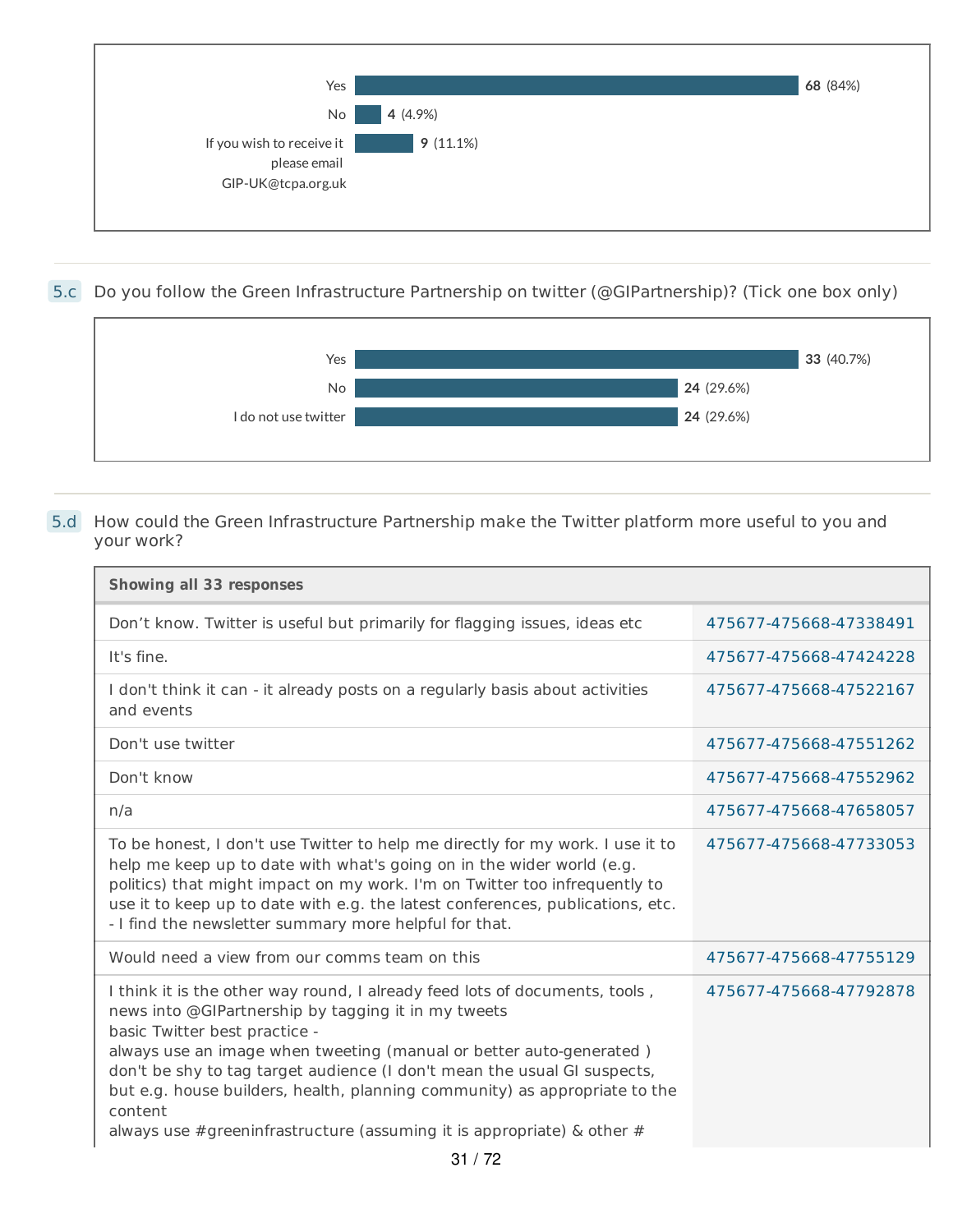| happy to have a twitter strategy conversation with Jack (Ingo here in case<br>you hadn't already guessed ;-)                                                                                                                                                                                                                                   |                        |
|------------------------------------------------------------------------------------------------------------------------------------------------------------------------------------------------------------------------------------------------------------------------------------------------------------------------------------------------|------------------------|
| It could be used to showcase examples of good practice (e.g. submitted by<br>practitioners or local communities)                                                                                                                                                                                                                               | 475677-475668-47981805 |
| n/a                                                                                                                                                                                                                                                                                                                                            | 475677-475668-48228736 |
| It does a good job already linking in with the newsletter. well aware of<br>issues associated with managing expectations if actively seeking views etc.<br>It might usefully use the #GIP to help people who follow the partnership<br>communicate across the membership on key issues.                                                        | 475677-475668-48490758 |
| its Ok as is                                                                                                                                                                                                                                                                                                                                   | 475677-475668-49134311 |
| no idea - as long as it keeps posting up useful information or links to such.                                                                                                                                                                                                                                                                  | 475677-475668-49353062 |
| It's not my preferred medium for material of this type                                                                                                                                                                                                                                                                                         | 475677-475668-49497915 |
| Examples of ways to tackle real issues. Without too much data but enough<br>to demonstrate the need to act.                                                                                                                                                                                                                                    | 475677-475668-50115154 |
| I don't do twitter                                                                                                                                                                                                                                                                                                                             | 475677-475668-50119053 |
| I monitor twitter but not GIP because I rarely think about it. Occasional<br>reminders would probably get me to look it up.                                                                                                                                                                                                                    | 475677-475668-50120204 |
| Don't know                                                                                                                                                                                                                                                                                                                                     | 475677-475668-50120285 |
| I don't use Twitter                                                                                                                                                                                                                                                                                                                            | 475677-475668-50122837 |
| N/a                                                                                                                                                                                                                                                                                                                                            | 475677-475668-50123724 |
| More case studies of successful projects                                                                                                                                                                                                                                                                                                       | 475677-475668-50123685 |
| I don't follow twitter.                                                                                                                                                                                                                                                                                                                        | 475677-475668-50125237 |
| na                                                                                                                                                                                                                                                                                                                                             | 475677-475668-50125367 |
| n / a                                                                                                                                                                                                                                                                                                                                          | 475677-475668-50125945 |
| N/A                                                                                                                                                                                                                                                                                                                                            | 475677-475668-50126774 |
| Our organisation has a twitter handle but I don't think we interact with GIP<br>- I will ask the lead on this to do so                                                                                                                                                                                                                         | 475677-475668-50128248 |
| no comment                                                                                                                                                                                                                                                                                                                                     | 475677-475668-50138987 |
| See above.                                                                                                                                                                                                                                                                                                                                     | 475677-475668-50124632 |
| I don't use it prefer email, website                                                                                                                                                                                                                                                                                                           | 475677-475668-50156534 |
| na                                                                                                                                                                                                                                                                                                                                             | 475677-475668-50164518 |
| If I could persuade work that the twitter feed was work related and<br>informative.                                                                                                                                                                                                                                                            | 475677-475668-50174430 |
| To be honest, I to follow too many people to pay close attention to it, so it<br>might already be doing good stuff. Perhaps it's about making linkages<br>between people/orgs that are doing work that could be better aligned<br>(including actively tagging people). I do think it does a good job of sharing<br>recently released research. | 475677-475668-50197838 |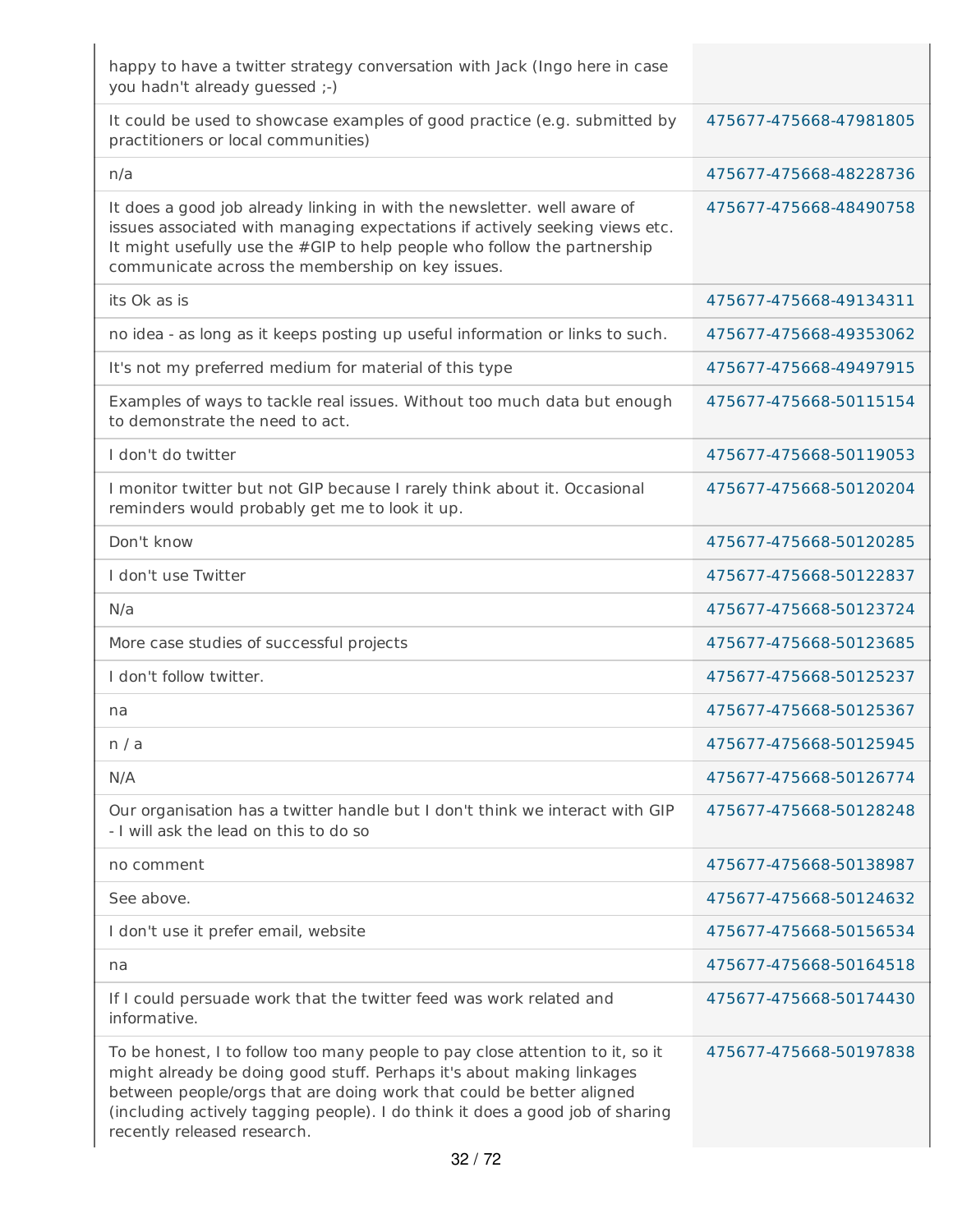5.e Do you connect with the Green Infrastructure Partnership through Linked In ( https://www.linkedin.com/in/green-infrastructure-partnership-2325549a/)? (Tick one box only)



## 5.f How could the Green Infrastructure Partnership make the Linked In platform more useful to you and your work?

| <b>Showing all 28 responses</b>                                                                                                                                                                                                                                                                                                                                                   |                        |
|-----------------------------------------------------------------------------------------------------------------------------------------------------------------------------------------------------------------------------------------------------------------------------------------------------------------------------------------------------------------------------------|------------------------|
| 1. Periodical blog items<br>2. Highlighting new funding / collaborative project opportunities                                                                                                                                                                                                                                                                                     | 475677-475668-47256893 |
| N/a                                                                                                                                                                                                                                                                                                                                                                               | 475677-475668-47338491 |
| Use it more regularly. I don't recall seeing many posts. Posting the type of<br>items that are carried on the newsletter would be helpful.                                                                                                                                                                                                                                        | 475677-475668-47555381 |
| n/a                                                                                                                                                                                                                                                                                                                                                                               | 475677-475668-47658057 |
| I do not monitor LinkedIn frequently, but when I do, GIP rarely appears on<br>my feed - likely because it's drowned out by posts from the other groups I<br>follow / people I'm connected with. The rate of GIP posting would have to<br>be significantly higher for GIP to register on infrequent checkers of<br>LinkedIn, and I don't think that's particularly cost-effective. | 475677-475668-47733053 |
| I am not convinced that this would make a big difference, but then I don't<br>use linked in that much                                                                                                                                                                                                                                                                             | 475677-475668-47755129 |
| I don't thin linkedin is the social media of choice here, focus on twitter.<br>there are tools allowing you to post to LI & twitter at the same time BTW                                                                                                                                                                                                                          | 475677-475668-47792878 |
| n/a                                                                                                                                                                                                                                                                                                                                                                               | 475677-475668-48228736 |
| I do not use it.                                                                                                                                                                                                                                                                                                                                                                  | 475677-475668-48490758 |
| no cmment                                                                                                                                                                                                                                                                                                                                                                         | 475677-475668-49134311 |
| It's a great resource. Particularly when followed in conjunction with Ingo's<br>account. Very comprehensive and thorough.                                                                                                                                                                                                                                                         | 475677-475668-49497915 |
| Similar to twitter. Establish some form of crisp template or two, rather than<br>research essays.                                                                                                                                                                                                                                                                                 | 475677-475668-50115154 |
| $\frac{1}{2}$                                                                                                                                                                                                                                                                                                                                                                     | 475677-475668-50119053 |
| A piece in the newsletter exhorting the benefits of it to me to look at, as I<br>clearly haven't (yet)                                                                                                                                                                                                                                                                            | 475677-475668-50120285 |
| $A + I$                                                                                                                                                                                                                                                                                                                                                                           | 175577 175550 50102701 |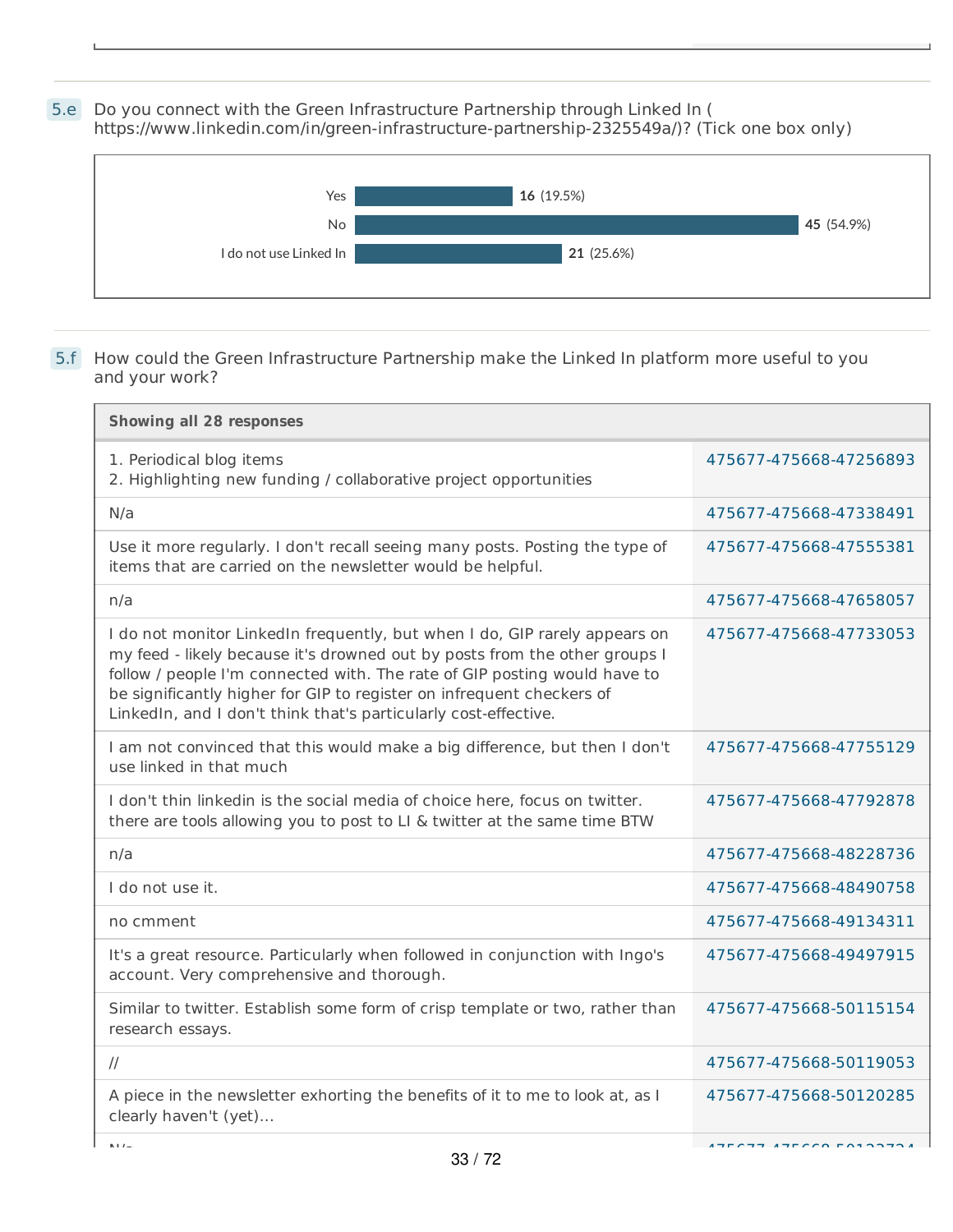| IVd                                                                                                                                                                                                           | 4/00//-4/0006-00123/24 |
|---------------------------------------------------------------------------------------------------------------------------------------------------------------------------------------------------------------|------------------------|
| N/A                                                                                                                                                                                                           | 475677-475668-50123685 |
| I don't usde linked in                                                                                                                                                                                        | 475677-475668-50125237 |
| na                                                                                                                                                                                                            | 475677-475668-50125367 |
| n/a                                                                                                                                                                                                           | 475677-475668-50125945 |
| N/A                                                                                                                                                                                                           | 475677-475668-50126774 |
| no comment                                                                                                                                                                                                    | 475677-475668-50138987 |
| Training and promoting case studies in the UK as well as in the rest of the<br>world                                                                                                                          | 475677-475668-50139244 |
| No familiar enough with Linked in (but recognise I could use it more<br>effectively) possibly start conversation/pose questions on particular hot<br>topics eg latest research to get a sense of who involved | 475677-475668-50138546 |
| See above.                                                                                                                                                                                                    | 475677-475668-50124632 |
| I do not wish to use linked in                                                                                                                                                                                | 475677-475668-50156534 |
| na                                                                                                                                                                                                            | 475677-475668-50164518 |
| n/a                                                                                                                                                                                                           | 475677-475668-50174430 |
| I don't really actively monitor activity on LinkedIn. Perhaps like with<br>Twitter, it's a matter of actively tagging people.                                                                                 | 475677-475668-50197838 |

#### 5.g Should the Green Infrastructure Partnership use any other social media platforms? Please justify your answer.

| <b>Showing all 49 responses</b>                                                                                                                                                                                                                                                                                                                                                                                                              |                        |  |
|----------------------------------------------------------------------------------------------------------------------------------------------------------------------------------------------------------------------------------------------------------------------------------------------------------------------------------------------------------------------------------------------------------------------------------------------|------------------------|--|
| Facebook                                                                                                                                                                                                                                                                                                                                                                                                                                     | 475677-475668-47107829 |  |
| Perhaps Instagram as better platform for engaging different audience<br>through more visual communication.                                                                                                                                                                                                                                                                                                                                   | 475677-475668-47338491 |  |
| If its aim is to influence policy then Twitter is best social media platform.                                                                                                                                                                                                                                                                                                                                                                | 475677-475668-47424228 |  |
| Instagram - images of projects                                                                                                                                                                                                                                                                                                                                                                                                               | 475677-475668-47549836 |  |
| Instagram, Facebbok and You tube channel                                                                                                                                                                                                                                                                                                                                                                                                     | 475677-475668-47552962 |  |
| Emails to push news, and websites to look for news, are best within a work<br>context as social media is not always understood as relevent to work by<br>some (less enlightened) managers or public sector organisations, and some<br>social media platforms are not allowed, or are the sole provinance of the PR<br>or Comms Dept, meaning that wider awareness via social media messages<br>may not get through to your target audiences. | 475677-475668-47555162 |  |
| n/a                                                                                                                                                                                                                                                                                                                                                                                                                                          | 475677-475668-47658057 |  |
| instagram                                                                                                                                                                                                                                                                                                                                                                                                                                    | 475677-475668-47692916 |  |
| Facebook. It's very popular.                                                                                                                                                                                                                                                                                                                                                                                                                 | 475677-475668-47739453 |  |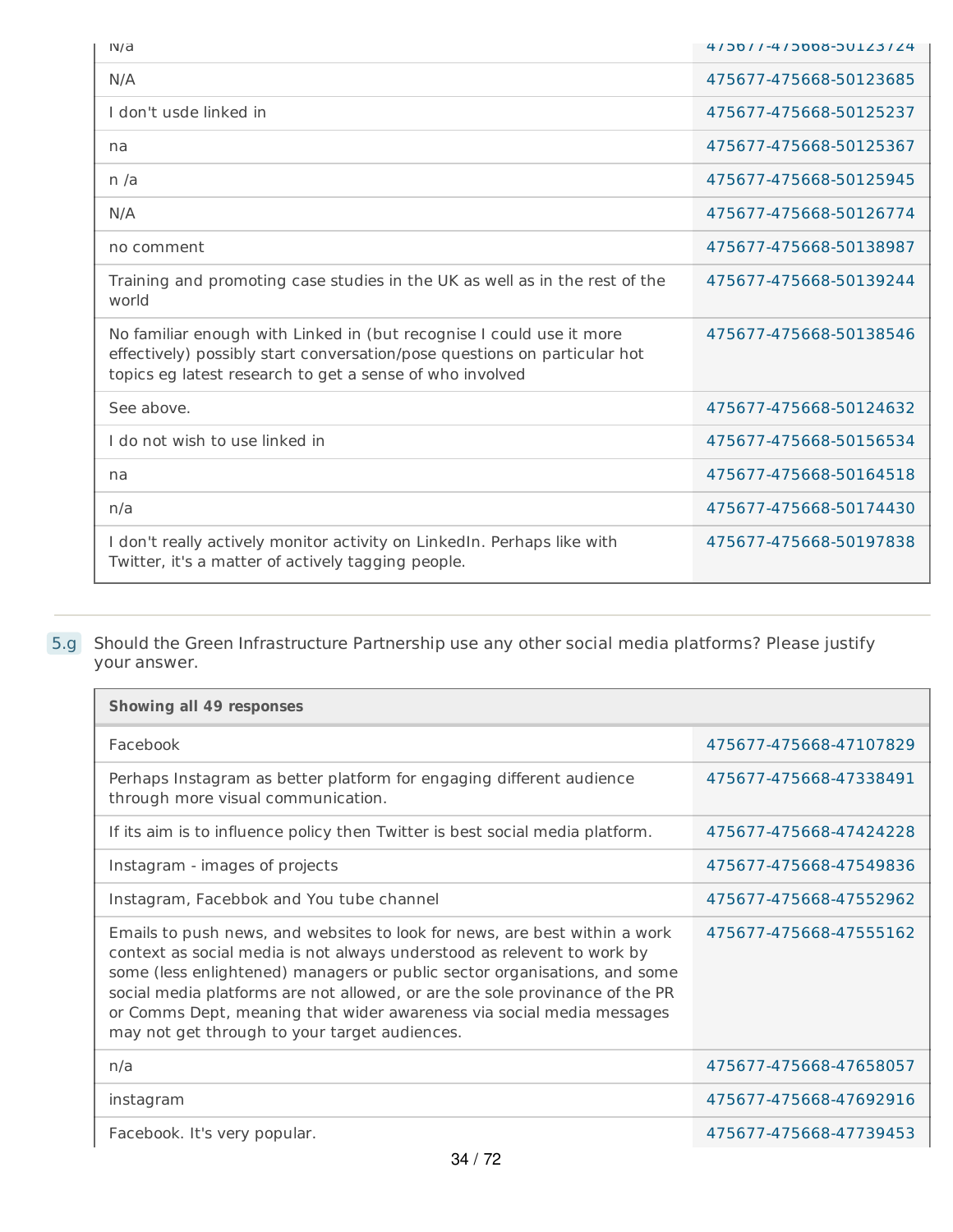| It depends what the goal is. E.g. Instagram is useful for reaching younger<br>audiences, but I don't think this is really a main target audience for GIP!                                                                                                                                                                                                                                                    | 475677-475668-47733053 |
|--------------------------------------------------------------------------------------------------------------------------------------------------------------------------------------------------------------------------------------------------------------------------------------------------------------------------------------------------------------------------------------------------------------|------------------------|
| As I don't use social media I cannot comment                                                                                                                                                                                                                                                                                                                                                                 | 475677-475668-47754329 |
| Maybe some kind of short survey monkey once a year to seek feedback.<br>Short and simple.                                                                                                                                                                                                                                                                                                                    | 475677-475668-47755129 |
| No, just focus on TW & LI<br>youtube videos would be the next thing I'd consider (to embed in LI &<br>twitter, but very expensive if done well)                                                                                                                                                                                                                                                              | 475677-475668-47792878 |
| No - Twitter is sufficient!                                                                                                                                                                                                                                                                                                                                                                                  | 475677-475668-47981805 |
| I think Twitter is the most useful. I suspect there is a law of diminishing<br>returns with an increase in platforms.                                                                                                                                                                                                                                                                                        | 475677-475668-48035212 |
| Don't use social media                                                                                                                                                                                                                                                                                                                                                                                       | 475677-475668-48228736 |
| no<br>they are hard work to manage,. case for managing one really well.                                                                                                                                                                                                                                                                                                                                      | 475677-475668-48490758 |
| no                                                                                                                                                                                                                                                                                                                                                                                                           | 475677-475668-49134311 |
| No - there are too many platforms already, and in a UK context at least<br>Twitter is most appropriate for debate, discussion, and information<br>provision. LinkedIn allows professional connections. Blogging may also be a<br>possibility if time and resources allow - practitioners, academics (and<br>indeed those 'outside' the green infrastructure community) could be<br>encouraged to contribute. | 475677-475668-49135007 |
| In work situation, email of news is good. Many organisations may still take a<br>dim view of using social media - as if that is not sufficiently work related -<br>especially in unenlightended public sector. However, email plus say<br>facebook is respectively a good combination of 'push' and 'pull'<br>communication methods                                                                          | 475677-475668-49186664 |
| n ocmment                                                                                                                                                                                                                                                                                                                                                                                                    | 475677-475668-49227986 |
| I receive information via a colleague who is a member of partnership                                                                                                                                                                                                                                                                                                                                         | 475677-475668-49230940 |
| Instagram - this appeals to the young generation who are very big on<br>climate and environment issues                                                                                                                                                                                                                                                                                                       | 475677-475668-49353062 |
| Youtube - visual effects, short explanatory videos etc. will help to increase<br>audience, understanding of what is needed, and participation.                                                                                                                                                                                                                                                               |                        |
| Not for me.                                                                                                                                                                                                                                                                                                                                                                                                  | 475677-475668-49497915 |
| Not for me                                                                                                                                                                                                                                                                                                                                                                                                   | 475677-475668-50114891 |
| We are all overwhelmed already. Make it as visual as possible. Catch the big<br>ideas (and the credible evidence). Tell a story.                                                                                                                                                                                                                                                                             | 475677-475668-50115154 |
| Youtube has its place.                                                                                                                                                                                                                                                                                                                                                                                       | 475677-475668-50117625 |
| $\frac{1}{2}$                                                                                                                                                                                                                                                                                                                                                                                                | 475677-475668-50119053 |
| No - focus is best                                                                                                                                                                                                                                                                                                                                                                                           | 475677-475668-50120285 |
| no, I would rather resourcing went into research and doing things                                                                                                                                                                                                                                                                                                                                            | 475677-475668-50122392 |

×.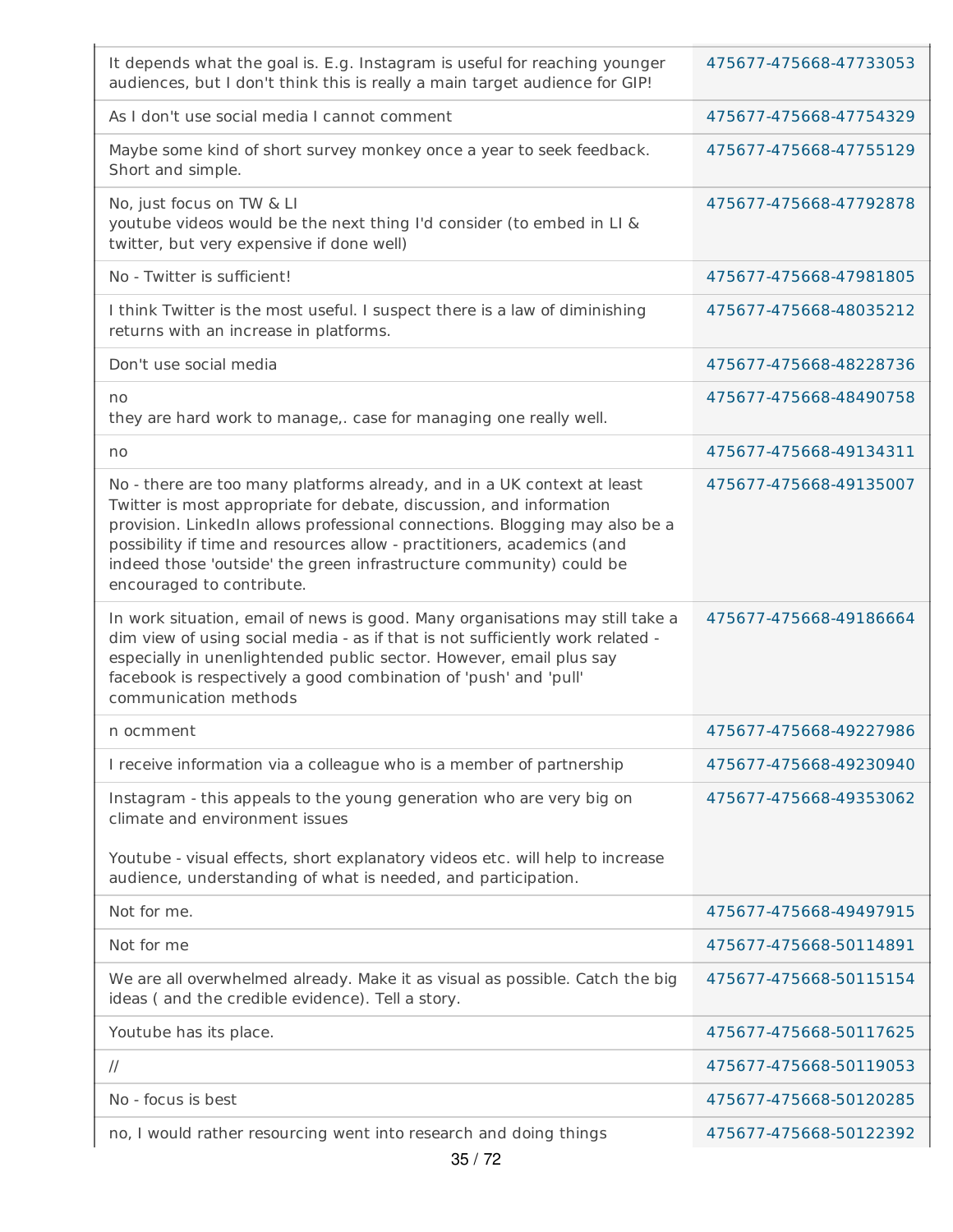| Email is sufficient for my purposes                                                                                                                                                                                                                                                                                                            | 475677-475668-50123724 |
|------------------------------------------------------------------------------------------------------------------------------------------------------------------------------------------------------------------------------------------------------------------------------------------------------------------------------------------------|------------------------|
| Could post images of visually attractive green infrastructure projects on<br>Twitter in order to promote it (and the biodiversity benefits) to a wider<br>audience.                                                                                                                                                                            | 475677-475668-50123685 |
| I don't think so. If you want to connect with professionals and organisations<br>then LinkedIn and Twitter reach individuals and organisations. I don't know<br>that Facebook is relevant and don't use other platforms.                                                                                                                       | 475677-475668-50124732 |
| It depends what you want to achieve?                                                                                                                                                                                                                                                                                                           | 475677-475668-50125237 |
| append to:<br>TCPA (reach Planning officers) ; Landscape Institute circulars/magazine;<br>Local Gov circulars etc                                                                                                                                                                                                                              | 475677-475668-50125367 |
| n / a                                                                                                                                                                                                                                                                                                                                          | 475677-475668-50125945 |
| I try not to use social media because it's better for my mental health.                                                                                                                                                                                                                                                                        | 475677-475668-50126960 |
| No idea                                                                                                                                                                                                                                                                                                                                        | 475677-475668-50126774 |
| None that I can think of. Better to stick to what you do really well.                                                                                                                                                                                                                                                                          | 475677-475668-50129902 |
| Our most used platform is facebook and we also use Instagram                                                                                                                                                                                                                                                                                   | 475677-475668-50128248 |
| no comment                                                                                                                                                                                                                                                                                                                                     | 475677-475668-50138987 |
| Not sure                                                                                                                                                                                                                                                                                                                                       | 475677-475668-50124632 |
| no                                                                                                                                                                                                                                                                                                                                             | 475677-475668-50145896 |
| There are so many problems with social media that I have grown tired of it.<br>Too much quantity (in terms of personal views) and not enough quality.                                                                                                                                                                                          | 475677-475668-50146543 |
| Twitter and LinkedIn appear to be increasingly for professional use only (or<br>maybe that's just the way I use them!!)<br>Picture / Video based social media (e.g. Instagram) appear to be on the<br>rise, so perhaps that might be worth a look, especially as GI messaging<br>could be very effective through visual or audio-visual media. | 475677-475668-50153741 |
| There are too many platforms which increasingly causes over<br>communication of messages. No problem with network using these<br>platforms but need to use a variety for members to obtain information from<br>the platforms they prefer.                                                                                                      | 475677-475668-50156534 |
| I'm not really a social media type of person so I couldn't comment.<br>Maybe I should reconsider this though.                                                                                                                                                                                                                                  | 475677-475668-50164518 |
| n/a                                                                                                                                                                                                                                                                                                                                            | 475677-475668-50174430 |
| No. Given this is not a public-facing group, there is no need to invest extra<br>time into platforms that people aren't already using for work purposes.                                                                                                                                                                                       | 475677-475668-50197838 |

6 What resources of the Green Infrastructure Partnership do you use?

6.1 Newsletter https://www.tcpa.org.uk/gip-newsletter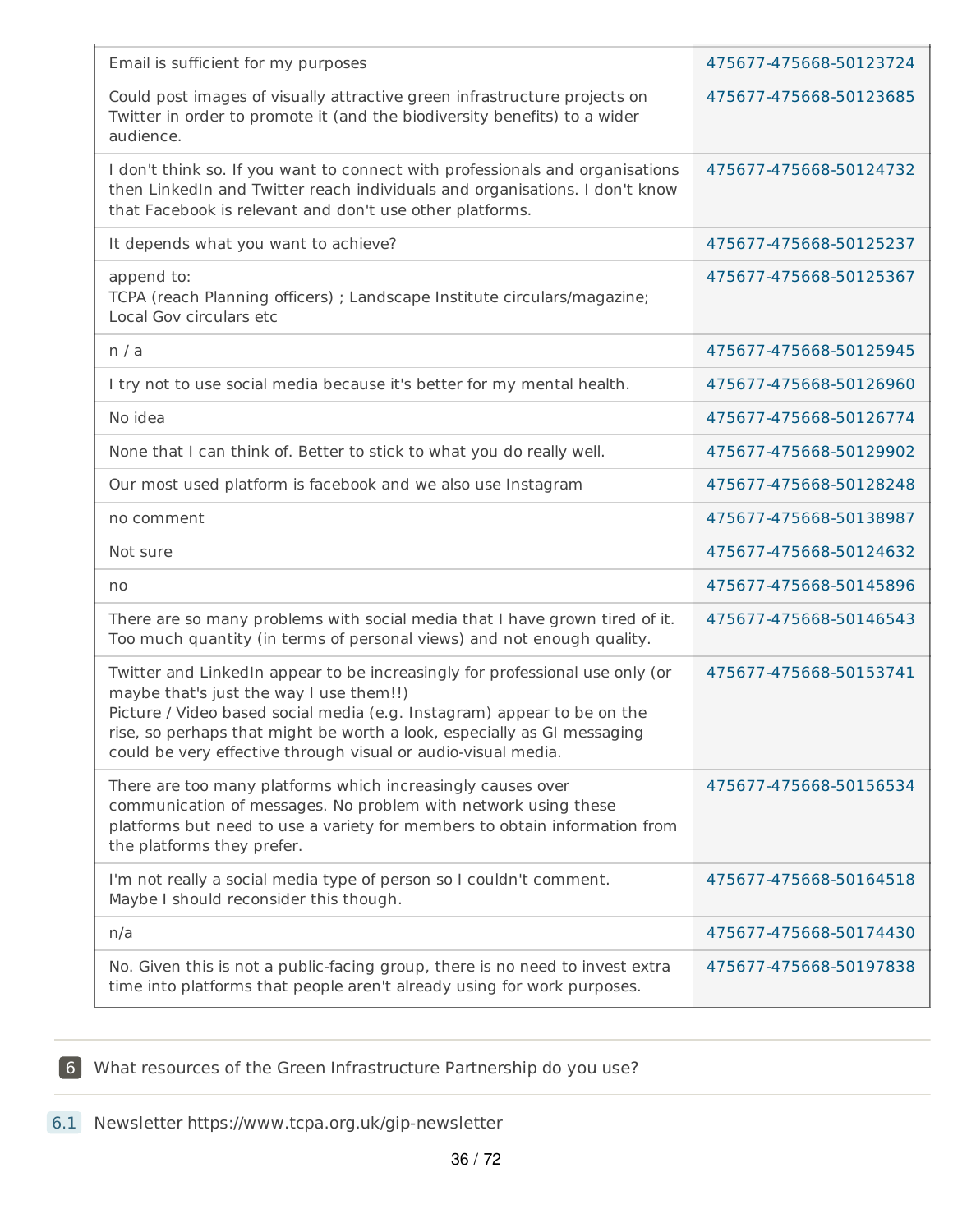## 6.1.a Newsletter https://www.tcpa.org.uk/gip-newsletter - How often do you use them?



## 6.1.b Newsletter https://www.tcpa.org.uk/gip-newsletter - How valuable are they to you?



## 6.2 Web Site https://www.tcpa.org.uk/pages/category/green-infrastructure-partnership

6.2.a Web Site https://www.tcpa.org.uk/pages/category/green-infrastructure-partnership - How often do you use them?



6.2.b Web Site https://www.tcpa.org.uk/pages/category/green-infrastructure-partnership - How valuable are they to you?

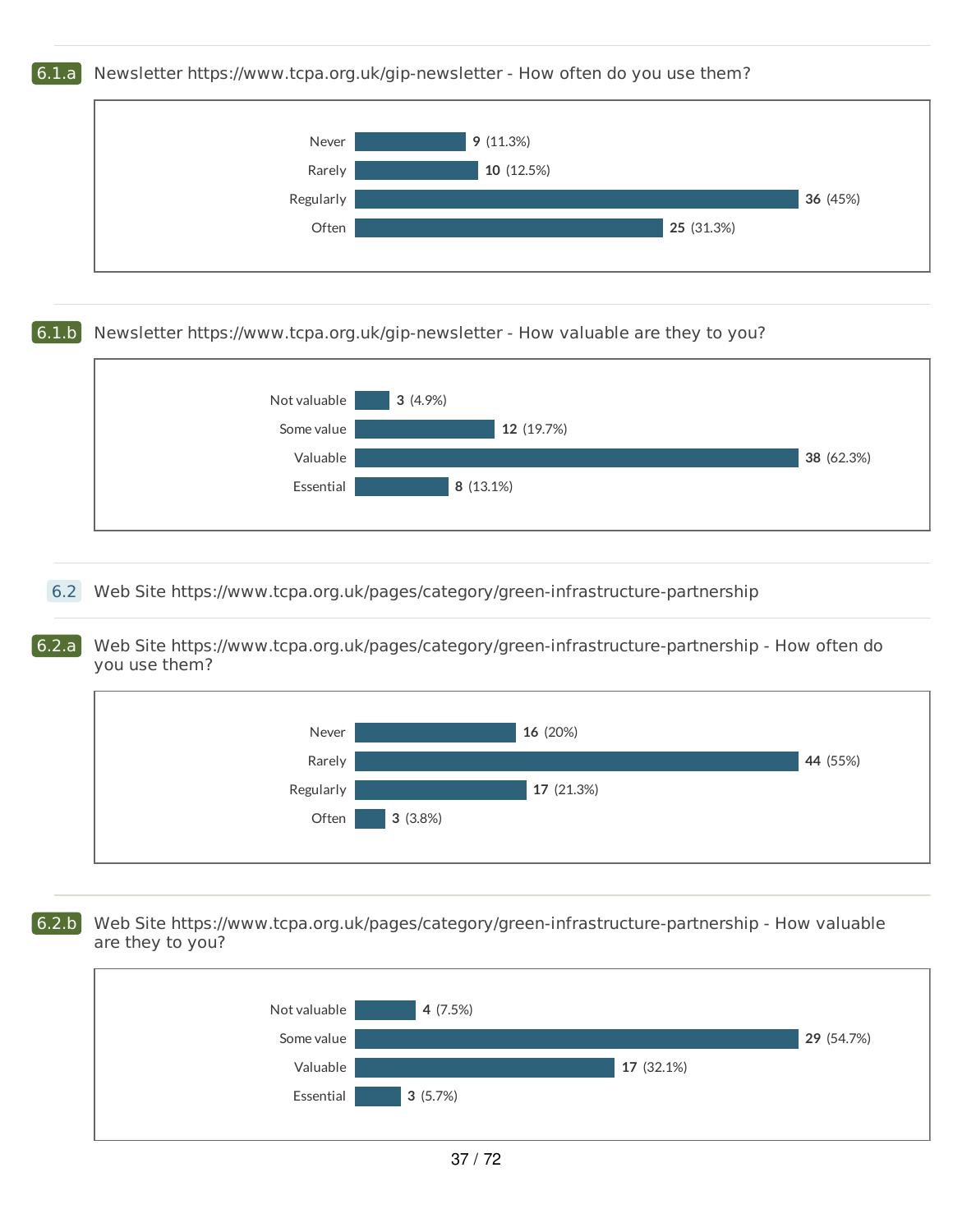6.3 GI Resource Library https://www.tcpa.org.uk/green-infrastructure-research-database

6.3.a GI Resource Library https://www.tcpa.org.uk/green-infrastructure-research-database - How often do you use them?



#### 6.3.b GI Resource Library https://www.tcpa.org.uk/green-infrastructure-research-database - How valuable are they to you?



## 6.4 TCPA staff

## 6.4.a TCPA staff - How often do you use them?



**6.4.b** TCPA staff - How valuable are they to you?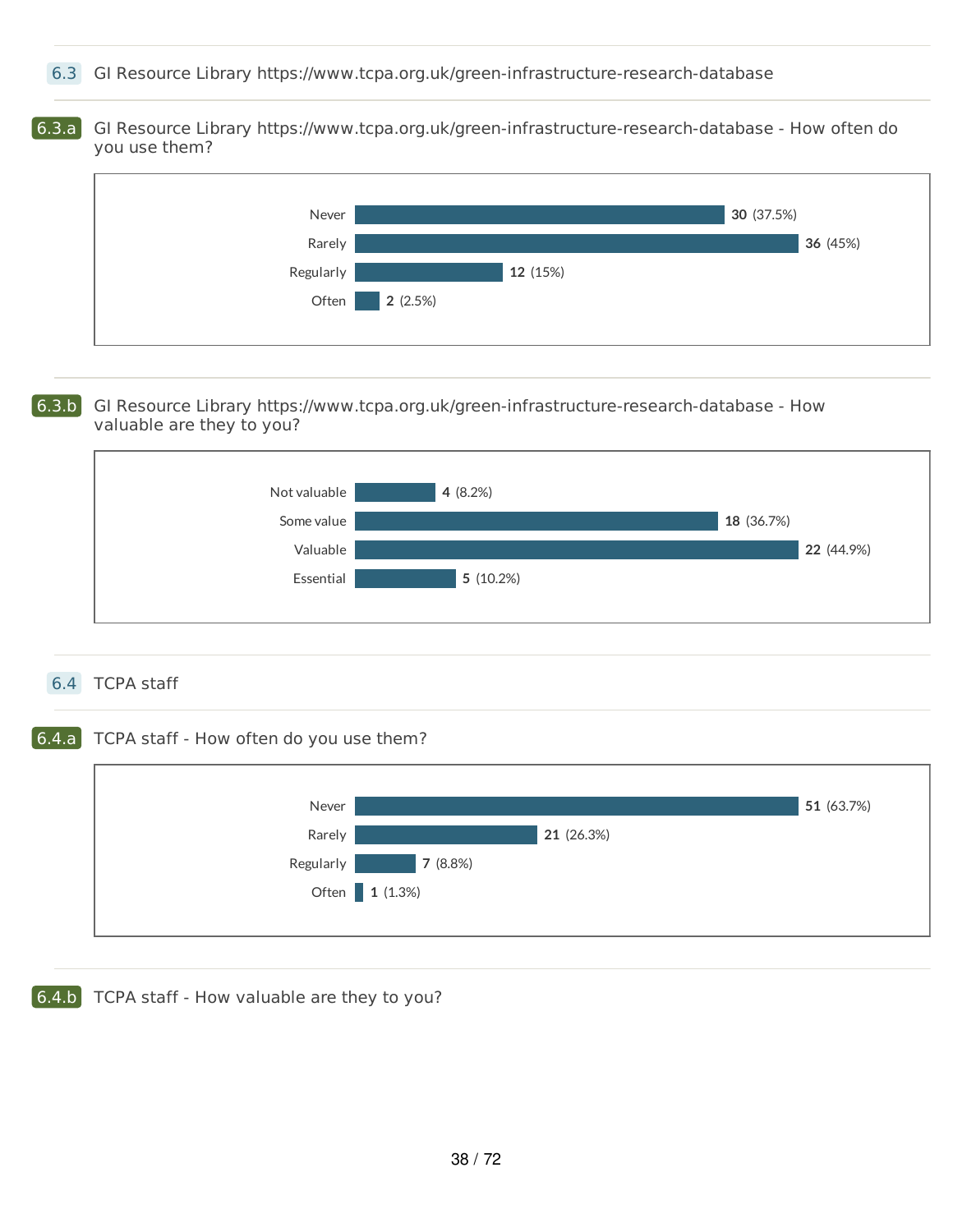

6.a For those resources that you use and feel able to comment on please make an assessment of their value and any improvements you would like to see

| Showing all 54 responses                                                                                                                                                                                                                                                                                                                                                                                           |                        |
|--------------------------------------------------------------------------------------------------------------------------------------------------------------------------------------------------------------------------------------------------------------------------------------------------------------------------------------------------------------------------------------------------------------------|------------------------|
| Unfortunately it's yet another resource available that appears on the<br>surface to work in isolation to the many other organisations associated with<br>nature.<br>I'd like to see Green Infrastructure Partnership approach the challenge in<br>joining up the silos whereby the net result would be that the UK population<br>understood it's inter dependence, delivery and value.<br>Too many 'partnerships'. | 475677-475668-47107829 |
| It is good to see the list of resources, I wil try and make more use of them.                                                                                                                                                                                                                                                                                                                                      | 475677-475668-47324879 |
| I think the resources are good it's more lack of time at my end to make<br>best I use of them                                                                                                                                                                                                                                                                                                                      | 475677-475668-47338491 |
| Good source of information                                                                                                                                                                                                                                                                                                                                                                                         | 475677-475668-47424228 |
| Due to work loads I'm only able to give a cursory read of the newsletter,<br>occasionally use the website for reference and if I had time would probably<br>make more use of the resource library. To date I have never felt the need<br>to use TCP staff although there presence as a point of contact is reassuring.                                                                                             | 475677-475668-47522167 |
| TCPA staff do not reach out to us                                                                                                                                                                                                                                                                                                                                                                                  | 475677-475668-47549836 |
| Very valuable digest                                                                                                                                                                                                                                                                                                                                                                                               | 475677-475668-47551262 |
| The newsletter is useful and covers the whole UK over a range of interest.<br>The links are efficient                                                                                                                                                                                                                                                                                                              | 475677-475668-47553154 |
| I very much welcome the TCPA focus on GI in Planning: lots of others claim<br>GI as their topic (which is welcome) but their articulation of what they see<br>as good GI may be different to the messages that are needed within a<br>Planning context.                                                                                                                                                            | 475677-475668-47555162 |
| The newsletter is one of the better circulars. Generally an item or two on<br>there of interest that I haven't picked up elsewhere. Well laid out making it<br>easy to identify whats of interest.                                                                                                                                                                                                                 | 475677-475668-47555381 |
| Newsletter is very useful - content is appropriate.                                                                                                                                                                                                                                                                                                                                                                | 475677-475668-47577082 |
| Clearer and more systematized approach. GIRL is just a big list of loosely-<br>related environmental reports.                                                                                                                                                                                                                                                                                                      | 475677-475668-47658057 |
| I forget that the resource is there so i rarely use it                                                                                                                                                                                                                                                                                                                                                             | 475677-475668-47692916 |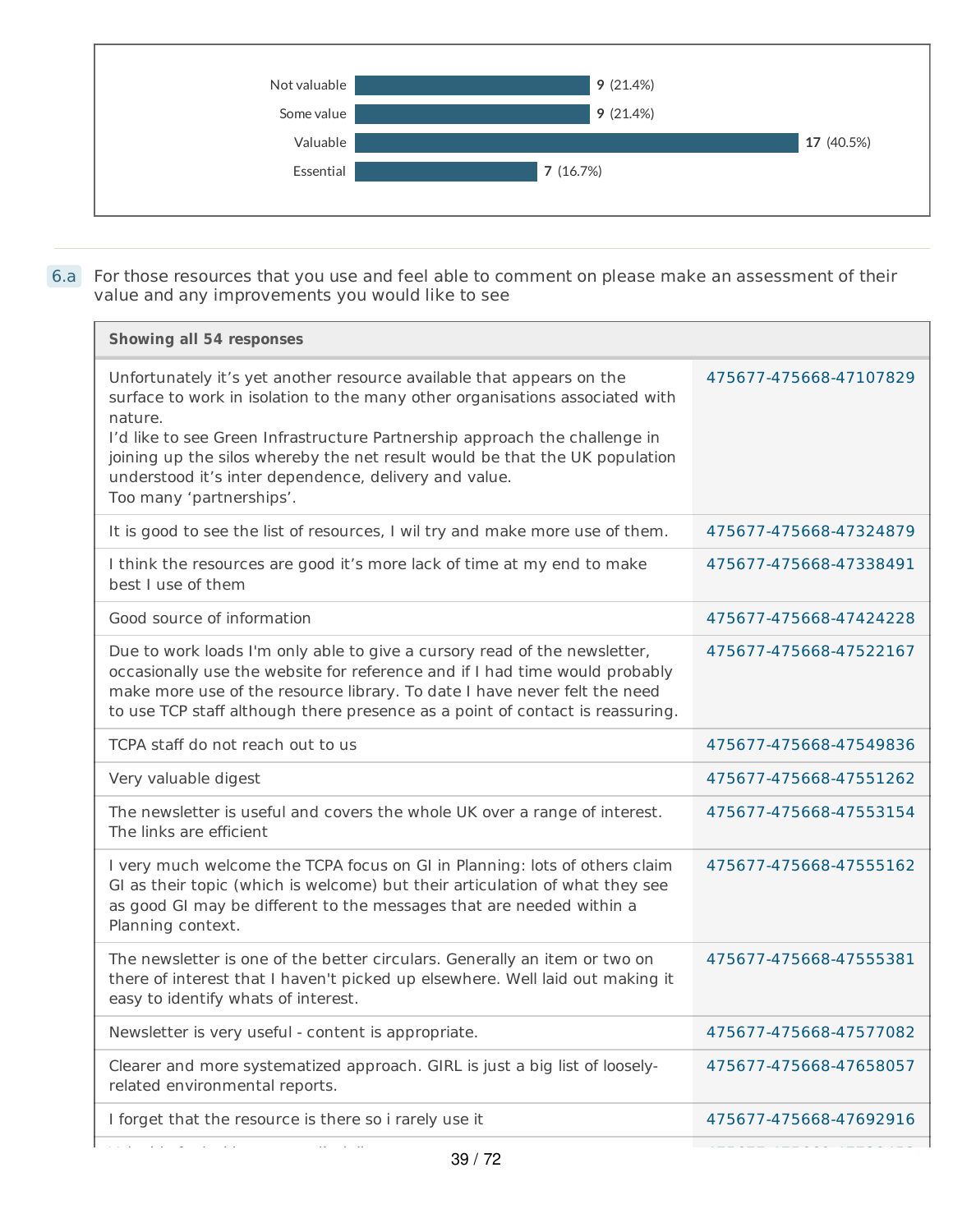| Valuable for looking across disciplines.                                                                                                                                                                                                                                                                                                                                                                                                                                                                                                                   | 475677-475668-47739453 |
|------------------------------------------------------------------------------------------------------------------------------------------------------------------------------------------------------------------------------------------------------------------------------------------------------------------------------------------------------------------------------------------------------------------------------------------------------------------------------------------------------------------------------------------------------------|------------------------|
| I most value the Sounding Board meetings - they're a useful forum to find<br>out in more detail what's happening across the country, and help refine<br>ideas for e.g. consultation responses.                                                                                                                                                                                                                                                                                                                                                             | 475677-475668-47733053 |
| I don't use the GI resource library very often, but maybe a reminder that<br>its there in the newsletter every so often would be useful.                                                                                                                                                                                                                                                                                                                                                                                                                   | 475677-475668-47755129 |
| the issue with newsletter is that it is all old news by the time it comes out -<br>social media is so fast these days - not sure what answer is. I use<br>newsletter to mop up any items I missed on twitter<br>staff is a funny one, I never thought I could approach them, so they coudl<br>help me,. Either they approach me to help them or I approach them to sell<br>them my consultancy services. If there is an offfer that staff can be<br>approached to help with questions/ ideas or similar, i think this needs to be<br>clearer communicated. | 475677-475668-47792878 |
| Comment on next question - i was a bit disappointed with that one. i think<br>I have heard all the speakers speak (about the advertised topic) before. Too<br>expensive to go just for networking/ drumming up business, so I am sorry<br>to say I won't go this time                                                                                                                                                                                                                                                                                      |                        |
| The resources may be very valuable, but I often have no time to read<br>them.                                                                                                                                                                                                                                                                                                                                                                                                                                                                              | 475677-475668-48035212 |
| Very valuable to have notification of events, publications etc. I wonder<br>whether more could be made of using the same for inviting collaborations<br>and future thinking around GI.                                                                                                                                                                                                                                                                                                                                                                     | 475677-475668-48169568 |
| for me the web site is the key disappointment in the current offering of<br>GIP,. It is not stand alone and has a clunky way to access materials. This is<br>the priority resource that everyone uses and can be designed to link to<br>social media thus killing several birds with one investment.                                                                                                                                                                                                                                                       | 475677-475668-48490758 |
| The website is a good resource, though not focussed on Scotland.                                                                                                                                                                                                                                                                                                                                                                                                                                                                                           | 475677-475668-49072031 |
| julia excellent but what if she leaves.                                                                                                                                                                                                                                                                                                                                                                                                                                                                                                                    | 475677-475668-49134311 |
| As most of my green infrastructure work to date has been focused on a<br>non-UK context, I have had only limited engagement with the GIP<br>resources. However when I have drawn on them, I have found them very<br>valuable indeed.                                                                                                                                                                                                                                                                                                                       | 475677-475668-49135007 |
| limited use.<br>library is a biit clunky hence its limited use.                                                                                                                                                                                                                                                                                                                                                                                                                                                                                            | 475677-475668-49227986 |
| I am a beginner on Green infrastructure so still finding my feet and find all<br>the information useful when i get the time to refer to them                                                                                                                                                                                                                                                                                                                                                                                                               | 475677-475668-49353062 |
| They are excellent resources and a great accumulation of knowledge and<br>evidence.                                                                                                                                                                                                                                                                                                                                                                                                                                                                        | 475677-475668-49497915 |
| Perhaps update design and layout                                                                                                                                                                                                                                                                                                                                                                                                                                                                                                                           | 475677-475668-49646046 |
| There is usually something of interest to me                                                                                                                                                                                                                                                                                                                                                                                                                                                                                                               | 475677-475668-50114891 |
| Just a Newsletter list. What use are you really? Do I trust the TCPA? No, as<br>you have not demonstrated that I can.                                                                                                                                                                                                                                                                                                                                                                                                                                      | 475677-475668-50117625 |
| All excellent - a hrilliant resource                                                                                                                                                                                                                                                                                                                                                                                                                                                                                                                       | 475677-475668-50119053 |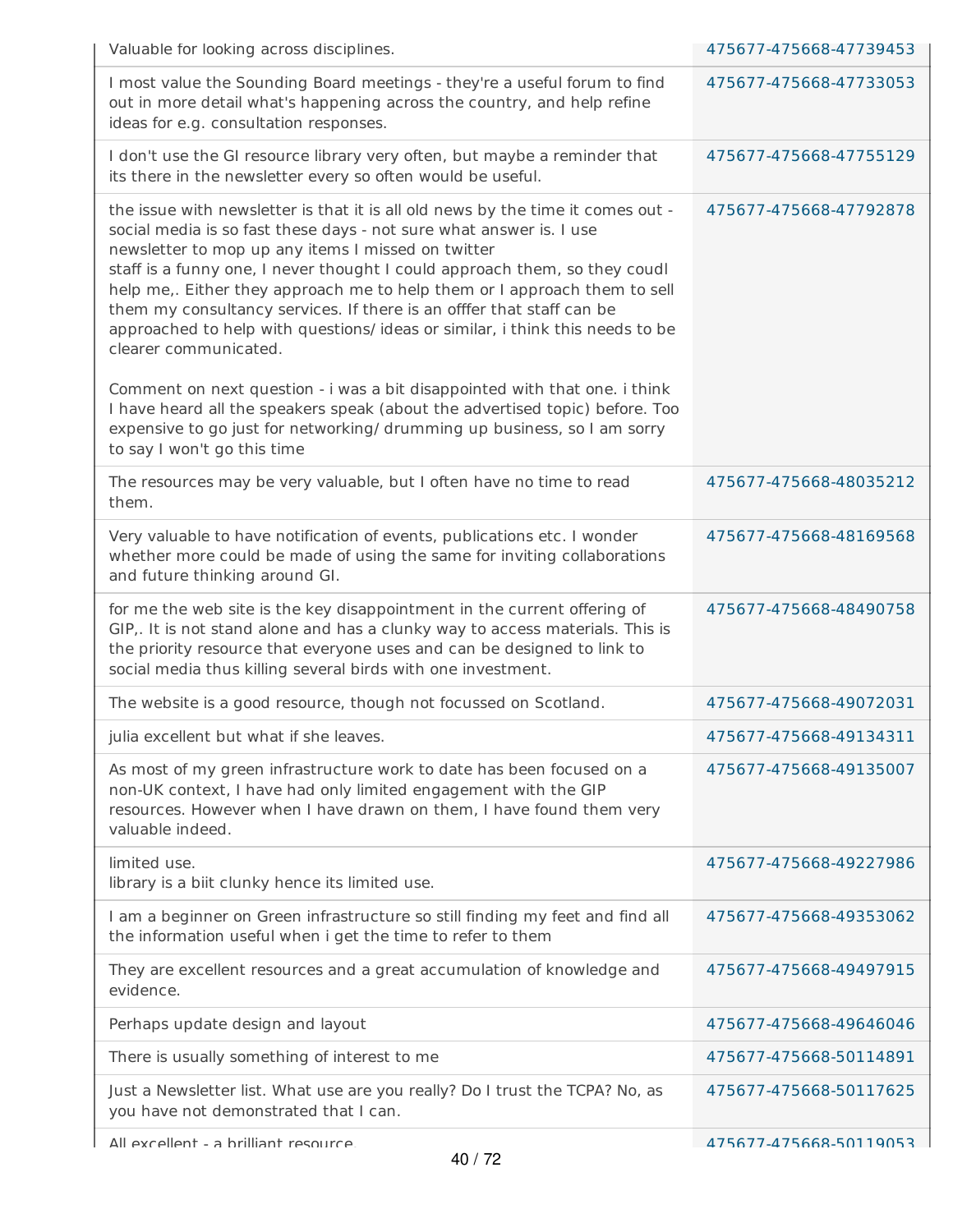| Furnitude of the manufacture of the contraction of the contraction of the contraction of the contraction of the contraction of the contraction of the contraction of the contraction of the contraction of the contraction of                                                                                                                | <b>CONTENT DONNA LINE LINE</b> |
|----------------------------------------------------------------------------------------------------------------------------------------------------------------------------------------------------------------------------------------------------------------------------------------------------------------------------------------------|--------------------------------|
| I look forward to receiving the newsletter and look at most of the links and<br>item detail. That if the most value to me.                                                                                                                                                                                                                   | 475677-475668-50120204         |
| Only GIP feed that I have - so fairly valuable to me.                                                                                                                                                                                                                                                                                        | 475677-475668-50120285         |
| A brilliant resource. always something new and relevant and somewhere<br>where I know there is a great library as a first port of call to look                                                                                                                                                                                               | 475677-475668-50122392         |
| The Newsletter is very useful                                                                                                                                                                                                                                                                                                                | 475677-475668-50123724         |
| Feel that newsletter is comprehensive and easily readable in a relatively<br>short period of time (with links for obtaining further information).                                                                                                                                                                                            | 475677-475668-50123685         |
| I mostly use the newsletter, sharing links to events with colleagues within<br>our multidisciplinary company. The library is a useful resource when<br>researching evidence to support integration of GI into a project.                                                                                                                     | 475677-475668-50124148         |
| It needs its own website, it really isn't easy to find. The events calendar<br>works well but working for the VCS travel and ticket costs are prohibitive.I<br>am aware that events are not run by the partnership.                                                                                                                          | 475677-475668-50124732         |
| Newsletter could be better presented so articles of interest stand out.                                                                                                                                                                                                                                                                      | 475677-475668-50125237         |
| not all relevant to my field. A lot of it is generic. Teeth are needed to<br>actually implement anything. It needs to be firmly established in the NPPF<br>to become a material consideration in Planning                                                                                                                                    | 475677-475668-50125367         |
| research and policy updates                                                                                                                                                                                                                                                                                                                  | 475677-475668-50125945         |
| news letter is a great succinct place for GI information. It would be great if<br>you could plug yourself into other organisations, e.g. CIRIA who I am<br>working with on a project to produce support and guidance on using GI to<br>improve the performance of linear infrastructure. I think together you<br>would all be more powerful. | 475677-475668-50126960         |
| I find the Newsletter very valuable and especially the links to new<br>documents (Research/Policy)<br>Perhaps 'curating' some of the documents that have similar themes and<br>that have come out over time (say a couple of years) could be put together<br>as a 'special edition' of the Newsletter with a commentary?                     | 475677-475668-50126774         |
| The newsletter and resource library include references to research and<br>findings which are of interest to my work.                                                                                                                                                                                                                         | 475677-475668-50128643         |
| The e-newsletter I find is a vital resource to keep me abreast of the latest<br>thinking, policy changes and opportunities available.                                                                                                                                                                                                        | 475677-475668-50129902         |
| Simply because of my current employment                                                                                                                                                                                                                                                                                                      | 475677-475668-50139244         |
| Newsletter excellent for latest news - don't always have time to read but I<br>can find information on TCPA web site if looking for specifics.                                                                                                                                                                                               | 475677-475668-50138546         |
| I find the newsletter very helpful as it exposes me to new ideas from<br>sectors that are not entirely familiar to me. Innovative practices, whilst<br>they may not be directly applicable in my circumstances does challenge<br>our current way of working and prompt changes.                                                              | 475677-475668-50124632         |
|                                                                                                                                                                                                                                                                                                                                              |                                |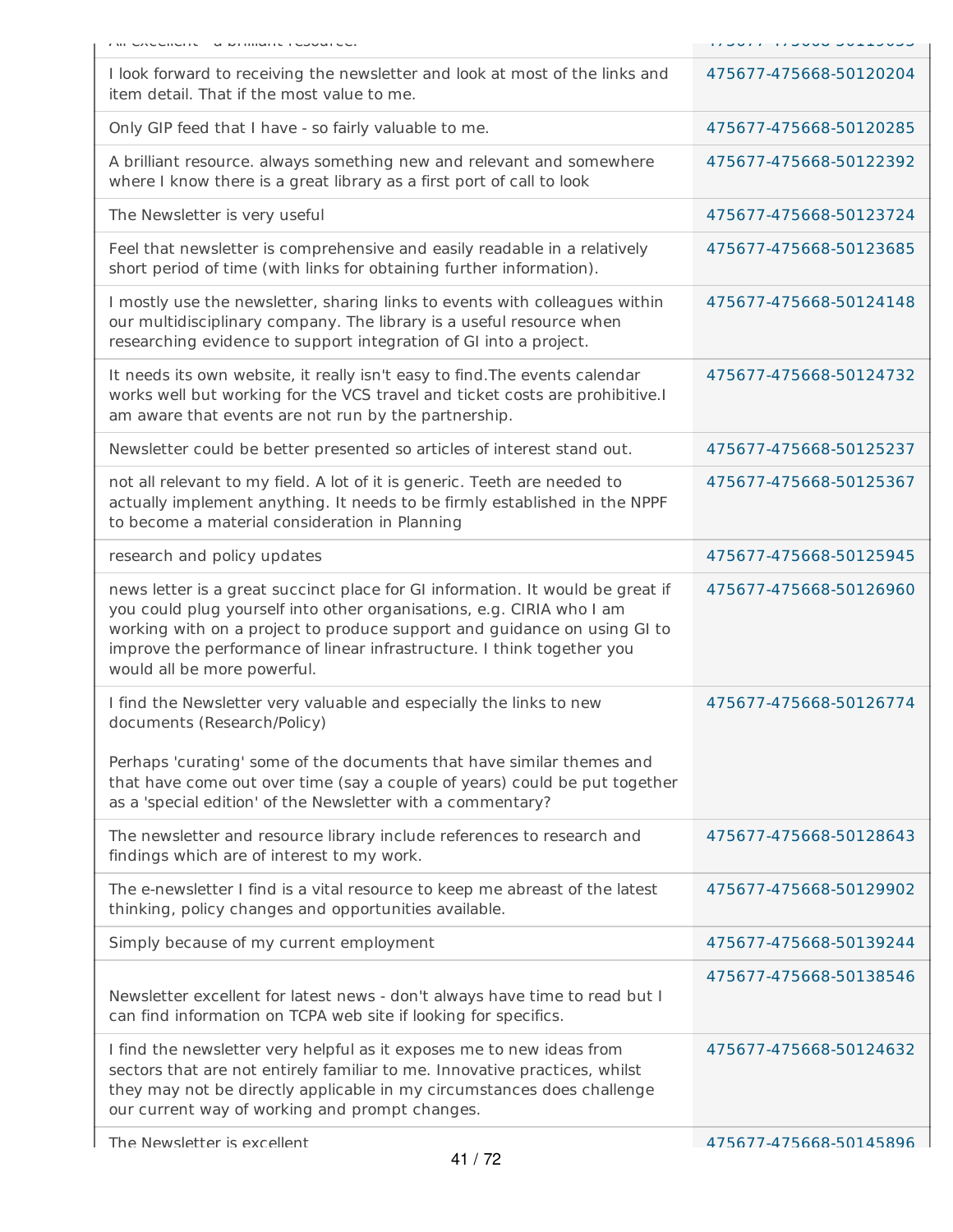| Curates egg                                                                                                                                                                                                                                                                                                                                                                               | 475677-475668-50146543 |
|-------------------------------------------------------------------------------------------------------------------------------------------------------------------------------------------------------------------------------------------------------------------------------------------------------------------------------------------------------------------------------------------|------------------------|
| Quite new to the GIP. Tend to be lead by the newsletter (i.e. articles /<br>information contained therein can sometimes lead me to discover other<br>resources). Difficult to make an assessment on value and improvements as<br>I'm still finding my way around.                                                                                                                         | 475677-475668-50153741 |
| The e. newsletter is something a look forward to receiving, along with the<br>TCPA.<br>The news source and professional knowledge are essential to modern<br>conservation.<br>I actually seek to set myself up as a sole trader for GI provision and advice,<br>due to the multifunctional nature of GI and Ranger work, which I have over<br>twenty years front line experience.         | 475677-475668-50164518 |
| Newsletter and the links therein are very useful, and interesting.                                                                                                                                                                                                                                                                                                                        | 475677-475668-50174430 |
| The newsletter is one of the best in the sector, I just need more time to<br>read it. I should make more use of your other resources too.                                                                                                                                                                                                                                                 | 475677-475668-50202183 |
| The newsletter is a fantastic compendium of what's going on across the<br>country. It's one of the few newsletters I always make sure to skim all the<br>headlines of to make sure I'm up to date. I use the resource library often to<br>find reports, either those i forget the name of or to see if there is new<br>research. The search function isn't always very intuitive, though. | 475677-475668-50197838 |

# 7 Are you attending the Green Infrastructure Partnership Annual Conference on 10 July 2019?



7.a If yes , what do you hope to gain from the event?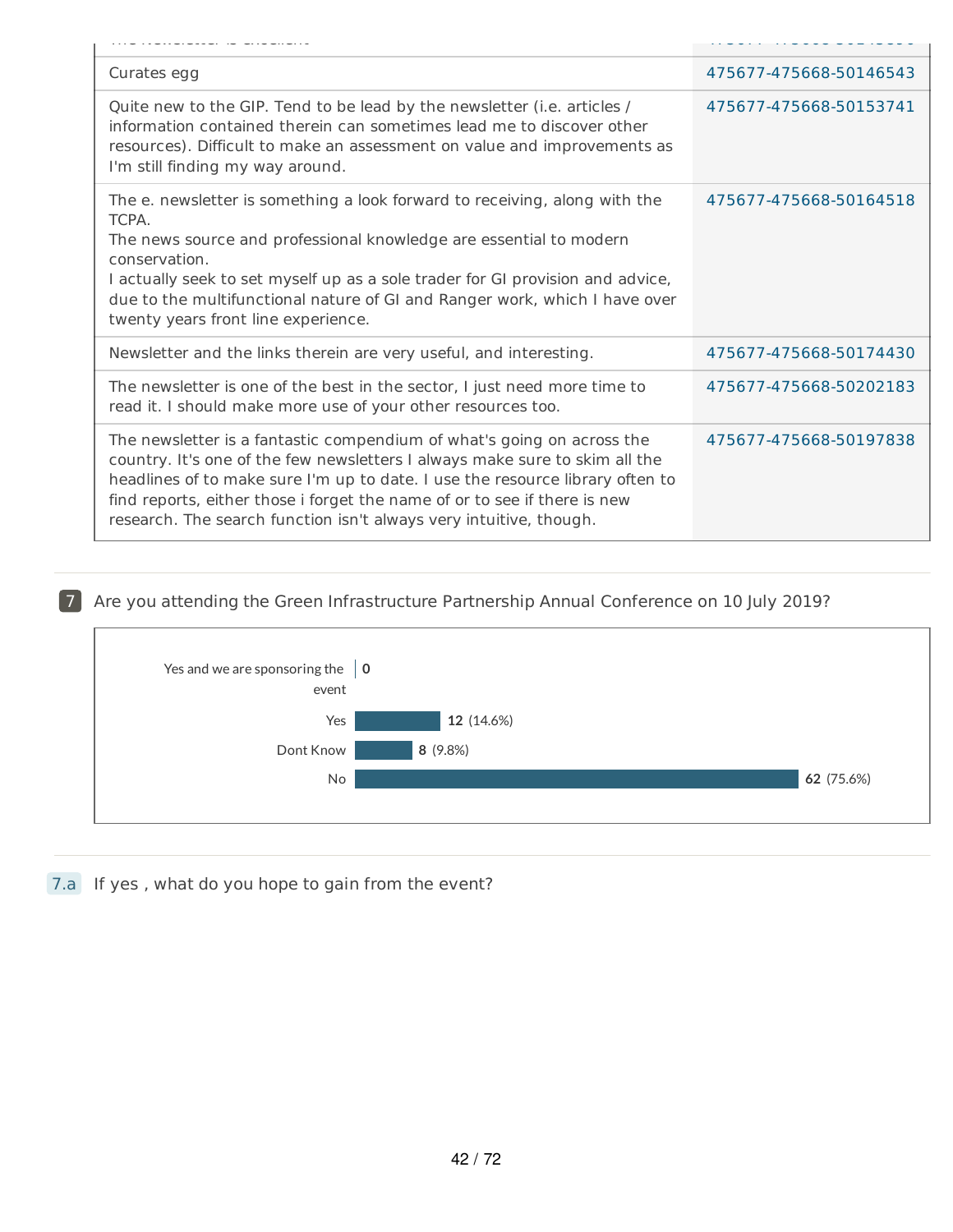| <b>Showing all 10 responses</b>                                                                                                                                                         |                        |
|-----------------------------------------------------------------------------------------------------------------------------------------------------------------------------------------|------------------------|
| Networking and raising awareness of our project                                                                                                                                         | 475677-475668-47256893 |
| Contacts, an understanding of direction of travel of government, the<br>chance to have a say                                                                                            | 475677-475668-47552962 |
| Opportunity to hear from others about their work and latest developments<br>around policy, practice and research. Networking with a wider range of<br>people that are involved with GI. | 475677-475668-47577082 |
| Information, learning, contacts                                                                                                                                                         | 475677-475668-47658057 |
| We will be represented at the event. We would see it as an opportunity to<br>learn from and share emerging good practice                                                                | 475677-475668-47755129 |
| Informed insights into current and emerging policy and practice; where<br>new work is required.                                                                                         | 475677-475668-48169568 |
| How to embedd green infrastructure in new developments                                                                                                                                  | 475677-475668-49353062 |
| Latest on research and development in gi, case study information                                                                                                                        | 475677-475668-49558590 |
| knowledge and connections                                                                                                                                                               | 475677-475668-50119053 |
| networking/latest best practice                                                                                                                                                         | 475677-475668-50138546 |

## 8 Have you attended previous annual conferences?



## 8.a What observations would you make on the events you attended in terms of your expectations?

| Showing all 21 responses                                                                                                                                                                                                      |                        |
|-------------------------------------------------------------------------------------------------------------------------------------------------------------------------------------------------------------------------------|------------------------|
| Very inspiring but often preaching to the converted.                                                                                                                                                                          | 475677-475668-47324879 |
| They are largely forums for sharing ideas between existing stakeholders.<br>I'm not sure if they reach out to wider audiences                                                                                                 | 475677-475668-47338491 |
| They have been very helpful informative and excellent networking<br>opportunity                                                                                                                                               | 475677-475668-47522167 |
| Well worth it as a networking event                                                                                                                                                                                           | 475677-475668-47552962 |
| Generally useful events, but will wait to see the speakers list before<br>booking. Like to see policy updates and best practice presentations from<br>the UK. International case studies of less interest. Would welcome more | 475677-475668-47555381 |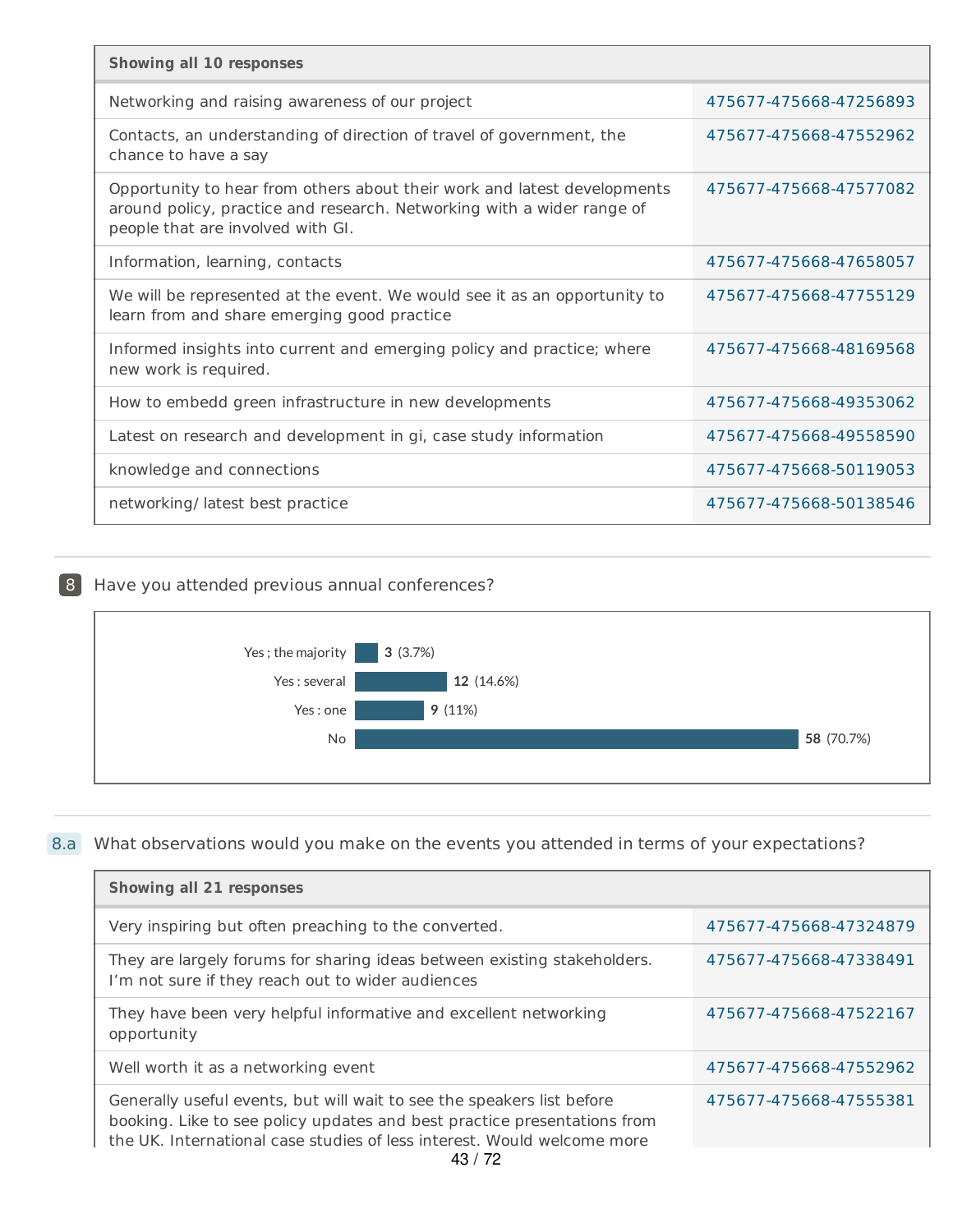from the TCPA and areas they are working in.

| $\overline{11}$ of the term of the dictable they are working inte                                                                                                                                                                                                                                                                                                                                                                                                                                                                                                                                                                                                                                                                                                                                                                                                                                                                                                        |                        |
|--------------------------------------------------------------------------------------------------------------------------------------------------------------------------------------------------------------------------------------------------------------------------------------------------------------------------------------------------------------------------------------------------------------------------------------------------------------------------------------------------------------------------------------------------------------------------------------------------------------------------------------------------------------------------------------------------------------------------------------------------------------------------------------------------------------------------------------------------------------------------------------------------------------------------------------------------------------------------|------------------------|
| Very useful.                                                                                                                                                                                                                                                                                                                                                                                                                                                                                                                                                                                                                                                                                                                                                                                                                                                                                                                                                             | 475677-475668-47577082 |
| Good content, well attended                                                                                                                                                                                                                                                                                                                                                                                                                                                                                                                                                                                                                                                                                                                                                                                                                                                                                                                                              | 475677-475668-47658057 |
| I attended as part of a former role - it was useful at the time, but there is<br>less time and budget available in my current role to attend now.                                                                                                                                                                                                                                                                                                                                                                                                                                                                                                                                                                                                                                                                                                                                                                                                                        | 475677-475668-47733053 |
| A good chance to share good practice and network. Content is always very<br>good, with good quality speakers.                                                                                                                                                                                                                                                                                                                                                                                                                                                                                                                                                                                                                                                                                                                                                                                                                                                            | 475677-475668-47755129 |
| well organised, good quality venues in convenient location, good speakers;<br>because I think I am well in teh loop/ informed, it sometimes seems the<br>amount of new info/ case studies/ projects is limited; improvements: more<br>formal networking opps - EUGIC had company speed dating slot; I'd like<br>more "implementation" and less strategy/ academic stuff. When I say<br>implementation, I mean examples that are presented in a way that they<br>help others to move forward to implementation, we used htis approach,<br>thsi is our learning, these are lessons learnt. I heard a number of talks that<br>were nice and interesting, but I did not walk away thinking, ok, this is<br>what I need to do in OXfordshire to make more gI delivery happen. They<br>are not the kind of events, where I ring up the senior env manager from<br>OCC and say, you must go, you are going to get soo many great ideas how<br>to push the agenda in your county | 475677-475668-47792878 |
| Good though not perhaps as forward thinking as possible.                                                                                                                                                                                                                                                                                                                                                                                                                                                                                                                                                                                                                                                                                                                                                                                                                                                                                                                 | 475677-475668-48169568 |
| Always in London - please move them around the UK                                                                                                                                                                                                                                                                                                                                                                                                                                                                                                                                                                                                                                                                                                                                                                                                                                                                                                                        | 475677-475668-48228736 |
| generally see the events as good networking opportunity BUT they are<br>preaching to the converted.<br>Is there a role to engage with the difficult audiences who have not yet<br>accepted the role of GI.                                                                                                                                                                                                                                                                                                                                                                                                                                                                                                                                                                                                                                                                                                                                                               | 475677-475668-48490758 |
| preaching to the converted                                                                                                                                                                                                                                                                                                                                                                                                                                                                                                                                                                                                                                                                                                                                                                                                                                                                                                                                               | 475677-475668-49134311 |
| Very useful to hear of successfully projects and research. Useful to network<br>and speak to practitioners on their lessons learnt.                                                                                                                                                                                                                                                                                                                                                                                                                                                                                                                                                                                                                                                                                                                                                                                                                                      | 475677-475668-49241675 |
| Very good.                                                                                                                                                                                                                                                                                                                                                                                                                                                                                                                                                                                                                                                                                                                                                                                                                                                                                                                                                               | 475677-475668-50119053 |
| I thought the event was very well run and had a good mix of delegates<br>from different professional backgrounds                                                                                                                                                                                                                                                                                                                                                                                                                                                                                                                                                                                                                                                                                                                                                                                                                                                         | 475677-475668-50119743 |
| Useful and well oganised                                                                                                                                                                                                                                                                                                                                                                                                                                                                                                                                                                                                                                                                                                                                                                                                                                                                                                                                                 | 475677-475668-50123685 |
| Interdisciplinary                                                                                                                                                                                                                                                                                                                                                                                                                                                                                                                                                                                                                                                                                                                                                                                                                                                                                                                                                        | 475677-475668-50126473 |
| Met my expectations- always make useful contacts and follow up<br>afterwards                                                                                                                                                                                                                                                                                                                                                                                                                                                                                                                                                                                                                                                                                                                                                                                                                                                                                             | 475677-475668-50138546 |
| I have always enjoyed the presentations and made useful contacts there.                                                                                                                                                                                                                                                                                                                                                                                                                                                                                                                                                                                                                                                                                                                                                                                                                                                                                                  | 475677-475668-50202183 |
|                                                                                                                                                                                                                                                                                                                                                                                                                                                                                                                                                                                                                                                                                                                                                                                                                                                                                                                                                                          |                        |

8.b What was most valuable and beneficial to you in those events?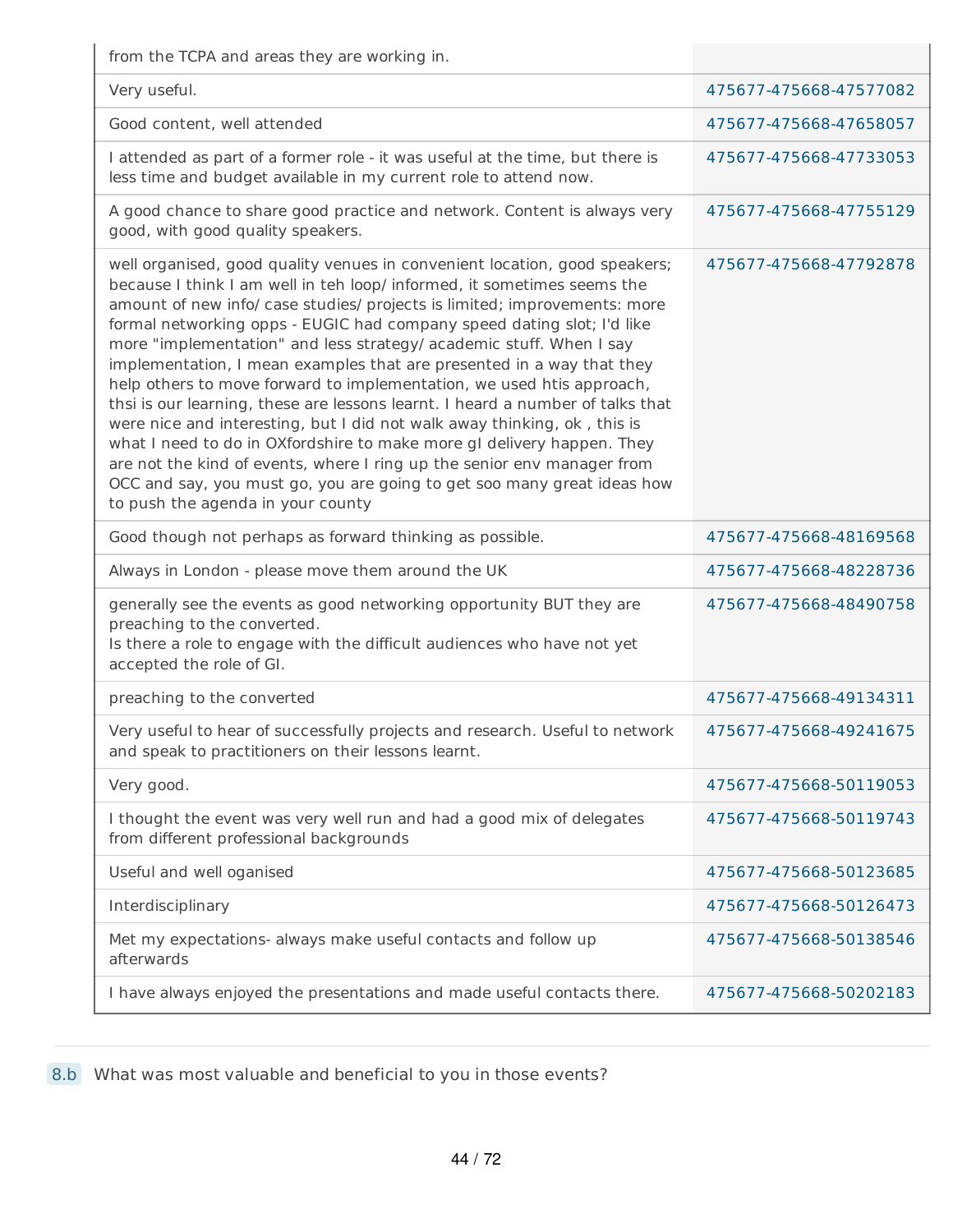| <b>Showing all 20 responses</b>                                                                                                                                     |                        |
|---------------------------------------------------------------------------------------------------------------------------------------------------------------------|------------------------|
| Good opportunity to have a sense of the state of the political debate.                                                                                              | 475677-475668-47256893 |
| Networking.                                                                                                                                                         | 475677-475668-47324879 |
| Networking                                                                                                                                                          | 475677-475668-47338491 |
| To be brought up to date with the latest knowledge in GI                                                                                                            | 475677-475668-47522167 |
| Networking                                                                                                                                                          | 475677-475668-47552962 |
| Policy updates and explanations. Better to hear it from the horse's mouth<br>than read the policy document. Also good networking.                                   | 475677-475668-47555381 |
| learning about the work of others, not only the presenters but also other<br>delegates during the breaks.                                                           | 475677-475668-47577082 |
| Contacts and content                                                                                                                                                | 475677-475668-47658057 |
| The networking opportunities.                                                                                                                                       | 475677-475668-47733053 |
| Sharing good practice and networking.                                                                                                                               | 475677-475668-47755129 |
| inspiration at times<br>sorry, struggling to recall anything specific                                                                                               | 475677-475668-47792878 |
| Networking with like-minded people                                                                                                                                  | 475677-475668-48228736 |
| 1. the networking opportunity<br>2. chance to communicate my NERC KE work<br>3. chance to elicit views from the audience.                                           | 475677-475668-48490758 |
| networking                                                                                                                                                          | 475677-475668-49134311 |
| Good presentations and workshops                                                                                                                                    | 475677-475668-50119053 |
| Quality of speakers and quliaty of other delegates and networking                                                                                                   | 475677-475668-50119743 |
| Hearing about case studies and networking                                                                                                                           | 475677-475668-50123685 |
| Creative Commons licenses making tools accessible and transparent                                                                                                   | 475677-475668-50126473 |
| Contacts that have led to close working eg with Alister Scott - matrix, Julia<br>Thrift Geen Cities, Krista Patrick - GM approach to net gain - Gemma Jerome<br>etc | 475677-475668-50138546 |
| I have always enjoyed the presentations and made useful contacts there.                                                                                             | 475677-475668-50202183 |

9 Have you collaborated with the Green Infrastructure Partnership on running, presenting or sponsoring any event, seminar, or activity?

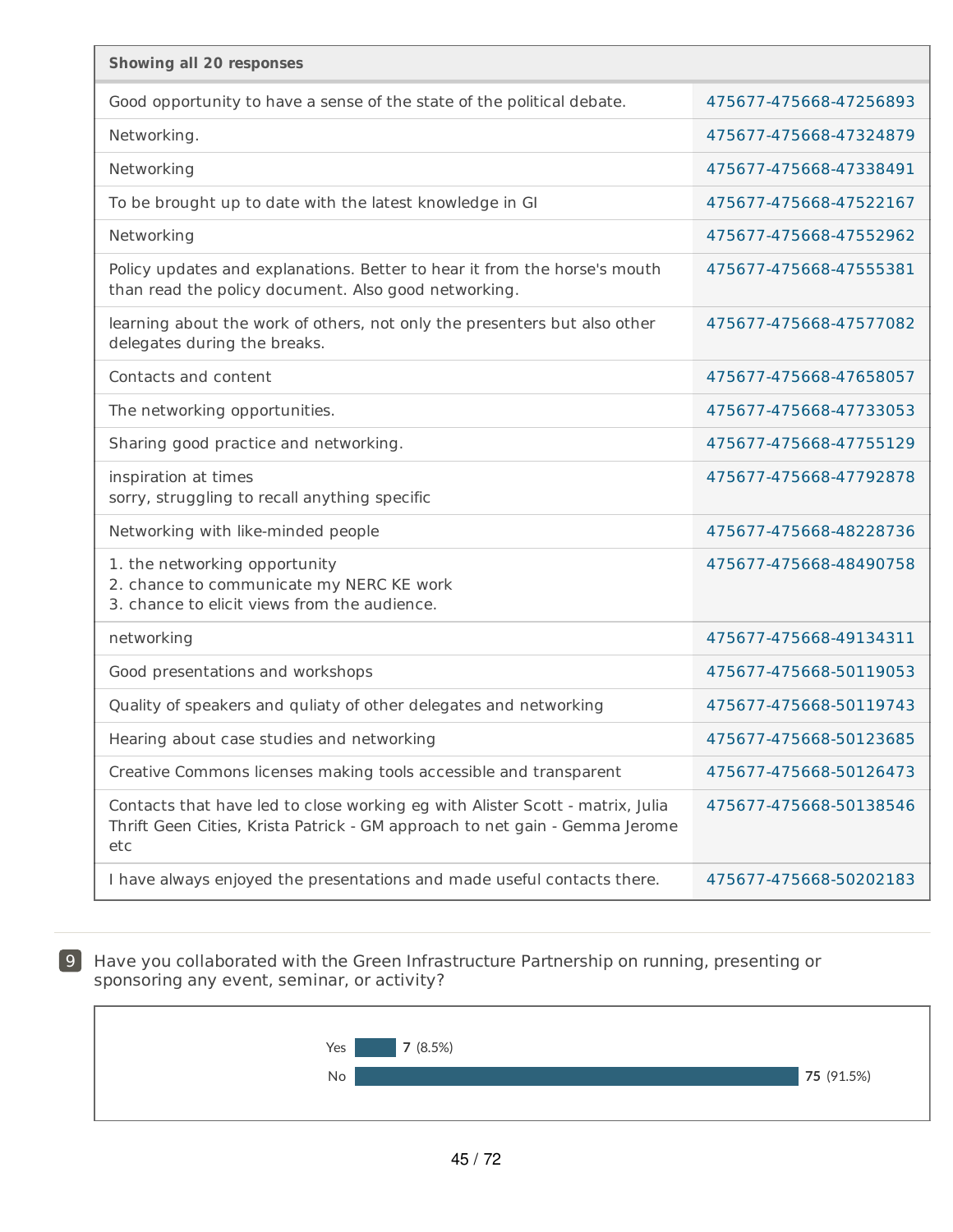9.a Outline the nature of your collaboration(s)

| <b>Showing all 7 responses</b>                                                                                                                                                                                                                                      |                        |
|---------------------------------------------------------------------------------------------------------------------------------------------------------------------------------------------------------------------------------------------------------------------|------------------------|
| Asked to speak or presentbat a range of seminars/workshops                                                                                                                                                                                                          | 475677-475668-47338491 |
| Spoke at a seminar about 5 years ago                                                                                                                                                                                                                                | 475677-475668-47549836 |
| Presenting at key events to share key policy and delivery developments.                                                                                                                                                                                             | 475677-475668-47755129 |
| Contributed to discussions on the future of the GIP, how GI evidence could<br>be made more widely available.                                                                                                                                                        | 475677-475668-48169568 |
| Landscape Institute partners TCPA                                                                                                                                                                                                                                   | 475677-475668-48228736 |
| Presentations : key notes at conference<br>Presentations to GIP sounding board<br>Interactive exercises with GIP events<br>Using gIP sounding board to help my NERC work<br>Help shape links to strengthen GIP work alerting them to work in Scotland<br>and Wales. | 475677-475668-48490758 |
| joint presentation at conference and helped with venue/invites etc with<br>Green Cities event Sept 19                                                                                                                                                               | 475677-475668-50138546 |

# 9.b What comments would you make about the value of such collaborations?

| <b>Showing all 7 responses</b>                                                                                                                                                                                                                                                                                                                                                                                                  |                        |
|---------------------------------------------------------------------------------------------------------------------------------------------------------------------------------------------------------------------------------------------------------------------------------------------------------------------------------------------------------------------------------------------------------------------------------|------------------------|
| Useful to promote our particular agenda and to get useful feedback - but<br>again primarily from within the sector                                                                                                                                                                                                                                                                                                              | 475677-475668-47338491 |
| As I say TCPA do not reach out to us                                                                                                                                                                                                                                                                                                                                                                                            | 475677-475668-47549836 |
| Collaboration with GIP is very helpful. There is a sense in which the GIP is a<br>critical friend, particularly in a policy context. This can be a tough role to<br>play well. It is important to get the balance right between recognising the<br>good work achieved and looking to what improvements can be made in the<br>future. Perhaps best described as a combination of encouragement and<br>prodding in equal measure. | 475677-475668-47755129 |
| Very positive and constructive.                                                                                                                                                                                                                                                                                                                                                                                                 | 475677-475668-48169568 |
| Very valuable sharing of resources                                                                                                                                                                                                                                                                                                                                                                                              | 475677-475668-48228736 |
| These are really good opportunities.                                                                                                                                                                                                                                                                                                                                                                                            | 475677-475668-48490758 |
| Really beneficial for myself, my authority and region- direct working, new<br>partnerships, shared best practice. Put our own work on the map that in<br>turn has attracted greater interest and commitment to our work both<br>locally and by other partners and organisations and govt bodies eg NE and<br>DEFRA.                                                                                                             | 475677-475668-50138546 |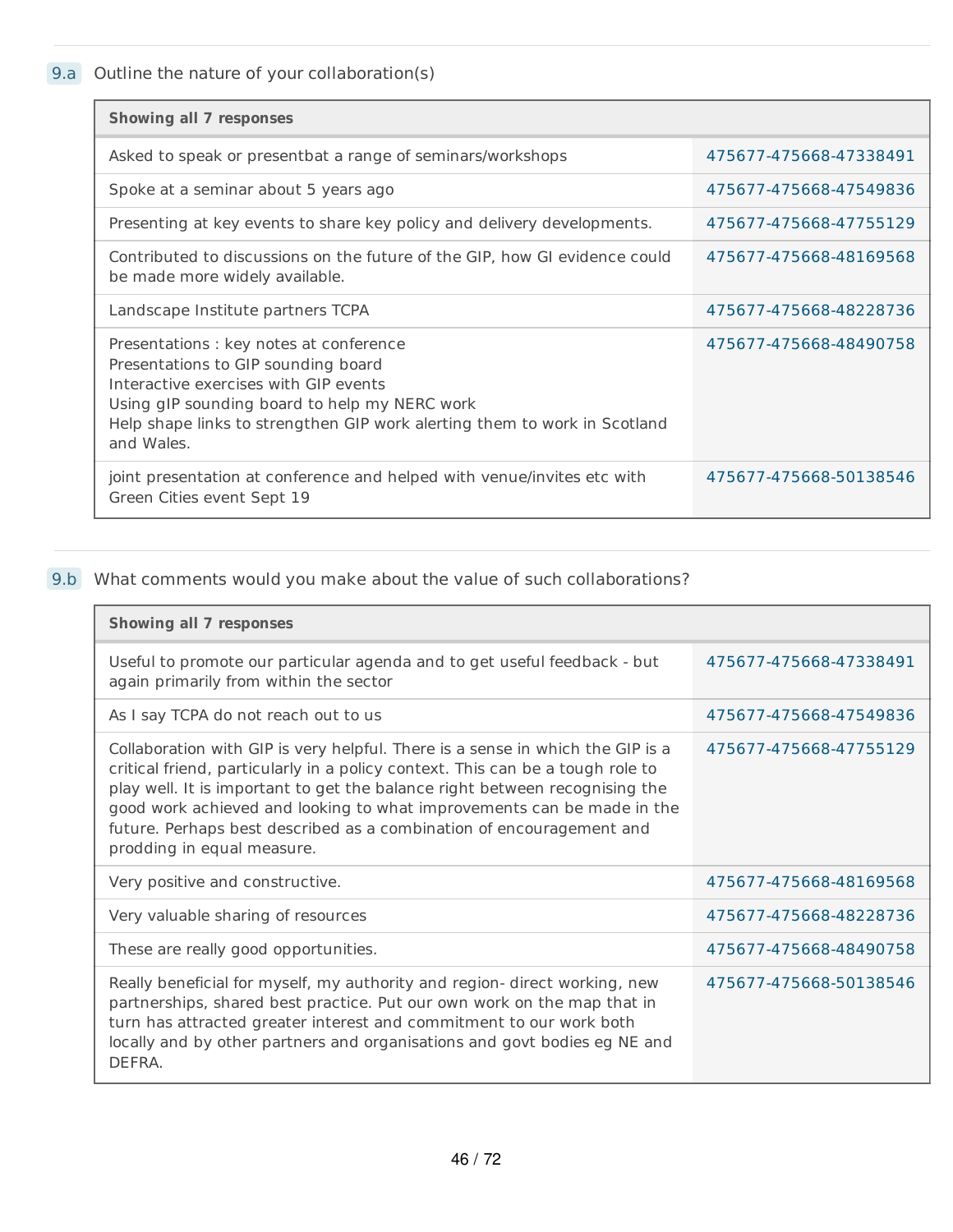10 What do you see as the principal role(s) of the Green Infrastructure Partnership to be?

| <b>Showing all 79 responses</b>                                                                                                                                                                                           |                        |
|---------------------------------------------------------------------------------------------------------------------------------------------------------------------------------------------------------------------------|------------------------|
| Not sufficiently experienced or knowledgeable to comment.                                                                                                                                                                 | 475677-475668-47107829 |
| Promoting the role of GI beyond the usual suspects. Great to share best<br>practice.                                                                                                                                      | 475677-475668-47324879 |
| Providing a network and forum for discussion and developing common<br>approaches. Could be used better by Defra and the statutory agencies to<br>provide leadership and information.                                      | 475677-475668-47338491 |
| Sharing info and shaping policy                                                                                                                                                                                           | 475677-475668-47424228 |
| An informal network exchanging view and comment on GI which may<br>inform TCPA of issues it might consider appropriate to raise through its own<br>advocacy.                                                              | 475677-475668-47522167 |
| Continue to disseminate information, good practice etc. Bring people<br>together                                                                                                                                          | 475677-475668-47549836 |
| Co-ordination and communication                                                                                                                                                                                           | 475677-475668-47551262 |
| Setting the agenda, lobbying at the highest level of government (Treasury)                                                                                                                                                | 475677-475668-47552962 |
| Information sharing, influence policy, influence and improve practice                                                                                                                                                     | 475677-475668-47553154 |
| To advocate and champion best practice in GI within a Planning context                                                                                                                                                    | 475677-475668-47555162 |
| Disseminating information. Allowing cross sector working and learning to<br>flourish.                                                                                                                                     | 475677-475668-47555381 |
| Answering the question about maintenance of GI - who will maintain it? If<br>we solve that problem we can install loads more!                                                                                             | 475677-475668-47557987 |
| Sharing of knowledge, practice and education between partnership<br>members. Promoting the benefits of GI.                                                                                                                | 475677-475668-47577082 |
| I have never heard of them prior to this survey that was sent to me by a<br>colleague.                                                                                                                                    | 475677-475668-47582602 |
| Bringing the UK GI sector together (for instance to make connections,<br>identify shared concerns, etc). Like any umbrella network, it should<br>enhance, rather than compete with, the organisations it exists to serve. | 475677-475668-47658057 |
| Not sure                                                                                                                                                                                                                  | 475677-475668-47692916 |
| networking, knowledge and opportunity sharing                                                                                                                                                                             | 475677-475668-47732551 |
| Acting as a trusted intermediary - academics to LA's and Planners, and<br>across disciplinary boundaries.                                                                                                                 | 475677-475668-47739453 |
| A convener<br>A forum where particular issues relating to GI can be discussed widely and<br>freely.                                                                                                                       | 475677-475668-47733053 |
| Demonstrating the effectiveness of GI in different contexts and the<br>potential for scaling up                                                                                                                           | 475677-475668-47754329 |
| Rrinning tonather neonle from across the industry and across different<br>$\mathbf{1}$<br>47 / 72                                                                                                                         | 475677.475668.47755120 |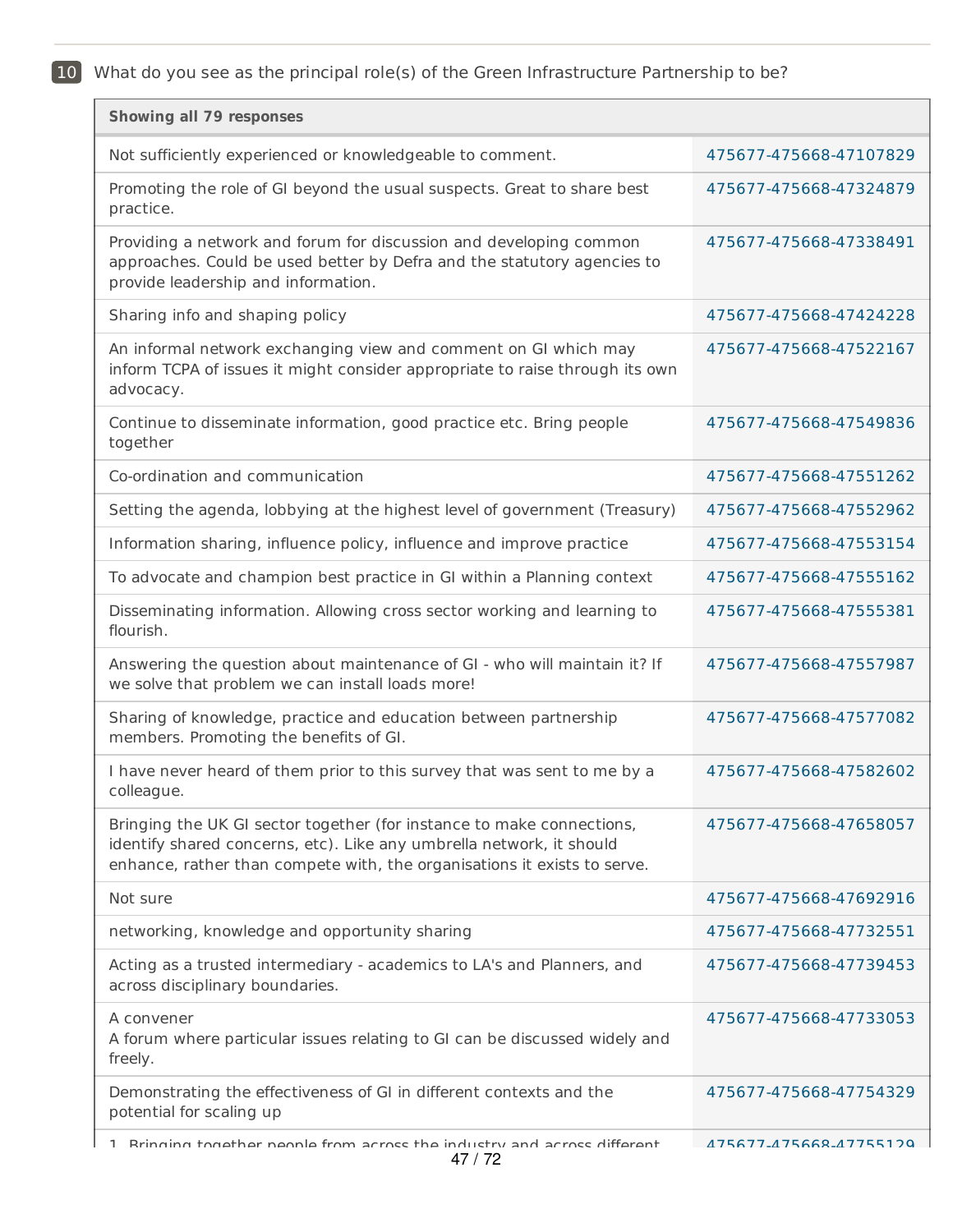| ב. מחווץוווץ נטשכנווכו powple ווטווו מכוטשט נווכ ווועשטנוץ מווע מכוטשט מוווכוכות<br>sectors who all have an interest in GI and enabling partnership, good<br>conversation and stimulating new thinking.<br>2. Showing what is possible through sharing of good practice, not just with<br>the converted few, but with those outside the environment sector where GI<br>can deliver wins wins.<br>3. Helping to embed GI policy into practice as widely as possible,<br>particularly in those areas where the need is greatest, but also in areas<br>where these is significant opportunity for enhancing GI.<br>3. Potential role for GIP in building cohesive investment opportunities -<br>joining up multiple funding mechanisms for bigger, better GI. | <u>כ גבטעון דיטטטטן דין וטטן</u> |
|------------------------------------------------------------------------------------------------------------------------------------------------------------------------------------------------------------------------------------------------------------------------------------------------------------------------------------------------------------------------------------------------------------------------------------------------------------------------------------------------------------------------------------------------------------------------------------------------------------------------------------------------------------------------------------------------------------------------------------------------------------|----------------------------------|
| knowledge sharing & dissemination<br>facilitating networking, the right partners finding each other to do business<br>together<br>best practice for implementation<br>developing tools and approaches to drive forward GI delivery<br>enable practitioners to make case for GI investment                                                                                                                                                                                                                                                                                                                                                                                                                                                                  | 475677-475668-47792878           |
| Raising awareness amongst policy makers and the public                                                                                                                                                                                                                                                                                                                                                                                                                                                                                                                                                                                                                                                                                                     | 475677-475668-47938579           |
| Networking with other professionals, coordinating responses to relevant<br>government consultations, sharing research                                                                                                                                                                                                                                                                                                                                                                                                                                                                                                                                                                                                                                      | 475677-475668-47981805           |
| Continue pushing for mainstreaming for GI.                                                                                                                                                                                                                                                                                                                                                                                                                                                                                                                                                                                                                                                                                                                 | 475677-475668-48035212           |
| Encouraging collaboration and sharing of knowledge; bringing expertise<br>together, helping to identify and develop future solutions and applications<br>of GI.                                                                                                                                                                                                                                                                                                                                                                                                                                                                                                                                                                                            | 475677-475668-48169568           |
| Pool of knowledge and GI resources, collating and sign-posting training and<br>networking opportunities, communicating research, case studies and<br>guidance provided by others to members                                                                                                                                                                                                                                                                                                                                                                                                                                                                                                                                                                | 475677-475668-48228736           |
| no basis for comment                                                                                                                                                                                                                                                                                                                                                                                                                                                                                                                                                                                                                                                                                                                                       | 475677-475668-48417643           |
| network and influencer partner organisation<br>champion of good GI                                                                                                                                                                                                                                                                                                                                                                                                                                                                                                                                                                                                                                                                                         | 475677-475668-48490758           |
| Sharing knowledge.                                                                                                                                                                                                                                                                                                                                                                                                                                                                                                                                                                                                                                                                                                                                         | 475677-475668-49072031           |
| info and knowledge exchange                                                                                                                                                                                                                                                                                                                                                                                                                                                                                                                                                                                                                                                                                                                                | 475677-475668-49134311           |
| Knowledge brokering and knowledge exchange (especially at the<br>academia-practitioner-local government interface)                                                                                                                                                                                                                                                                                                                                                                                                                                                                                                                                                                                                                                         | 475677-475668-49135007           |
| Spread best practice<br>Promulgate research evidence and evaluations<br>Act as a link between members                                                                                                                                                                                                                                                                                                                                                                                                                                                                                                                                                                                                                                                      | 475677-475668-49185691           |
| all that is advocating GI and that helps with evidence and technical<br>guidance of what needs to be done, qwhere and how.                                                                                                                                                                                                                                                                                                                                                                                                                                                                                                                                                                                                                                 | 475677-475668-49186664           |
| knowledge exchange                                                                                                                                                                                                                                                                                                                                                                                                                                                                                                                                                                                                                                                                                                                                         | 475677-475668-49227986           |
| Promoting Green Infrastructure & networking/providing<br>information/signposting good examples                                                                                                                                                                                                                                                                                                                                                                                                                                                                                                                                                                                                                                                             | 475677-475668-49230940           |
| Advising and reviewing best practice                                                                                                                                                                                                                                                                                                                                                                                                                                                                                                                                                                                                                                                                                                                       | 475677-475668-49241675           |
| Bringing together best practice, spear heading more research in how to<br>10/70                                                                                                                                                                                                                                                                                                                                                                                                                                                                                                                                                                                                                                                                            | 475677-475668-49353062           |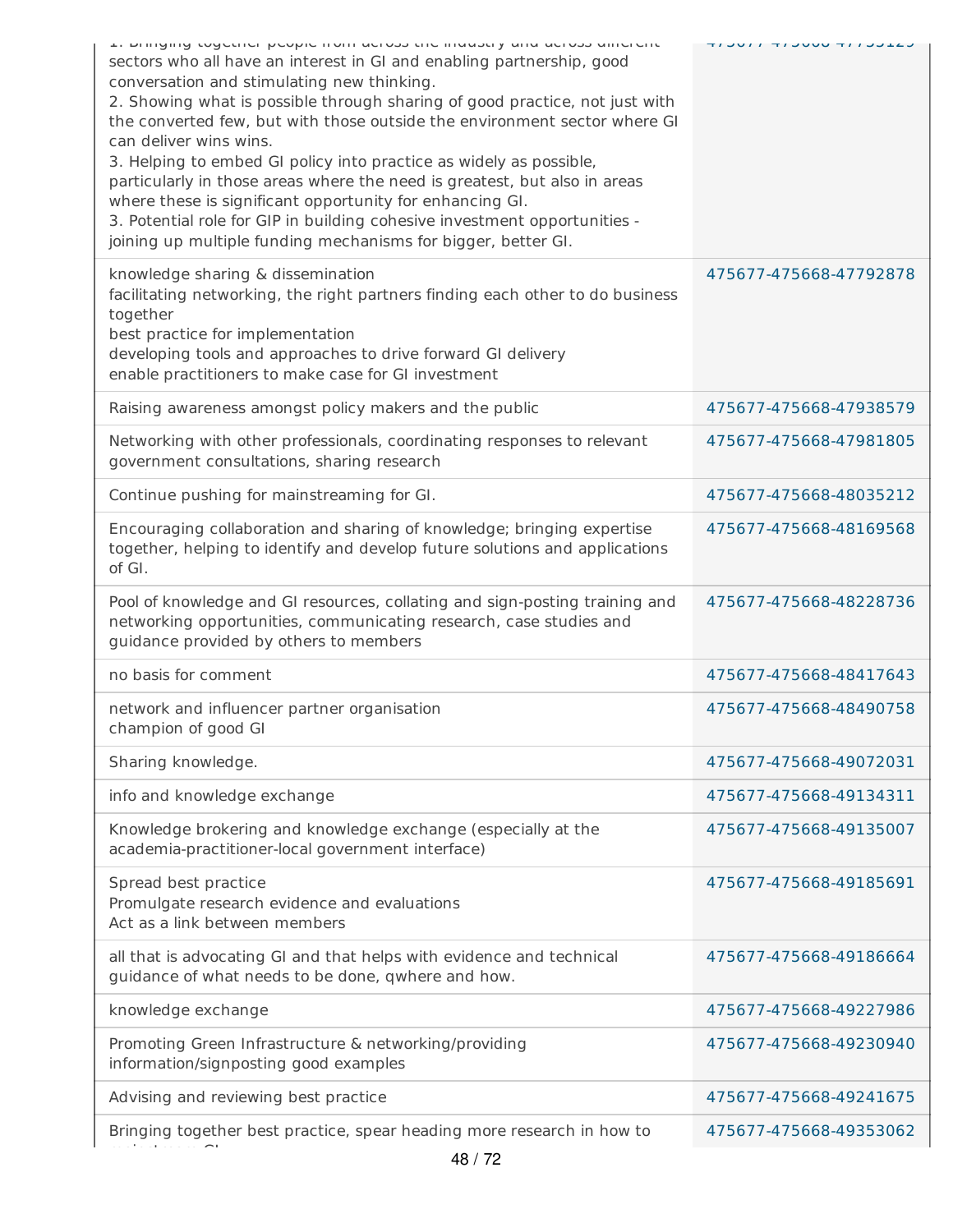| mainstream GI                                                                                                                                                                                                                                                                                                                                                                                                                                    |                        |
|--------------------------------------------------------------------------------------------------------------------------------------------------------------------------------------------------------------------------------------------------------------------------------------------------------------------------------------------------------------------------------------------------------------------------------------------------|------------------------|
| A forum for collection and dissemination of knowledge, and a collective<br>mouthpiece for policy influence in related issues                                                                                                                                                                                                                                                                                                                     | 475677-475668-49497915 |
| Networking facilitation<br>Information dissemination<br>Practitioner support                                                                                                                                                                                                                                                                                                                                                                     | 475677-475668-49558590 |
| Information and practice exchange                                                                                                                                                                                                                                                                                                                                                                                                                | 475677-475668-49646046 |
| Information and dissemination, networking                                                                                                                                                                                                                                                                                                                                                                                                        | 475677-475668-50114608 |
| Monitoring national policy, as a resource for decision makers, promoting<br>best/innovative practice                                                                                                                                                                                                                                                                                                                                             | 475677-475668-50114891 |
| Credible assessments of issues with the underlying evidence.<br>Encouraging collaboration<br>Helping to host sessions on key topics<br>Assistance with finding partners, or solutions                                                                                                                                                                                                                                                            | 475677-475668-50115154 |
| Communication and advocacy                                                                                                                                                                                                                                                                                                                                                                                                                       | 475677-475668-50114617 |
| Shake off the business of merely extrapolating from yesterday. Work back<br>from 2031. If you are not clear as to why 2031, then you have not<br>understood the IPCC 1.5C warming report.                                                                                                                                                                                                                                                        | 475677-475668-50117625 |
| Awareness raising; connecting knowledge and practice                                                                                                                                                                                                                                                                                                                                                                                             | 475677-475668-50119053 |
| A forum to bring people together with a shared interest in policy, practice<br>and research. Does it/ should it also have a lobbying function? Could it in<br>future with funding with more funding have a function to support/co-<br>ordinate physical demonstrations?                                                                                                                                                                          | 475677-475668-50119743 |
| I would like the GIP to keep plugging away at the benefits of green<br>infrastructure especially as it relates to nature rather than other forms of<br>green infrastructure.                                                                                                                                                                                                                                                                     | 475677-475668-50120204 |
| Connecting the myriad of different players involved or potentially involved<br>in Gl<br>Disseminating news and best practice articles                                                                                                                                                                                                                                                                                                            | 475677-475668-50120285 |
| research and dissemination, enabling other organisations and individuals to<br>act on the findings                                                                                                                                                                                                                                                                                                                                               | 475677-475668-50122392 |
| Informing projects                                                                                                                                                                                                                                                                                                                                                                                                                               | 475677-475668-50122837 |
| Coordinating partners and options                                                                                                                                                                                                                                                                                                                                                                                                                |                        |
| Sharing best practice and news                                                                                                                                                                                                                                                                                                                                                                                                                   |                        |
| Information and best practice dissemination                                                                                                                                                                                                                                                                                                                                                                                                      | 475677-475668-50123724 |
| Promotion of benefits to both government and the general public                                                                                                                                                                                                                                                                                                                                                                                  | 475677-475668-50123685 |
| To promote GI, support research and implementation of GI across a variety<br>of scales. To educate current decision makers, and emerging / future<br>advocates. There is a big push on STEM activities in schools and students<br>are well aware of the 'climate emergency'. Can GI get a bigger presence<br>within STEM? Can you reach out to other organisations like scouting / DofE<br>to engage volunteers and inspire the next generation? | 475677-475668-50124148 |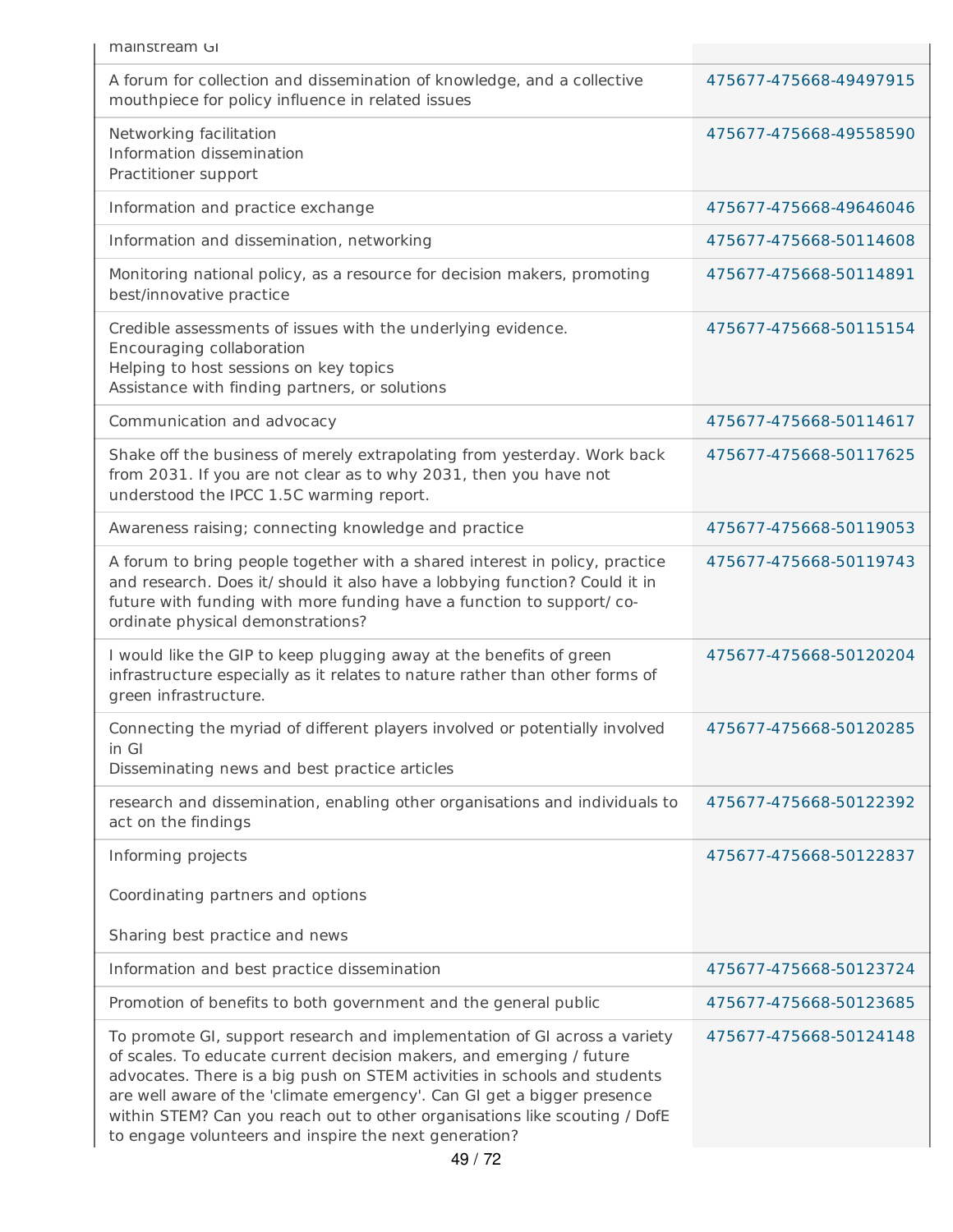| Sharing best practice and innovation<br>Influencing future policy                                                                                                                                                                                           | 475677-475668-50124732 |
|-------------------------------------------------------------------------------------------------------------------------------------------------------------------------------------------------------------------------------------------------------------|------------------------|
| Sharing best practice.                                                                                                                                                                                                                                      | 475677-475668-50125237 |
| Pressure group / information source                                                                                                                                                                                                                         | 475677-475668-50125367 |
| campaigning for better GI and knowledge sharing/training.                                                                                                                                                                                                   | 475677-475668-50126053 |
| promoting research, policy & events                                                                                                                                                                                                                         | 475677-475668-50125945 |
| Information dissemination and providing opportunity for networking and<br>collaboration                                                                                                                                                                     | 475677-475668-50126473 |
| Information sharing, best practice raising, as before it would be good if you<br>could collaborate with other organisations like CIRIA, if you are not already:<br>https://www.surveymonkey.co.uk/r/PPRPRWZ                                                 | 475677-475668-50126960 |
| And record centers, e.g. GiGL                                                                                                                                                                                                                               |                        |
| Information dissemination<br>Networking                                                                                                                                                                                                                     | 475677-475668-50126774 |
| To promote GI and to share relevant research and opportunities that are<br>available.                                                                                                                                                                       | 475677-475668-50128643 |
| To inform those working in the green sector.                                                                                                                                                                                                                | 475677-475668-50129902 |
| The dissemination of information, ideas and opportunities around GI                                                                                                                                                                                         | 475677-475668-50128248 |
| sharing and promoting good practice<br>advocates for GI                                                                                                                                                                                                     | 475677-475668-50138987 |
| Delivery of GI strategies projects/principles                                                                                                                                                                                                               | 475677-475668-50139244 |
| Facilitate shared learning and practice to embed /deliver good GI<br>Support and maintain case for continuing GI related research<br>Raise at a national level case for GI to ensure on Govt and others agendas<br>to ensure appropriate policy and funding | 475677-475668-50138546 |
| To champion best practice and lobby for recognition / resources.                                                                                                                                                                                            | 475677-475668-50124632 |
| I don't really know what its principal role is.                                                                                                                                                                                                             | 475677-475668-50145896 |
| Knowlegde dissemination and good practice                                                                                                                                                                                                                   | 475677-475668-50146543 |
| Dissemination of information; providing access to resources; networking                                                                                                                                                                                     | 475677-475668-50153741 |
| A resource of information and a forum for discussion for and between GI<br>professionals.                                                                                                                                                                   | 475677-475668-50154773 |
| Promote and share good practice                                                                                                                                                                                                                             | 475677-475668-50156534 |
| To continue to provide up to date information on pan European GI<br>advancements and theories.                                                                                                                                                              | 475677-475668-50164518 |
| Linking like minded people and a source of information and expertise.                                                                                                                                                                                       | 475677-475668-50174430 |
| Bring the sector together, disseminate information and share best practice                                                                                                                                                                                  | 475677-475668-50202183 |
| Knowledge sharing. Connecting GI professionals to each other. Promoting<br>new work, research and case studies.                                                                                                                                             | 475677-475668-50197838 |

×.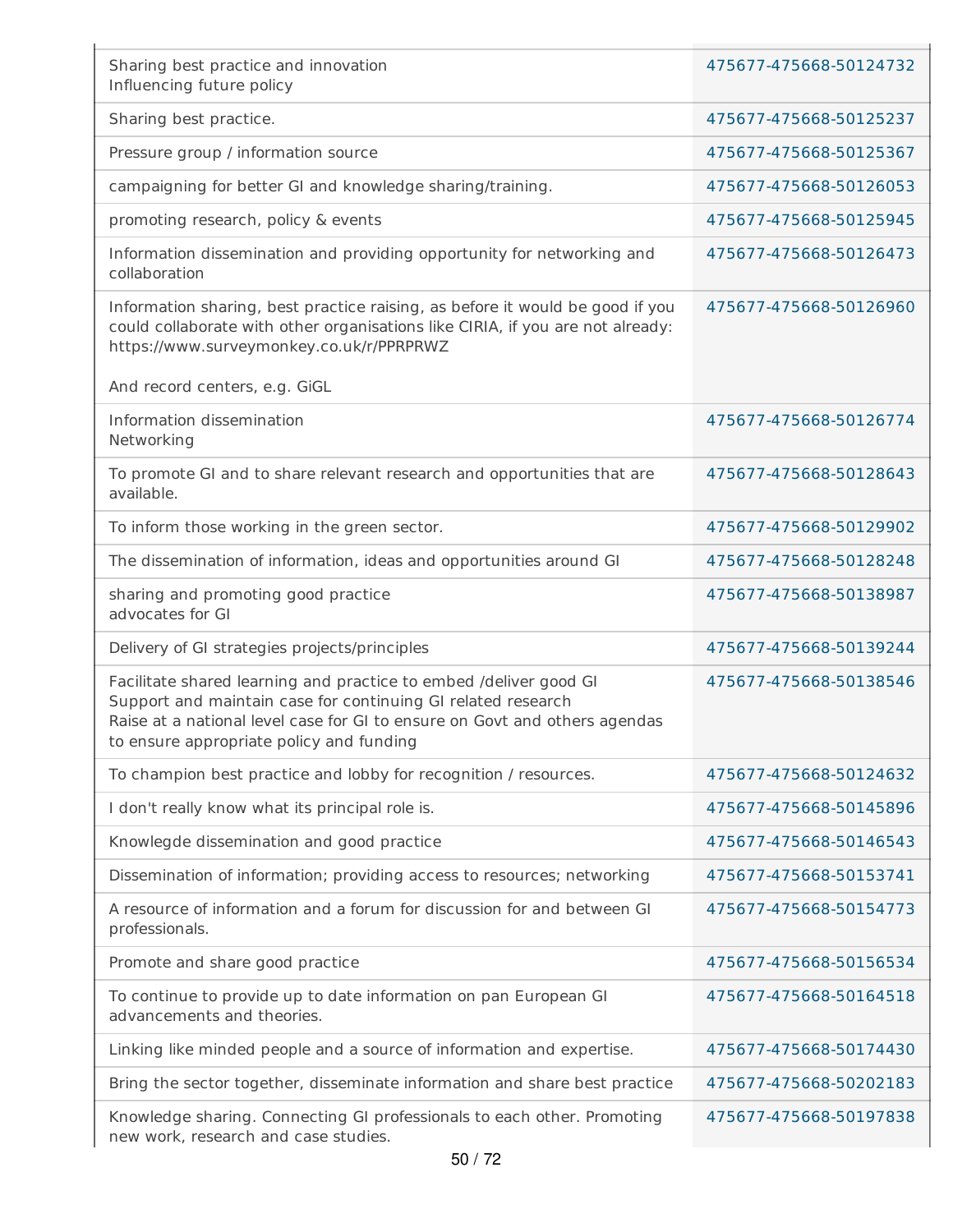10.a As a voluntary partnership with no direct funding are there any other roles you think it should be undertaking? Please justify your answer.

J.

I

| <b>Showing all 50 responses</b>                                                                                                                                                                                                                                                                                                                                                                                                                                                                                                                                                                                                              |                        |
|----------------------------------------------------------------------------------------------------------------------------------------------------------------------------------------------------------------------------------------------------------------------------------------------------------------------------------------------------------------------------------------------------------------------------------------------------------------------------------------------------------------------------------------------------------------------------------------------------------------------------------------------|------------------------|
| Would ask the question as to why no funding and whether this maybe in<br>part due to duplication in effort?                                                                                                                                                                                                                                                                                                                                                                                                                                                                                                                                  | 475677-475668-47107829 |
| Principally a liaison role - drawing together different actors from different<br>sectors to try and support sharing of good practice and learning                                                                                                                                                                                                                                                                                                                                                                                                                                                                                            | 475677-475668-47256893 |
|                                                                                                                                                                                                                                                                                                                                                                                                                                                                                                                                                                                                                                              | 475677-475668-47324879 |
| <b>No</b>                                                                                                                                                                                                                                                                                                                                                                                                                                                                                                                                                                                                                                    | 475677-475668-47338491 |
| Not at this point                                                                                                                                                                                                                                                                                                                                                                                                                                                                                                                                                                                                                            | 475677-475668-47424228 |
| Make partnerships with a wider range of organisations. I don't think it is<br>necessary to justify this suggestion!                                                                                                                                                                                                                                                                                                                                                                                                                                                                                                                          | 475677-475668-47549836 |
| interface with academics to bridge the gap between the research and<br>practitioners?                                                                                                                                                                                                                                                                                                                                                                                                                                                                                                                                                        | 475677-475668-47553154 |
| Highlight good practice - to give it wider exposure within the Planning<br>community                                                                                                                                                                                                                                                                                                                                                                                                                                                                                                                                                         | 475677-475668-47555162 |
| Focus on the core basics.                                                                                                                                                                                                                                                                                                                                                                                                                                                                                                                                                                                                                    | 475677-475668-47658057 |
| Not sure                                                                                                                                                                                                                                                                                                                                                                                                                                                                                                                                                                                                                                     | 475677-475668-47692916 |
| <b>No</b>                                                                                                                                                                                                                                                                                                                                                                                                                                                                                                                                                                                                                                    | 475677-475668-47739453 |
| It is really for the GIP to determine this itself. I would see it playing a role in<br>the above, particularly helping to address inequalities in<br>provision/distribution of GI and ensuring that it meets the needs of those<br>that need it most.                                                                                                                                                                                                                                                                                                                                                                                        | 475677-475668-47755129 |
| in answer to next question: please, please don't make it a more formal<br>network! that woudl be such a waste of time and turn-off. I can see merits<br>in paid membership. What would I be willing to pay? To be honest, If it<br>helped me to secure one consultancy contract p.a., it would be well worth<br>£200 p.a. I am just translating https://gruenstattgrau.at/. Once it is<br>published in English, please have a look. very interesting model. It brings<br>together businesses, researchers, LA etc on gree walls and green roofs ( I<br>may get permission to share word doc of website translation if you are<br>interested) | 475677-475668-47792878 |
| No - I think it does fine as it is!                                                                                                                                                                                                                                                                                                                                                                                                                                                                                                                                                                                                          | 475677-475668-47981805 |
| No, overstretching the organisation would be counterproductive.                                                                                                                                                                                                                                                                                                                                                                                                                                                                                                                                                                              | 475677-475668-48035212 |
| As a member living in the NW, I don't find it easy to attend London events<br>so I support and attend meetings of the GIP North (Mersey Forest).<br>It would be helpful if the GIP could encourage more regional and devolved<br>nation partnerships, and diversify activities away from London.                                                                                                                                                                                                                                                                                                                                             | 475677-475668-48228736 |
| No comment                                                                                                                                                                                                                                                                                                                                                                                                                                                                                                                                                                                                                                   | 475677-475668-48417643 |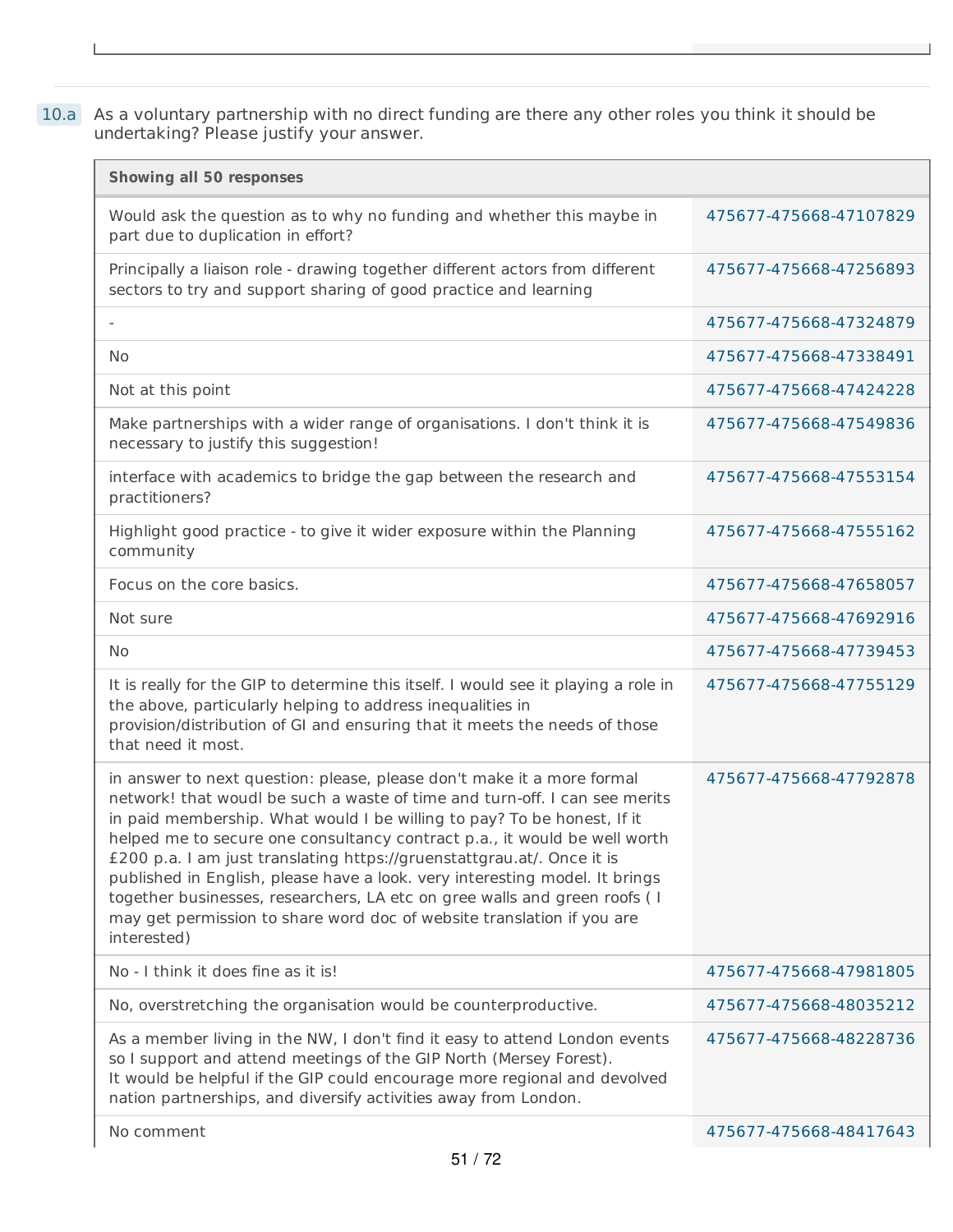| no its needs to achieve these roles more explicitly securing a wider<br>partnership base. Danger that membership is the usual suspects that<br>support GI.                                                                   | 475677-475668-48490758 |
|------------------------------------------------------------------------------------------------------------------------------------------------------------------------------------------------------------------------------|------------------------|
| lobbying for change                                                                                                                                                                                                          | 475677-475668-49134311 |
| I guess the answer to this depends on the resources that are available to<br>do more in a context of a voluntary partnership with no direct funding (e.g.<br>time, willingness). Without knowing that it is hard to comment. | 475677-475668-49135007 |
| Share draft responses to consultations where relevant - most probably from<br>a member that has been quick off the mark or feels it is of national or pan<br>national importance                                             | 475677-475668-49185691 |
| no needs to get this better web site is key                                                                                                                                                                                  | 475677-475668-49227986 |
| Identifying opportunities for funding from centra gov.                                                                                                                                                                       | 475677-475668-49241675 |
| not sure                                                                                                                                                                                                                     | 475677-475668-49353062 |
| <b>No</b>                                                                                                                                                                                                                    | 475677-475668-49497915 |
| Awareness raising for the 'unconverted' - in order to help overcome barriers<br>to gi implementation                                                                                                                         | 475677-475668-49558590 |
| Keep being a credible source of knowledge, opinions and connections                                                                                                                                                          | 475677-475668-50115154 |
| Get the story out.                                                                                                                                                                                                           | 475677-475668-50117625 |
| It should be advocating for delivery funding                                                                                                                                                                                 | 475677-475668-50119053 |
| Not without funding!                                                                                                                                                                                                         | 475677-475668-50119743 |
| Lobbying local authorities to do more, partly by advocating best practice<br>and those ahead of the pack!                                                                                                                    | 475677-475668-50120204 |
| Lobbying government                                                                                                                                                                                                          | 475677-475668-50120285 |
| linking up more with other bodies re nat cap, etc                                                                                                                                                                            | 475677-475668-50122392 |
| No                                                                                                                                                                                                                           | 475677-475668-50123724 |
| Feel that above objective should be the main focus                                                                                                                                                                           | 475677-475668-50123685 |
| Working with partners to raise public understanding.                                                                                                                                                                         | 475677-475668-50125237 |
| widen collaboration with bodies such as- LAs; landscape institute; TDAG<br>(trees and design Action Group); links with health and NHS<br>and lobby for NPPF                                                                  | 475677-475668-50125367 |
| lobbying government                                                                                                                                                                                                          | 475677-475668-50125945 |
| Working with CIRIA https://www.surveymonkey.co.uk/r/PPRPRWZ                                                                                                                                                                  | 475677-475668-50126960 |
| Facilitating with partners areas that need further work<br>Data gathering on specific subjects (expert opinion/case studies) in<br>collaboration with other bodies that can access funding                                   | 475677-475668-50126774 |
| With its limited funding it does a good job.                                                                                                                                                                                 | 475677-475668-50128643 |
| The fact the GIP has no direct funding and is run on a shoestring supports<br>my contention that the sector as a whole is under-resourced.                                                                                   | 475677-475668-50128248 |
|                                                                                                                                                                                                                              |                        |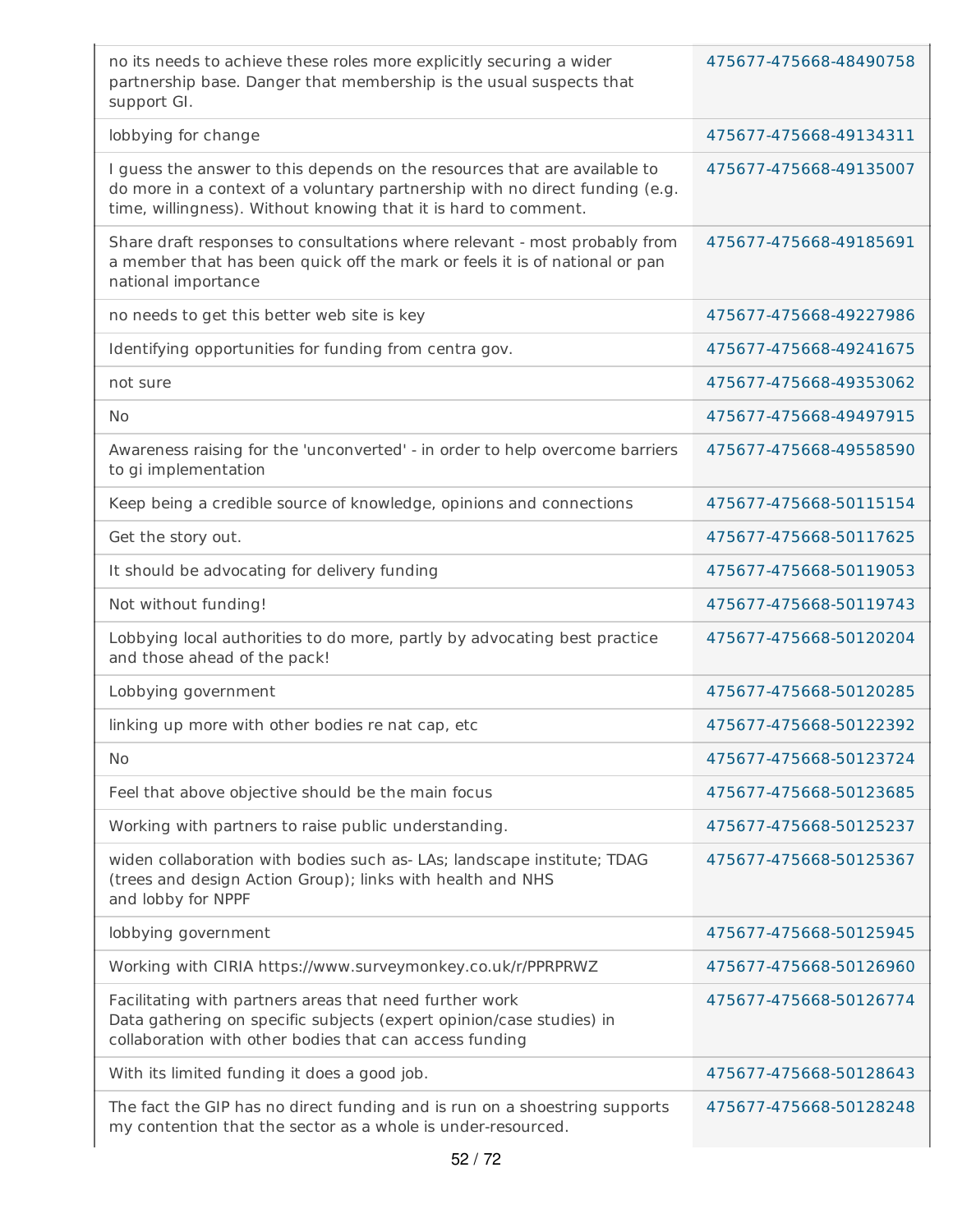| Our organisations has no staff and no direct funding and we operate on a<br>budget of around £30k per annum. We are able to generate £300k+ per<br>annum of investment through effective partnership working, building a<br>network of interested parties in all organisations. This is a long term<br>strategy which requires the patient building of relationships with all who<br>have an element of common interest. I can only suggest GIP do the same<br>(and if you are already doing it do more of it)                                                                                                                                     |                        |
|----------------------------------------------------------------------------------------------------------------------------------------------------------------------------------------------------------------------------------------------------------------------------------------------------------------------------------------------------------------------------------------------------------------------------------------------------------------------------------------------------------------------------------------------------------------------------------------------------------------------------------------------------|------------------------|
| Collaboration with other charities e.g. Fields in Trust, Wildlife Trusts, Sport<br>England                                                                                                                                                                                                                                                                                                                                                                                                                                                                                                                                                         | 475677-475668-50139244 |
| not that I can think of.                                                                                                                                                                                                                                                                                                                                                                                                                                                                                                                                                                                                                           | 475677-475668-50138546 |
| In addition to supporting the dissemination of knowledge and practical<br>experiences/best practices linked to GI, I would also like to see the GIP help<br>establish collaborative research projects, by setting up meetings for<br>researchers, funders and other GI stakeholders where research gaps and<br>needs can be established and new projects jointly developed.                                                                                                                                                                                                                                                                        | 475677-475668-50145896 |
| Not sure. LNPs have the same problem. Perhaps an alliance to seek greater<br>funding for these - or even an amalgamation of sorts.                                                                                                                                                                                                                                                                                                                                                                                                                                                                                                                 | 475677-475668-50146543 |
| As a voluntary organisation you already seem to be doing a lot (Well Done!)                                                                                                                                                                                                                                                                                                                                                                                                                                                                                                                                                                        | 475677-475668-50153741 |
| Advocating model forms of GI policy and stewardship.                                                                                                                                                                                                                                                                                                                                                                                                                                                                                                                                                                                               | 475677-475668-50154773 |
| Not sure at the moment.<br>Maybe an chance to become more influential to business and policy<br>making.                                                                                                                                                                                                                                                                                                                                                                                                                                                                                                                                            | 475677-475668-50164518 |
| Within its existing remit, it could do more to champion diversity in the<br>industry. This can be done in small ways by amplifying lesser heard voices,<br>making sure any events organised by the partnership are gender and/or<br>ethnicity balanced (pledge to not do any all male panels), sharing<br>articles/reports from fields adjacent to but relevant to GI (including non-<br>academic literature) and giving platforms to people who might not be the<br>highest level people in their orgs to speak at events/co-author articles, etc.<br>Future of London has good advice:<br>https://www.futureoflondon.org.uk/networks/diversity/. | 475677-475668-50197838 |

## 10.b What kind of structure do you favour for the Green Infrastructure Partnership?

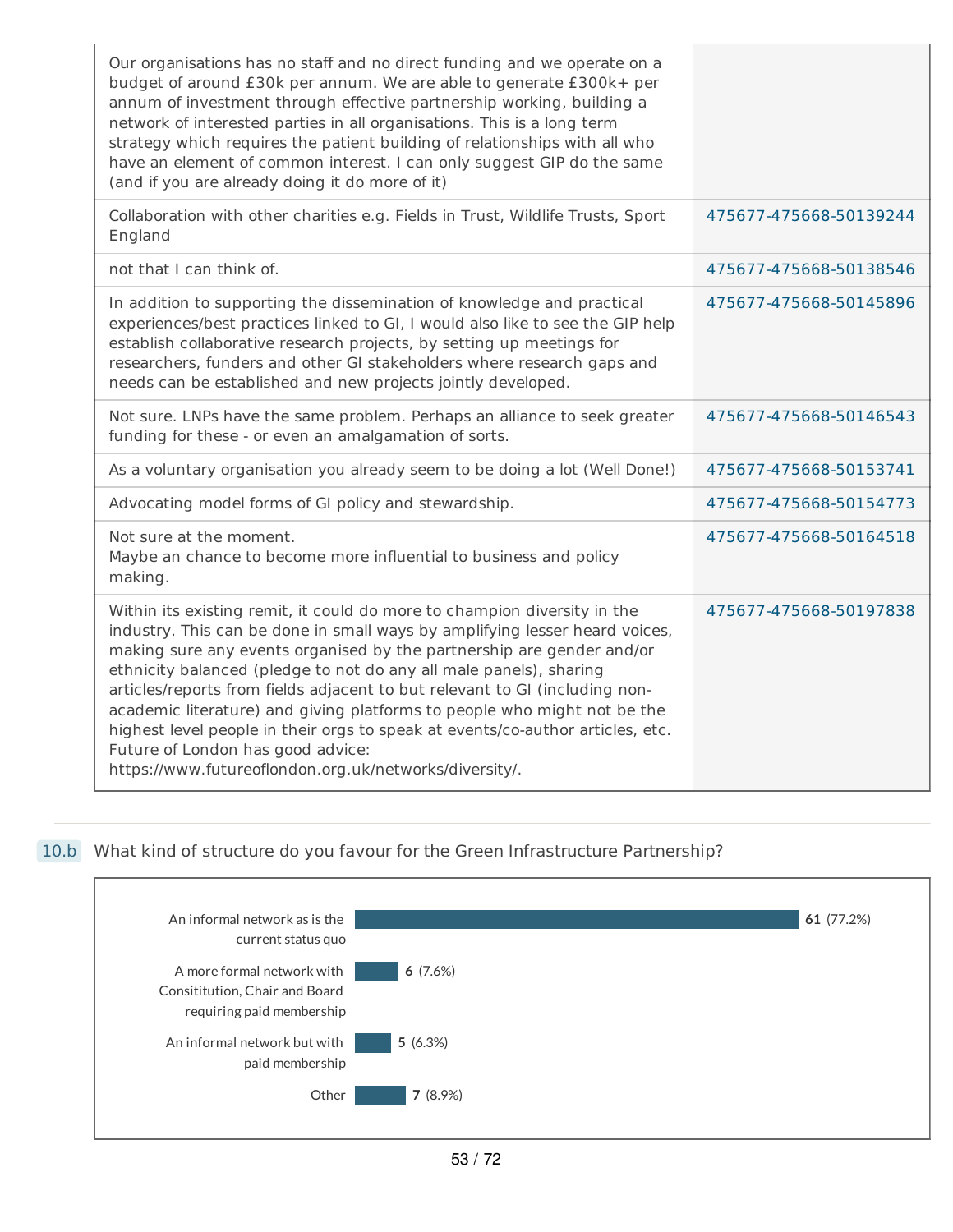10.c The Green Infrastructure Partnership is free to join as an informal network. Because there is no formal structure the Green Infrastructure Partnership does not try to represent the views of its membership – for instance, responses to consultations are not submitted on behalf of the Partnership. Do you prefer the current free-to-join informal network or would you prefer a more formal organisational structure? Please justify your answer with suggested mechanisms and finance as appropriate.

| Showing all 64 responses                                                                                                                                                                                                                                                                                                                                                                                                                                                                                      |                        |
|---------------------------------------------------------------------------------------------------------------------------------------------------------------------------------------------------------------------------------------------------------------------------------------------------------------------------------------------------------------------------------------------------------------------------------------------------------------------------------------------------------------|------------------------|
| Cannot comment                                                                                                                                                                                                                                                                                                                                                                                                                                                                                                | 475677-475668-47107829 |
| It is important to understand why a more formal structure would be<br>beneficial and for whom? Clearly, a paid institution might give the<br>partnership more resources but it might also exclude some organisations<br>and individuals who have a valuable contribution to make. In terms of<br>increasing the recognition of GI in the political arena a more formal<br>structure might be useful. However, the partnership has already been<br>quite successful in doing so without a formal constitution. | 475677-475668-47256893 |
| I think an informal structure is much more welcoming and better for<br>engaging people.                                                                                                                                                                                                                                                                                                                                                                                                                       | 475677-475668-47324879 |
| I think it should be free to join but underpinned with additional resources<br>from Defra to ensure it can create a slightly more formal structure which<br>guarantees more regular and consistent participation by key stakeholders                                                                                                                                                                                                                                                                          | 475677-475668-47338491 |
| Informal network ok                                                                                                                                                                                                                                                                                                                                                                                                                                                                                           | 475677-475668-47424228 |
| I don't think the partnership should try to represent the views of its<br>members but by charging a fee it can be more effective                                                                                                                                                                                                                                                                                                                                                                              | 475677-475668-47549836 |
| Prefer current network - most useful as a networking resource and we don't<br>need another formal organisation that creates work                                                                                                                                                                                                                                                                                                                                                                              | 475677-475668-47551262 |
| As it is                                                                                                                                                                                                                                                                                                                                                                                                                                                                                                      | 475677-475668-47553154 |
| Most important role is to advocate to as wide an audience as possible. So<br>keep it free to keep widest reach. Good GI at implimentation level may rely<br>on lots of small good decisions being made by people with limited wider<br>understanding - a paid membership would unfortunately reduce exposure<br>of good GI to this important audience, probably limiting it to GI specialists<br>whose main day job is already GI focussed.                                                                   | 475677-475668-47555162 |
| It would be difficult for such a broad partnership top speak with one voice.<br>As partners are free to respond to consultations themselves, what is the<br>GIP adding by responding? Responses may be watered down in order for<br>everyone to sign up to and therefore of less value.<br>Paid membership will lead to a drop in members. We certainly wouldn't<br>have a budget to pay for membership.                                                                                                      | 475677-475668-47555381 |
| Current free to join informal network is preferred. Attracts a range of<br>organisations some of whom may not join if a fee were payable and their<br>insight could be missed.                                                                                                                                                                                                                                                                                                                                | 475677-475668-47577082 |
| free to join                                                                                                                                                                                                                                                                                                                                                                                                                                                                                                  | 475677-475668-47582602 |
| Free-to-join informal network should remain the default structure.                                                                                                                                                                                                                                                                                                                                                                                                                                            | 475677-475668-47658057 |
| Free to join is good, just needs a different way of working. Should link up<br>54 / 72                                                                                                                                                                                                                                                                                                                                                                                                                        | 475677-475668-47692916 |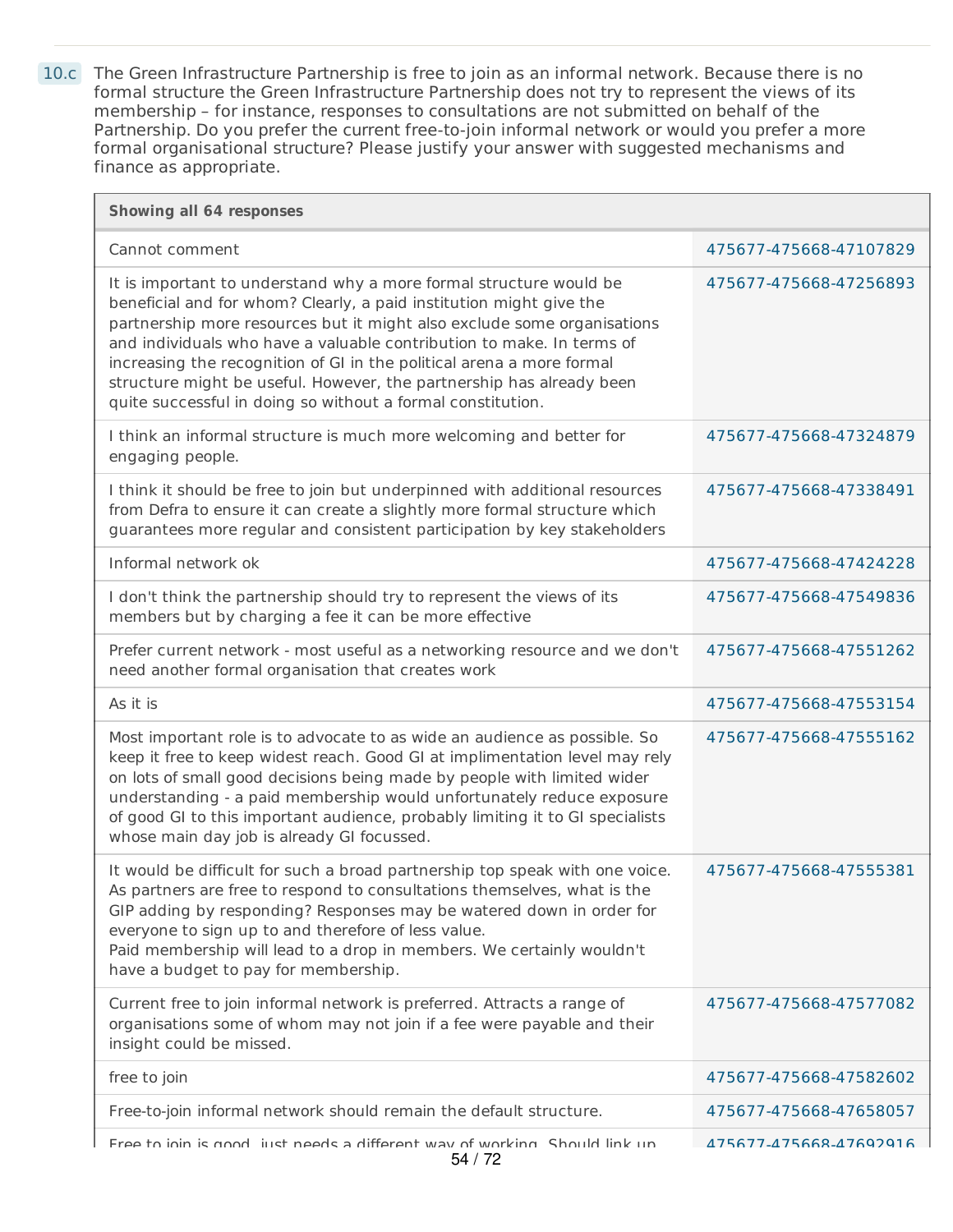| i i do to join io good, juoc noduo a umorone way or working. Onoulu iline up<br>with www, oppla.eu which is trying to do something very similar                                                                                                                                                                                                                                                                                                                                                                                                                                                                                                                                                                                                                                                                                                                                                                                                                                                                                                                                                                                                                                                      | ULL LOUUU TI UULLUU    |
|------------------------------------------------------------------------------------------------------------------------------------------------------------------------------------------------------------------------------------------------------------------------------------------------------------------------------------------------------------------------------------------------------------------------------------------------------------------------------------------------------------------------------------------------------------------------------------------------------------------------------------------------------------------------------------------------------------------------------------------------------------------------------------------------------------------------------------------------------------------------------------------------------------------------------------------------------------------------------------------------------------------------------------------------------------------------------------------------------------------------------------------------------------------------------------------------------|------------------------|
| The ability to respond to Government consultations and inquiries would be<br>invaluable.                                                                                                                                                                                                                                                                                                                                                                                                                                                                                                                                                                                                                                                                                                                                                                                                                                                                                                                                                                                                                                                                                                             | 475677-475668-47739453 |
| Membership fees (with perhaps different levels so as not exclude current<br>wide membership) would enable some (but hopefully not a heavy top<br>down) organisation possibly with opportunities to carry out small pieces of<br>work to answer policy relevant questions.                                                                                                                                                                                                                                                                                                                                                                                                                                                                                                                                                                                                                                                                                                                                                                                                                                                                                                                            | 475677-475668-47754329 |
| everybody wants something for free. The current model is excellent value<br>for money (quite a bit for free), but it limits the nature, direction, impact<br>and future growth of partnerhsip. It sometimes feels a bit like a self-help<br>group, finding like-minded people to give you a bit of comfort that nobody<br>else understands you. Can we transform to something more assertive !? If<br>you switched to paid membership, you would lose all the talking-shop<br>people. people who are willing to invest money, are more serious about<br>doing business. What would you offer in return?<br>If you got a third party to pay you to build up an improved service offer,<br>ran it for free for a year to demonstrate benefits/value and then switched to<br>paid membership (or always give people 3/6 months free membership), get<br>the produces of GI infrastructure & GI consultants on board, Scotscape,<br>deeproot, Greenbluurban, greengage, big consultancies (WYG, ARUP, LUC,<br>water utilities, developers, infrastructure Network rail & others who have<br>big GI estate, gardentowns, Ebbsfleet & co, would make LEP & growth<br>board pay an annual membership fee?!) | 475677-475668-47792878 |
| The current situation works well, as developing consultation responses on<br>behalf of mutliple organisations is often more trouble than it's worth! An<br>informal network works well where general shared positions can be<br>developed and then integrated into seperate organisational responses.                                                                                                                                                                                                                                                                                                                                                                                                                                                                                                                                                                                                                                                                                                                                                                                                                                                                                                | 475677-475668-47981805 |
| Prefer current free to join so that younger professionals can take part and<br>bring fresh ideas without another professional membership cost.                                                                                                                                                                                                                                                                                                                                                                                                                                                                                                                                                                                                                                                                                                                                                                                                                                                                                                                                                                                                                                                       | 475677-475668-48035212 |
| The informal network does not necessarily need to change but it could<br>invite the members to combine more formally and to reference the GIP as<br>the valuable mechanism by which these combinations came about; ask<br>that they acknowledge/credit the GIP parentage/origins so decision makers<br>and other stakeholders can register its importance.                                                                                                                                                                                                                                                                                                                                                                                                                                                                                                                                                                                                                                                                                                                                                                                                                                           | 475677-475668-48169568 |
| Stay the same, free membership and email updates; events to bear a small<br>charge to recoup costs;<br>Object to introduction of a formal structure as members come from very<br>different backgrounds. Though we all benefit from the exchange of ideas,<br>we do not necessarily share the same outlook and views. Any attempt to<br>collate (for example) consultation responses that the whole membership<br>would be willing to sign up to would be problematic.                                                                                                                                                                                                                                                                                                                                                                                                                                                                                                                                                                                                                                                                                                                                | 475677-475668-48228736 |
| no its flexibility is its key strength                                                                                                                                                                                                                                                                                                                                                                                                                                                                                                                                                                                                                                                                                                                                                                                                                                                                                                                                                                                                                                                                                                                                                               | 475677-475668-48490758 |
| Preference is free to join and informal. A more formal organisation will carry<br>costs, which individuals may be reluctant to pay and will therefore be<br>discouraged from joining.                                                                                                                                                                                                                                                                                                                                                                                                                                                                                                                                                                                                                                                                                                                                                                                                                                                                                                                                                                                                                | 475677-475668-49072031 |
| keep as is but be realistic about what it can achieve                                                                                                                                                                                                                                                                                                                                                                                                                                                                                                                                                                                                                                                                                                                                                                                                                                                                                                                                                                                                                                                                                                                                                | 475677-475668-49134311 |
| An organisation able to formally raise the visibility of green infrastructure<br>through for evention evidence driven reconnect to concultations would                                                                                                                                                                                                                                                                                                                                                                                                                                                                                                                                                                                                                                                                                                                                                                                                                                                                                                                                                                                                                                               | 475677-475668-49135007 |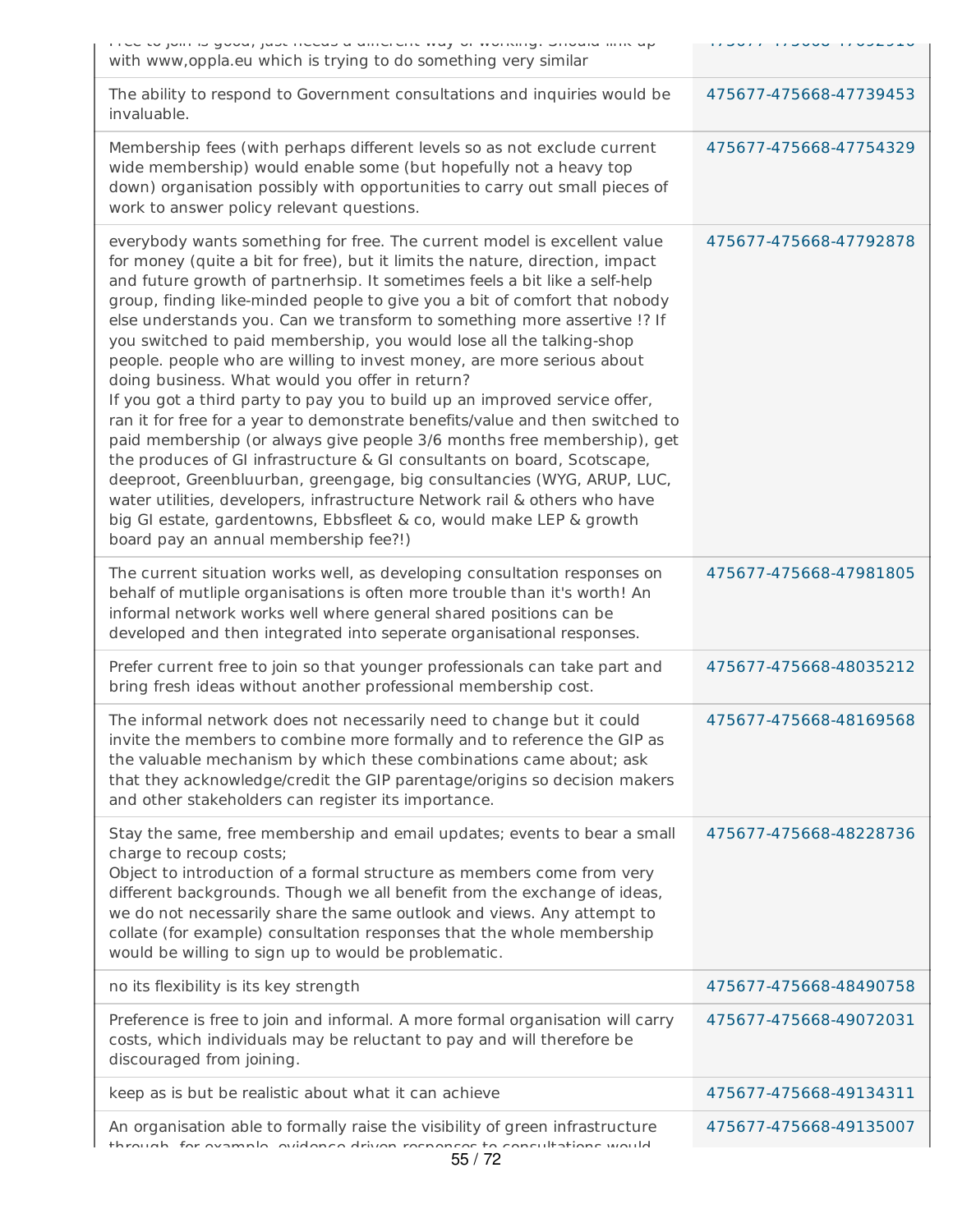| tinough, ior example, evidence-dirven responses to consultations would<br>certainly be valuable. Perhaps membership with different levels of fees for,<br>say, private sector, academia and third sector would be a way to facilitate<br>this? I am not familiar with the inner workings of the TCPA, however I<br>wonder if the provision of Masters projects (or even ESRC Collaborative/Case<br>studentships with in-kind support) would facilitate some of this evidence-<br>based engagement on an ongoing basis? |                        |
|------------------------------------------------------------------------------------------------------------------------------------------------------------------------------------------------------------------------------------------------------------------------------------------------------------------------------------------------------------------------------------------------------------------------------------------------------------------------------------------------------------------------|------------------------|
| Prefer current structure as it does not exclude anyone for reasons of cost or<br>policy                                                                                                                                                                                                                                                                                                                                                                                                                                | 475677-475668-49185691 |
| Keep informal and free as formality and making a charge will limit the<br>number of people who can remain engaged. eg if a paid subscription is<br>needed, staff on the fringe of GI would be excluded, and an organisation<br>might onyl pay for one subscription or one person to attend meetings -<br>which doesnt reflect the broad interest in Gi from multiple different people<br>across an organisation.                                                                                                       | 475677-475668-49186664 |
| free to join                                                                                                                                                                                                                                                                                                                                                                                                                                                                                                           | 475677-475668-49227986 |
| Only more formal if there is a need for another organisation to promote GI<br>and provide consultation responses - not sure if there is                                                                                                                                                                                                                                                                                                                                                                                | 475677-475668-49230940 |
| Prefer the current arrangement if it is financially sustainable. Paid<br>memberships tend to skew agendas and views to those who can afford to<br>pay, which is not always the most objective situation.                                                                                                                                                                                                                                                                                                               | 475677-475668-49497915 |
| I like the informal free to join network as it is inclusive. However the lack of<br>funding limits how much the organisation can do. If it were to be fee<br>paying it should remain informal and be low-cost to join.                                                                                                                                                                                                                                                                                                 | 475677-475668-49558590 |
| Its current structure is reflective of the lack of support from government.<br>Its a bit of a chicken and egg scenario. Would creating a more formal<br>structure encourage a greater profile for green infrastructure or is the<br>formal structure only beneficial when green infrastructure has a greater<br>profile                                                                                                                                                                                                | 475677-475668-50114608 |
| Could GIP develop a 'think-tank' strand, and in particular discovering and<br>promoting good practice from other countries. Something New Economics<br>Foundation has done a bit. Will need funding for paid researchers                                                                                                                                                                                                                                                                                               | 475677-475668-50114891 |
| Some benefits to being an established entity. Understand the issue over<br>funding.<br>Sponsors often with their own agendas.<br>Any value in a lottery bid?                                                                                                                                                                                                                                                                                                                                                           | 475677-475668-50115154 |
| Current system seems to work well                                                                                                                                                                                                                                                                                                                                                                                                                                                                                      | 475677-475668-50114617 |
| Sit down and work out what you want to do. Then do it.                                                                                                                                                                                                                                                                                                                                                                                                                                                                 | 475677-475668-50117625 |
| Actually I have no preference to free or paid membership                                                                                                                                                                                                                                                                                                                                                                                                                                                               | 475677-475668-50119053 |
| I think the LETI network - that I am active in provides a good model for<br>how a voluntary network can do this to very good effect.                                                                                                                                                                                                                                                                                                                                                                                   | 475677-475668-50119743 |
| For a volunteer this structure is best. I could not afford a subscription and<br>would be reluctant to pay but I do get benefit from what I receive and it<br>helps me to keep our own LA on its toes!                                                                                                                                                                                                                                                                                                                 | 475677-475668-50120204 |
| I prefer the current free-to-join informal network but don't see why such a<br>arouning cannot lobby NF / Defra / DfT / Government etc?                                                                                                                                                                                                                                                                                                                                                                                | 475677-475668-50120285 |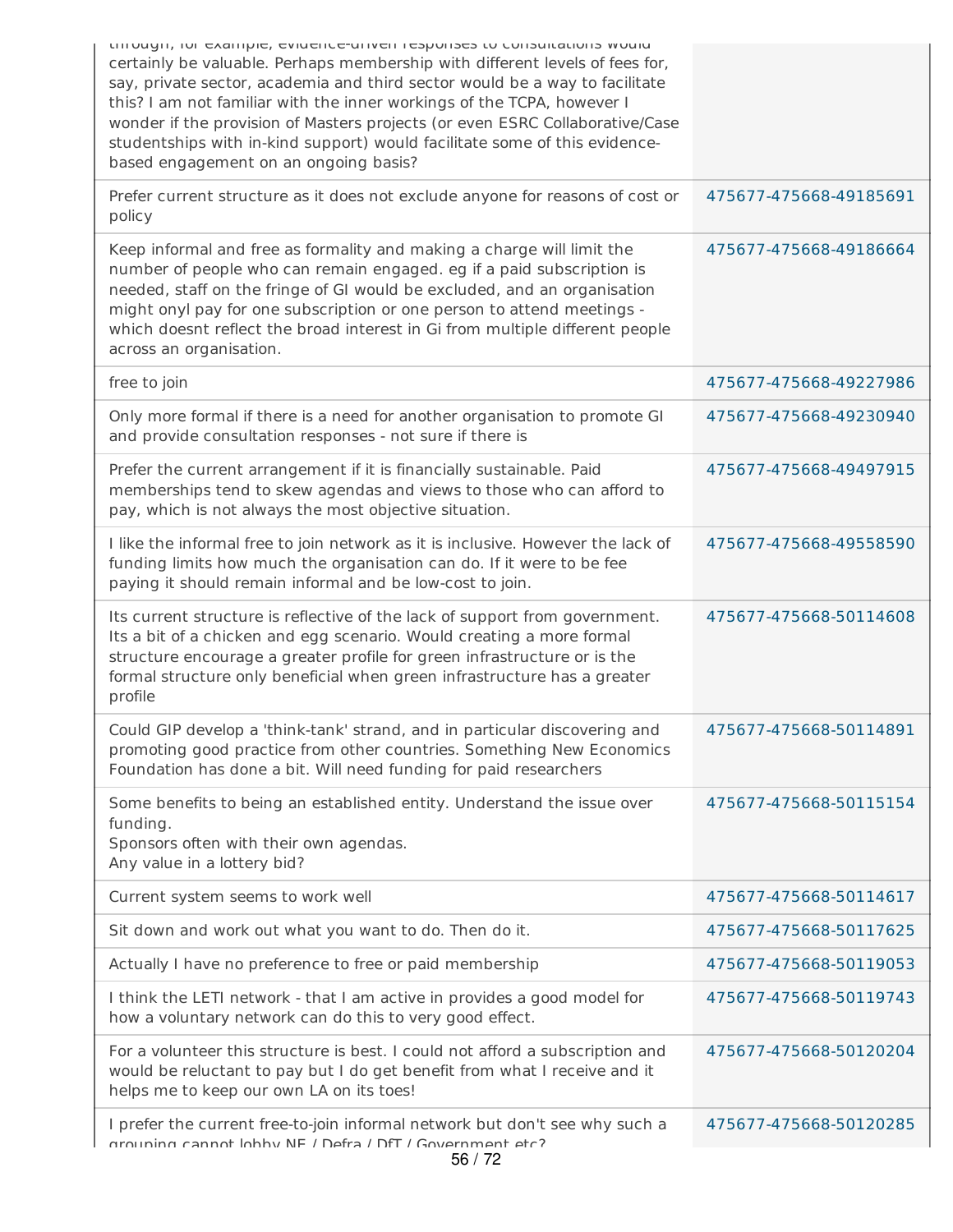| Sinahuid common lovely lie / molla / mil / moleculingue cent<br>Mechanism for finance via Grant bids for specific research and events?                                                                                                                                                                                                                                                                                                                                                                              |                        |
|---------------------------------------------------------------------------------------------------------------------------------------------------------------------------------------------------------------------------------------------------------------------------------------------------------------------------------------------------------------------------------------------------------------------------------------------------------------------------------------------------------------------|------------------------|
| as now<br>a more formal partnership risks over structure and eating resources<br>whilst it would be great to submit responses to consultations, these eat<br>time and money and I think encouraging organistions and members to use<br>the GI info to provide responses is the right way, rather than changing to<br>do that itself                                                                                                                                                                                 | 475677-475668-50122392 |
| Not sure, but I would be happy to contribute some time if a decision is<br>made to make it more formal                                                                                                                                                                                                                                                                                                                                                                                                              | 475677-475668-50122773 |
| Free and informal to reach the maximum number of people                                                                                                                                                                                                                                                                                                                                                                                                                                                             | 475677-475668-50122837 |
| Prefer the informal network                                                                                                                                                                                                                                                                                                                                                                                                                                                                                         | 475677-475668-50123724 |
| A more formal structure might create stronger links between its member<br>organisations and lend more weight to government focussed<br>representations.                                                                                                                                                                                                                                                                                                                                                             | 475677-475668-50123685 |
| As a free to join organisation I think you attract a wider membership and<br>thus achieve a larger hive mind of learning and ideas. If the Partnership<br>were to formalize membership what additional benefits would members<br>receive? Would you explore opportunities for professional recognition? For<br>members like me working in a primary discipline outside GI, we may not be<br>supported in membership of a sidestream interest and the Partnership may<br>lose those members and their contributions. | 475677-475668-50124148 |
| I don't know if you need it to be a paid membership to be able to represent<br>a shared voice?                                                                                                                                                                                                                                                                                                                                                                                                                      | 475677-475668-50124732 |
| Informal works for me.                                                                                                                                                                                                                                                                                                                                                                                                                                                                                              | 475677-475668-50125237 |
| yes                                                                                                                                                                                                                                                                                                                                                                                                                                                                                                                 | 475677-475668-50125367 |
| yes                                                                                                                                                                                                                                                                                                                                                                                                                                                                                                                 | 475677-475668-50125945 |
| Current situation suits me as a retired, but still interested, member - but<br>for those working in the area I suspect something more formal which can<br>express an opinion and give evidence to (say) Parliamentary Select<br>Committees/Royal Commissions would be useful.                                                                                                                                                                                                                                       | 475677-475668-50126774 |
| Personally I would prefer the current informal network. It would be difficult<br>to justify paid membership.<br>Submitting responses on behalf of the Partnership could be tricky as<br>members could well have very differing views. It's focus and policy<br>objectives would have to be very clearly defined as it's not such a narrowly<br>focused organisation as some.                                                                                                                                        | 475677-475668-50128643 |
| Yes. If we had to pay to participate we would drop out as we could not<br>afford it. We are a very small charity.                                                                                                                                                                                                                                                                                                                                                                                                   | 475677-475668-50129902 |
| Presumably this model has evolved due to need and circumstance and I<br>would not want to suggest how it can be changed. The partnerships we<br>are involved with are similar in nature and have to operate largely<br>informally and below the radar. The best ones turn this to their advantage<br>by enabling them to make rapid decisions, form informal alliances and<br>share out the credit for any successes with others. If it is a given turn it<br>inta an aduantana                                     | 475677-475668-50128248 |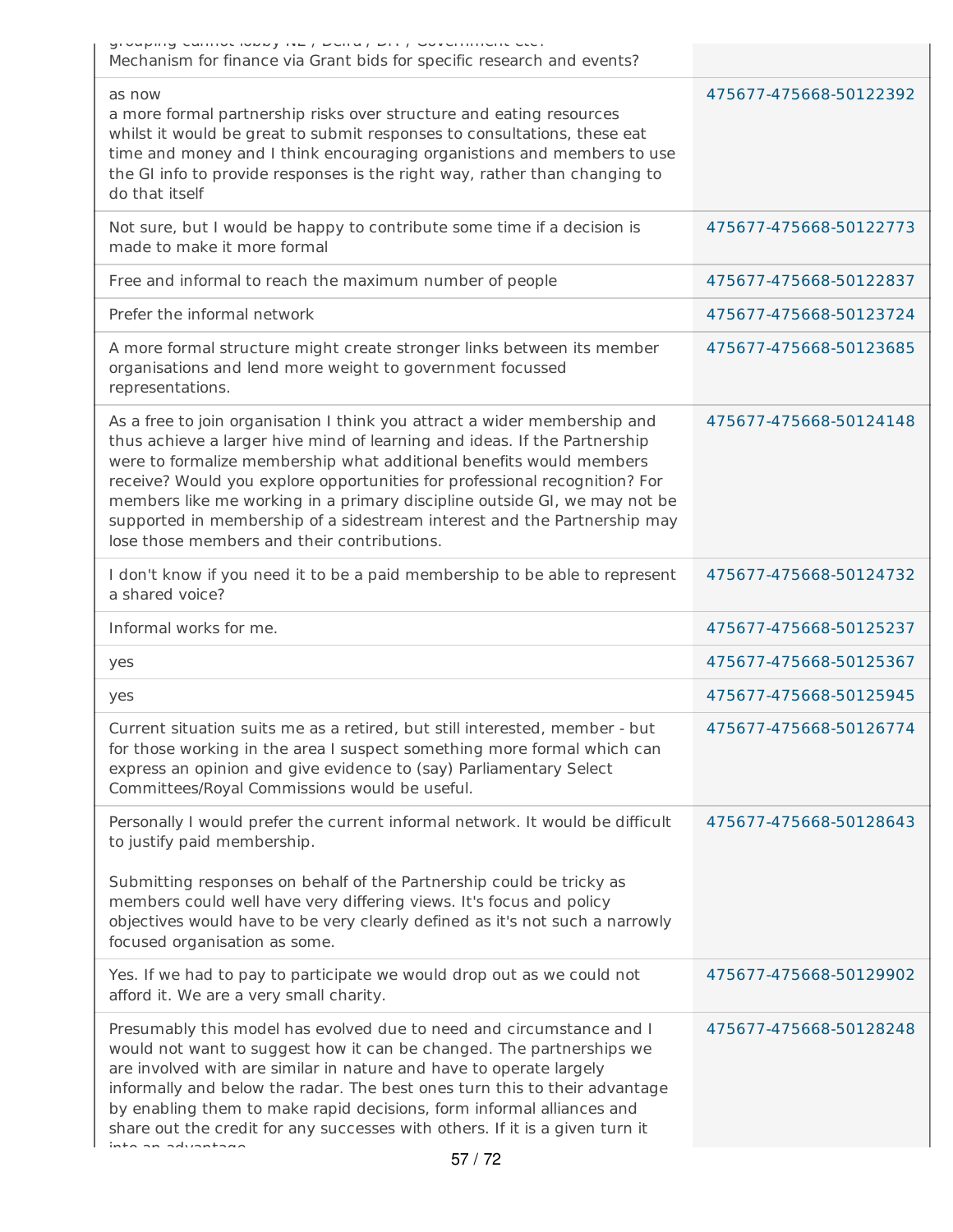| Any costs or formal network may mean less membership and so it is a<br>balancing act for the partnership. IF GI became a chartered<br>status/qualification then it should become a formal network                                                                                                                                                                                                                                                                                                                                                                                                                                                                                                                                                                                          | 475677-475668-50139244 |
|--------------------------------------------------------------------------------------------------------------------------------------------------------------------------------------------------------------------------------------------------------------------------------------------------------------------------------------------------------------------------------------------------------------------------------------------------------------------------------------------------------------------------------------------------------------------------------------------------------------------------------------------------------------------------------------------------------------------------------------------------------------------------------------------|------------------------|
| I feel the informal partnership works as TCPA as a body responds to<br>consultation that includes GI related issues as do local authorities and<br>others.<br>However if partnership was at risk of lack of funding paid membership<br>would have to be an option. Our LA has recently reviewed membership fees<br>so there is no guarantee the authority would pay.                                                                                                                                                                                                                                                                                                                                                                                                                       | 475677-475668-50138546 |
| At present I feel the structure / arrangement works well. It appears efficient<br>and well organised. We only have so many hours in the day, making it<br>more formal places more demands on peoples' time.                                                                                                                                                                                                                                                                                                                                                                                                                                                                                                                                                                                | 475677-475668-50124632 |
| Not sure I know enough about this.                                                                                                                                                                                                                                                                                                                                                                                                                                                                                                                                                                                                                                                                                                                                                         | 475677-475668-50146543 |
| This is a challenging topic, hence the "other" response to part (b) of this<br>question. Moving to a more formal structure with paid membership might<br>limit membership to only those professionals very directly involved and<br>might mean that the GIP becomes more of a competitor organisation to<br>other professional institutions. Paid membership would also need to deliver<br>value for money for members, which may mean formal training /<br>chartership type options might need to be developed.<br>Potentially a voluntary donation or partial subscription type approach<br>might be worth a try to see if that encourages greater engagement or<br>whether it sees a drop off in membership as access to certain resources /<br>events becomes limited to members only. | 475677-475668-50153741 |
| The GIP could have a role in acting as a champion and advocate for GI in<br>general across the full spectrum of GI objectives whereas much of the<br>sector is made up of bodies that champion specific interests e.g. wildlife or<br>recreation.                                                                                                                                                                                                                                                                                                                                                                                                                                                                                                                                          | 475677-475668-50154773 |
| As it is                                                                                                                                                                                                                                                                                                                                                                                                                                                                                                                                                                                                                                                                                                                                                                                   | 475677-475668-50156534 |
| If a more formal paid structure is to be introduced then membership<br>should have professional benefits, such as a recognised identification.                                                                                                                                                                                                                                                                                                                                                                                                                                                                                                                                                                                                                                             | 475677-475668-50164518 |
| My organisation would not pay for membership . I pay for my membership<br>of TCPA so if there was paid membership maybe TCPA members could go<br>free, or pay a very small fee.                                                                                                                                                                                                                                                                                                                                                                                                                                                                                                                                                                                                            | 475677-475668-50174430 |
| There are enough formal organisations out there to do things like respond<br>to consultations. Perhaps what the partnership can do is to provide a forum<br>in which people can coordinate amongst themselves if they want to do<br>joint responses or lobbying. Formalising the structure begins and<br>introducing a payment mechanism means it will be more difficult for<br>people to join.                                                                                                                                                                                                                                                                                                                                                                                            | 475677-475668-50197838 |

11 The Green Infrastructure Partnership is currently managed by the Town and Country Planning Association https://www.tcpa.org.uk/. Have you any observations on these management arrangements? Please justify your answer

into an advantage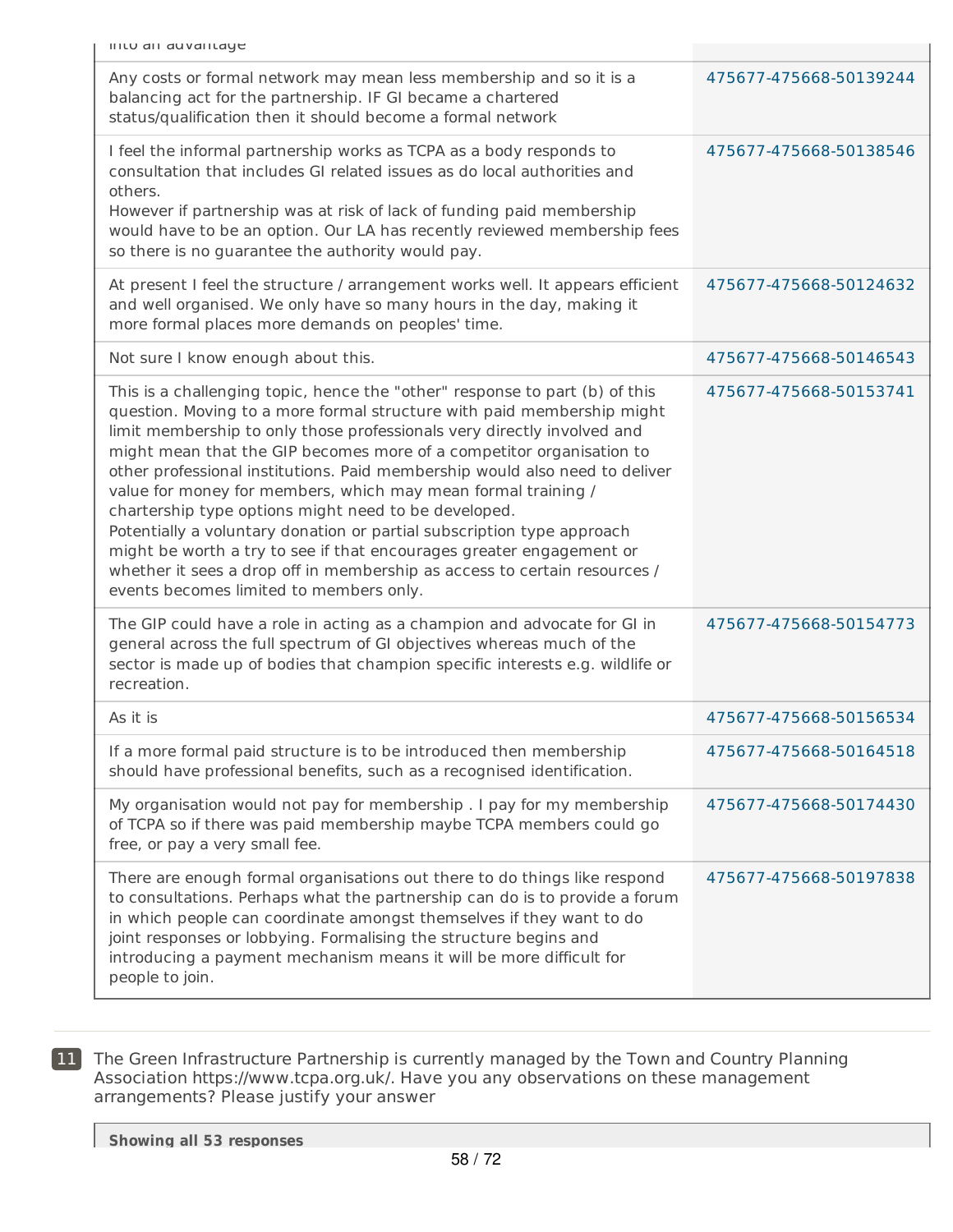| Great to see this support where I believe, rightly or wrongly, without it the<br>Green Infrastructure Partnership might not exist.                                                                                                                                                                                                                                                            | 475677-475668-47107829 |
|-----------------------------------------------------------------------------------------------------------------------------------------------------------------------------------------------------------------------------------------------------------------------------------------------------------------------------------------------------------------------------------------------|------------------------|
| From an external point of view it seems effective.                                                                                                                                                                                                                                                                                                                                            | 475677-475668-47324879 |
| TCPA provide a good service and don't drive a particular agenda or<br>viewpoint thus allowing constructive debate and discussion.                                                                                                                                                                                                                                                             | 475677-475668-47338491 |
| Seems fine.                                                                                                                                                                                                                                                                                                                                                                                   | 475677-475668-47424228 |
| As far as I can tell links with consultancies, engineering and industry could<br>be stronger                                                                                                                                                                                                                                                                                                  | 475677-475668-47549836 |
| Be good if TCPA can be funded to manage the GIP                                                                                                                                                                                                                                                                                                                                               | 475677-475668-47551262 |
| None                                                                                                                                                                                                                                                                                                                                                                                          | 475677-475668-47553154 |
| No                                                                                                                                                                                                                                                                                                                                                                                            | 475677-475668-47555162 |
| Since the TCPA took over the GIP it has been better run and organised.<br>While there are fewer events, the communication is much better and the<br>number of people engaged much higher. I'd suggest continuing with the<br>same arrangements if you can continue to find sponsors. I'm not adverse<br>to more sponsors messages on the newsletter if that helps support the<br>partnership. | 475677-475668-47555381 |
| Works well and gives credibility. TCPA reaches across sectors. It is therefore<br>well placed to bring together a range of relevant organisations into the<br>partnership and to identify emerging research and initiatives in the field of<br>GI.                                                                                                                                            | 475677-475668-47577082 |
| I am unclear to what extent the GIP is owned by TCPA for the TCPA's<br>benefit, and to what extent it is owned by the sector for the sector's<br>benefit.                                                                                                                                                                                                                                     | 475677-475668-47658057 |
| N/a                                                                                                                                                                                                                                                                                                                                                                                           | 475677-475668-47692916 |
| It appears sub-ordinate to the TCPAs focus.                                                                                                                                                                                                                                                                                                                                                   | 475677-475668-47739453 |
| <b>No</b>                                                                                                                                                                                                                                                                                                                                                                                     | 475677-475668-47754329 |
| It seems to be working well.                                                                                                                                                                                                                                                                                                                                                                  | 475677-475668-47755129 |
| They are a high reputation, fairly independent broker (some work on<br>garden cities could be seen as campaigning) - I am happy with that<br>arrangement, but I think you need to test out with e.g. developers,<br>consultancies & businesses)                                                                                                                                               | 475677-475668-47792878 |
| Seems to work very well.                                                                                                                                                                                                                                                                                                                                                                      | 475677-475668-47981805 |
| Very happy with TCPA management, very helpful email updates, wide-<br>ranging choice of events and activities offered                                                                                                                                                                                                                                                                         | 475677-475668-48228736 |
| no the management is good however it may be better to have<br>management roles ascribed to other members that support it. so for<br>example i could have a research role?<br>feel also that perhaps there needs to be more delegation to members of<br>the partnership to do things.                                                                                                          | 475677-475668-48490758 |
| No comment.                                                                                                                                                                                                                                                                                                                                                                                   | 475677-475668-49072031 |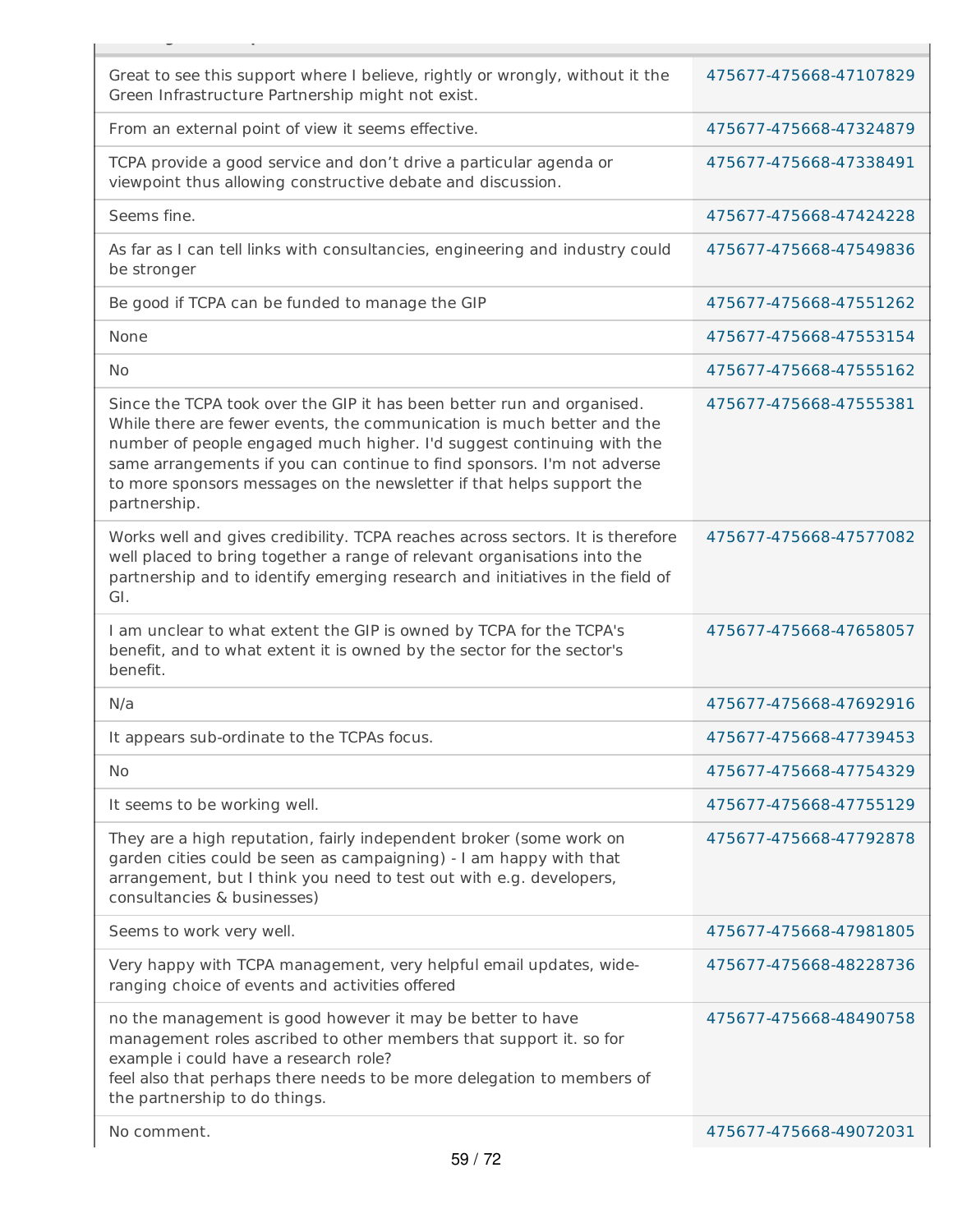| thats good but perhaps more agencies should take active work roles in it.                                                                                                                                                                                                                                  | 475677-475668-49134311 |
|------------------------------------------------------------------------------------------------------------------------------------------------------------------------------------------------------------------------------------------------------------------------------------------------------------|------------------------|
| N/A                                                                                                                                                                                                                                                                                                        | 475677-475668-49135007 |
| None                                                                                                                                                                                                                                                                                                       | 475677-475668-49185691 |
| Planning is a good place in which GI to sit: much is achived through good<br>planning,. bear in midn that non T&C Planning initiatives are also needed -<br>eg forestry, agriculture, recreation sectors.                                                                                                  | 475677-475668-49186664 |
| seems OK                                                                                                                                                                                                                                                                                                   | 475677-475668-49227986 |
| None                                                                                                                                                                                                                                                                                                       | 475677-475668-49353062 |
| Excellent                                                                                                                                                                                                                                                                                                  | 475677-475668-49497915 |
| Obvious connections are not made between nature based solutions, natural<br>flood management, landscape and nature partnerships, catchment<br>partnerships. Many people are interested in achieving very similar goals but<br>there is no coordination                                                     | 475677-475668-50114608 |
| Fine                                                                                                                                                                                                                                                                                                       | 475677-475668-50114891 |
| Not familiar enough to comment except TCPA a well regarded body.                                                                                                                                                                                                                                           | 475677-475668-50115154 |
| Do a good job                                                                                                                                                                                                                                                                                              | 475677-475668-50114617 |
| As above how do I know I can trust the TCPA?                                                                                                                                                                                                                                                               | 475677-475668-50117625 |
| seems excellent                                                                                                                                                                                                                                                                                            | 475677-475668-50119053 |
| I've sometimes felt my views diverged from the TCPA - on new new towns<br>or the legacy of the original new towns movement in particular given the<br>important role that large developers play in funding TCPA I've not found<br>this has come into Green Infrastructure Partnership activities.          | 475677-475668-50119743 |
| Awesome - keep it up!                                                                                                                                                                                                                                                                                      | 475677-475668-50120285 |
| seems great to me, always impressed with what comes out and is<br>achieved, well done                                                                                                                                                                                                                      | 475677-475668-50122392 |
| <b>No</b>                                                                                                                                                                                                                                                                                                  | 475677-475668-50123724 |
| No observations.                                                                                                                                                                                                                                                                                           | 475677-475668-50123685 |
| No observations. I am not a member of TCPA. It is great that I can be a<br>member of the GI Partnership without first being a TCPA member.                                                                                                                                                                 | 475677-475668-50124148 |
| Just that it needs a standalone website. No views on how they manage it as<br>don't know the detail. I receive the newsletters and if something catches<br>my eye I click the link, or the continual hunt for training/events relevant to<br>those working with communities and not from a statutory body. | 475677-475668-50124732 |
| no.                                                                                                                                                                                                                                                                                                        | 475677-475668-50125237 |
| good                                                                                                                                                                                                                                                                                                       | 475677-475668-50125367 |
| excellent!                                                                                                                                                                                                                                                                                                 | 475677-475668-50126053 |
| n/a                                                                                                                                                                                                                                                                                                        | 475677-475668-50125945 |
| Seems to have worked well - might be useful to have a collective advisory<br>hoard from a wider range of disciplings?                                                                                                                                                                                      | 475677-475668-50126774 |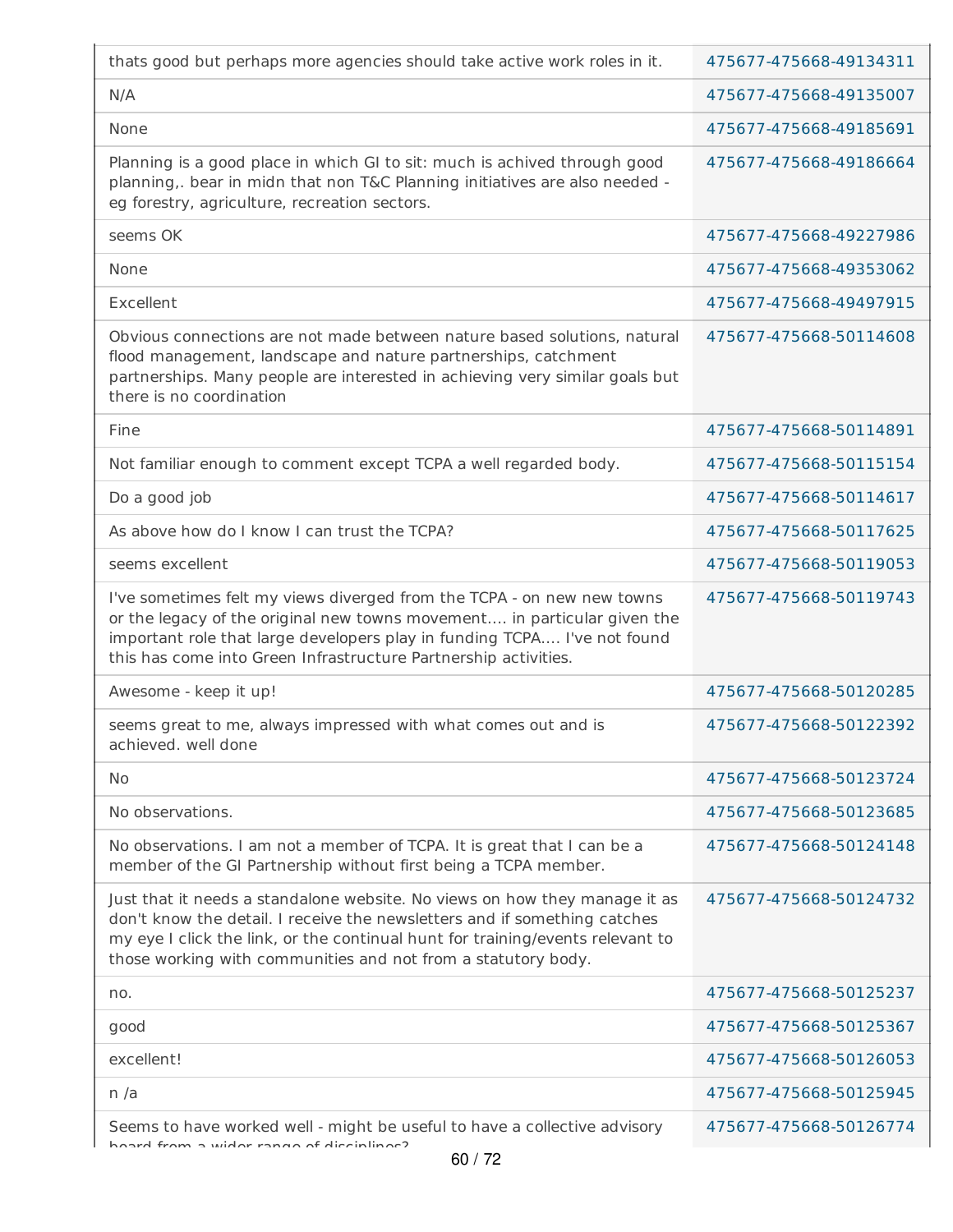board from a wider range of disciplines?

| No - only gratitude that TCP are willing and able to do what they are doing                                                                                                                         | 475677-475668-50128248 |
|-----------------------------------------------------------------------------------------------------------------------------------------------------------------------------------------------------|------------------------|
| From the past I believe it is a proactive relationship                                                                                                                                              | 475677-475668-50139244 |
| Think it sits very well with the TCPA - respected and well known body in<br>field of planning and increasingly in other sectors eg health                                                           | 475677-475668-50138546 |
| can't think of any - would like to suggest something but have enough<br>worries in trying to keep the LNP going. same problems I would suggest<br>but at a different level.                         | 475677-475668-50146543 |
| No comments.<br>I'm not a planner or member of the TCPA, but can see that GI delivery<br>potentially needs to be planning lead.                                                                     | 475677-475668-50153741 |
| I think the TCPA have done a good job in keeping the partnership going - I<br>am unsure whether there is any other organisation has the national reach<br>and cross-sector policy-influencing role. | 475677-475668-50154773 |
| Seems good to me.                                                                                                                                                                                   | 475677-475668-50164518 |
| Seems to be running fairly well                                                                                                                                                                     | 475677-475668-50197838 |

## 11.a How happy are you with the TCPA management of the Green Infrastructure Partnership?



12 What in your opinion are the core strengths of the Green Infrastructure Partnership? Please justify your answer.

| Showing all 64 responses                                                                                                                                                     |                        |
|------------------------------------------------------------------------------------------------------------------------------------------------------------------------------|------------------------|
| No comment                                                                                                                                                                   | 475677-475668-47107829 |
| Learning and sharing of good practice. I have picked up useful contacts as<br>well as case study examples.                                                                   | 475677-475668-47256893 |
| Access to key contacts and resources.                                                                                                                                        | 475677-475668-47324879 |
| It provides an opportunity to get useful insight, advice and views on key<br>issues. I think Defra and the statutory agencies could use it more<br>effectively than they do. | 475677-475668-47338491 |
| Breadth of voices and informaiton                                                                                                                                            | 475677-475668-47424228 |
| Objectives are good                                                                                                                                                          | 475677-475668-47549836 |
|                                                                                                                                                                              |                        |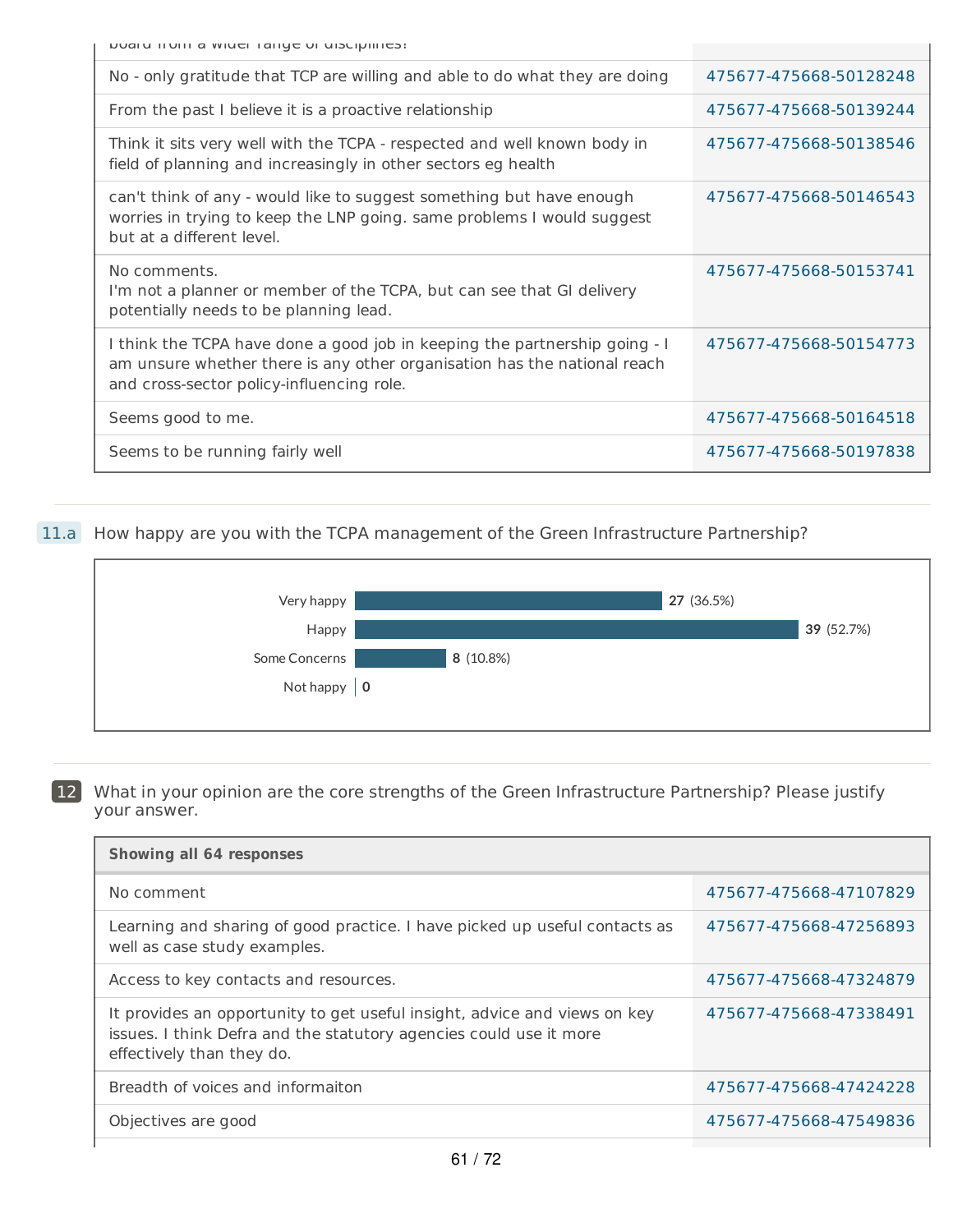| Non-hierarchical, respected and knowledgeable co-ordinator                                                                                                                                                                                         | 475677-475668-47551262 |
|----------------------------------------------------------------------------------------------------------------------------------------------------------------------------------------------------------------------------------------------------|------------------------|
| A coherent body of opinion and like minded individuals.                                                                                                                                                                                            | 475677-475668-47552962 |
| see previous answer re opportunities                                                                                                                                                                                                               | 475677-475668-47553154 |
| Free dissemination of news on GI and events                                                                                                                                                                                                        | 475677-475668-47555162 |
| Broad range of organisations and interests which form the partnership, but<br>all interested in GI. Means that thinks come through this network which I<br>don't pick up elsewhere. backing of the TCPA gives it more permanence<br>and authority. | 475677-475668-47555381 |
| The range of GI interests represented. The opportunity for the sharing of<br>information and the promotion of GI.                                                                                                                                  | 475677-475668-47577082 |
| Building connections and bringing the sector together under a common<br>purpose                                                                                                                                                                    | 475677-475668-47658057 |
| not sure                                                                                                                                                                                                                                           | 475677-475668-47692916 |
| See 10.                                                                                                                                                                                                                                            | 475677-475668-47739453 |
| Not been sufficiently involved to comment                                                                                                                                                                                                          | 475677-475668-47754329 |
| As already described<br>Convenor<br>Enabler of partnership<br>Sharing of good practice<br>Stimulator of new thinking                                                                                                                               | 475677-475668-47755129 |
| free<br>like-minded people - constructive at times can-do attitude<br>high consensus on general approach of value & benefits of natural<br>environment<br>central hub = TCPA, some visibility with outside world ?!                                | 475677-475668-47792878 |
| Good attendance and range of participants, interesting presentations,<br>friendly and open discussion format                                                                                                                                       | 475677-475668-47981805 |
| Nationwide network.                                                                                                                                                                                                                                | 475677-475668-48035212 |
| Collaboration of expertise and knowledge sharing.                                                                                                                                                                                                  | 475677-475668-48169568 |
| As above, gathering and sharing information is key.<br>Most member organisations have their own agendas and programmes for<br>influencing key decision-makers and the GIP could not represent them all<br>well.                                    | 475677-475668-48228736 |
| Network and providing succinct information.<br>the TCPA staff (Julia) great organisational skills.                                                                                                                                                 | 475677-475668-48490758 |
| Sharing information / knowledge.                                                                                                                                                                                                                   | 475677-475668-49072031 |
| focus on GI matters and policy                                                                                                                                                                                                                     | 475677-475668-49134311 |
| -Visibility of green infrastructure on social media;<br>-Focal point for those with interest in green infrastructure in the UK;<br>-Repository for case studies and documents for academics and<br>practitioners.                                  | 475677-475668-49135007 |
| See answers to 10                                                                                                                                                                                                                                  | 475677-475668-49185691 |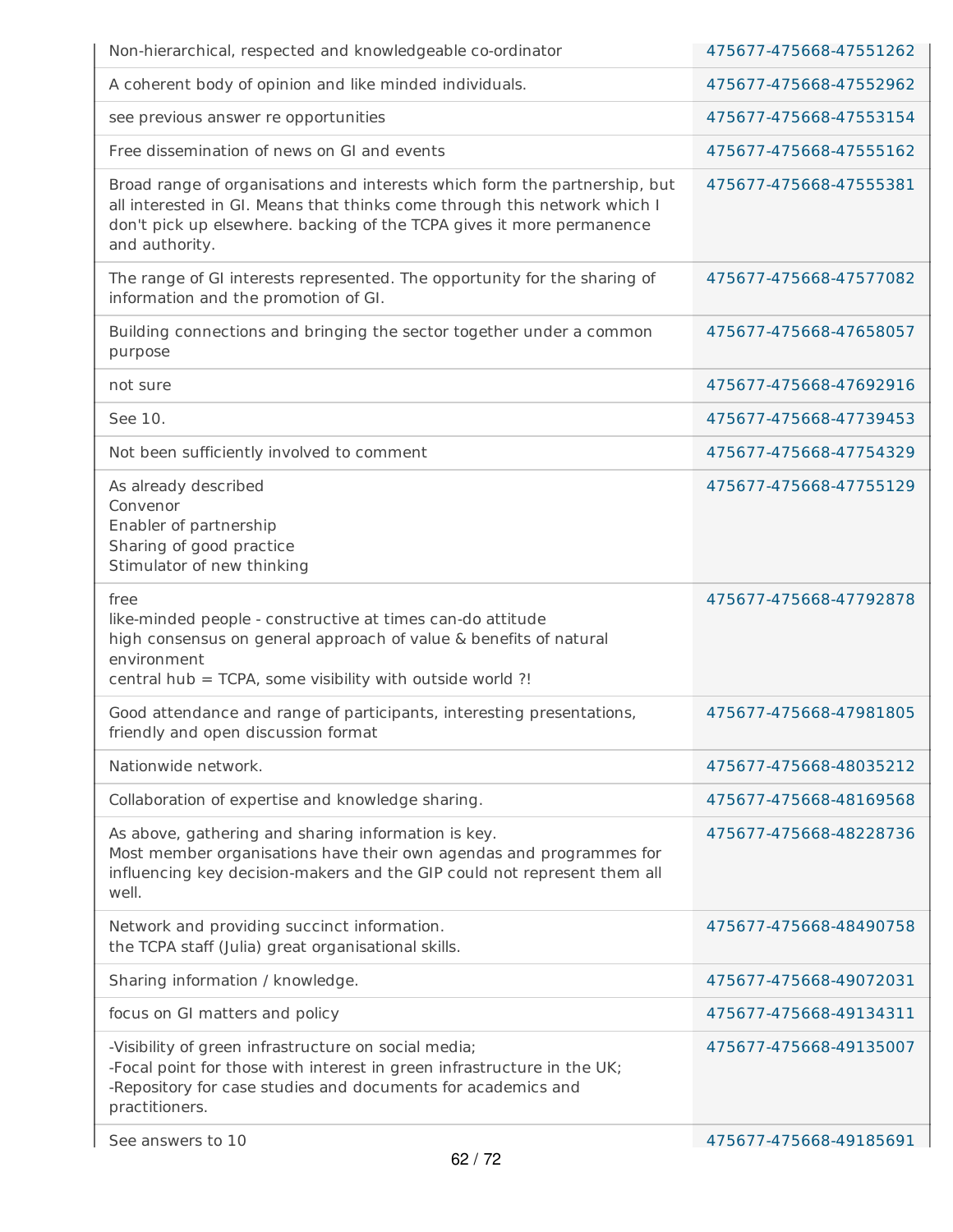| single focus and palce for GI expertise and information                                                                                                                                                            | 475677-475668-49186664 |
|--------------------------------------------------------------------------------------------------------------------------------------------------------------------------------------------------------------------|------------------------|
| One stop shop for GI                                                                                                                                                                                               | 475677-475668-49227986 |
| Independence and openness                                                                                                                                                                                          | 475677-475668-49497915 |
| Its recognition by the major organisations involved in the environment,<br>planning and development. Its access to expertise, its searchable database<br>and its provision of networking events and opportunities. | 475677-475668-49558590 |
| Breadth of information                                                                                                                                                                                             | 475677-475668-49646046 |
| Inclusivity                                                                                                                                                                                                        | 475677-475668-50114891 |
| The network, including its people                                                                                                                                                                                  | 475677-475668-50115154 |
| Sharing knowledge and information                                                                                                                                                                                  | 475677-475668-50114617 |
| Reasonable name. You have kept the newsletter going, not known to be a<br>core strength though.                                                                                                                    | 475677-475668-50117625 |
| Awareness raising; connecting knowledge and practice                                                                                                                                                               | 475677-475668-50119053 |
| In hosting events and bringing people together                                                                                                                                                                     | 475677-475668-50119743 |
| I find most of what I receive in the newsletter adds to my knowledge and<br>offers value.                                                                                                                          | 475677-475668-50120204 |
| Collaboration / coordination across the sector.<br>Dissemination of news, events and research items.                                                                                                               | 475677-475668-50120285 |
| research and information dissemination                                                                                                                                                                             | 475677-475668-50122392 |
| Information sharing. Great source of insight                                                                                                                                                                       | 475677-475668-50122837 |
| The breadth of information sent out                                                                                                                                                                                | 475677-475668-50123724 |
| Its broad base                                                                                                                                                                                                     | 475677-475668-50123685 |
| Sharing best practice and innovation                                                                                                                                                                               | 475677-475668-50124732 |
| Breath of contributors and high level of evidence based practice.                                                                                                                                                  | 475677-475668-50125237 |
| don't know enough to comment                                                                                                                                                                                       | 475677-475668-50125367 |
| research & policy updates                                                                                                                                                                                          | 475677-475668-50125945 |
| Accessible and collaborative                                                                                                                                                                                       | 475677-475668-50126473 |
| Independence, access to global information on best practice.                                                                                                                                                       | 475677-475668-50126960 |
| Primarily information dissemination                                                                                                                                                                                | 475677-475668-50126774 |
| The expertise and clarity of what is being shared.                                                                                                                                                                 | 475677-475668-50129902 |
| promoting good practice and training                                                                                                                                                                               | 475677-475668-50139244 |
| Free so anyone can join thus attracts diverse range of bodies/interests -<br>[possibly could be wider)<br>Its active - delivers new research/updates/events<br>Its effective for networking those working in GI    | 475677-475668-50138546 |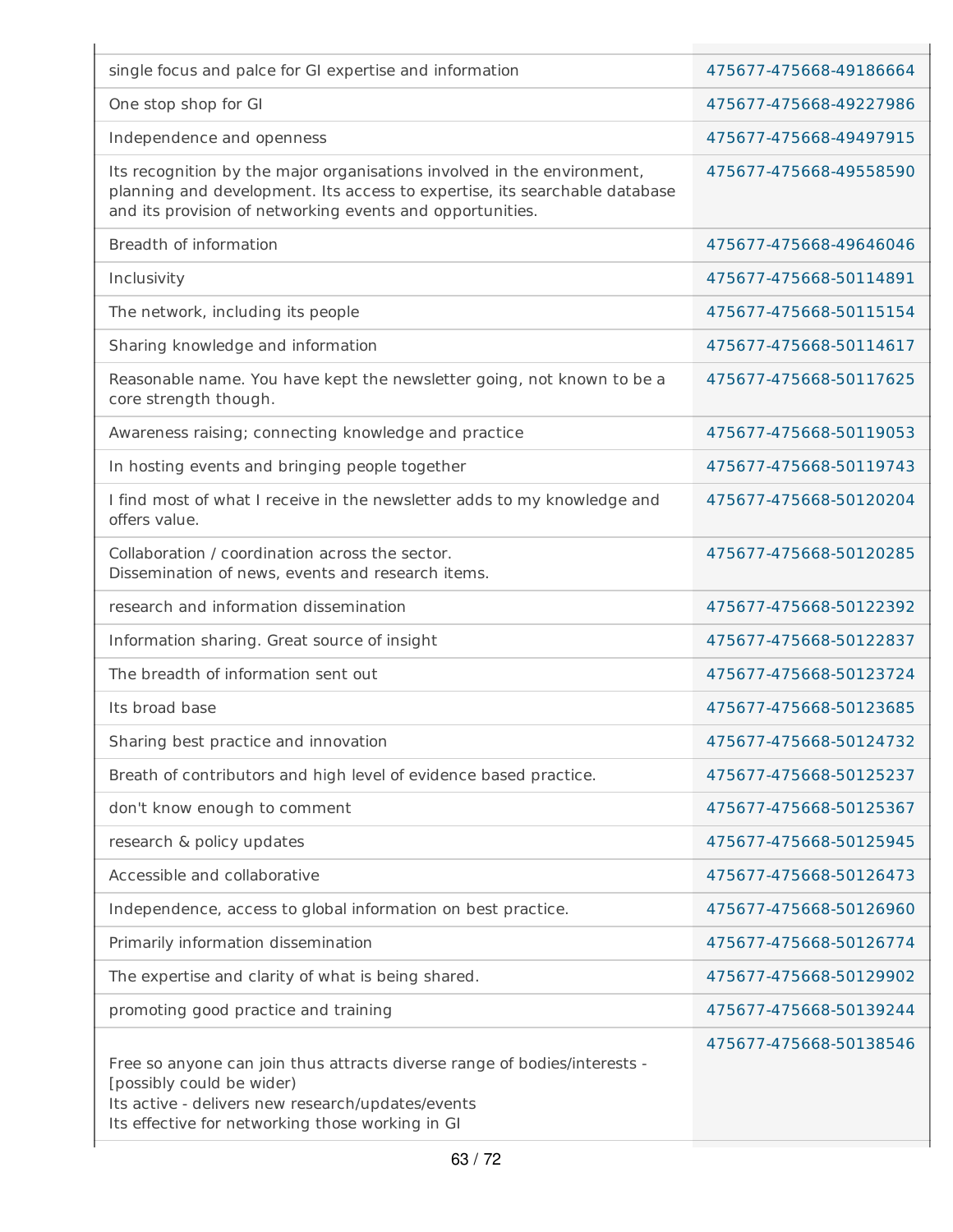| The core strengths are the diverse range of practitioners involved and their<br>commitment and enthusiasm for the issues concerning GI. It is responsive<br>and energetic.                                       | 475677-475668-50124632 |
|------------------------------------------------------------------------------------------------------------------------------------------------------------------------------------------------------------------|------------------------|
| Sharing information through its excellent newsletter                                                                                                                                                             | 475677-475668-50145896 |
| Not sure - as above - sorry.                                                                                                                                                                                     | 475677-475668-50146543 |
| As noted earlier, still finding my way around. The newsletter is really good<br>and has already helped me find some really valuable resources and make<br>new connections.                                       | 475677-475668-50153741 |
| It represents the range of objectives and interests that fall within GI - e.g.<br>biodiversity, heritage, recreation, etc - rather than primarily leading on one<br>of these, which many of its members will do. | 475677-475668-50154773 |
| Sharing and promoting good practice                                                                                                                                                                              | 475677-475668-50156534 |
| The ability to link land management to relevant social causes.                                                                                                                                                   | 475677-475668-50164518 |
| Wide range of membership roles.                                                                                                                                                                                  | 475677-475668-50174430 |
| The newsletter - this is the resource I use most regularly to read and post                                                                                                                                      | 475677-475668-50202183 |
| Seems to be very up-to-date on what's happening in the industry and<br>sharing that info.                                                                                                                        | 475677-475668-50197838 |

#### 12.a What do you think the single greatest impact/achievement of the Green Infrastructure Partnership has been?

| <b>Showing all 58 responses</b>                                                                                                                                                                                                             |                        |
|---------------------------------------------------------------------------------------------------------------------------------------------------------------------------------------------------------------------------------------------|------------------------|
| No comment.                                                                                                                                                                                                                                 | 475677-475668-47107829 |
| Increasing the recognition of the term GI amongst a planning audience.                                                                                                                                                                      | 475677-475668-47256893 |
| Getting people talking!                                                                                                                                                                                                                     | 475677-475668-47324879 |
| Helping to develop and promote a more coherent narrative about GI                                                                                                                                                                           | 475677-475668-47338491 |
| Only been involved a short time                                                                                                                                                                                                             | 475677-475668-47424228 |
| Searchable database of information                                                                                                                                                                                                          | 475677-475668-47549836 |
| Making accessible a wide range of up to date resources and funding opps                                                                                                                                                                     | 475677-475668-47551262 |
| Getting itself higher up the agenda in local authority terms - now it is<br>recognised as a beacon of good practice it needs to ram home that point<br>and the economic benefits that come with a healthy environment for man<br>and beast. | 475677-475668-47552962 |
| Helping to connect otherwise isolated people trying to tackle similar GI<br>challenges.                                                                                                                                                     | 475677-475668-47555162 |
| Growing the partnership - must be doing something right.                                                                                                                                                                                    | 475677-475668-47555381 |
| Facilitating a network for the sharing of GI information and the promotion<br>of GI.                                                                                                                                                        | 475677-475668-47577082 |
| CIDI                                                                                                                                                                                                                                        | 17567717566817658057   |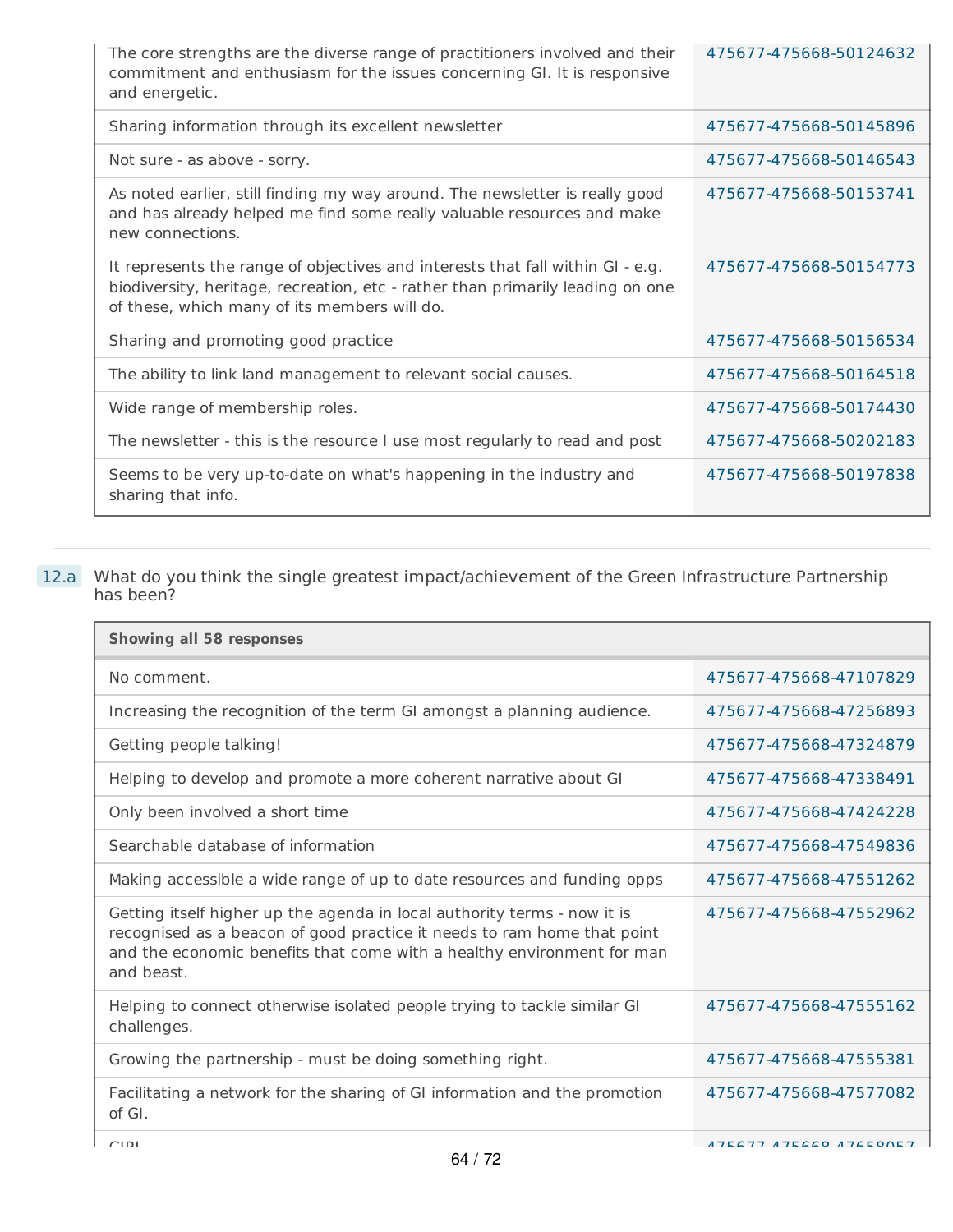| UINL                                                                                                                                                                                                                                                                         | 1 LUOLU 1 -4 JUULU 1 -1 JULU |
|------------------------------------------------------------------------------------------------------------------------------------------------------------------------------------------------------------------------------------------------------------------------------|------------------------------|
| no idea                                                                                                                                                                                                                                                                      | 475677-475668-47692916       |
| Hard to discern.                                                                                                                                                                                                                                                             | 475677-475668-47739453       |
| Not been sufficiently involved to comment                                                                                                                                                                                                                                    | 475677-475668-47754329       |
| Sharing of good practice across multiple sectors.                                                                                                                                                                                                                            | 475677-475668-47755129       |
| creating a national platform, people talking to each other (that is great, but<br>we need to move on now!)<br>I am not sure about impact? What is different? What would not have<br>happened without the GIP? I don't think we have a clear evidenced<br>narrative for that. | 475677-475668-47792878       |
| In the early days of my involvement in the GIP (2015?) the RTPI, TCPA and<br>Landscape Institute used the partnership it as a vehicle to get meetings<br>with MHCLG on the need to update various parts of planning practice<br>guidance, and helped draft the new text      | 475677-475668-47981805       |
| By continuing the original work of Defra and its agencies, the GIP has kept<br>GI to the forefront of government thinking and created platforms for<br>engaging ministers.                                                                                                   | 475677-475668-48169568       |
| Gathering together a very wide range of members and contributors with a<br>professional interest in promoting GI, and enabling a regular/ frequent<br>exchange of ideas.                                                                                                     | 475677-475668-48228736       |
| the NPPG saga where working with NT and LI government changed its<br>mind over deleting GI guidance                                                                                                                                                                          | 475677-475668-48490758       |
| knowledge exchange                                                                                                                                                                                                                                                           | 475677-475668-49134311       |
| As above, the establishment of the Green Infrastructure Resource Library<br>as a 'one-stop shop' for GI-related information and materials, which is a real<br>service to the UK green infrastructure community.                                                              | 475677-475668-49135007       |
| Connecting geographically and experiential you diverse members                                                                                                                                                                                                               | 475677-475668-49185691       |
| giving a prominant name that mutiple different specialisms feel they can<br>relate                                                                                                                                                                                           | 475677-475668-49186664       |
| Raising awareness of what can be done now, and what we need to be<br>doing in the future.                                                                                                                                                                                    | 475677-475668-49353062       |
| Influencing 25YEP                                                                                                                                                                                                                                                            | 475677-475668-49497915       |
| Supporting a transition toward mainstreaming gi.                                                                                                                                                                                                                             | 475677-475668-49558590       |
| Providing a somewhat central repository of resources                                                                                                                                                                                                                         | 475677-475668-49646046       |
| Don't know, I only work at a local level                                                                                                                                                                                                                                     | 475677-475668-50114891       |
| Creating a body and getting visibility                                                                                                                                                                                                                                       | 475677-475668-50115154       |
| Not sure                                                                                                                                                                                                                                                                     | 475677-475668-50114617       |
| To have some awareness of north east London.                                                                                                                                                                                                                                 | 475677-475668-50117625       |
| Awareness raising; connecting knowledge and practice                                                                                                                                                                                                                         | 475677-475668-50119053       |
| I'm not sure I know enough to have a definite view                                                                                                                                                                                                                           | 475677-475668-50119743       |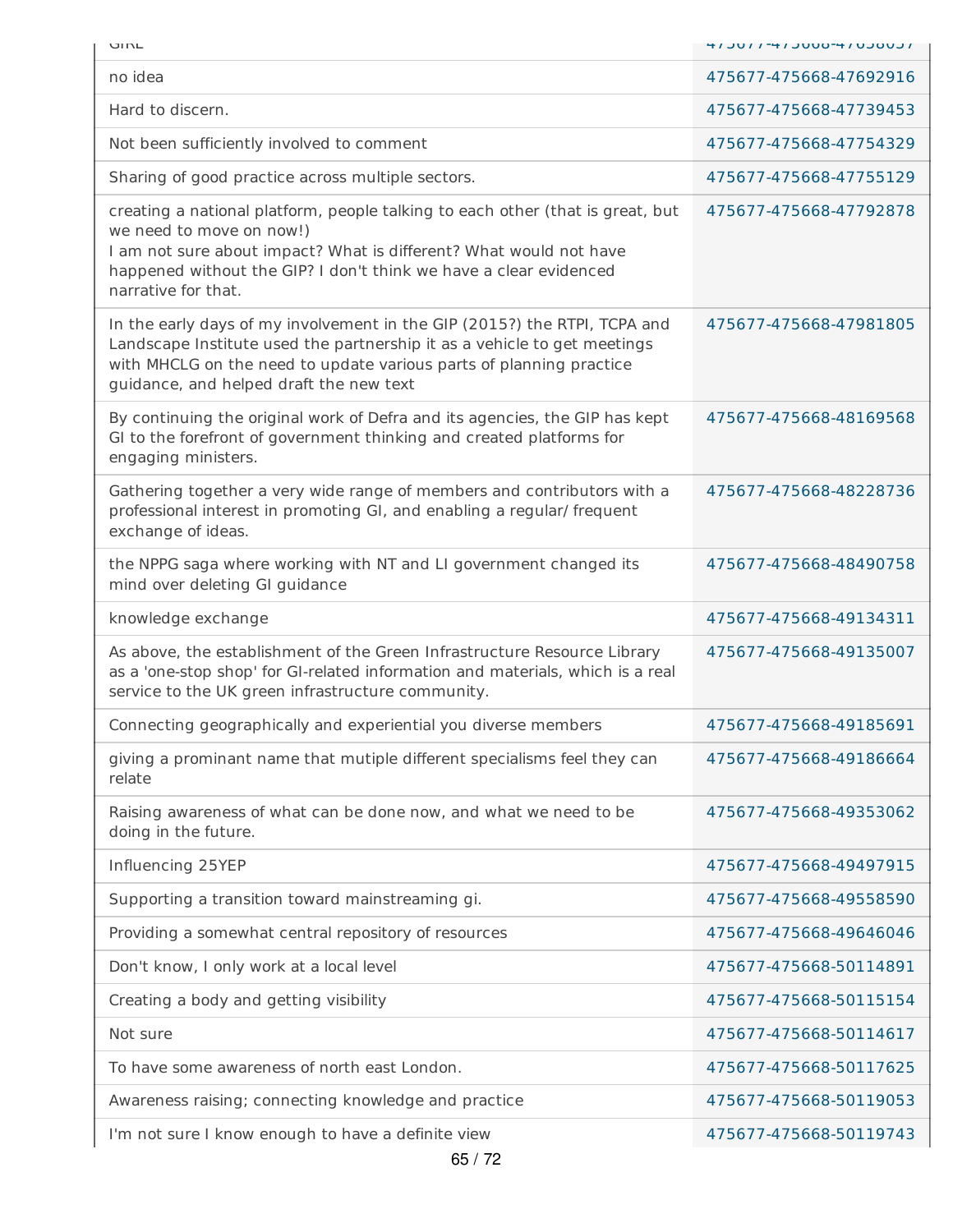| N/K                                                                                                                                                                                            | 475677-475668-50120285 |
|------------------------------------------------------------------------------------------------------------------------------------------------------------------------------------------------|------------------------|
| evidence of benefits of GI                                                                                                                                                                     | 475677-475668-50122392 |
| Providing a free service                                                                                                                                                                       | 475677-475668-50123724 |
| Don't know.                                                                                                                                                                                    | 475677-475668-50123685 |
| Don't know                                                                                                                                                                                     | 475677-475668-50124732 |
| No idea.                                                                                                                                                                                       | 475677-475668-50125237 |
| don't know                                                                                                                                                                                     | 475677-475668-50125367 |
| rasiing awareness of policy & research                                                                                                                                                         | 475677-475668-50125945 |
| Information and research dissemination                                                                                                                                                         | 475677-475668-50126473 |
| easy access to useful information.                                                                                                                                                             | 475677-475668-50126960 |
| Information dissemination                                                                                                                                                                      | 475677-475668-50126774 |
| The E-newsletter and raising the profile of Green Infrastructure up the<br>agenda. Possibly more could be done given the current 'Extinction<br>Rebellion' and other climate change interests. | 475677-475668-50129902 |
| I don't know enough to say                                                                                                                                                                     | 475677-475668-50128248 |
| Giving GI more recognition when CABE was around!                                                                                                                                               | 475677-475668-50139244 |
| Promotion of research and current/latest good practice that has achieved<br>increased recognition of the value of investing in GI                                                              | 475677-475668-50138546 |
| Raising awareness of a whole range of issues surrounding GI, and sign<br>posting to areas of interest that may be outside of someone's immediate<br>professional sphere.                       | 475677-475668-50124632 |
| Providing a network for people involved in GI                                                                                                                                                  | 475677-475668-50145896 |
| Getting the principle out there. Local communities now use it and want to<br>plan for it.                                                                                                      | 475677-475668-50146543 |
| Not able to comment.                                                                                                                                                                           | 475677-475668-50153741 |
| Hard to say but the dissemination of information and bringing together a<br>resource library is valuable to those of us out in the field.                                                      | 475677-475668-50154773 |
| Continuing to champion GI                                                                                                                                                                      | 475677-475668-50156534 |
| To demonstrate how important natural asset management is on a global<br>scale.                                                                                                                 | 475677-475668-50164518 |
| Reliable place to look for information                                                                                                                                                         | 475677-475668-50197838 |

13 What should the Green Infrastructure Partnership change or focus on for the next 5 years to be more effective? Please justify your answers with reference to the challenges and opportunities for green infrastructure you identified in Section A including identifying possible funding routes.

**Showing all 56 responses**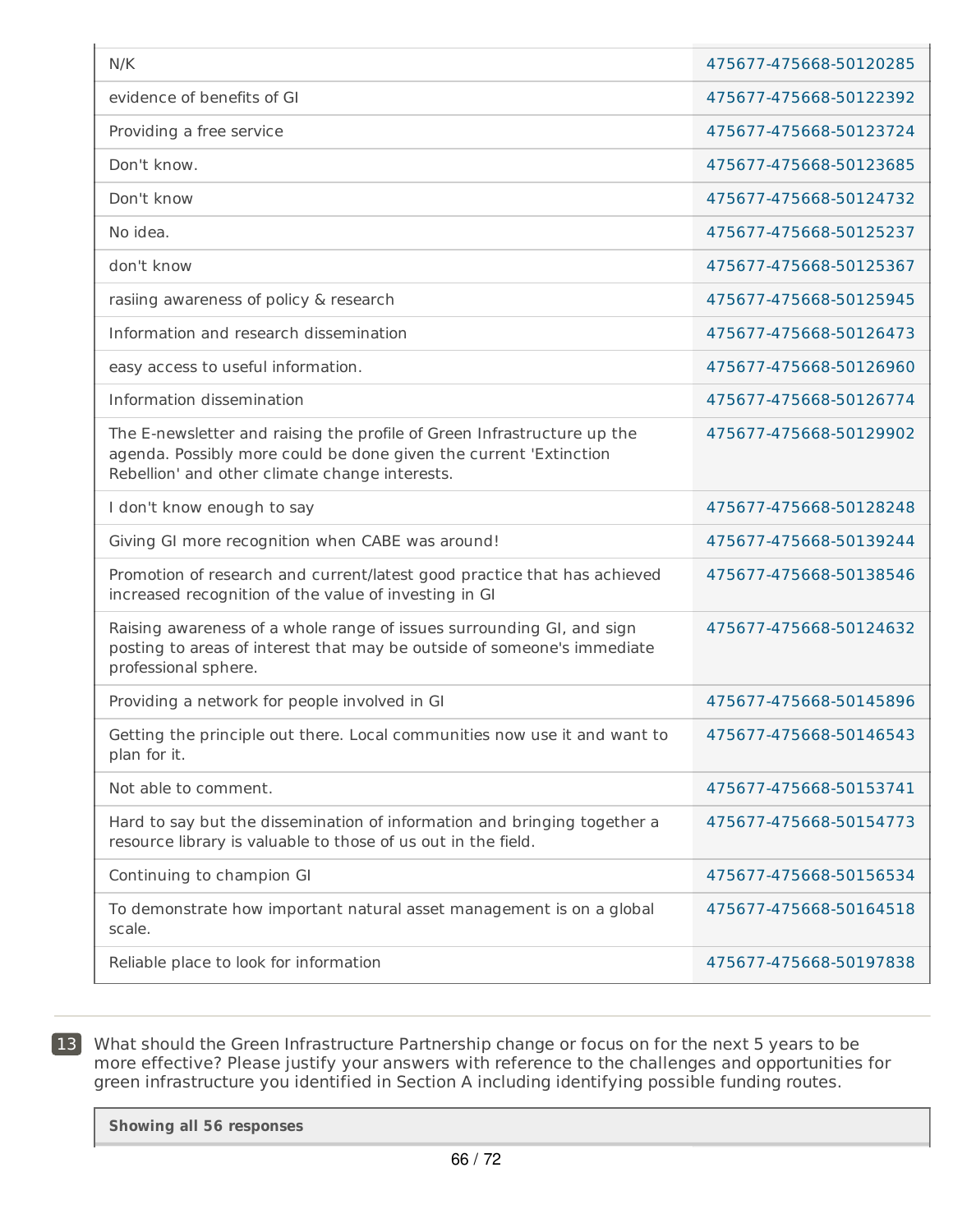| Identify what it can deliver now and then in five years time. Reverse<br>engineer the 5 year goal.                                                                                                                                                                                                                                                                                                                                                                                                                                                                          | 475677-475668-47107829 |
|-----------------------------------------------------------------------------------------------------------------------------------------------------------------------------------------------------------------------------------------------------------------------------------------------------------------------------------------------------------------------------------------------------------------------------------------------------------------------------------------------------------------------------------------------------------------------------|------------------------|
| GIP should seek to engage a wider audience in the conversation about<br>what is GI and what is it for? The conversation has been largely<br>anthropocentric and needs to allow for a more eco-centric perspective into<br>the debate (focusing on biodiversity outcomes for their own sake - not<br>simply for direct human benefit).<br>Potential funding might lie with adopting academic and industry research                                                                                                                                                           | 475677-475668-47256893 |
| partnerships and seeking funding through the funding councils.                                                                                                                                                                                                                                                                                                                                                                                                                                                                                                              | 475677-475668-47324879 |
| Link into the climate change better.                                                                                                                                                                                                                                                                                                                                                                                                                                                                                                                                        |                        |
| See my comments about Defra and the agencies. I think the partnership<br>could provide more oversight and critique in the implementation of the 25<br>Year Environment Plan.                                                                                                                                                                                                                                                                                                                                                                                                | 475677-475668-47338491 |
| To get Green Infrastructure considered as an essential part of the design,<br>planning and management of cities.                                                                                                                                                                                                                                                                                                                                                                                                                                                            | 475677-475668-47424228 |
| Charge for membership and promote cross-over collaborations/initiatives                                                                                                                                                                                                                                                                                                                                                                                                                                                                                                     | 475677-475668-47549836 |
| Ecosystem services, green investment bonds and how big business and<br>government need to be not just greenwashing                                                                                                                                                                                                                                                                                                                                                                                                                                                          | 475677-475668-47552962 |
| Continue to facilitate dissemination of research, improvement in practice<br>methods, sharing them                                                                                                                                                                                                                                                                                                                                                                                                                                                                          | 475677-475668-47553154 |
| Training and advocating GI officers in Forward Planning roles in local<br>planning authorities - for now we have a good national policy context, it is<br>at the local planning level that the skills gaps and ambition lacks. New<br>posts really mean more funding - we cannot magic this into life without<br>making the time and having the necessary professional skillsets in house. It<br>is not an add on to sneak into an existing Planner's job description, it needs<br>each Planning Authority to have one or more people whose main day job is<br>GI Planning. | 475677-475668-47555162 |
| More events, held regionally on specific topics. Possibly the creation of a<br>forum to allow members to discuss with each other. This may help with the<br>reduction in expertise in Local Authorities.                                                                                                                                                                                                                                                                                                                                                                    | 475677-475668-47555381 |
| Supporting the mainstreaming of policy and evaluating what is working<br>and what is not in terms of policy and practice.                                                                                                                                                                                                                                                                                                                                                                                                                                                   | 475677-475668-47577082 |
| Improved meetings and opportunities to collaborate                                                                                                                                                                                                                                                                                                                                                                                                                                                                                                                          | 475677-475668-47658057 |
| Nature based solutions and talking in plain language                                                                                                                                                                                                                                                                                                                                                                                                                                                                                                                        | 475677-475668-47692916 |
| Securing funding for LAs to have in house expertise, and for GI<br>investments.                                                                                                                                                                                                                                                                                                                                                                                                                                                                                             | 475677-475668-47739453 |
| Continue to promote GI and justify its use. Encourage research Councils<br>perhaps through new funding or through new Landscape Decisionmaking<br>call to include GI - but need ot act fast on this as call being formulated now                                                                                                                                                                                                                                                                                                                                            | 475677-475668-47754329 |
| Helping to address key challenges around climate change, biodiversity loss<br>and health and wellbeing, through the roles set out above. Key role is<br>bringing together unusual groups/sectors to explore new ways of using GI<br>to address challenges. Working with groups outside the environment<br>67/72                                                                                                                                                                                                                                                             | 475677-475668-47755129 |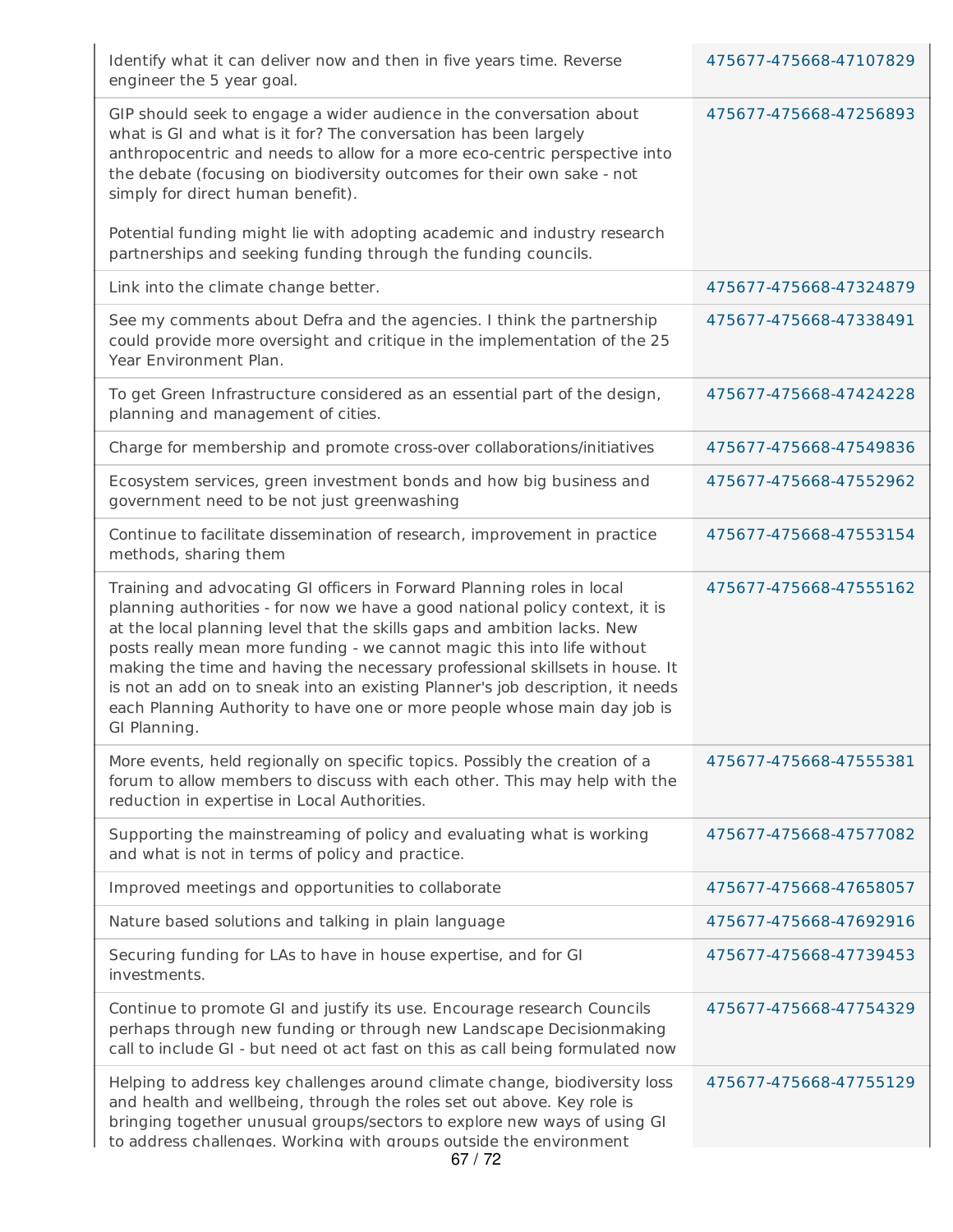| a www.aad arramarigaal reacting time geamps awaard med arren.                                                                                                                                                                                                                                                                                                                                                                                                                                                                                                                                                                                                                                                                        |                        |
|--------------------------------------------------------------------------------------------------------------------------------------------------------------------------------------------------------------------------------------------------------------------------------------------------------------------------------------------------------------------------------------------------------------------------------------------------------------------------------------------------------------------------------------------------------------------------------------------------------------------------------------------------------------------------------------------------------------------------------------|------------------------|
| sector, such as health sector, insurance sector, retail sector, developers,<br>infrastructure providers, water sector, land managers etc.                                                                                                                                                                                                                                                                                                                                                                                                                                                                                                                                                                                            |                        |
| make GI a significant delivery mechanisms for CC mitigation & CC<br>adaptation<br>facilitate the establishment of GI/ NC investment (beyond the investment<br>plan stage)<br>industry -research-public sector -voluntary sector partnership with focus on<br>implementation                                                                                                                                                                                                                                                                                                                                                                                                                                                          | 475677-475668-47792878 |
| funding: membership (demonstrable financial or other benefits to<br>members)<br>subsidies/ grants should only be used for the transition to a new phase in<br>P'ship<br>a long-term strategy needs to be free of dependence on grants/ subsidies                                                                                                                                                                                                                                                                                                                                                                                                                                                                                     |                        |
| Exploring best practice in public sector green infrastructure governance<br>(e.g. the neccessary working relationships between planners, landscape<br>architects, developers, ecologists, drainage engineers etc.) and<br>campaigning for the resources and skills neccessary to achieve successful<br>delivery through partnerships.                                                                                                                                                                                                                                                                                                                                                                                                | 475677-475668-47981805 |
| Embedding green infrastructure into the discussion around how the built<br>environment should be radically reshaped to acheive net zero carbon and<br>climate resilience.                                                                                                                                                                                                                                                                                                                                                                                                                                                                                                                                                            |                        |
| see above. Additionally, I suspect that a structured project to organise and<br>make available GI evidence would be very valuable; RC funded perhaps?                                                                                                                                                                                                                                                                                                                                                                                                                                                                                                                                                                                | 475677-475668-48169568 |
| Principal focus over next 5 years should be climate change<br>resilience/adaptation via GI;<br>- Address lack of awareness within government and public agencies (esp<br>Treasury) by identifying key contacts, adding them to the GIP newsletter<br>circulation lists, and sending them personal invitations to relevant events<br>and activities;<br>Set up a series of events with all the key actors (MHCLG, Design Council,<br>Homes England, etc, to promote GI in housing and encourage them to shift<br>the focus of house-building numbers towards liveability and sustainability;<br>- Collate a library of case studies that demonstrate how GI can successfully<br>and viably be incorporated into housing developments; | 475677-475668-48228736 |
| web site<br>establishing a greater role for members working on GIP projects and<br>initiatives,. currently too much done by TCPA                                                                                                                                                                                                                                                                                                                                                                                                                                                                                                                                                                                                     | 475677-475668-48490758 |
| Be more bold about the climate emergency and the urgent need to<br>improve BGI delivery, particularly retrofit.                                                                                                                                                                                                                                                                                                                                                                                                                                                                                                                                                                                                                      | 475677-475668-49072031 |
| priroitise fewer issues                                                                                                                                                                                                                                                                                                                                                                                                                                                                                                                                                                                                                                                                                                              | 475677-475668-49134311 |
| -Links with climate change adaptation policy and practice, especially<br>understanding what the role of green infrastructure can be in an equitable<br>and fair response to climate change at the local level;<br>-International collaboration and mutual learning/knowledge-sharing, to<br>learn from elsewhere in the world and transmit knowledge to UK<br>researchers and practitioners.                                                                                                                                                                                                                                                                                                                                         | 475677-475668-49135007 |
| Greater focus on accommodating and mitigation of the effects of climate                                                                                                                                                                                                                                                                                                                                                                                                                                                                                                                                                                                                                                                              | 475677-475668-49185691 |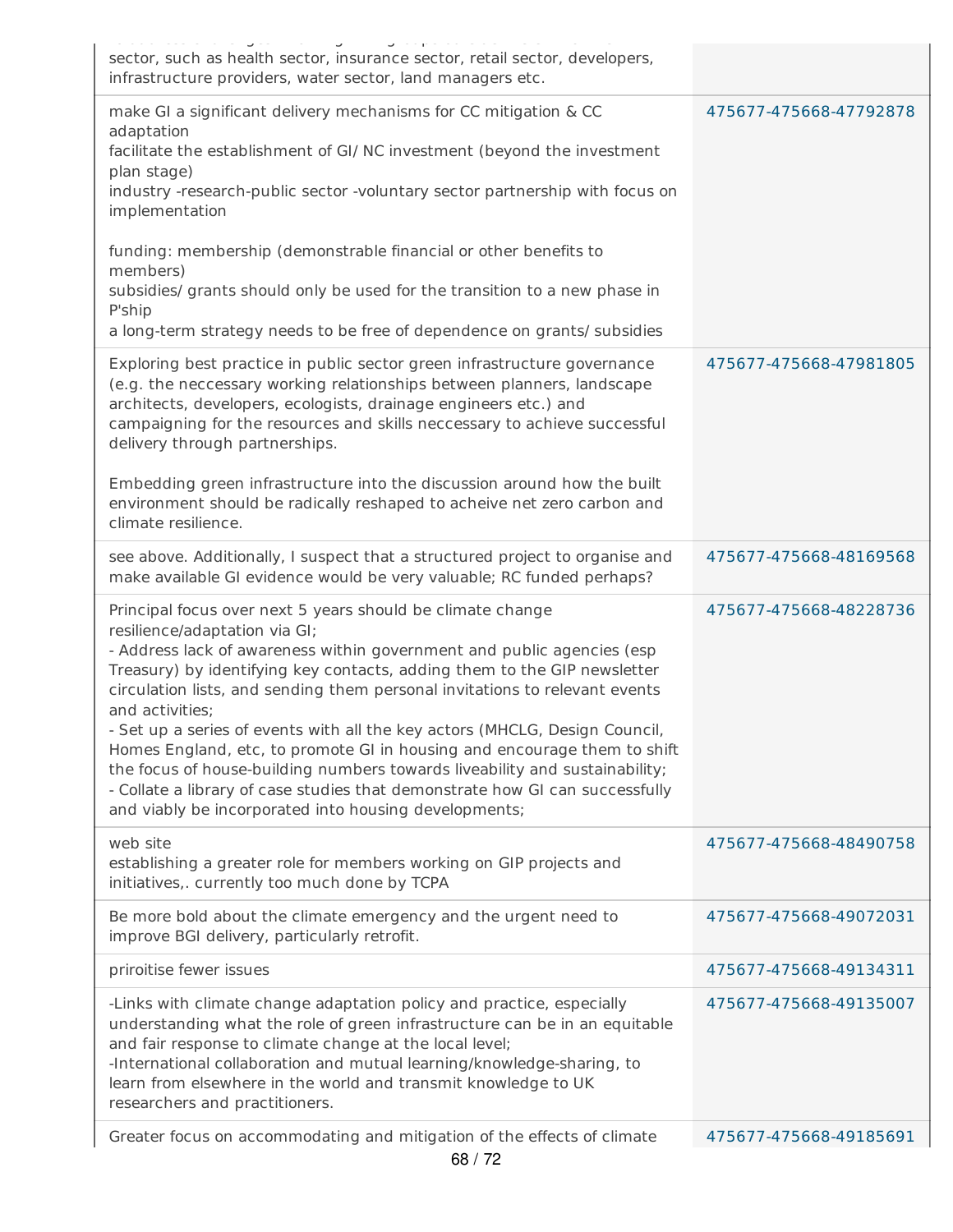| change                                                                                                                                                                                                                                 |                        |
|----------------------------------------------------------------------------------------------------------------------------------------------------------------------------------------------------------------------------------------|------------------------|
| more advocacy guidance and case studies to show how where and what<br>we should all be aiming to do. To raise expectations and standards                                                                                               | 475677-475668-49186664 |
| Uk remit ; leaning lessons across different parts.                                                                                                                                                                                     | 475677-475668-49227986 |
| Data awareness/intelligence.<br>Working to demystify concepts of the natural environment (ie NRN, net<br>gain, ecosystem services)<br>Offering advisory services to LPAs and CAs                                                       | 475677-475668-49241675 |
| Lobbying to embed GI features in planning, development and<br>management practices across sectors (big ask I'll admit!)                                                                                                                | 475677-475668-49497915 |
| Embedding gi as part of general infrastructure, supporting practitioners in<br>good practice                                                                                                                                           | 475677-475668-49558590 |
| Set some SMART goals for itself, after consultation                                                                                                                                                                                    | 475677-475668-50114891 |
| The economic value of acting now.<br>Example of best practice<br>More visibility of the network                                                                                                                                        | 475677-475668-50115154 |
| Don't think GI is just a nice place for a walk as an adjunct to an housing<br>estate.                                                                                                                                                  | 475677-475668-50117625 |
| delivery funding; getting planning legislation to align;                                                                                                                                                                               | 475677-475668-50119053 |
| I think we should wait a bit longer to see what is going to happen setting<br>ambitious targets that relate to changing national government or policy in<br>the next five years could just lead to disapointment.                      | 475677-475668-50119743 |
| Monitoring the net gain principle and its loopholes and lobbying depending<br>on the results - grant funded research?                                                                                                                  | 475677-475668-50120285 |
| as already said, integrating GI more with nat cap, biodiversity offsetting,<br>climate change mitigation calculators etc. It is all part of the same thing<br>really but confusing to have so many different names and calculators etc | 475677-475668-50122392 |
| More of the same                                                                                                                                                                                                                       | 475677-475668-50123724 |
| Promotion of creating up front strategic GI as much falls through the gaps<br>when sites / areas are parcelled up for individual developers                                                                                            | 475677-475668-50123685 |
| gaining pubblic suppoprt for it's cause.                                                                                                                                                                                               | 475677-475668-50125237 |
| as above                                                                                                                                                                                                                               | 475677-475668-50125367 |
| policy & research                                                                                                                                                                                                                      | 475677-475668-50125945 |
| Contributions and endorsements from other professional institutes in<br>planning and development fields                                                                                                                                | 475677-475668-50126473 |
| Improving GI within planning in the UK, what additional support will<br>planners need to help implement and monitor GI and Biodiversity net gain.                                                                                      | 475677-475668-50126960 |
| Cannot comment on funding, do not wish to repeat myself - see comments<br>in section A                                                                                                                                                 | 475677-475668-50126774 |
| Perhaps the role/focus of CABE be brought back as part of the GIP and<br>TCPA i.e. a new organisation including MLA                                                                                                                    | 475677-475668-50139244 |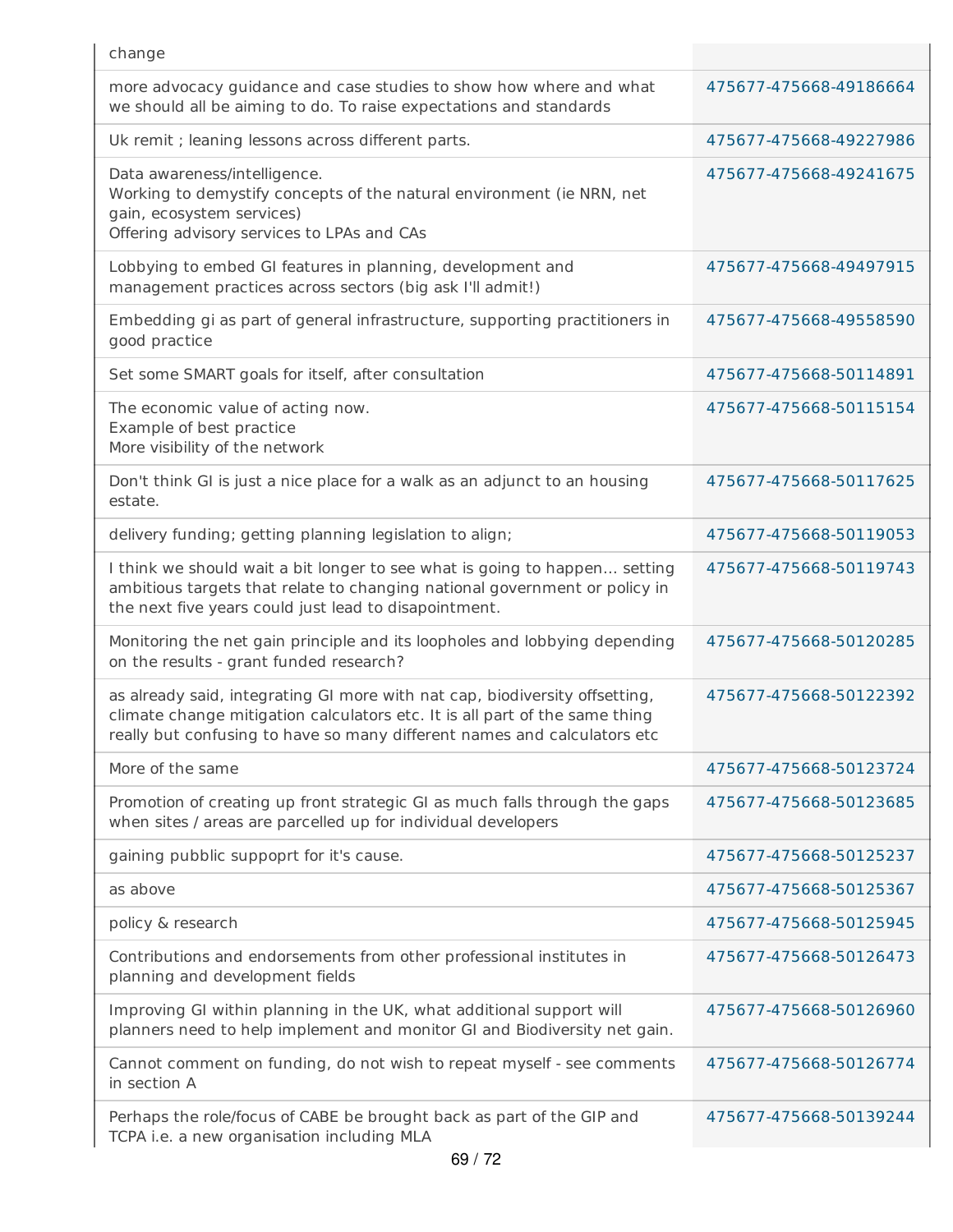| Leadership - national event/training aimed at leaders<br>Communication strategy that reaches wider audience - investors in GI<br>Net Gain - how GI integrated with delivery of Nature recovery<br>networks/delivery of net gain<br>possibly something around Monitoring of change - investment in GI and<br>impact of that investment and new local plan policies.                                                                                                       | 475677-475668-50138546 |
|--------------------------------------------------------------------------------------------------------------------------------------------------------------------------------------------------------------------------------------------------------------------------------------------------------------------------------------------------------------------------------------------------------------------------------------------------------------------------|------------------------|
| I feel the GIP should follow its current trajectory. The range of issues<br>explored / highlighted are all very pertinent.                                                                                                                                                                                                                                                                                                                                               | 475677-475668-50124632 |
| I would also like to see the GIP help establish collaborative research<br>projects, by setting up meetings for researchers, funders and other GI<br>stakeholders where research gaps and needs can be established and new<br>projects jointly developed.                                                                                                                                                                                                                 | 475677-475668-50145896 |
| Keep promoting the principles and engage communities. My experience is<br>that they want this to be planned for and at the centre of what LAs,<br>developers, statutory bodies etc seek through the planning system                                                                                                                                                                                                                                                      | 475677-475668-50146543 |
| Not able to comment.                                                                                                                                                                                                                                                                                                                                                                                                                                                     | 475677-475668-50153741 |
| How to achieve long term, financially sustainable stewardship of GI in the<br>public interest. We need to influence national policy and work to support<br>and promote organisations that can act as exemplars in this process.                                                                                                                                                                                                                                          | 475677-475668-50154773 |
| Helping LPA's and others to deliver GI on the ground. Through sharing<br>good practice and challenging barriers including in central government.                                                                                                                                                                                                                                                                                                                         | 475677-475668-50156534 |
| To continue to focus on the 'people' effect of GI.<br>Certain things can't be ignored anymore.                                                                                                                                                                                                                                                                                                                                                                           | 475677-475668-50164518 |
| Responding to consultations and holding government to account.                                                                                                                                                                                                                                                                                                                                                                                                           | 475677-475668-50174430 |
| The Partnership should pivot more to providing a forum for enabling<br>collaborative working (including joint funding bids or co-funding of<br>projects). Perhaps as part of this, it can take a small cut of any of the<br>requests to help it continue.<br>Another potential future role for the GIP (this would take a few years of<br>establishment first) could be to act as a hub for green finance investment,<br>aggregating projects to take out for financing. | 475677-475668-50197838 |

 $\mathbf{I}$ 

 $\mathbf{L}$ 

14 Please add any other comments to feed into this review concerning the future direction and evolution of the Green Infrastructure Partnership

| <b>Showing all 34 responses</b>                                                                                                                                                                                                                                                                                |                        |  |  |  |
|----------------------------------------------------------------------------------------------------------------------------------------------------------------------------------------------------------------------------------------------------------------------------------------------------------------|------------------------|--|--|--|
| Is the review survey just being reviewed by those people who are aware of<br>the Green Infrastructure Partnership or should we all be assisting in<br>obtaining the views outside this given circle? Phase 2?                                                                                                  | 475677-475668-47107829 |  |  |  |
| Not just about planning but also maintenance/retrofit                                                                                                                                                                                                                                                          | 475677-475668-47549836 |  |  |  |
| Well done so far, and well done for this survey to collect views - I think you<br>are already going in the right direction. Keep up the good work. You might<br>want to try to raie your profile further though: there are numerous GI<br>themed groups about: is it worth linking up with some? And also with | 475677-475668-47555162 |  |  |  |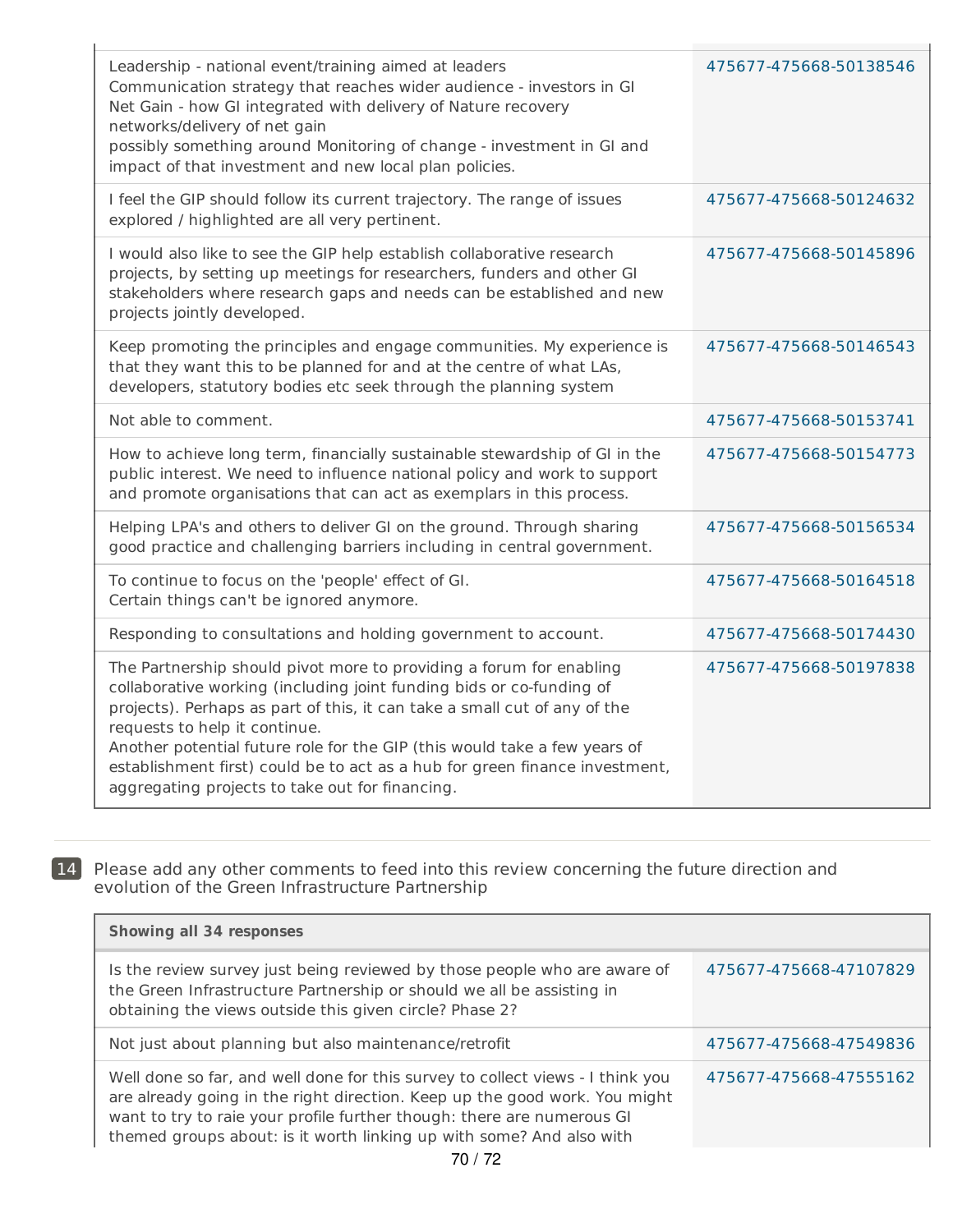| Professional bodies that cover Planning, Architecture, Landscape<br>Architecture, Engineering, Horticulture, Ecology, Arboriculture, Hydrology,<br>Recreation and Active Travel, Health and Social Care, and Education. I'm<br>sure they'd all be very supportive.                                                                                                                                                                                                                                           |                        |
|--------------------------------------------------------------------------------------------------------------------------------------------------------------------------------------------------------------------------------------------------------------------------------------------------------------------------------------------------------------------------------------------------------------------------------------------------------------------------------------------------------------|------------------------|
| For future reference: a survey full of open text boxes is time-consuming<br>and produces hard-to-aggregate qualitative feedback of questionable use.                                                                                                                                                                                                                                                                                                                                                         | 475677-475668-47658057 |
| N/A                                                                                                                                                                                                                                                                                                                                                                                                                                                                                                          | 475677-475668-47692916 |
| More natural science involvement.                                                                                                                                                                                                                                                                                                                                                                                                                                                                            | 475677-475668-47739453 |
| Suggest more regular, short simple reviews, setting out what the GIP<br>intended to achieve over a period of time and asking members to rate how<br>successfull they have been in achieving these outcomes.                                                                                                                                                                                                                                                                                                  | 475677-475668-47755129 |
| exciting times. The more I reflect on it, the more I think we need to move<br>forward (as in more ambitious, thinking bigger, being more assertive, more<br>mainstreaming, multiplying investment and implementation), otherwise<br>there is a risk we just become stagnant. happy to be part of the<br>conversation.<br>TCPA/ Julia are doing an excellent job with the very limited resources<br>they've got. Very grateful. Apologies if some of the previous<br>observations/comments sound a bit harsh. | 475677-475668-47792878 |
| I have not really been aware of the work of the GIP. Getting noticed so<br>strong branding might be useful to actually let people know that the group<br>exists.                                                                                                                                                                                                                                                                                                                                             | 475677-475668-47938579 |
| see above. I wonder whether the GIP could work with other bodies - HMT,<br>BEIS - to help increase awareness of GI as part of future infrastructure and<br>non-environment thinking? Use Innovate UK funding?                                                                                                                                                                                                                                                                                                | 475677-475668-48169568 |
| As a member I think it works well, so don't break it                                                                                                                                                                                                                                                                                                                                                                                                                                                         | 475677-475668-48228736 |
| Julia has been the rock of GIP. Who would take it over if she left.                                                                                                                                                                                                                                                                                                                                                                                                                                          | 475677-475668-48490758 |
| web site needs to be rebuilt.                                                                                                                                                                                                                                                                                                                                                                                                                                                                                | 475677-475668-49134311 |
| N/A                                                                                                                                                                                                                                                                                                                                                                                                                                                                                                          | 475677-475668-49135007 |
| Important that links with our European colleagues are maintained                                                                                                                                                                                                                                                                                                                                                                                                                                             | 475677-475668-49185691 |
| Keep up the good work.                                                                                                                                                                                                                                                                                                                                                                                                                                                                                       | 475677-475668-49186664 |
| Role of LNPs as contributors to the partnership.                                                                                                                                                                                                                                                                                                                                                                                                                                                             | 475677-475668-49227986 |
| Thank you for work done so far. Looking forward to more                                                                                                                                                                                                                                                                                                                                                                                                                                                      | 475677-475668-49353062 |
| In developing guidance for gi in linear assets I am interested in the<br>potential future direction of LINet                                                                                                                                                                                                                                                                                                                                                                                                 | 475677-475668-49558590 |
| Flattered to be consulted                                                                                                                                                                                                                                                                                                                                                                                                                                                                                    | 475677-475668-50115154 |
| Get with the IPCC reports. And Gen Z, they'll be the ones kicking us if we<br>don't get on with this.                                                                                                                                                                                                                                                                                                                                                                                                        | 475677-475668-50117625 |
| $\frac{1}{2}$                                                                                                                                                                                                                                                                                                                                                                                                                                                                                                | 475677-475668-50119053 |
| n/a                                                                                                                                                                                                                                                                                                                                                                                                                                                                                                          | 475677-475668-50120285 |
| keep it up please and thanks to everyone who puts time in so people like                                                                                                                                                                                                                                                                                                                                                                                                                                     | 475677-475668-50122392 |